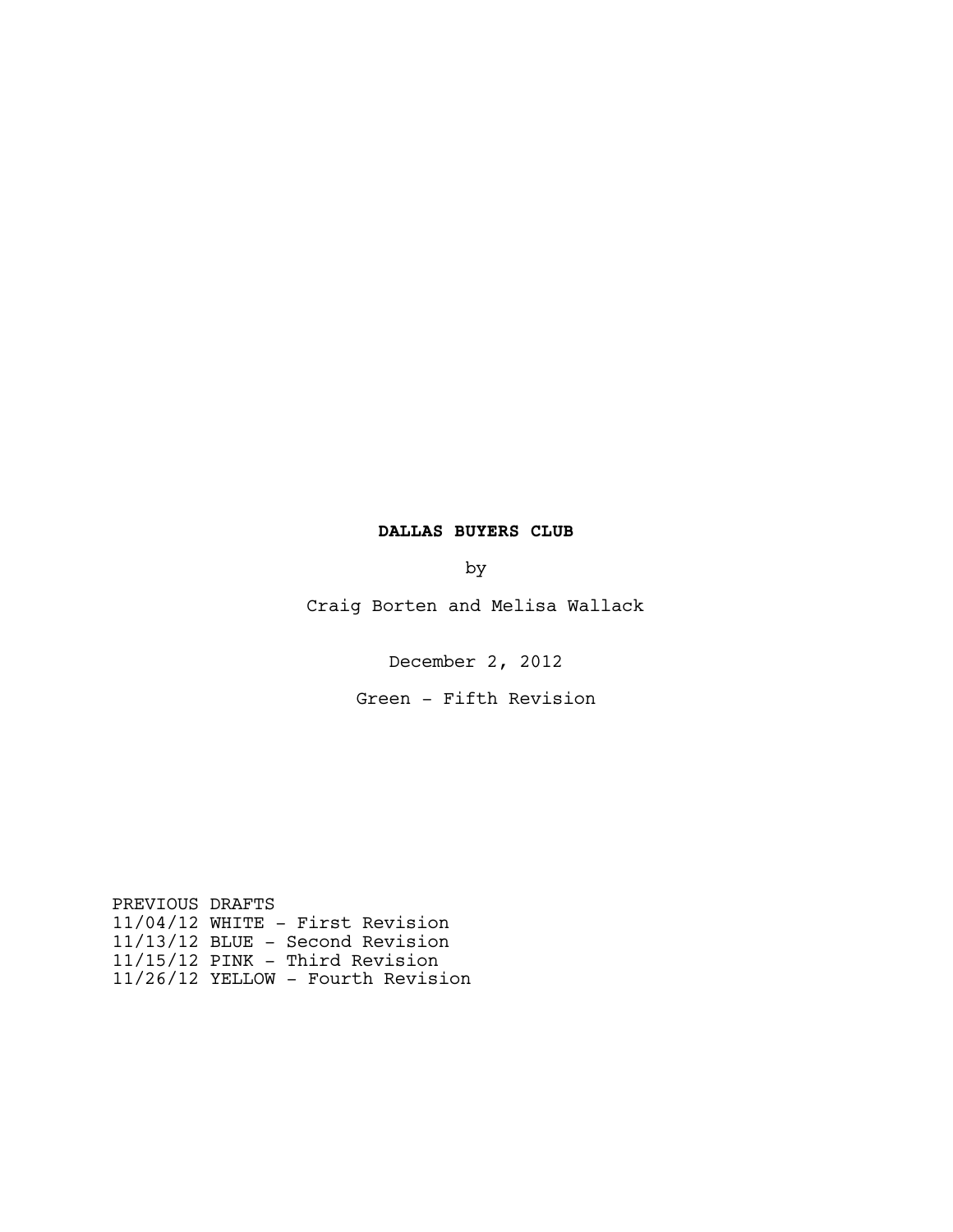# 1 EXT. RODEO STADIUM - DALLAS - TEXAS - DAY 1

Ambient sounds of the CROWD, RODEO, SEX, and a strange RINGING fade in along with IMAGES of...

A COWBOY riding a BULL in an enclosed RODEO ring.

RON WOODROOF, early 40's, handsome, long sandy hair, denim clad, worn snakeskin boots, dusty, cowboy hat, mirrored aviators, is engaged in wild SEX with a WOMAN. He watches the rodeo through open slats in a BULL STALL as the STEER throws the COWBOY violently thru the air; he lands hard on the dirt. Another WOMAN snorts cocaine and offers some to Ron as he switches over to having SEX with her.

The BULL STOMPS the Cowboy with its HOOFS.

Ron climaxes -- pleasure and pain seem to come out of him, but we can't hear him, only this strange RINGING.

RODEO CLOWNS grab the Cowboy's limp body and drag him out of the ring.

Ron catches his breath; something is off.

 $RON (V.O.)$ Did ya hear Rock Hudson was a cock sucker?

2 EXT. RODEO STADIUM - LOCKER ROOM - DAY 2

A Dallas NEWSPAPER folded in half. July. 1985. AIDS. New treatment. In Paris. ROCK HUDSON on the cover. A HAND scribbles numbers over the photo.

> CLINT (V.O.) Where'd ya hear that?

CLINT (32) a greasy hick who's spent the last five months under the hood of a CHEVY, hands RON a WAD of CASH.

> RON It's called a newspaper. You heard of it?

Ron smiles, adjusts his cowboy hat as he records some bets. Nearby, BULL FIGHTERS are putting on their clown makeup.

> RON What a waste. All that fine Hollywood pussy on a guy who smokes his friends.

A HAND comes down through the slats holding a ten dollar bill.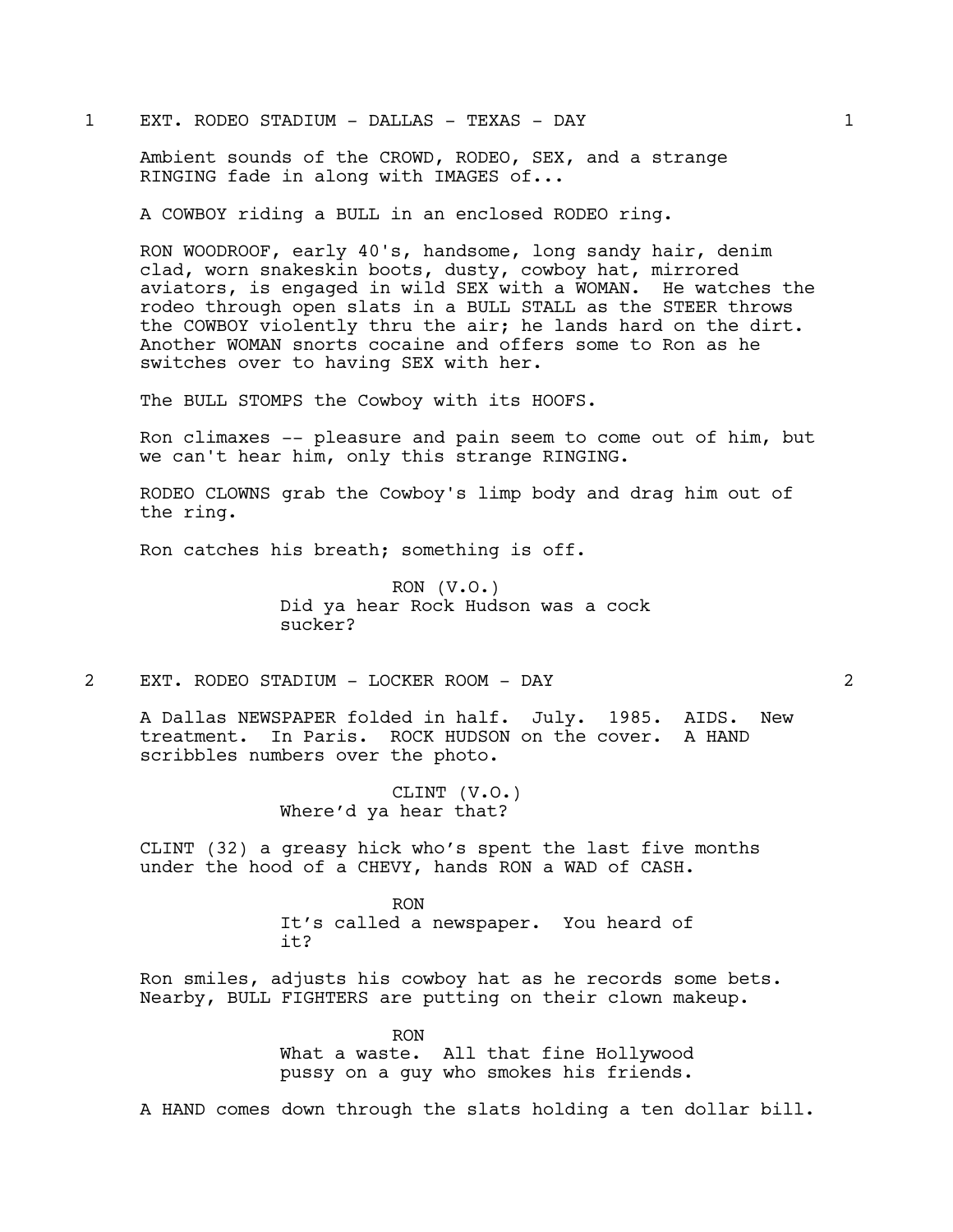RON C'mon Rog, this ain't the sandbox. Twenty's the minimum.

ROG slides another ten down; Ron snatches it.

ROG Who the hell's Rock Hudson?

Ron looks at Rog. A beat, then he starts laughing, then coughing...

3 EXT. RODEO STADIUM - BULL STALL - DAY 3

...and coughing as we follow him into the stalls. Ron gladhands as he goes; it seems everyone knows him but doesn't necessarily like him. He makes his way toward T.J., white trash, pale as winter, who wipes vomit from his chin. As he nervously looks down at the big angry BULL he's about to ride, Ron hands him a pint of tequila.

> RON Calm the nerves, brother. You look great.

T.J. takes a swig, gives him a look.

RON It's your day, I can feel it.

T.J. watches as Ron takes a bottle of NYQUIL out of his pocket and downs it... to stop his hacking cough.

> T.J. I don't know, Ron.

Ron fans the money out for T.J. to see.

RON

Eight seconds and you'll be gettin blown by a hundred dollar hooker before you can scrape the bullshit off your boots.

Ron winks and smiles. T.J. signals the BULLMAN that he's ready. And in five, four, three, two, one...

THE GATE is up, the BULL is out, the crowd is HOLLERING and T.J.'s back is bending in unnatural ways.

> RON C'mon! One one thousand, two one thousand, three one thousand...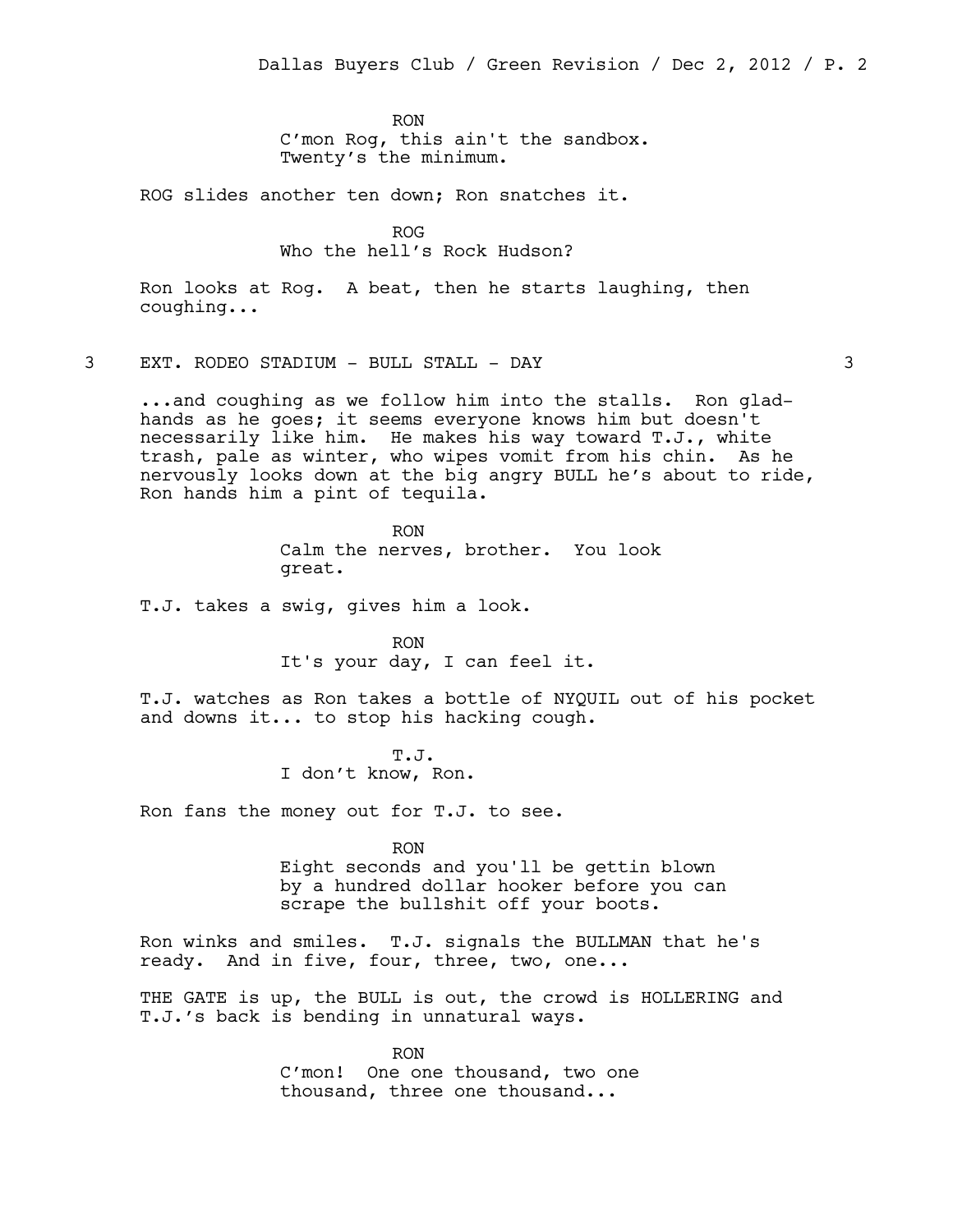And T.J. is DOWN.

# RON

# Ah hen shit!

Ron looks to the BLEACHERS. The GAMBLERS are already searching for him.

Ron slips out a SIDE ENTRANCE.

4 EXT. RODEO STADIUM - PARKING LOT - DAY 4

Sweating, heart racing, Ron runs across the lot and jumps over fences to escape THE GAMBLERS that are running after him. As they close in, Ron spots a cop, TUCKER, walking towards his patrol car.

> RON Hey, buddy I need you to arrest me.

TUCKER Fuck off, Woodroof.

RON Come on, man. I'm serious!

Tuck sees the angry mob approaching.

TUCKER Looks like you got a few pissed off customers.

RON You gonna cuff me or what?

TUCKER Figure it out yourself.

And with that, Ron PUNCHES Tucker in the face. The mob of Gamblers are stopped in their tracks.

> **TUCKER** You son of a bitch!

Tucker PUNCHES Ron in the face twice, then cuffs him. He looks at the mob of Gamblers.

> TUCKER Get the fuck outta here before I arrest all of you.

Ron smiles through a bloodied mouth.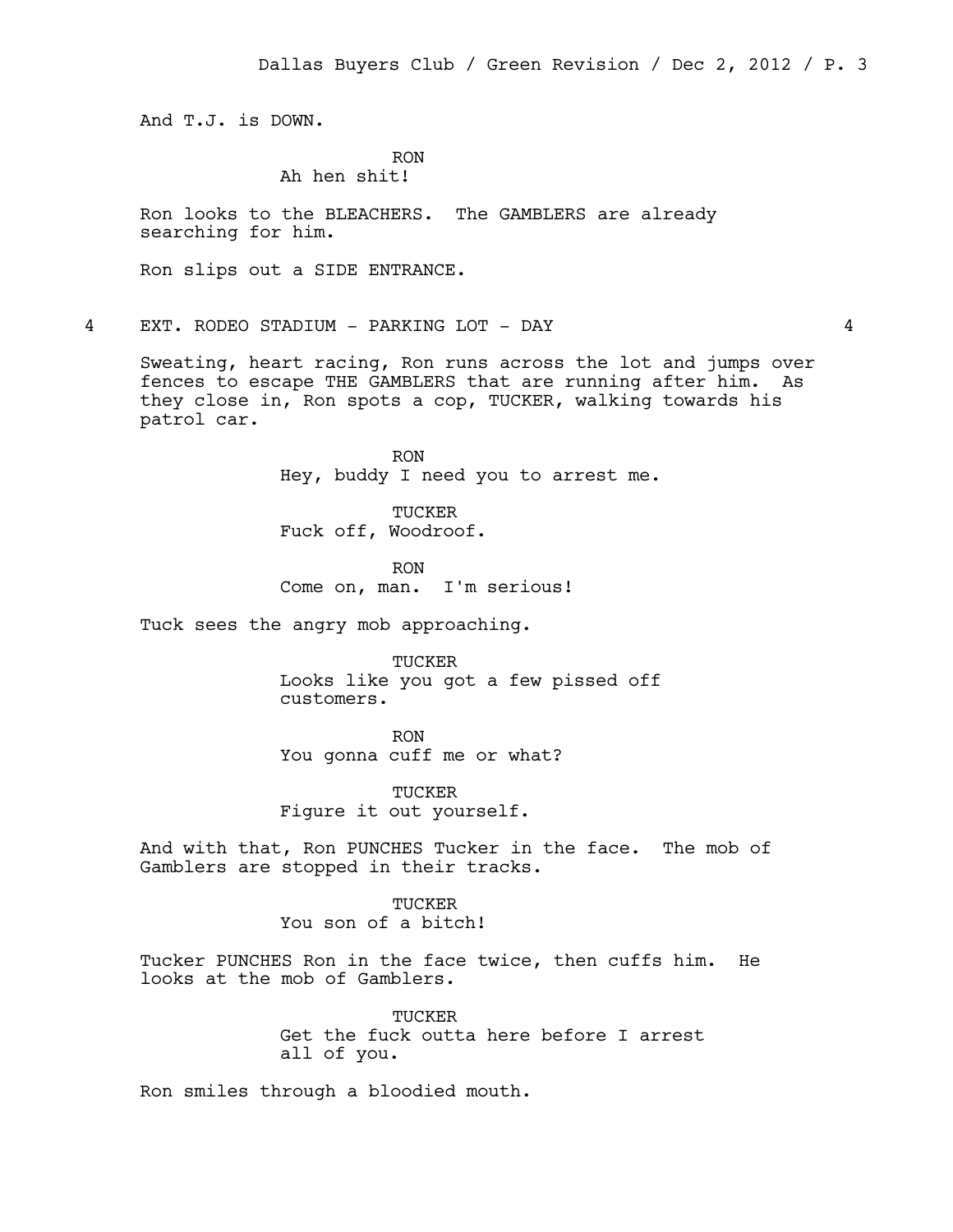# 5 EXT. RON'S TRAILER - DAY 5

Tucker's police car pulls up.

TUCKER (V.O.) They're gonna kick the shit out of you one day, Woodroof. Maybe worse.

### 6 INT. TUCKER'S POLICE CAR - DAY 6

Both Ron and Tucker are bleeding and bruised.

RON Gotta die from somethin'.

TUCKER Handle your business, huh? Get your shit together.

RON You're startin' to sound like your ol' man. How's he doin' by the way?

TUCKER (beat) There's good days and bad.

RON (waving him off) Ah, he's a tough one. (beat) Though I can't imagine how disappointed he must be havin' you for a son.

Tucker looks at him, half-smiles.

TUCKER Get the fuck outta my car.

Ron smiles, starts to get out, then stops. Holds his head a moment. We hear the strange RINGING sound again.

> TUCKER (CONT'D) You okay?

RON (covers) You rattled my fuckin' brain.

TUCKER What brain?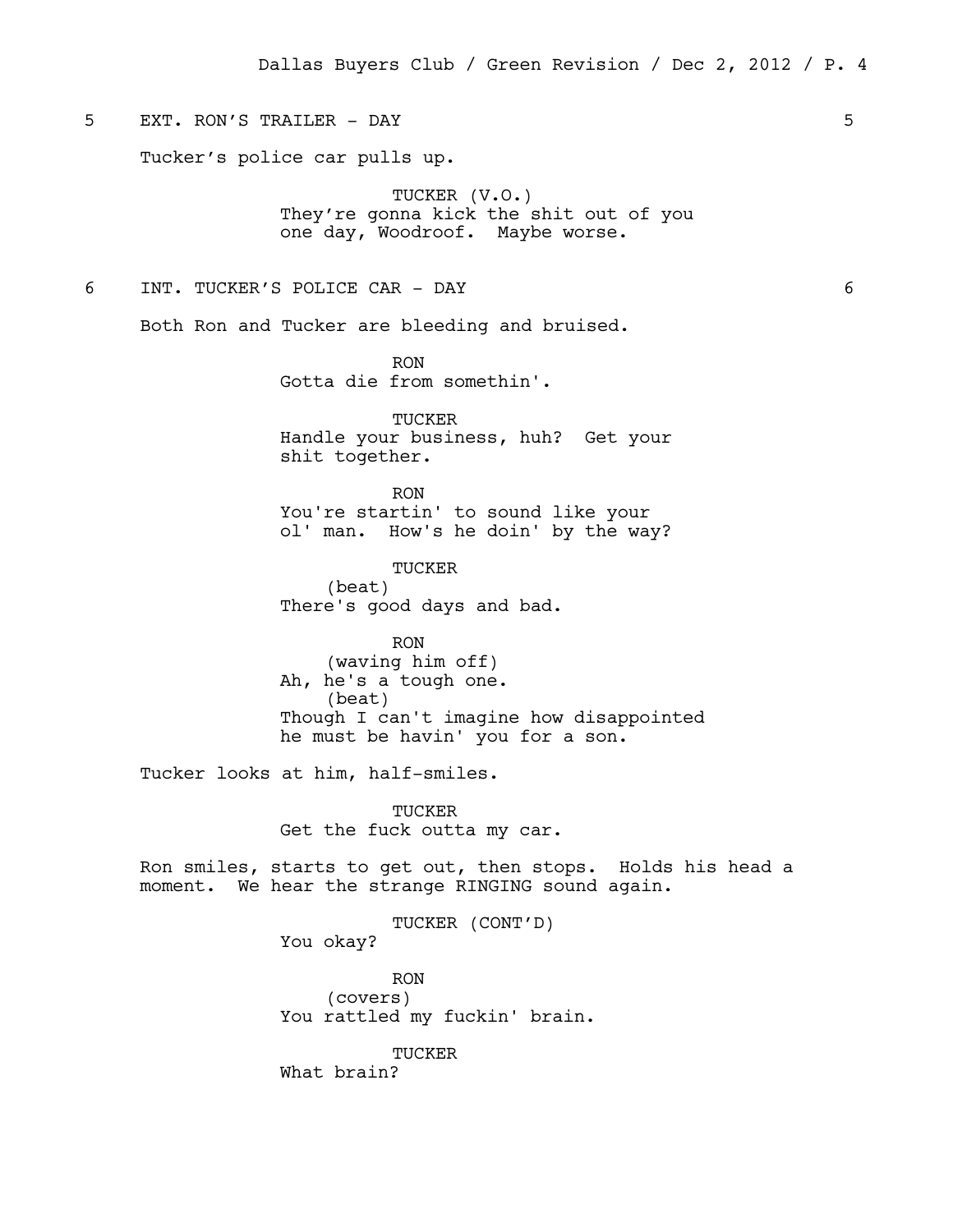Ron forces a smile, then exits the car. Tucker watches as Ron slowly heads toward his trailer; something seems off. After a few beats, Tucker brushes it off and pulls away.

# 7 INT. RON'S TRAILER - DAY 7

Books, newspapers, empty beer cans and liquor bottles; on the wall, we may notice a painting of some Texas Wildflowers. Ron stumbles in as the RINGING sound comes back. He stops, steadies himself on a piece of furniture, takes a few steps then collapses, unconscious.

### 8 INT. RON'S TRAILER - MORNING 8

The first shafts of sunlight fall over Ron, still asleep where he dropped. After a few beats, he stirs, pulls himself on to a chair. "What the fuck?".

9 EXT. OIL FIELD - DAY 9

Lunch time. Already a little drunk, Ron finishes off a pint of whiskey as Clint and a battered T.J. eat sandwiches nearby. Ron starts coughing again as he grabs a packet of cocaine out of his shirt pocket. He slides it across the table to Clint who hands him cash.

> RON That shit is purer than a preacher daughter's pussy.

CLINT Not after you just coughed your lungs all over it.

T.J. You think anymore 'bout Saudi Arabia? They need guys over there.

RON What do you wanna go work for a buncha sand niggas for?

T.J. They pay five times as much, that's why.

Ron raises his eyebrows, not bad.

T.J. I'm signing up.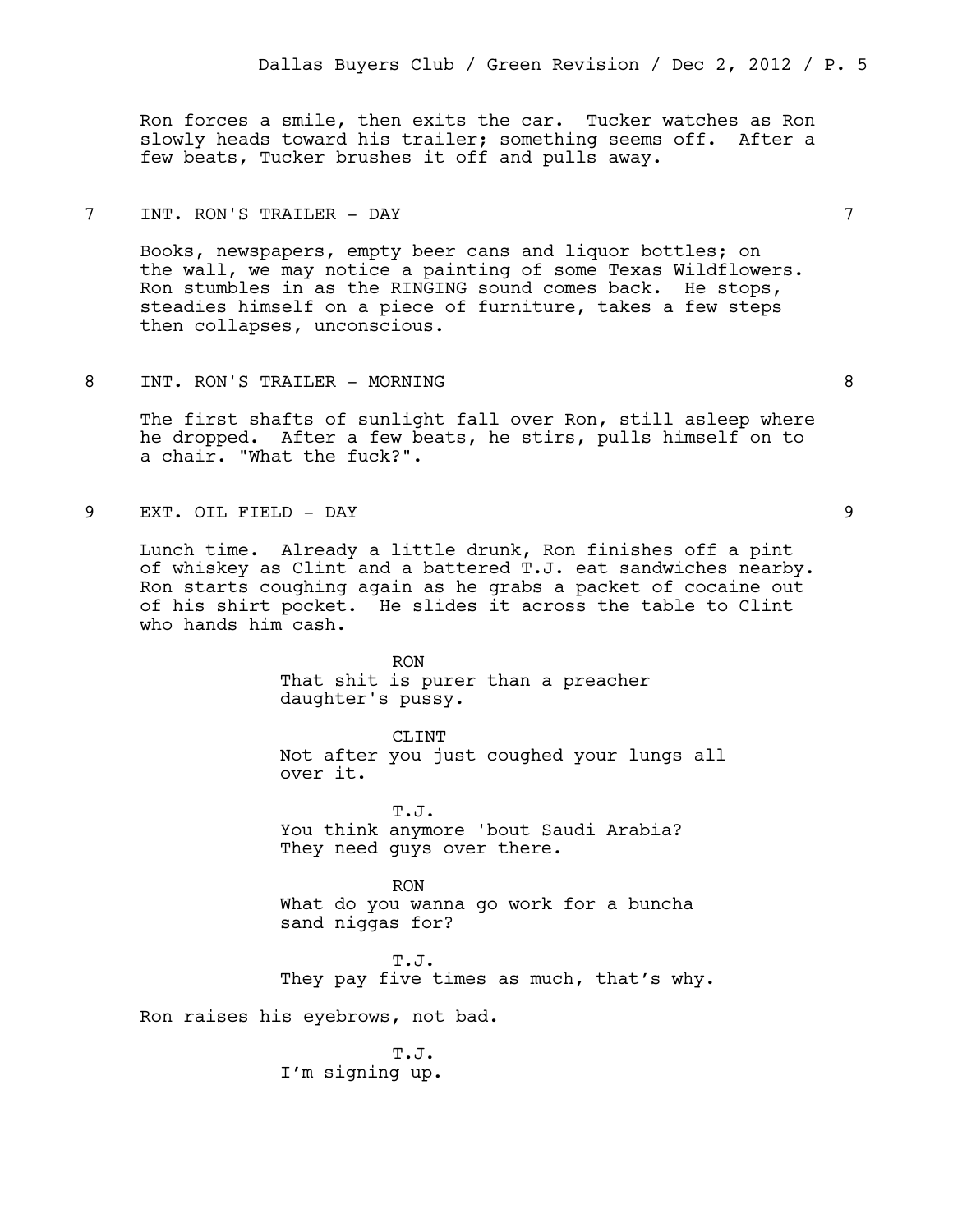RON They got hot ladies over there?

T.J. It's a Muslim country. You can't fuck the women.

RON Now that takes me out right there.

The FOREMAN races over to them.

FOREMAN Woodroof, there's been an accident on platform five. They need an electrician right away!

10 EXT. DRILL PLATFORM - DAY - LATER 10

A MEXICAN WORKER has his leg caught in the drill. It's severed and he's losing blood fast. Ron walks over.

> RON Dumb spic. How'd you get your leg in there?

The guy's breath is coming in short fast spurts.

RON Where's the ambulance?

FOREMAN He's illegal.

Ron takes his OWN shirt off, rips it in half, kneels down next to the MEXICAN, wipes some sweat off his brow and ties a makeshift tourniquet around his leg.

Ron looks to the Foremen.

RON Go call 'em. (the FOREMEN doesn't move) Go FUCKING call 'em.

He walks off to call. Ron turns back to the Mexican.

RON Alright we're going to get you outta there but you gotta stay still until I say get the fuck out and then you get the fuck out. Comprende?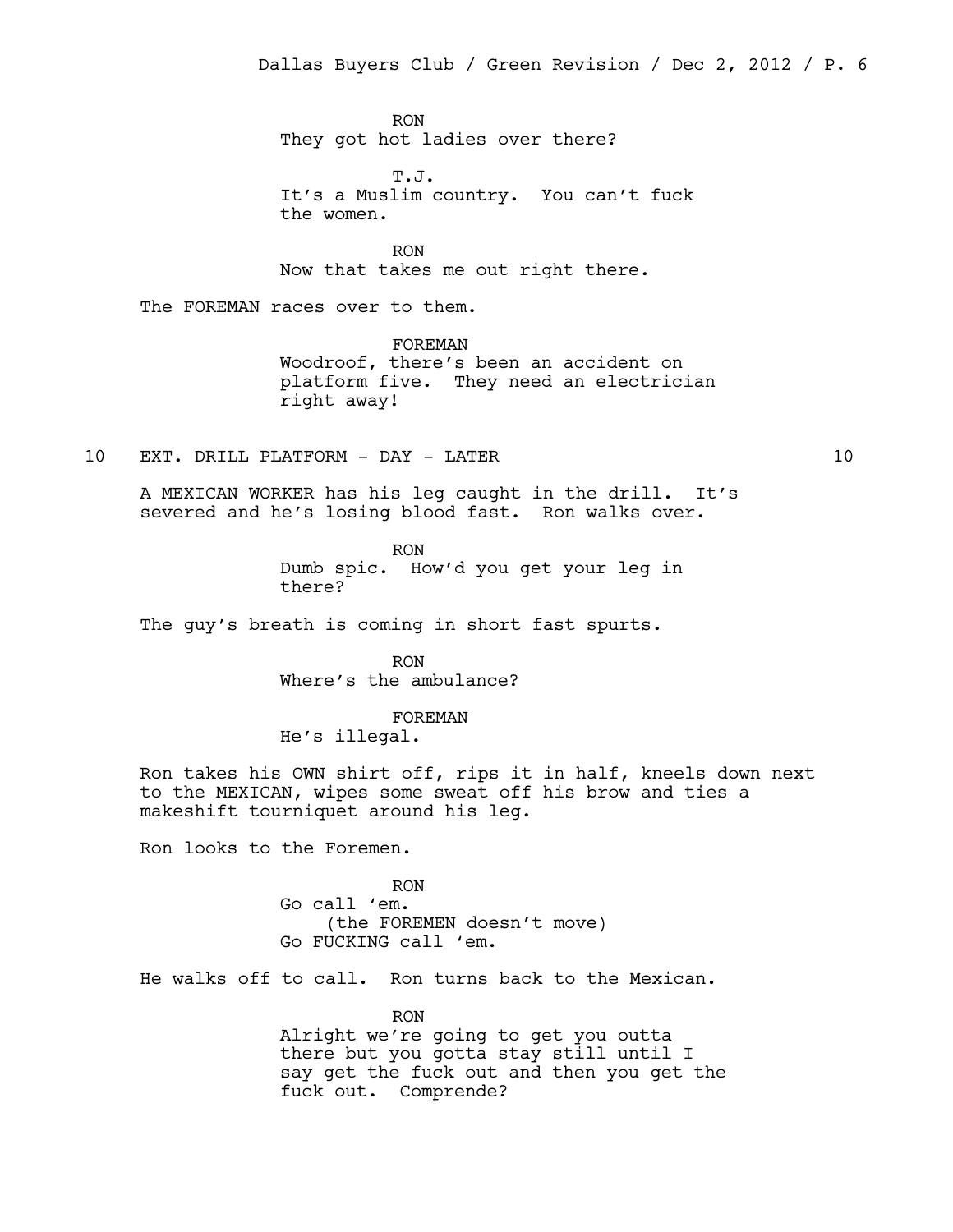The guy nods. Ron walks over to the electrician's box. He's a little DRUNK. He grabs a wire and is about to cut it.

> RON (CONT'D) Alright, on the count of three. One, two...

Ron cuts the wire, an electrical spark shoots out and before he can move back the box blows up in his face. Everything goes black.

> RICK FERRIS (V.O.) Azidothymidine, or AZT -- was originally developed as a treatment for cancer.

11 INT. DALLAS MERCY HOSPITAL - CONFERENCE ROOM - DAY 11

Barrow Wilkem rep RICK FERRIS, slick, well-dressed, gold Rolex, 40s, stands before DR. NATHAN SEVARD, 50's, arrogant, DR. EVE SAKS, early 30s, sophisticated, and five other PHYSICIANS, 40s-60s, all members of the hospital board.

# RICK FERRIS

With the onset of HIV, however, we at Barrow Wilkem began a trial in which we administered AZT to infected lab animals. Initial findings suggested increased CD4 counts, restored T-cell immunity and also evidence of inducing weight gain.

#### SEVARD

Isn't it also true that it had some concerning side effects in animal tests, significantly decreasing the animals red and white blood cells?

#### RICK FERRIS

Yes, but its effect on the virus is better than anything else that's been tested.

### EVE

(looking into her file) In 64, when AZT was developed for cancer treatment, it was shelved due to lack of anti cancer efficacy and toxicity.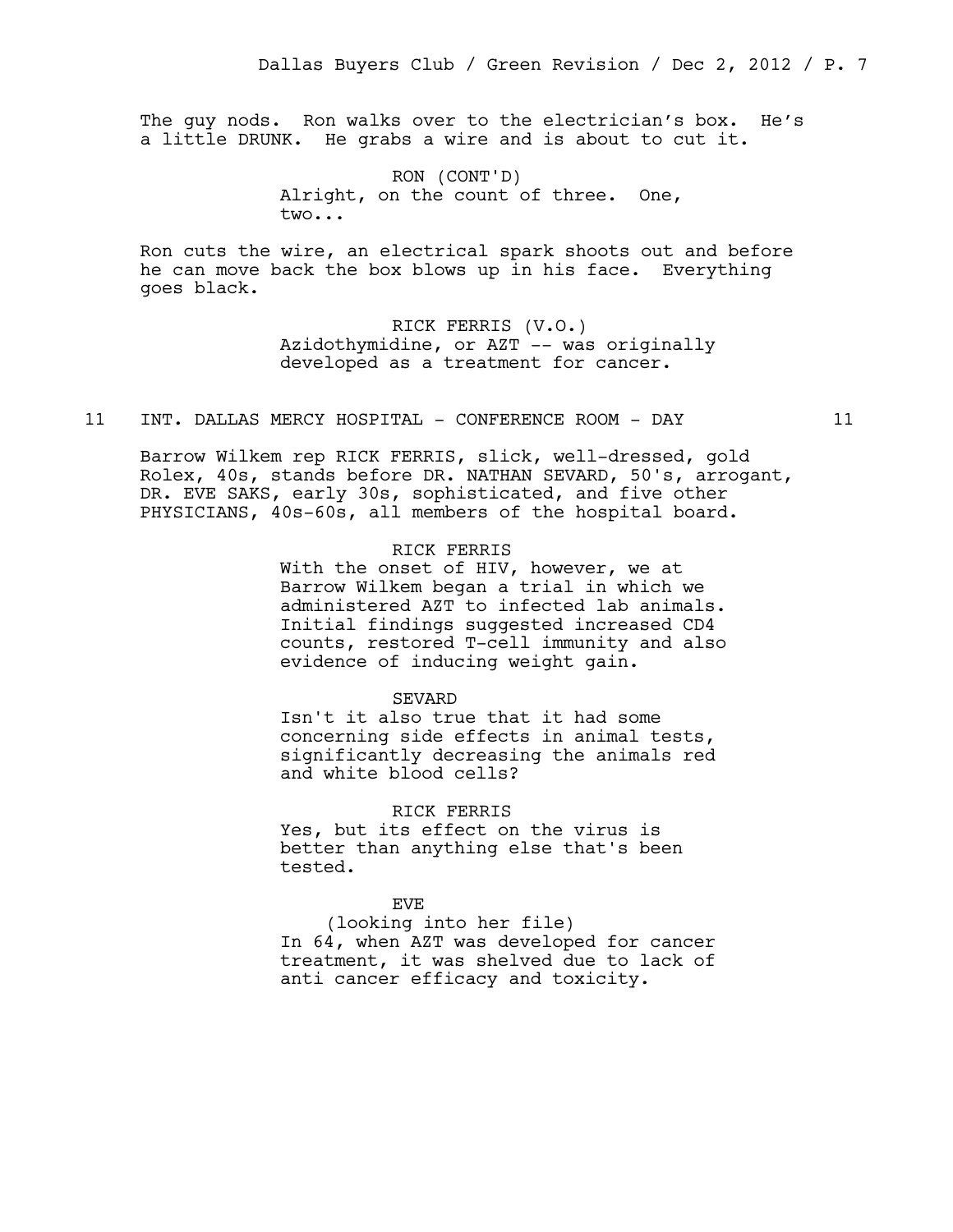RICK FERRIS We believe those problems were dosage based.

EVE So you're conducting another animal study?

### RICK FERRIS

Actually the FDA has given us permission to go straight to human trials which is what brings me here today. We're conducting a double-blind, placebocontrolled randomized trial throughout the United States. Dallas Mercy is one of the proposed sites.

EVE How long do you see the study going on?

RICK FERRIS We're hoping to fast track it within a year? During which time the hospital and its administering physicians will be very well compensated for their efforts.

Eve notices as Sevard trades looks with Board Member #1.

#### RICK FERRIS

Sadly, the AIDS crisis will only get worse before it gets better. And I know I speak for everyone at Barrow Wilkem when I say getting this drug to market is our number one priority. This is a unique opportunity. A chance to be on the forefront in finding a cure.

Eve looks at Ferris and smiles.

#### 12 INT. DALLAS MERCY HOSPITAL - HALLWAY - DAY 12

Dr. Sevard walks down the hallway with Eve.

EV<sub>E</sub>

Does it not drive you just a little bit crazy when these guys stand up there talking about curing the sick while they're flashing gold Rolexes? What do they know about sick patients?

DR. SEVARD They're pharma reps, not doctors. And like it or not, this is a business.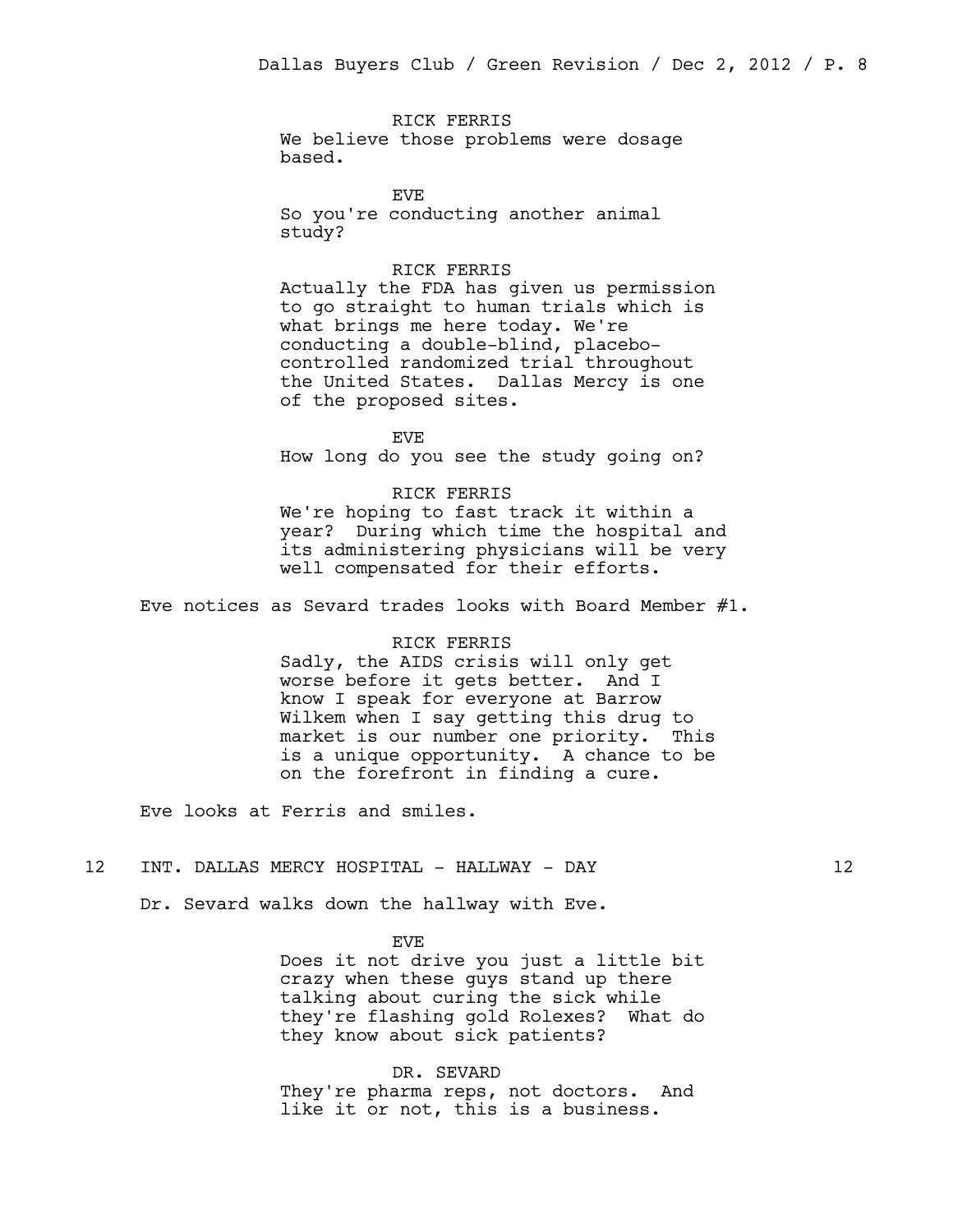DR. SEVARD How the hell did they get permission to go to human trials?

DR. SEVARD People are desperate. People are dying. There is nothing else out there.

And with that, a NURSE approaches them with a file, surgical mask and latex gloves.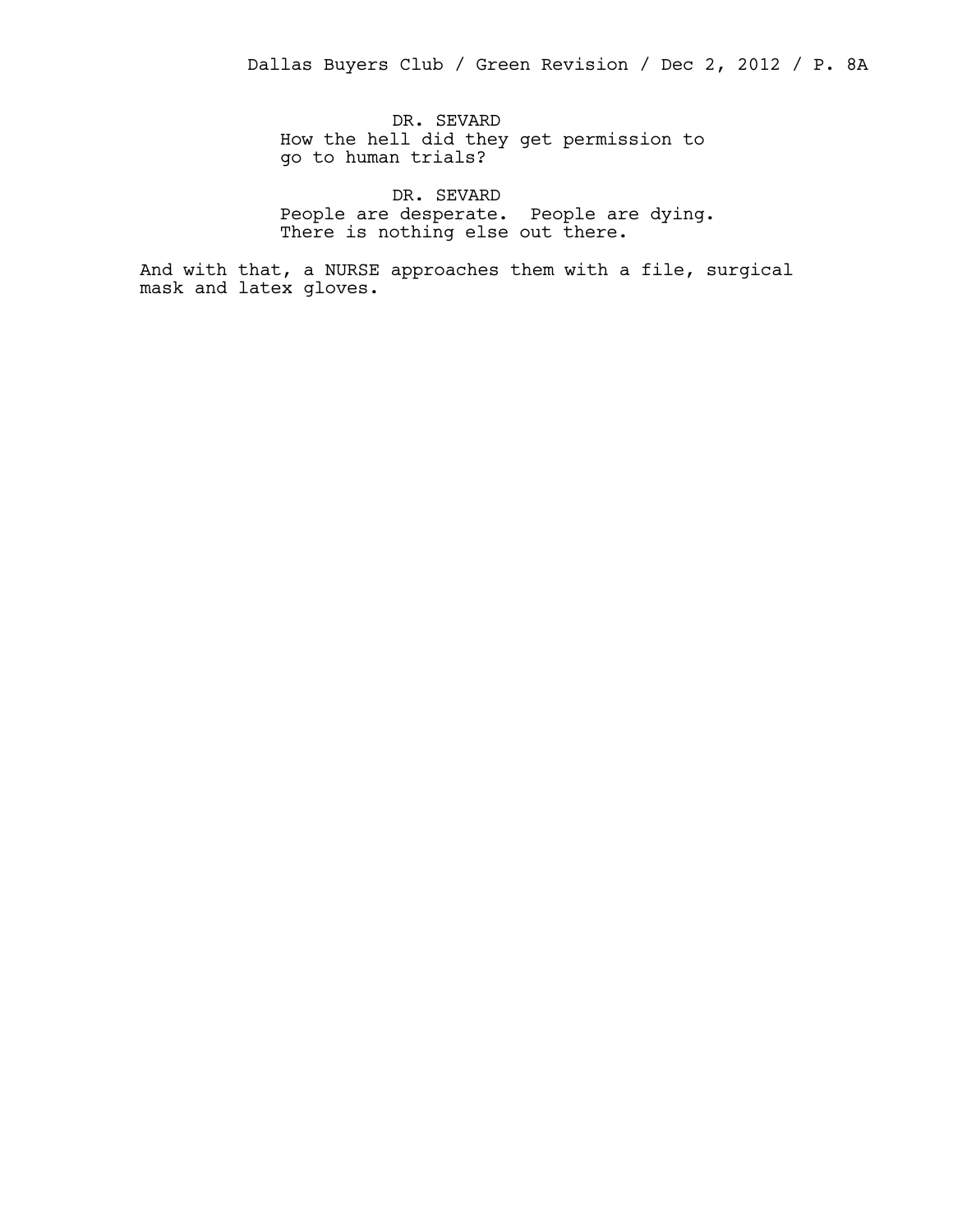13 INT. DALLAS MERCY HOSPITAL - ROOM - DAY 13

Ron, head and eyes bandaged, lays on a bed. After a few beats, he peels off the eye bandages, gets up. He opens a cabinet, then a drawer. Finds a bag of sucking CANDY, pops a piece in his mouth, puts some in his pocket. He sees his jacket on the back of the door, searches his pockets for a cigarette. He's about to light one when Dr. Sevard enters with Eve Sakes. Both wear surgical masks and latex gloves.

> DR. SEVARD Mr. Woodroof. I'm Dr. Sevard.

Ron turns to Eve, flashes a smile.

DR. SEVARD We saw something that concerned us in your initial blood work so we ran some additional tests.

EVE

Blood tests.

Ron stops moving and tries to assess the situation. Is he in trouble?

> RON What kinda blood tests, cause I don't use drugs.

EVE We didn't test you for drugs.

RON Good, cause that ain't none of yer business anyway.

DR. SEVARD You've tested positive for HIV --

Ron looks at Dr. Sevard blankly.

DR. SEVARD ...the virus that causes AIDS.

Ron freezes. A long beat.

RON Who you kidding, Rock cock sucking Hudson bullshit?!

DR. SEVARD Have you ever used intravenous drugs or had any homosexual --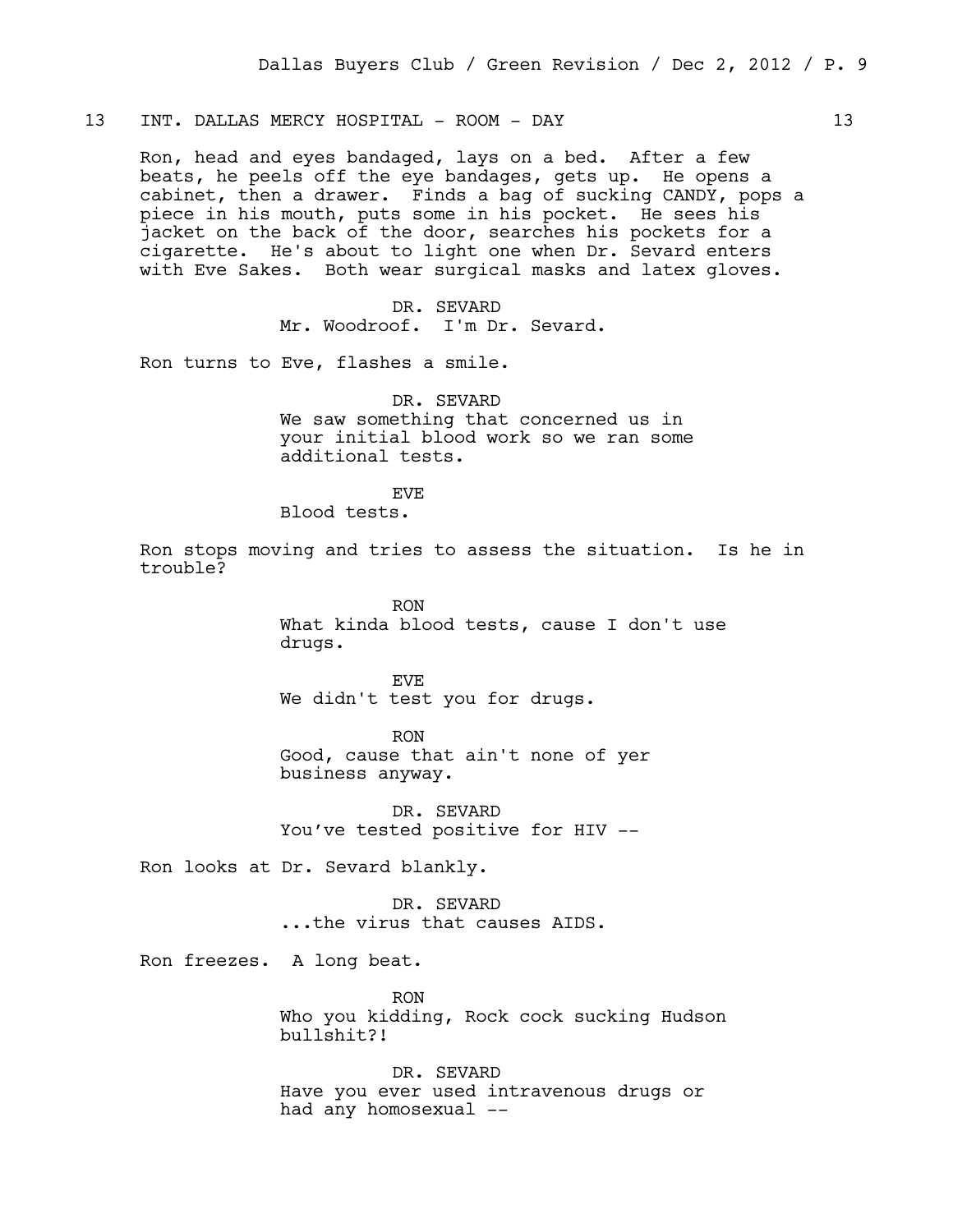Ron spits out his CANDY. RON Homo? Homo? That's what you said, right? Shit. You gotta be kidding me. (laughs) I ain't no faggot, I don't even know any faggots, I'm a rodeo! The room is silent. RON Look at me, doc. Come on now, look at me. What do you see? DR. SEVARD Your T-cell count is down to nine, a healthy person has five hundred to fifteen hundred. RON What the fuck's a three-Cell?! DR. SEVARD T-cell. Frankly we're surprised you're alive. RON Well surprise this: you've made a fuckin' mistake! Ron looks back and forth from Dr. Saks to Sevard. No mistake. RON You must've mixed my blood with some daisy puller or sumptin. EVE We ran the blood test several times. Eve hands him some pamphlets and other paper work. EVE That's some information on HIV and AIDS you may find informative and your test results. Ron flips through the papers. Becomes frustrated by terminology he doesn't understand. DR. SEVARD Mr. Woodroof, we're trying to impress upon you the gravity of your situation.

(MORE)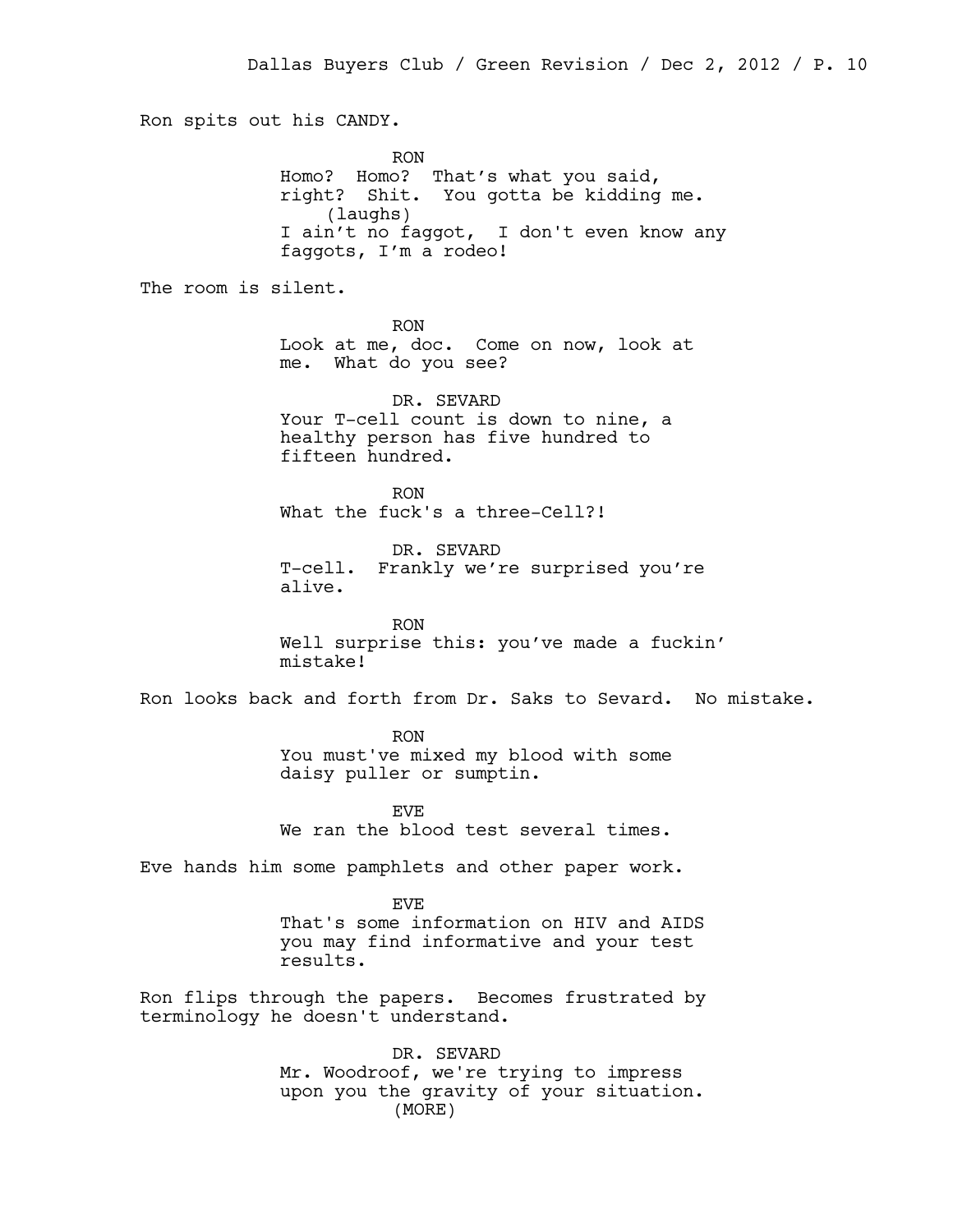Dallas Buyers Club / Green Revision / Dec 2, 2012 / P. 11

Based on your condition, we estimate that you have about thirty days to get your affairs in order -- DR. SEVARD (CONT'D)

RON Thirty days?

Ron jumps off the examining table.

RON What is this shit?!

They don't respond.

Ron laughs incredulously and walks towards the door.

RON

I got a news flash for all y'all, there ain't nothin' out there that can kill Ron Woodroof in thirty days.

Ron looks at the papers, tosses them up in the air and exits.

14 INT. RON'S TRAILER - NIGHT 14

Music BLARES as Ron and T.J. party with two hot girls, KELLY and CRYSTAL, 20s. T.J. cuts a line of coke on a mirror while Ron dances over to the girls with SHOTS of Jack Daniels. They both start kissing, then rubbing up against Ron.

15 INT. RON'S TRAILER - NIGHT 15 15

T.J. is having sex with Kelly as Ron kisses Crystal; he leans down, snorts what is probably his fiftieth line of coke. He shakes it off, slams some Jack Daniels from the bottle as if it was Kool Aid. He's obliterated.

As Ron stares off at something, T.J. waves at Crystal to join him and Kelly; as she does, we see what Ron is staring at -- a CALENDAR.

But its days have no numbers. Except one, in blood RED -- 30. Ron snaps out of his hallucination.

16 INT. RON'S TRAILER - NIGHT 16

T.J. sits down next to Ron, takes a rolled up dollar bill and does a line of coke.

> T.J. Damn doctors cut your balls off?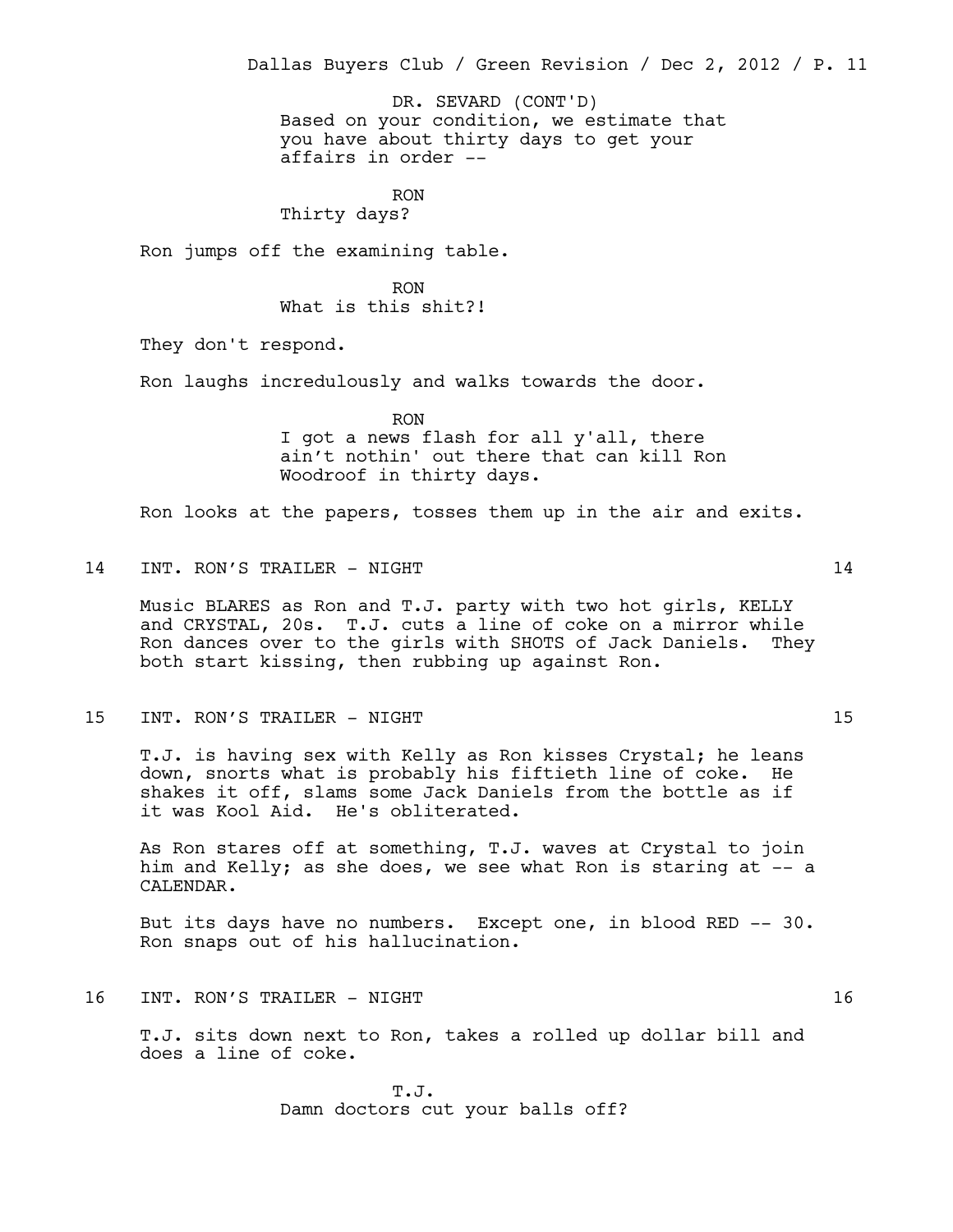RON Shit, you tell 'em you got a cold and they'll give you two weeks off. You should try it.

Ron takes the dollar back as T.J. walks to the table to pour himself a drink.

> T.J. Well, you didn't miss nothin' at work. I'd take disability any day.

Ron does a line of coke. Sees his reflection in the mirror. Pushes it away.

> RON I mean I got a stupid cough and they tell me I got some HIV virus.

T.J. looks at Ron, hears him but doesn't hear him, maybe it doesn't even register he's so wasted.

> RON (mutters) Hell, like I got the AIDS. Damn hospital, mixed up my blood samples.

T.J. Man, I went to them doctors once, they tell me I had chlamydia, I came back home I realized I had crabs.

RON S'what I'm saying.

T.J. licks some coke off his fingers.

T.J. I heard you get that just by touchin' someone. Or that queers get it.

RON Which is exactly why it's a mistake.

T.J. Well, what if it ain't?

RON You know me, T. You fuckin' serious?

T.J. Damn right I know you, like you was born with some kinda pussy addiction.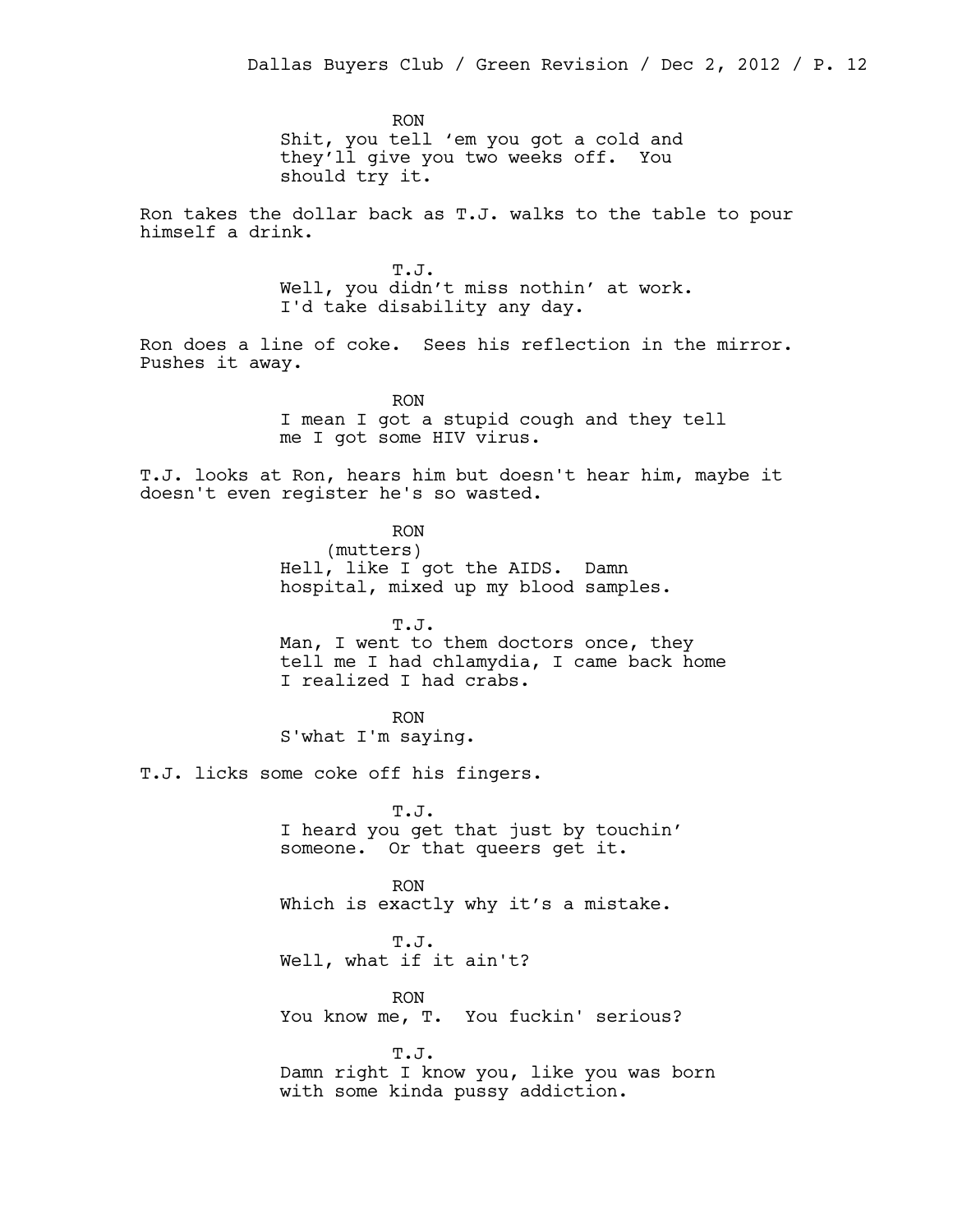Ron smiles at the compliment as T.J. dives into the mirror and inhales the last line of coke. One of the GIRLS walks over. KELLY You said we would be dancin' by nine. T.J. smiles at Ron. T.J. We should get goin'. T.J. puts on his jacket. T.J. Let's go girls. RON I'll catch up with you. T.J. Alright brother, you cool? RON

I'm cool.

T.J. See you there.

T.J. and the girls leave.

Ron gets up, wasted, and stares out the screen door into the cold dark night, nothing stares back at him.

17 INT. DALLAS PUBLIC LIBRARY - DAY 17

Ron is seated in front of a screen that shows a microfiche of information on AIDS, HIV and AZT.

LATER - DAY: Ron continues reading; the LIBRARIAN looks over as he endures a brief coughing spasm, then he goes back to his work. We PUSH IN on the phrase"...Unprotected sex..."

LATER - DAY: Ron continues reading, runs his finger along the words. Stops at "INTRAVENOUS DRUG USE". As he closes his eyes and exhales--

18 EXT. MOTEL - NIGHT - DREAM / FLASHBACK 18

We're on a SNAKE TATOO on the back of a naked girl having wild sex with a younger and heavier *Ron*, totally wasted, and*...*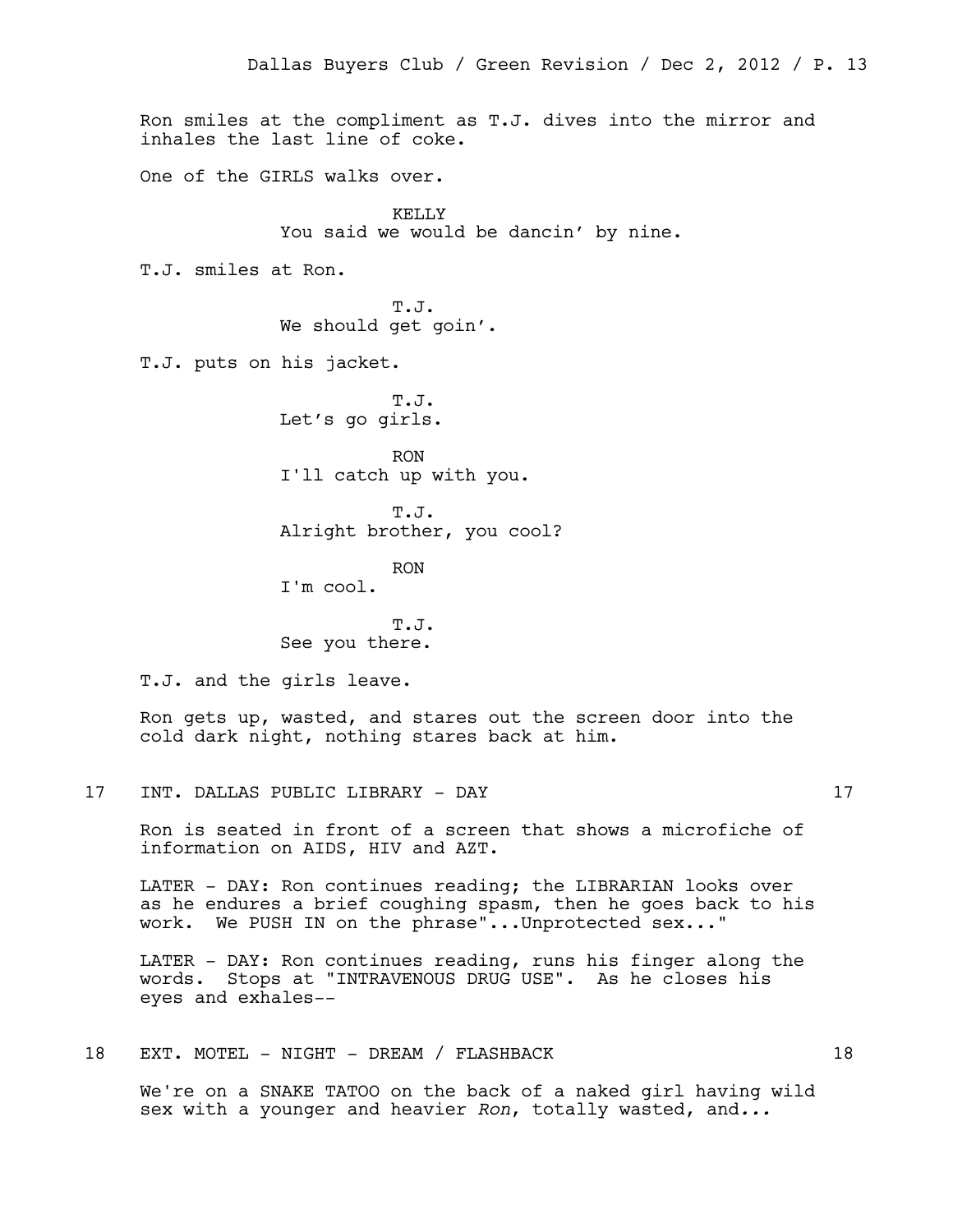*hypnotized* by the tattoo that goes up to her neck and down to *her arm --* marked with track marks.

19 INT. DALLAS PUBLIC LIBRARY - DAY 19

Ron slams the book shut with rage. He screams out releasing his anger. His voice echoes off the library walls.

### 20 INT. DALLAS MERCY HOSPITAL - RECEPTION AREA - DAY 20

Ron impatiently stands at the Triage desk, looking at a NURSE, 40s. He spots a tattooed Hispanic ORDERLY mopping the floor in the hallway. He locks eyes with Ron for a second too long then moves on.

> NURSE FRAZIN Dr. Sevard's not on today.

RON Do I look like I can wait til tomorrow?

NURSE FRAZIN If you'll tell me what the problem is --

RON Problem? Which problem you want to hear about? My lungs bleeding, my skin crawling, the jackhammer in my head... hell that's just the beginning of my problems sweetheart.

Having overheard Ron's rant, Dr. Eve Saks walks over.

EVE Mr. Woodroof?

Ron turns around.

RON I don't want no nurse. I want a doctor. A goddamn doctor! Today! NOW!

The Orderly watches Ron and Eve.

EVE Fine. How can I help you?

RON Are you fuckin' deaf, lady?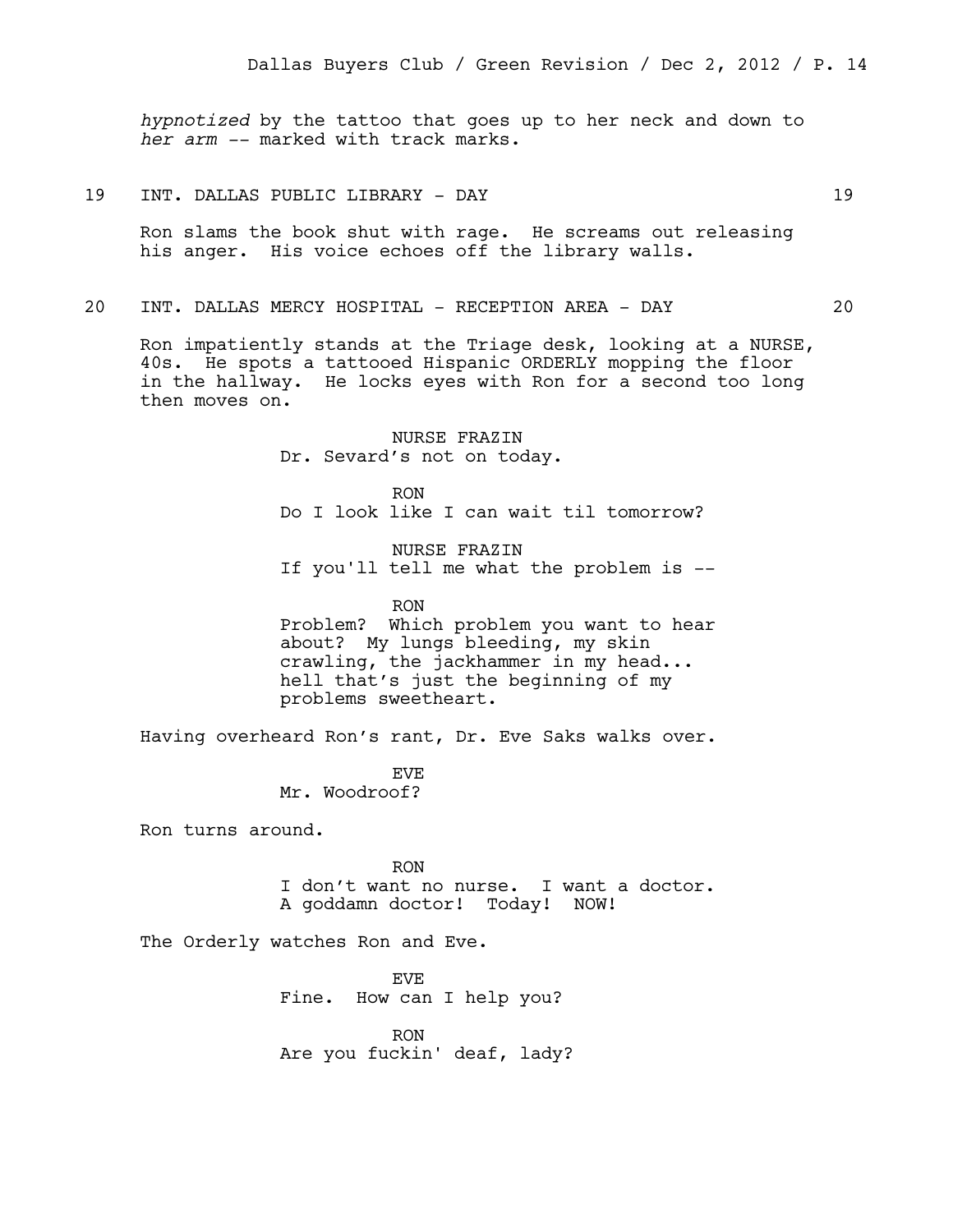EVE No. I'm a fucking doctor!

Oh? Ron contemplates Eve, slowly breaking into a smile. Eve hears her name called over the speaker system.

> EVE If you want to discuss your list of problems, you can meet me in my office in twenty minutes.

RON Twenty minutes? (he takes a long look at her) I like your style, Doctor.

Ron watches her as she walks away.

21 INT. DALLAS MERCY HOSPITAL - DR. EVE SAKS' OFFICE - DAY 21

Diplomas hang in neat rows. A perfectly ordered desk. Eve meticulously records numbers on a chart.

> RON  $(0.S.)$ Can you get me AZT?

Eve looks up as Ron walks in and sits down.

RON Barrow Wilkem just released it for testing, right? This hospital is one of the sites.

She nods yes, surprised how well informed he is.

RON Well can I buy some?

EVE

That isn't how it works. For about a year, a group of patients will either get the drug or a placebo, it's left up to chance, not even the doctors are allowed to know.

RON You give dyin' people sugar pills?

EVE It's the only way to know if a drug works.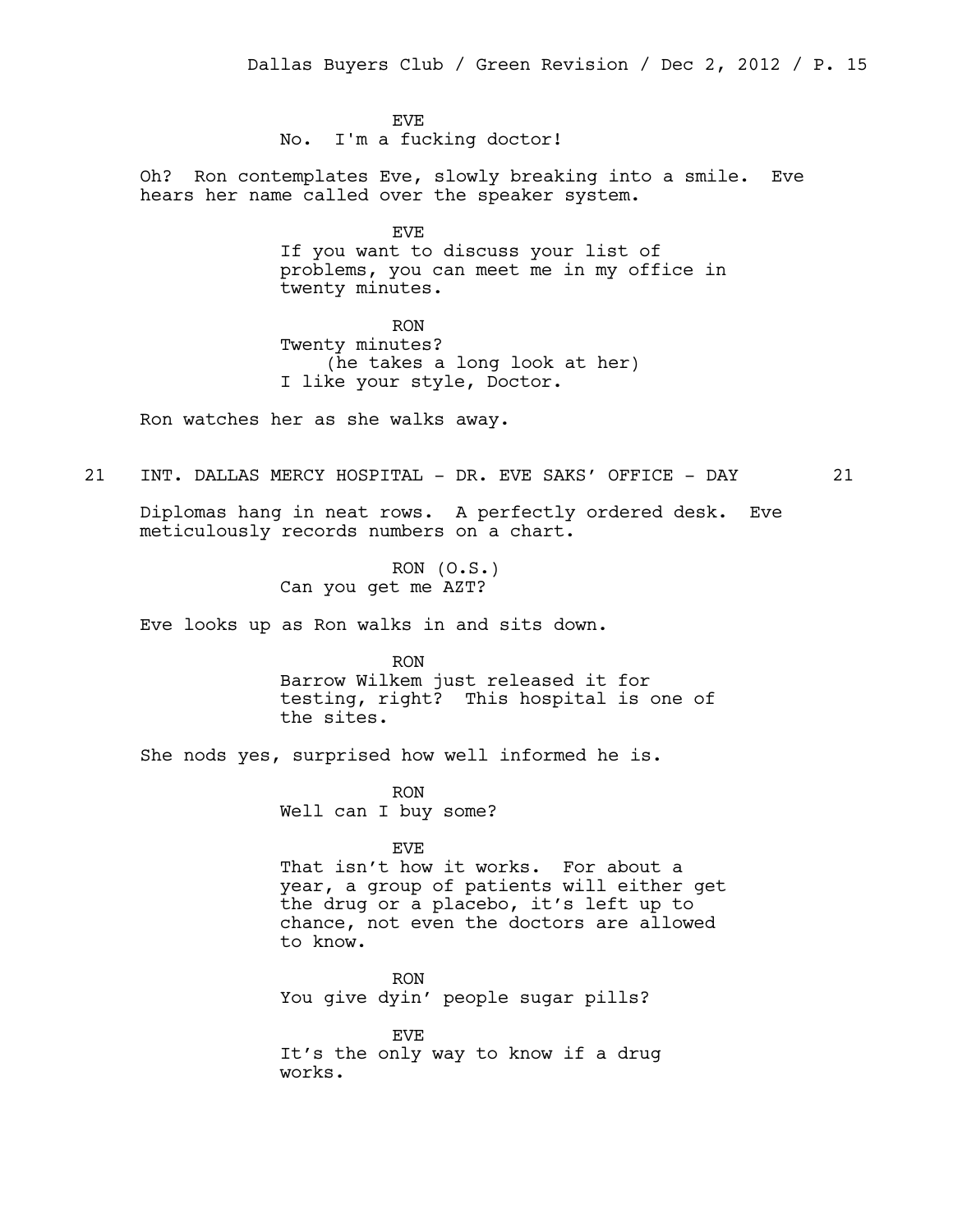RON Can you get it for me?

EVE Unfortunately no. But when it's proven to work and if you fit the profile, then yes.

RON So, you're tellin' me I'm as good as a horse being sold for dog food?

Eve's look says it all. Ron takes out a list.

RON

Okay, what about in Germany, this Dextran Sulfate, or in France they got DDC, or AL 721 in Israel... I read that one is proven to work and it ain't toxic.

EVE None of those drugs have been approved by the FDA.

RON Screw the FDA, I'm gonna be DOA. Do I have to sue this hospital to get me some medicine?

EVE Mr. Woodroof, I assure you that would be a waste of precious time.

Ron takes a moment, eases up.

RON Call me Ron, will ya?

Eve doesn't play his game. She writes something down on a piece of paper.

> EVE There is a support group that meets every day at Draddy Auditorium, perhaps you could share your feelings and concerns...

Ron abruptly stands.

RON I'm dying and you're tellin' me to go get a hug from a bunch of faggots?

Eve watches as Ron backs away.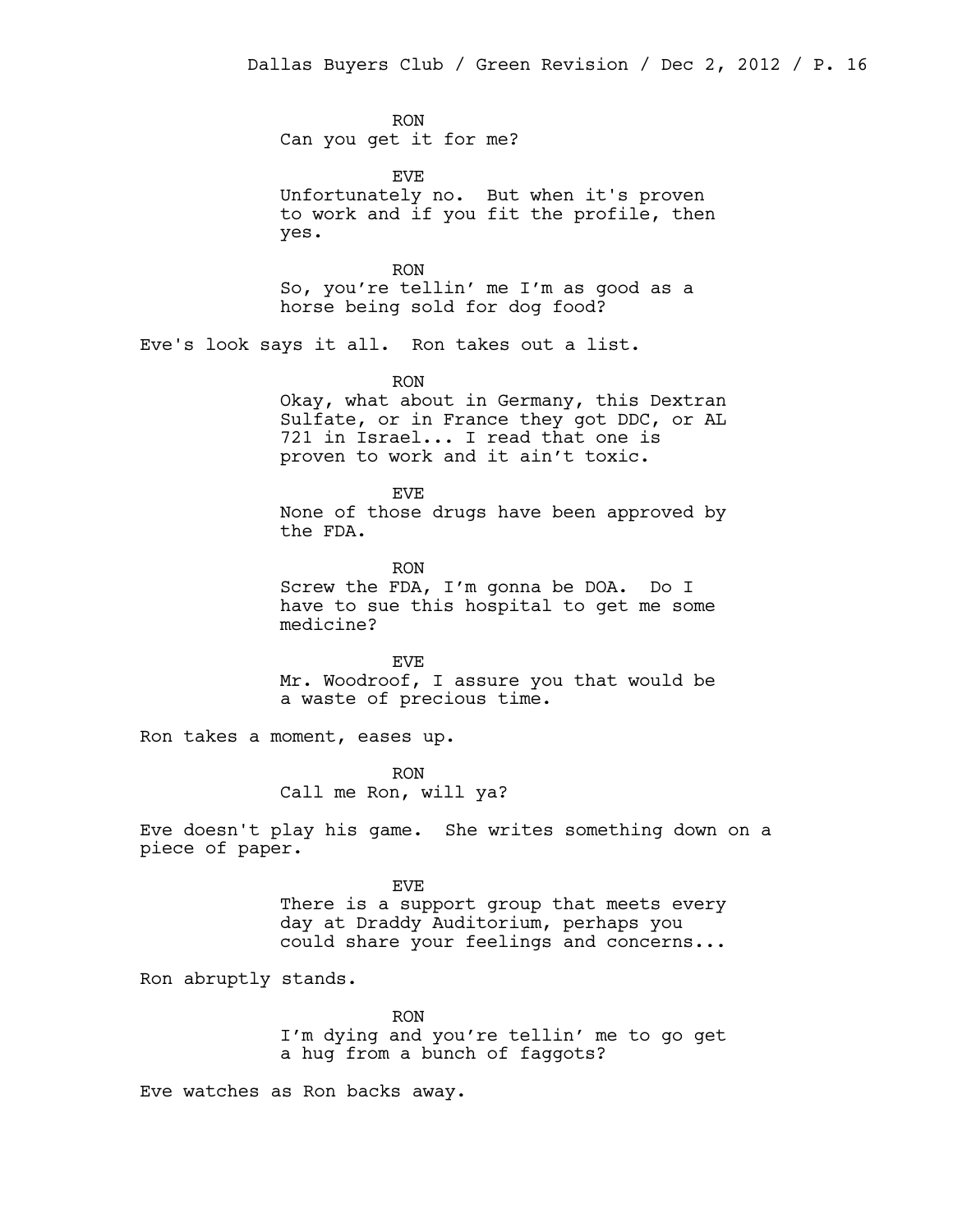RON Good night, good day, and good riddance.

22 INT. LONESTAR BAR - DAY 22

Ron bursts through the door and shouts to the BARTENDER.

RON Neddie Jay, one shot of Cactus and a Rolling Rock back.

Ned doesn't move as Ron continues toward a table where T.J., Clint and three other FRIENDS are sitting.

> RON I can't believe how much I missed your ugly faces. Clint, where you hangin' your pants lately brother?

Clint drains his beer, slams it on the table.

CLTNT

Get me another beer, will you sweetheart?

The guys burst out laughing.

RON 'Fuck you say?

CLINT I said grab me a cold one, cupcake.

Ron looks at him incredulously.

RON You askin' me to kick yer ass?

CLINT Nah, wouldn't wanna get none of that faggot blood on me.

Ron takes a step towards Clint, T.J. gets up and stands between them.

> T.J. C'mon Ron, we don't want no trouble.

Ron puts a fake, friendly hand on T.J.'s shoulder who backs off immediately. Ron moves closer, plays with T.J. and the others. They're all scared of being touched.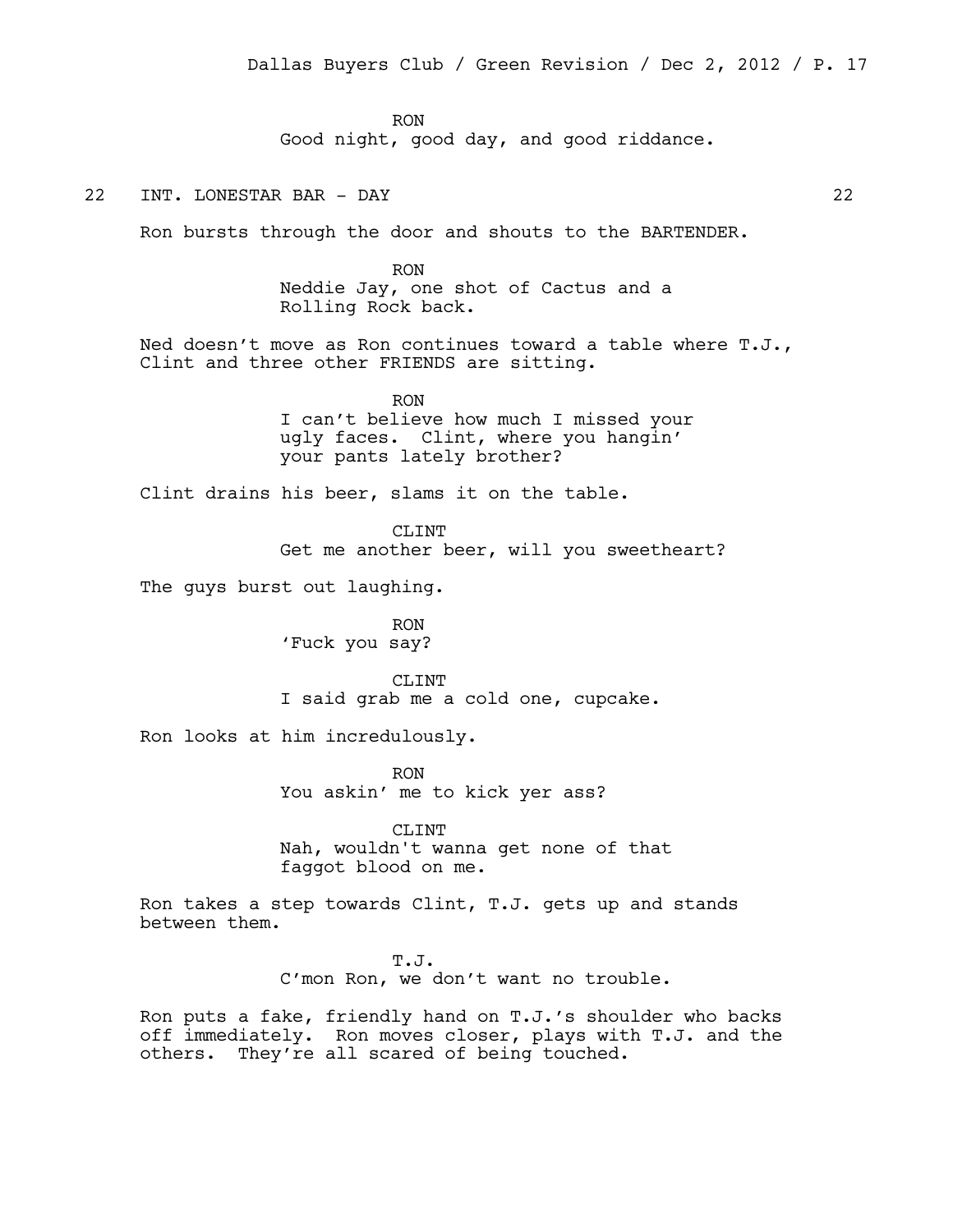RON (sarcastic) Where you goin', bud? I thought you're my friend.

Ron looks at him, grabs T.J.'S BEER from his hands and downs it, then fakes as if he's going to hit T.J. with it. T.J. flinches, then Ron SLAMS it on the table. Gives one last look to all of them.

> RON Fuck all ya'll.

And as Ron exits, we PRE-LAP...

RICK FERRIS (V.O.) As I stand here tonight, clinical trials are underway with an eye toward fasttracking AZT and making it available for the public as soon as possible.

23 INT. DRADDY AUDITORIUM - DALLAS HIGH SCHOOL - NIGHT 23

Rick Ferris from Barrow Wilkem stands at the podium before the packed room.

> RICK FERRIS In short, I'm happy to say that help may finally be on the way.

That is Ron's POV as he listens to Ferris, looking around at the crowd, who are almost exclusively gay MEN. Ron wanders toward a table lined with LITERATURE. An EFFEMINATE MAN approaches him with a pamphlet. Ron stares at him blankly. The man opens his arms to give him a hug.

> EFFEMINATE MAN It's okay brother. We're all getting --

> > RON

Tooth fairy, if we weren't in a public place right now, your teeth would be so far down your throat you'd be usin' your ass to chew food.

The Man's eyes go wide as he backs off. Ron turns back to the table, takes a few pamphlets. Titles include: "POPPERS STUDY: POSSIBLE CAUSE OF AIDS"; "AZT SHOWS SIGNS OF PROMISE". Ron drifts toward the front, where the CROWD is getting hostile.

> AUDIENCE MEMBER #1 (O.C.) How long before AZT is approved?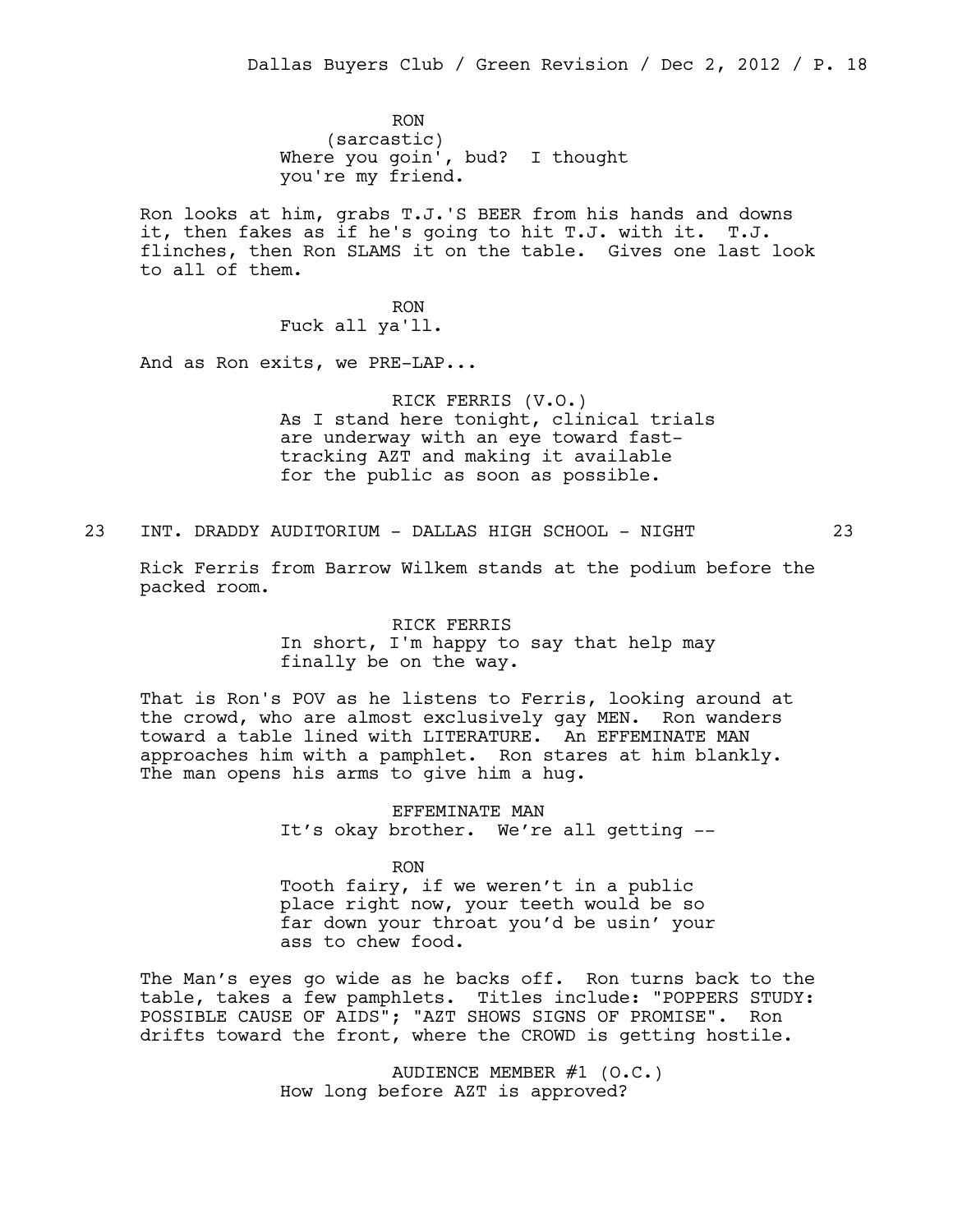RICK FERRIS The FDA standard procedure to approve a new drug is eight to twelve years -

AUDIENCE MEMBER #2 (O.C.) (cutting him off) We're dying here!

RICK FERRIS We are looking to fast track --

AUDIENCE MEMBER #1 (O.C.) (cutting him off) We need it now!

RICK FERRIS We're working closely with the FDA to make sure every effort is made--

AUDIENCE MEMBER #2 (O.C.) The hell, if it works even a little, we'll take the chance!

General shouts of agreement from the CROWD.

RICK FERRIS It's both our job and the FDA's to make sure the drug is safe -

EFFEMINATE MAN Is it true you can get it in Mexico?!

AUDIENCE MEMBER #2 (O.C.) What about dextran sulfate?!

As the chaos and shouting continues, Ron walks out in frustration and we're suddenly--

24 INT. STRIP CLUB - NIGHT 24

CLOSE ON -- a line of flickering CANDLES.

That's Ron's POV as he grimaces, despair in his eyes. He doesn't look at the moving, out-of-focus SILHOUETTES in front of him.

> RON (mumbles to himself) I need to slow it down a second, catch my breath. I'm not ready to crawl into a corner. You hear that? I'm not fucking ready. Man, if you're up there you better be listening. (MORE)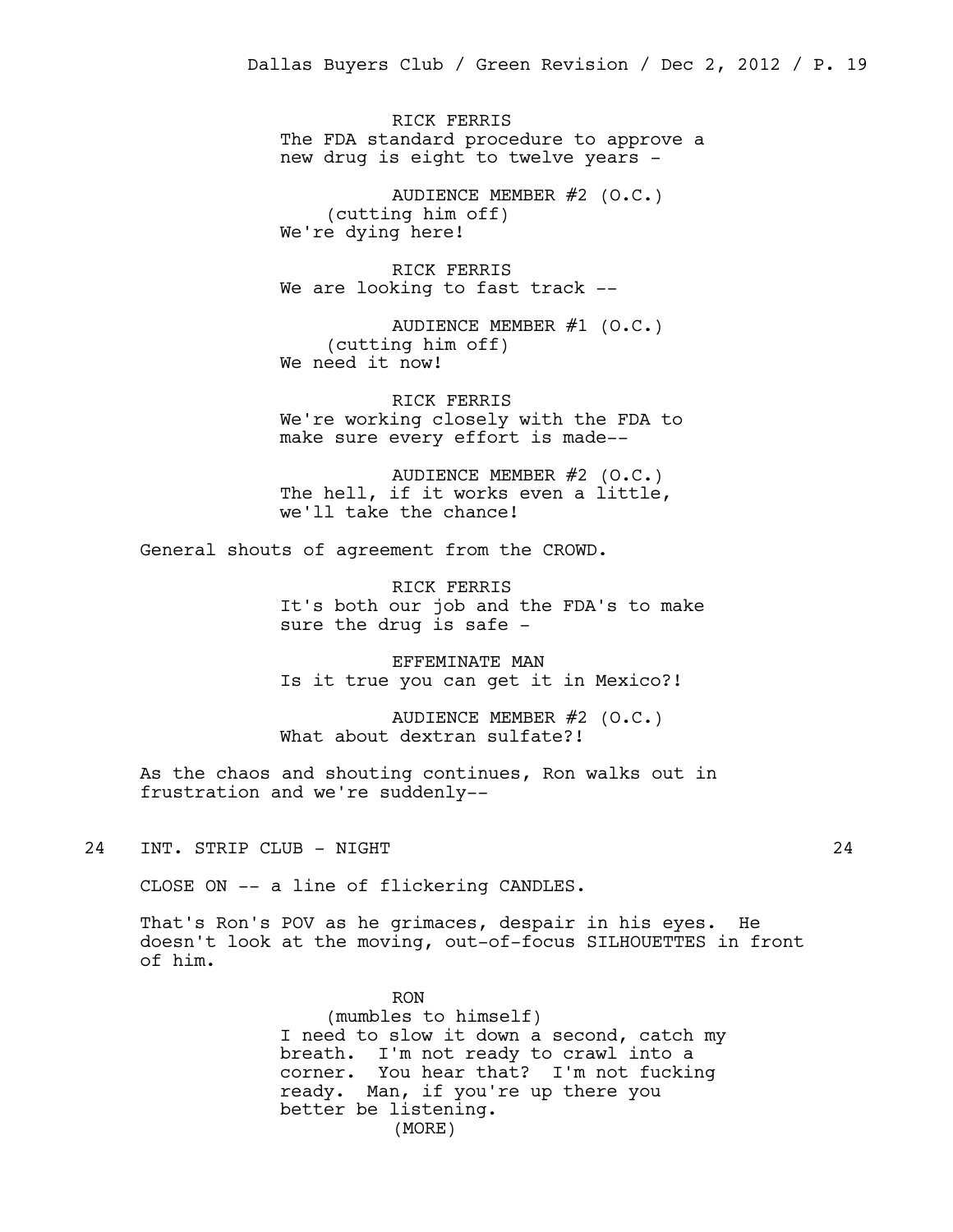Dallas Buyers Club / Green Revision / Dec 2, 2012 / P. 19A

And if there's a chance, if I got one fucking chance, send me a sign. RON (CONT'D)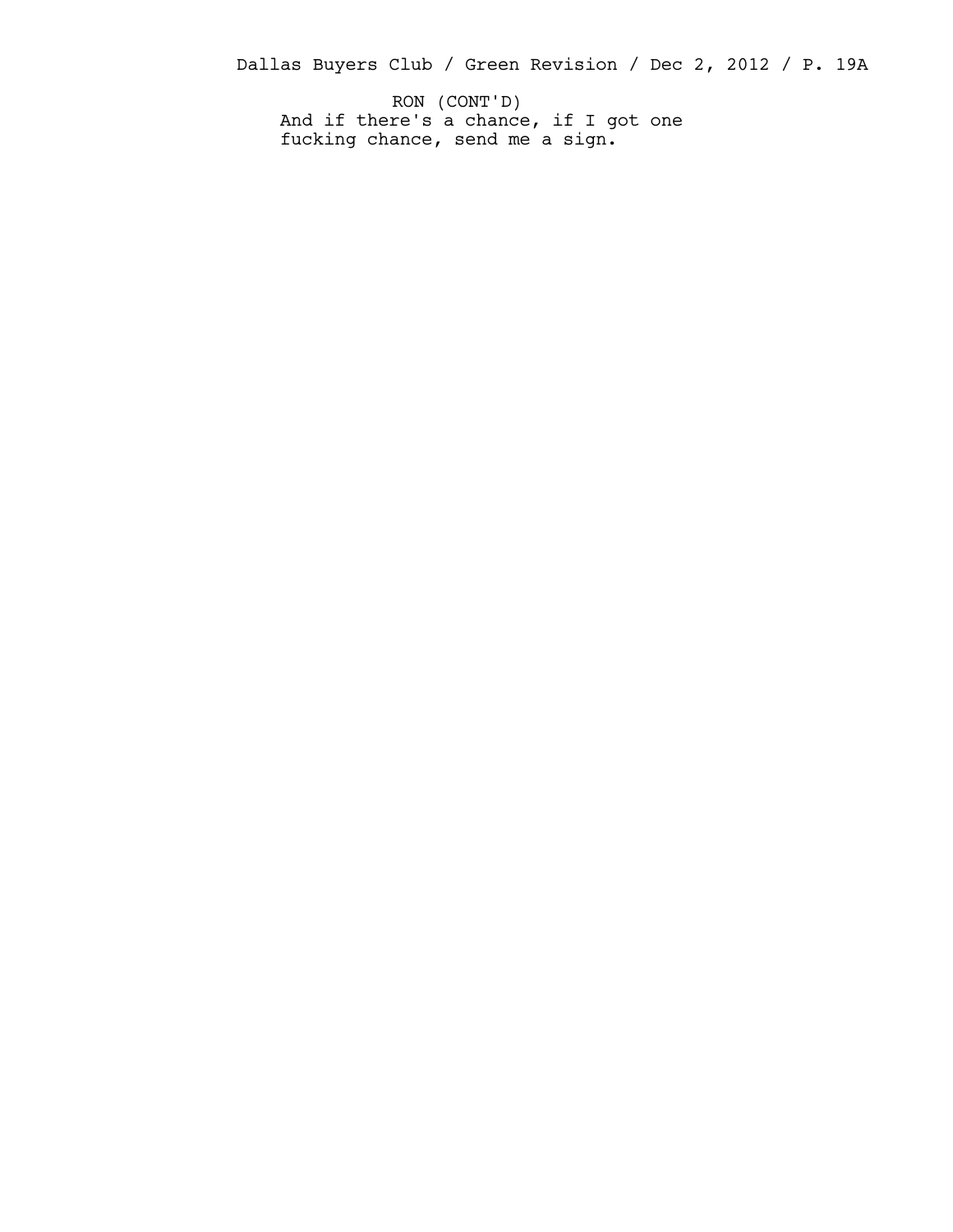Ron downs a shooter and grimaces again. He slams the glass down on a table among empty glasses and looks up at the candles on a stage in front of a STRIPPER, lost in his thoughts. Then he looks up and sees something across the room, past the stripper. She tries to get his attention.

#### STRIPPER

If you're not gonna look or buy a dance, you could at least tip me.

Ron stands and throws some bills on the stage.

RON I'll take a dance, but not fer me. Just shake it, he'll see you.

Ron looks heavenward.

RON

Thanks.

And he walks off towards a man at the end of the bar: the Hispanic Orderly from the hospital.

25 EXT. DALLAS MERCY HOSPITAL - REAR - NIGHT 25

Cowboy boots nervously play with a McDonald's Bag on the ground next to a garbage dumpster. They stop when the Hispanic Orderly walks out of the hospital. He gets to the dumpster, throws a BROWN PAPER BAG in it, picks up the McDonald's bag, looks inside and leaves without a word.

26 INT. RON'S TRAILER - NIGHT 26

Ron sits at the table, removes a box of pills from the bag labeled AZT, FOR RESEARCH PURPOSES ONLY.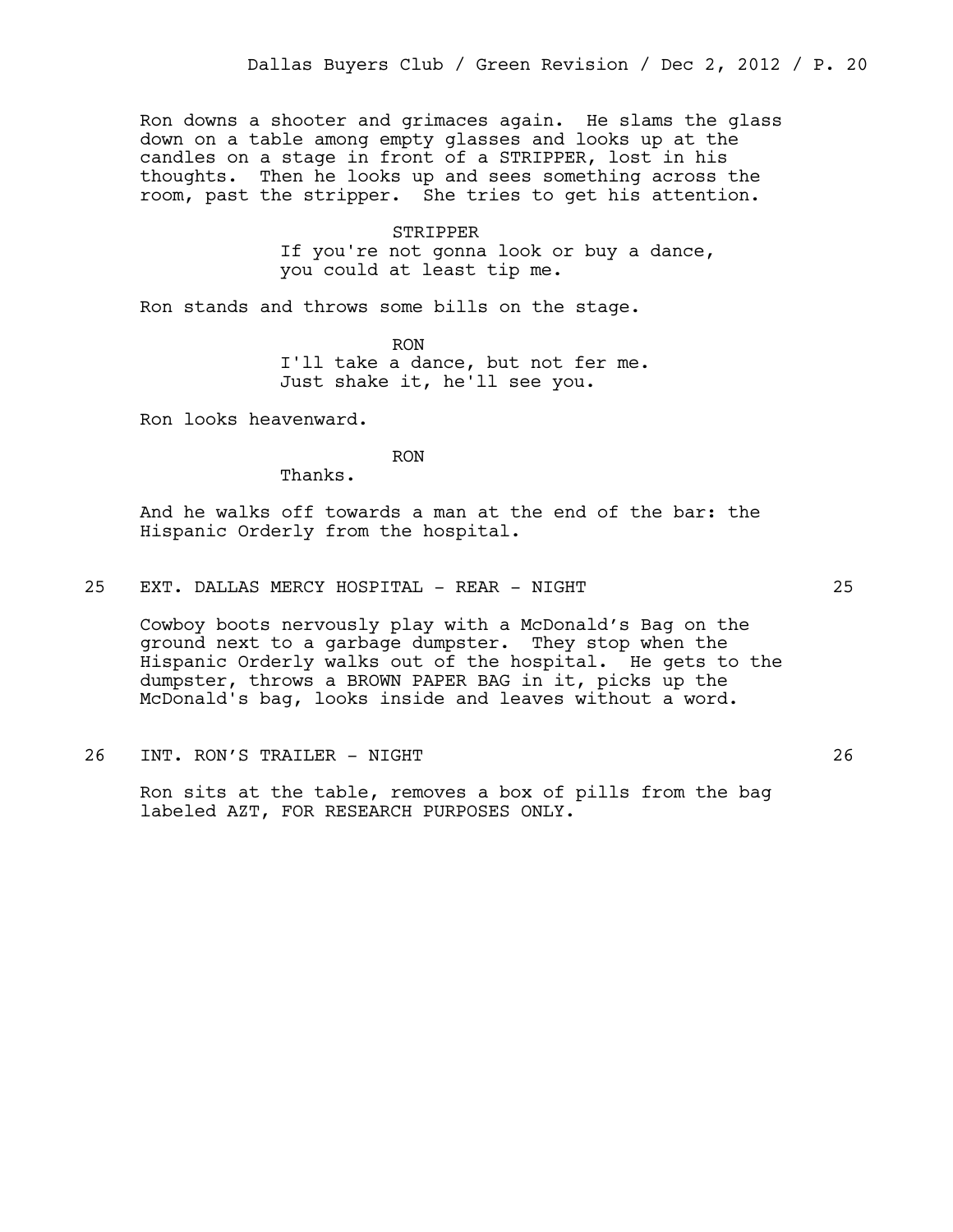Ron removes a pill, decides two is better, washes them down with a beer, and sniffs a line of coke. Looks at his reflection in the turned-off T.V.

# 27 EXT. OIL FIELD - DAY 27

As Ron pulls up to his jobs site in his battered '73 Lincoln, he spots T.J., Clint and a half dozen other WORKERS through the windshield, all staring at him menacingly. Before Ron gets out, the Foreman emerges through the crowd. Without a word, the guy just slowly shakes his head. Ron gives him the finger and drives off, popping a few more AZT pills.

#### A27 EXT. DALLAS MERCY HOSPITAL - REAR - NIGHT A27

The Hispanic Orderly throws a BROWN PAPER BAG in the dumpster, picks up a fast food bag, and leaves.

28 EXT. RODEO STADIUM - BLEACHERS - DAY 28

Empty; closed for the day. Ron sits in the empty bleachers, sweaty and shivering; he looks horrible, maybe disoriented. He pops a pill of AZT and drinks from a bottle of Tequila.

29 EXT. TRAILER PARK - NIGHT 29

A labyrinth of identical trailers. Ron wanders, searching for his own. Confused, he changes direction and continues to make his way down the different rows.

He stops in front of one and stares at the door where two YOUNG BOYS are seated on the steps, staring back at him.

> RON The hell you doin' here?

He waves them aside. As he walks up the steps, his neighbor BUCKY and his WIFE stare at him blankly.

> RON Fuck you doin' in my house?

Ron doesn't realize that he's not at his place.

30 INT. DALLAS MERCY HOSPITAL - DR. EVE SAKS' OFFICE - DAY 30

Sitting on an examining table, meet RAYON, a cross-dresser in his early 30s, in long eyelashes, earrings, painted nails with a pink scarf tied around a full brown curly wig.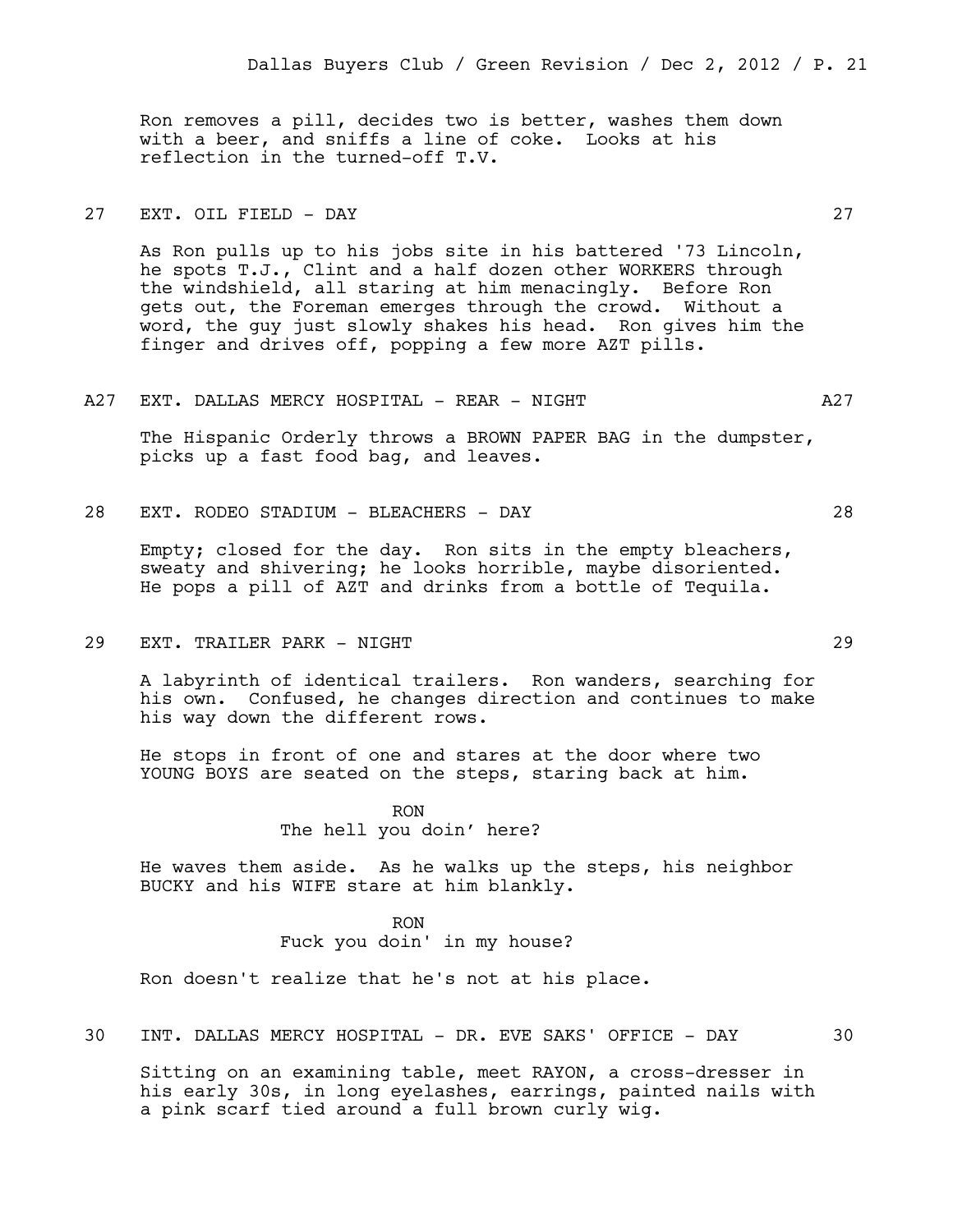Dallas Buyers Club / Green Revision / Dec 2, 2012 / P. 21A

EVE (reviewing a chart) You missed your last trial appointment.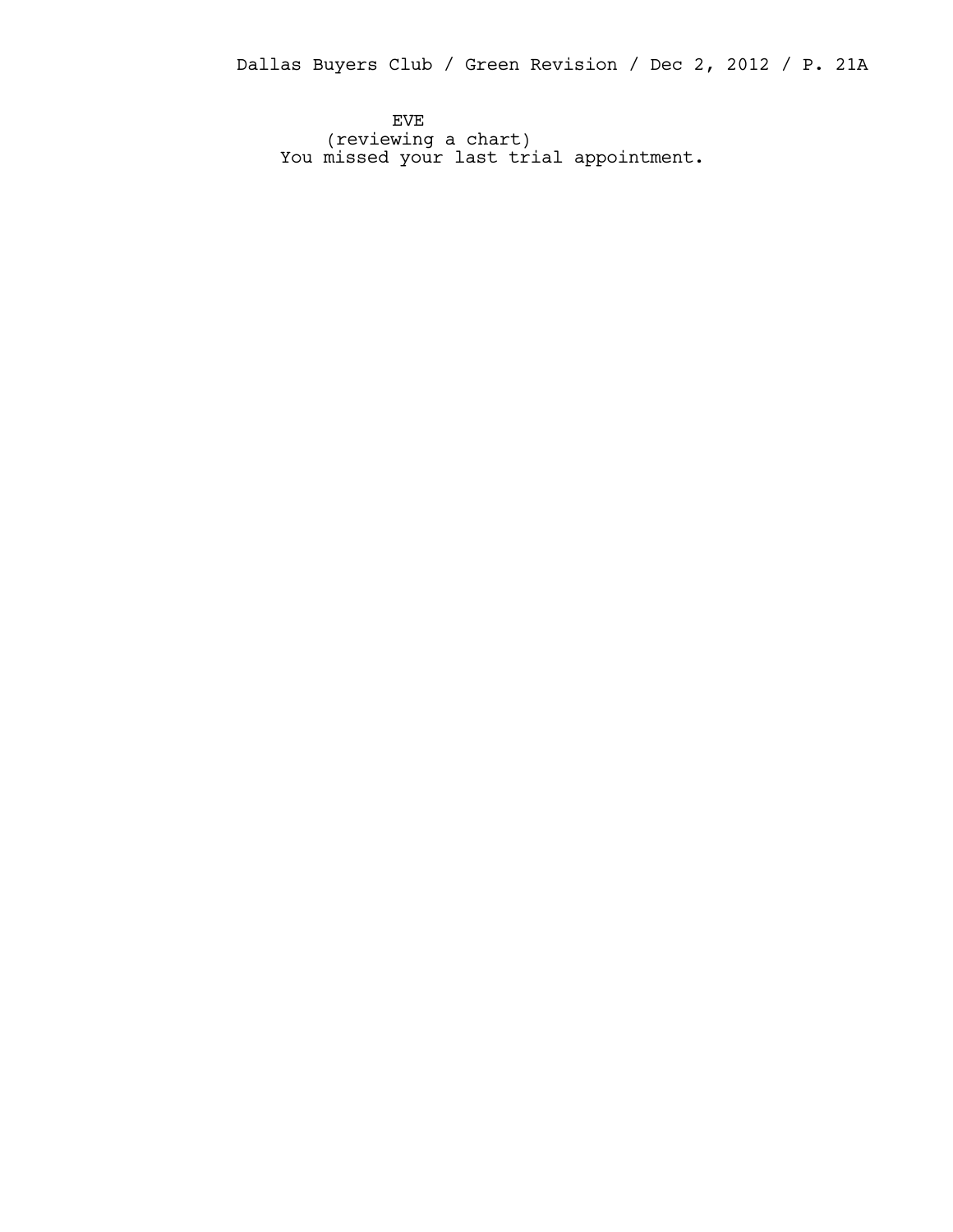RAYON Do you like this blouse? Cause I think the neckline's too low.

Eve leans against the sink, annoyed. She pulls her mask down.

EVE Rayon, the whole point of this study is to determine whether AZT is helping people.

RAYON Come on, Evie, you know there ain't no helpin' me.

EVE That doesn't mean I'm going to stop trying.

RAYON Why you so good to me?

Rayon watches Eve for a while, with affection. He grabs her and holds on to her. These two seem to have a history.

31 EXT. DALLAS MERCY HOSPITAL - REAR - DAY 31

A steady drizzle. Ron stands out by the dumpster, his boots and cowboy hat soaked. The Hispanic Orderly emerges from the hospital, a large garbage bag in his hands.

> HISPANIC ORDERLY There ain't no more, they started lockin' it up.

The Orderly throws the garbage into the dumpster.

RON I got more cash.

The Orderly studies Ron who holds out some money. The Orderly snatches it, and writes something on a piece of paper.

> ORDERLY Here. In Mexico. A doctor, he has some.

Ron takes the paper, looks at it.

RON What the hell is this bullshit?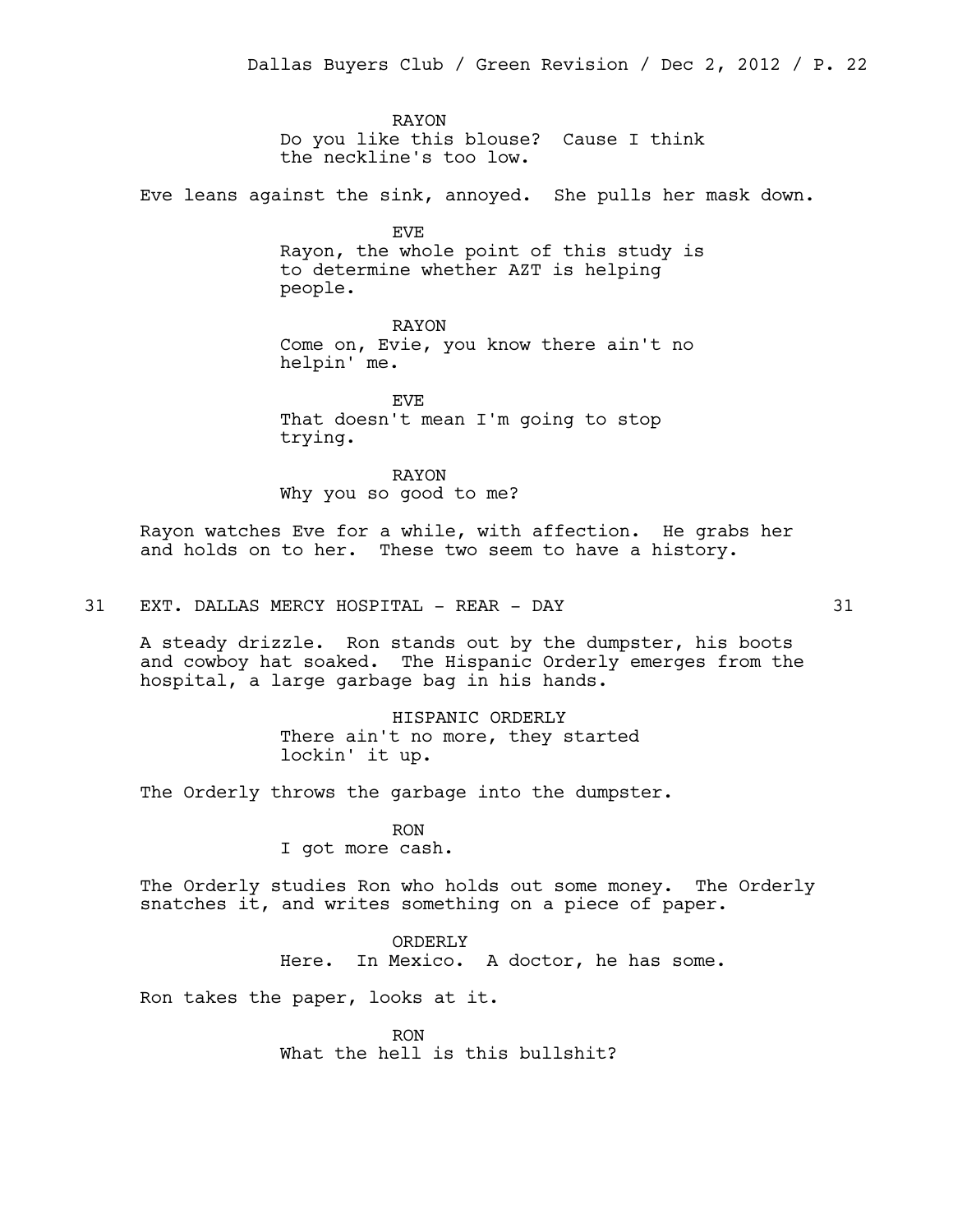Ron takes a swing at the Orderly but misses. Something about Ron is off. We hear the ringing sound again. Ron struggles to stand and collapses onto the ground. Black.

> FEMALE VOICE (V.O.) Mr. Woodroof?

32 INT. DALLAS MERCY HOSPITAL - ROOM - NIGHT 32

Ron lays in bed asleep, an I.V. tube hooked up to his arm.

FEMALE VOICE (V.O.)

Ron?

Ron's eyes slowly peel open. Eve is hovering over him, a surgical mask on her face. As he looks at her, a faint smile passes his lips.

> RON Beautiful.

Eve frowns, didn't expect that.

EVE You're in the hospital.

Ron blinks. Clears the fantasy. His eyes scan the room.

EVE You almost died.

RON I'm sure that didn't surprise anyone.

Eve seems to smile behind her mask.

RON Was that a smile?

Eve You've had a blood transfusion.

Dr. Sevard steps forward.

Dr. Sevard Mr. Woodroof I'm doctor Sevard.

Ron I remember you.

Dr. Sevard I need you to tell me where you obtained AZT from.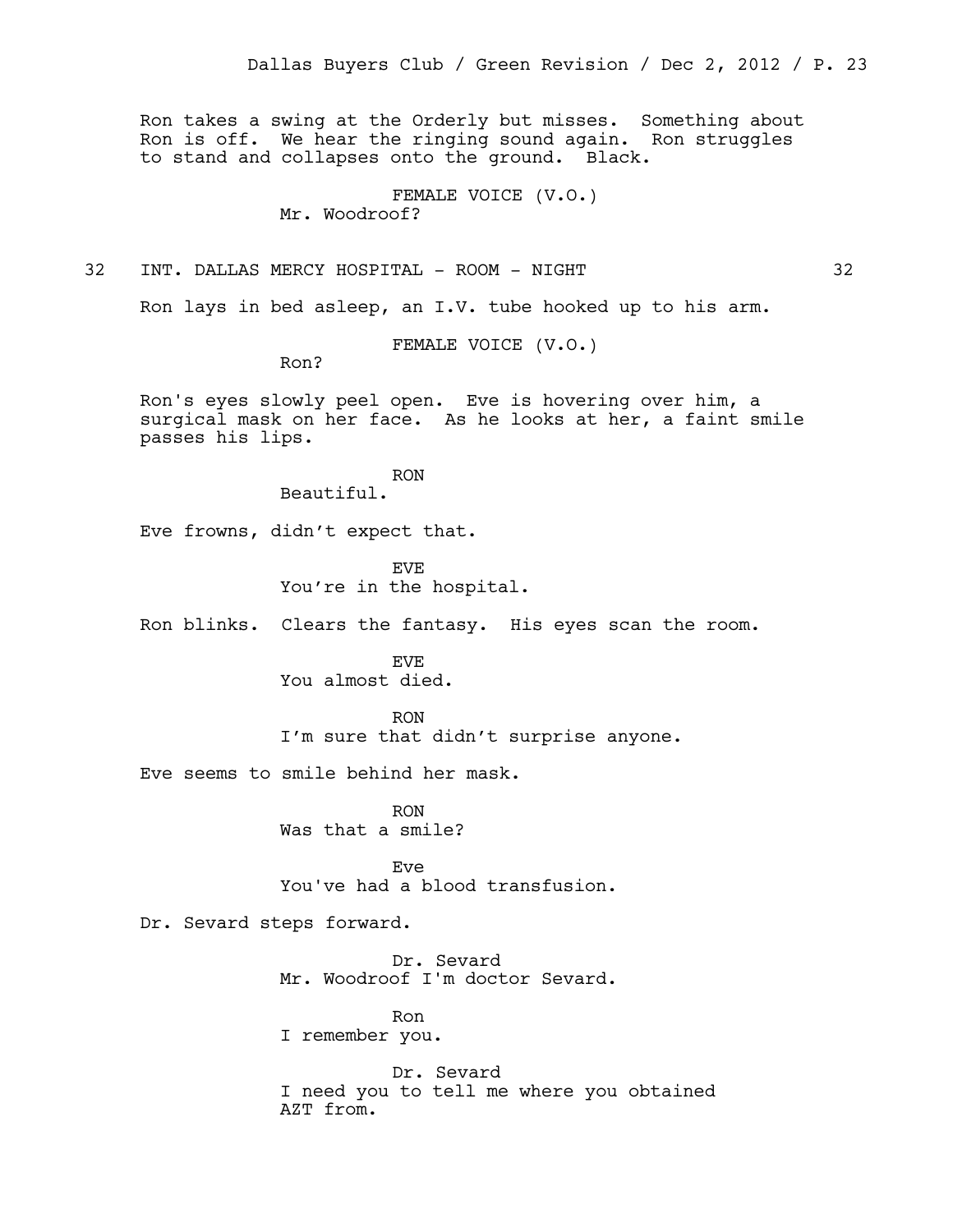RON Who said I was on AZT?

DR. SEVARD Dealing in pharmaceutical drugs is illegal.

Ron I don't know what you're talking about.

Dr. Sevard shakes his head and walks out.

EVE Get some rest.

She follows Sevard out of the room.

RON Wait. We were just gettin' somewhere.

RAYON (O.C.) Honey, you don't have the slightest chance.

Ron turns and sees the hospital curtain being pulled by the PATIENT in the next bed -- it's Rayon.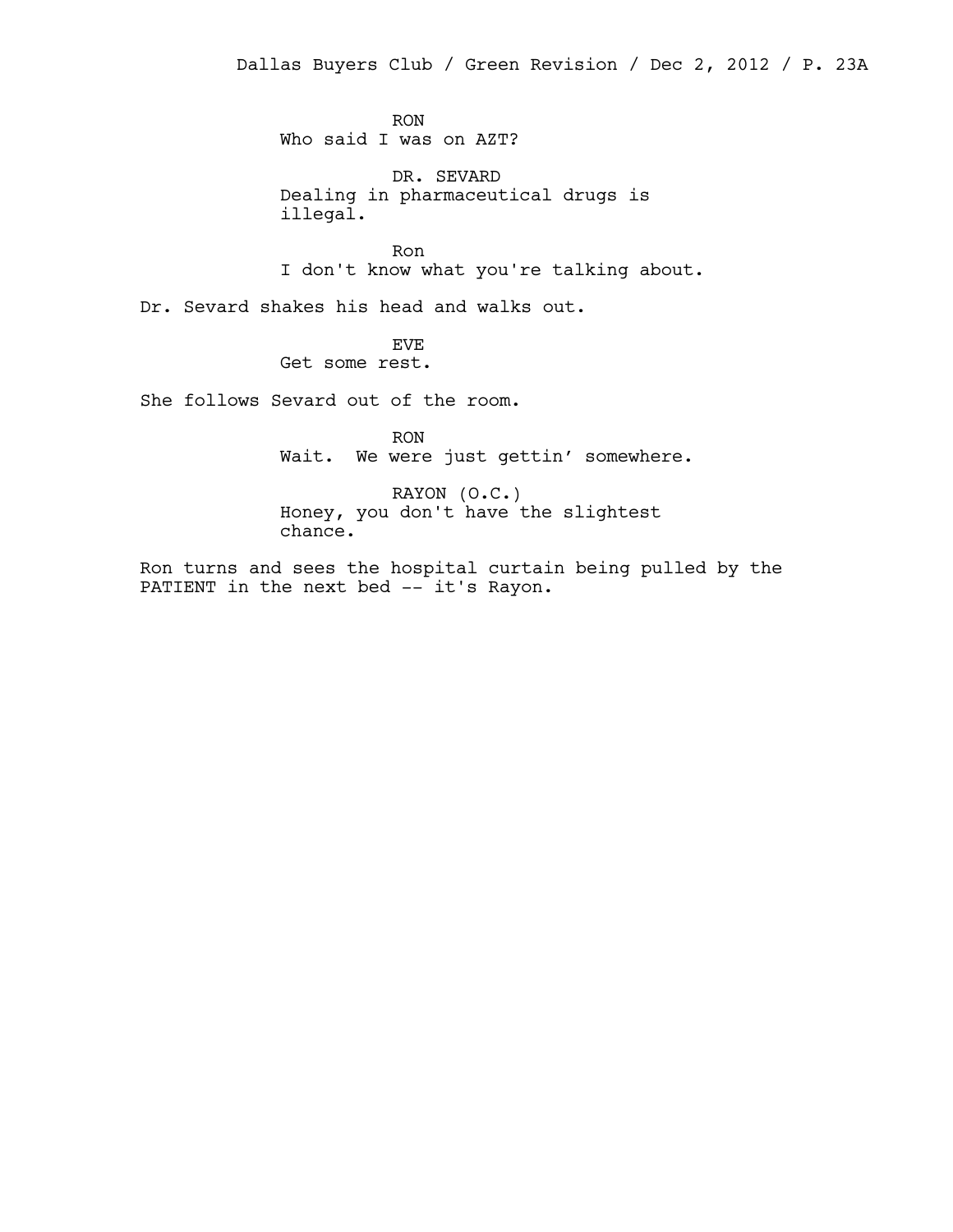RAYON I'm Rayon. Rayon gets up and goes over to Ron's bed. RON Congratulations, fuck you and go back to your bed. RAYON Relax, I don't bite. Rayon looks Ron over. RAYON I guess you're handsome in a Texas hick, white trash, dumb, kinda way.

> RON Get the fuck outta here, whatever you are.

RAYON Sticks and stones, cowboy. (beat) You wanna play cards?

RON (perking up) You got cash?

33 INT. DALLAS MERCY HOSPITAL - ROOM - NIGHT 33

Ron sits cross-legged on his bed across from Rayon, who has a pile of cash before him. As they lay their cards down:

> RAYON Full house. Jacks over threes.

RON I'da figured you for queens.

Cleaned out, Ron tosses his cards; Rayon scoops up the money.

RAYON Sorry darlin'.

As Ron starts to unfold his legs, he suddenly SCREAMS in pain, grabbing his calf. Rayon grabs his leg, presses his fingers deep into the muscle and massages. Ron contorts in pain, grips the side of the bed. Rayon goes deeper.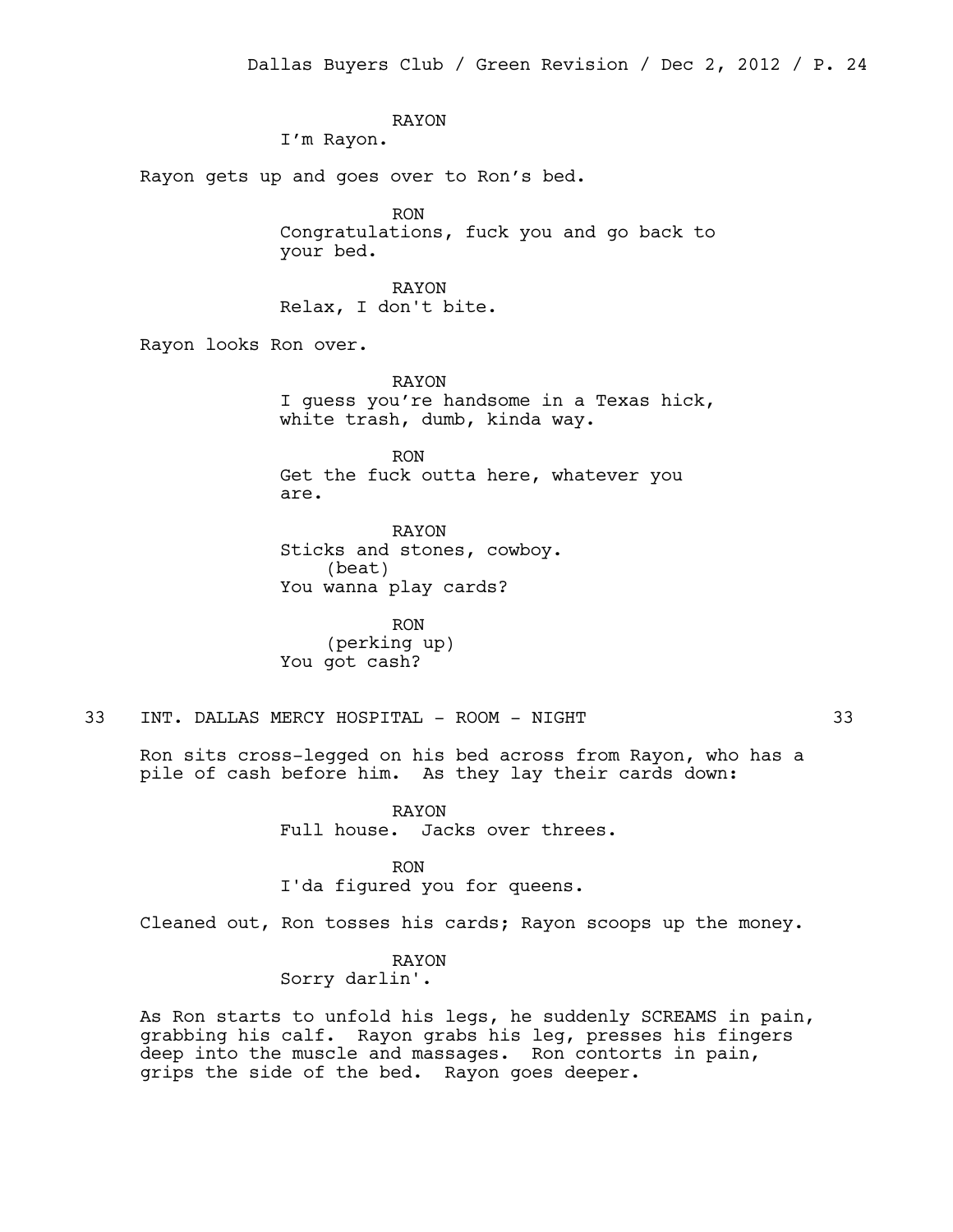# RAYON Breath. Relax.

Ron breaths. Finally the pain subsides and Ron is left limp.

### RAYON

# Here, drink some water.

Rayon HOLDS the cup so Ron can drink.

RAYON You gotta stay hydrated or your muscles will cramp.

Rayon starts to massage Ron's other foot.

RAYON You got nice feet.

RON Jesus Christ, I'm straight, OK!

Rayon leaves Ron alone. An awkward beat.

RON Why the fuck you in here anyway?

RAYON The AZT trial. My friend is paying me to split my dose with him. That way we'll both get some.

RON How much is he paying you?

RAYON Five grand.

RON

What?

RAYON I coulda charged him twenty.

RON

How about me? Will you sell me some?

RAYON

Sorry, sweetie. I made a deal.

We HEAR someone speaking loud in the hallway, in Spanish.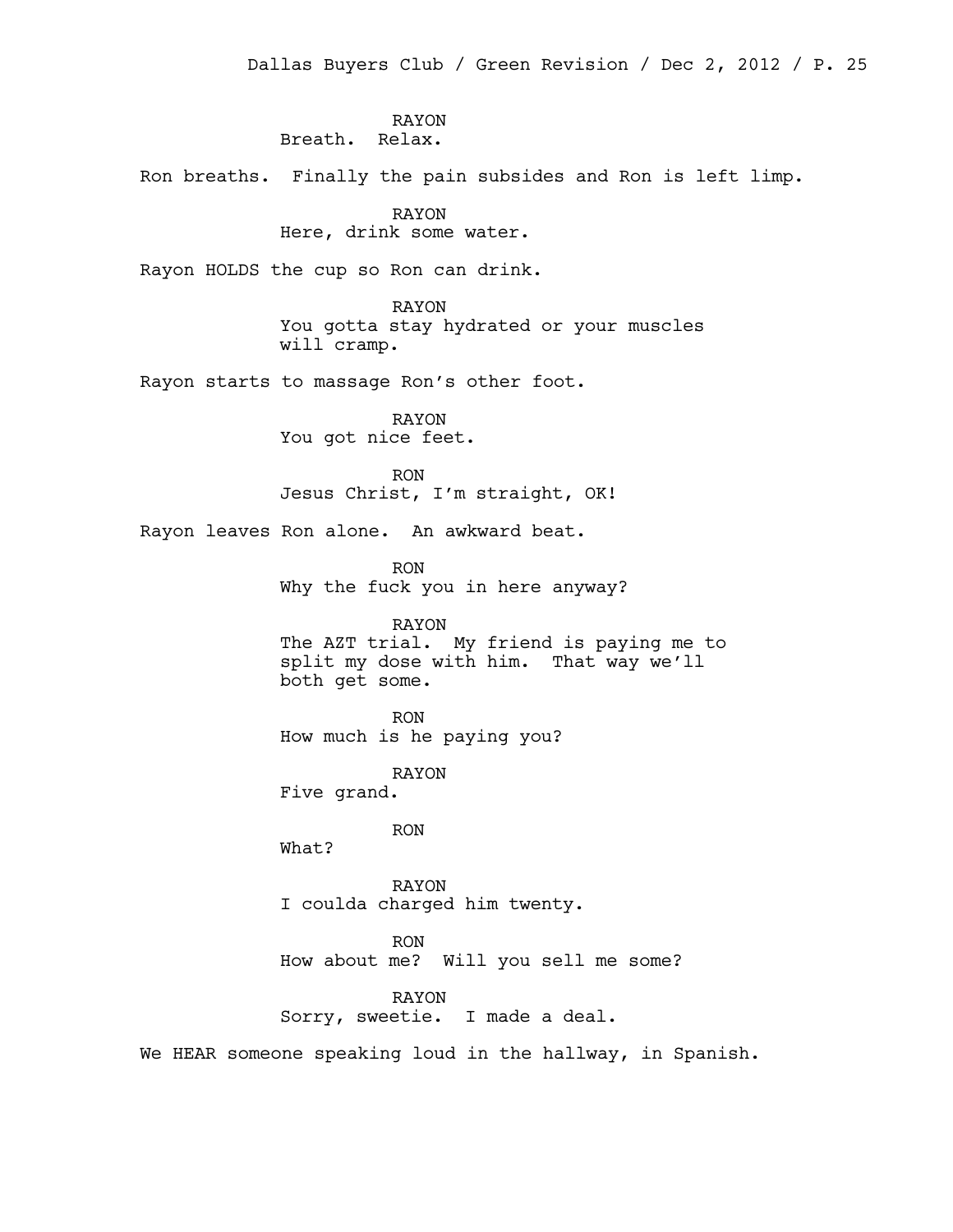RAYON (in Spanish) Can you keep it down?

34 INT. DALLAS MERCY HOSPITAL - HALLWAY - DAY 34

Eve spots Ron, back in his clothes, walking towards the exit.

EVE  $(0.C.)$ Mr. Woodroof!

Ron stops, turns to see Eve approaching wit Nurse Frazin.

EVE Where are you going?

RON I signed myself out.

EVE You're too sick to leave here.

RON The worst-case scenario bein' what?

EVE We can keep you comfortable at least.

RON Thanks, but I prefer to die with my boots on.

EVE As your doctor, I cannot recommend you to do this.

RON Well as my doctor, can you get me some damn AZT?

Eve just looks at him. She can't. Ron takes off.

# 35 EXT. TRAILER PARK - NIGHT 35

Ron emerges from his Lincoln, approaches his trailer. Stops in his tracks at the EVICTION NOTICE taped to his padlocked door, over which someone has spray-painted: FAGGOT BLOOD.

> RON I still live here, you hear me?! I fuckin' live here!!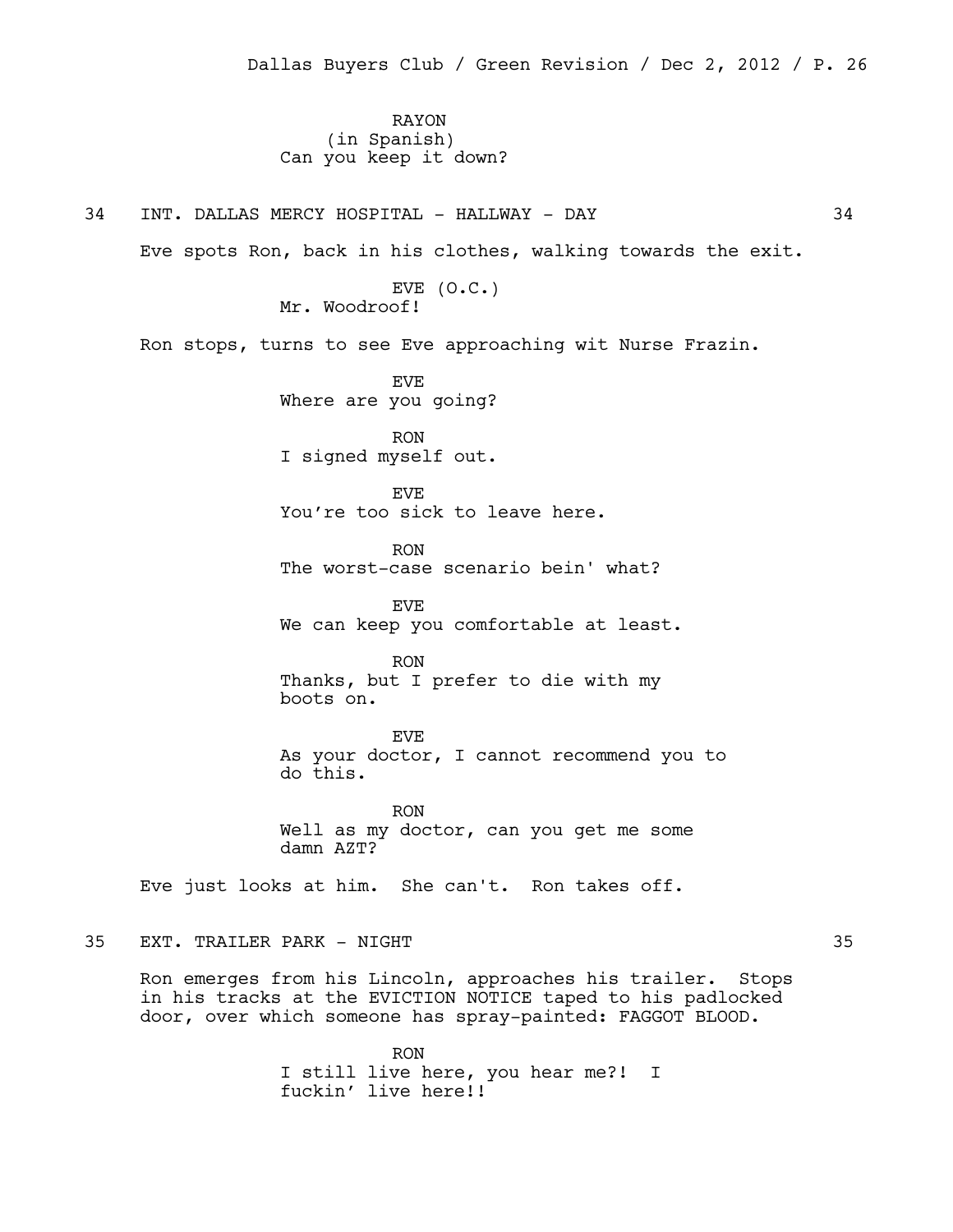He looks around, eyes wild, heart racing... but there's no one there to hear him. After a beat, he crosses to his car, pops the trunk. Grabs a single-barreled Winchester SHOTGUN lying within it. He checks the CHAMBER, spins the gun, does a few maneuvers, the barrel pointing at his head. He pumps it, then in a flash levels it and BLASTS the lock off his trailer door.

#### 36 INT. RON'S TRAILER - NIGHT 36

Ron enters, and desperately looks around for something, anything to take with him. He finds HIDDEN CASH in a Patsy Cline Crazy cassette box.

A duffel bag on the shoulder, he grabs the TEXAS WILDFLOWER PAINTING off the wall and exits.

37 EXT. TRAILER PARK - NIGHT 37

Ron starts the engine and drives to the two Kids from earlier looking on curiously. Ron gives them a handful of candies he stole from the hospital, and nods toward his trailer.

> RON Have fun, kids. It's all yours.

And with that, he pulls away.

38 INT. RON'S CAR - HIGHWAY - DAY 38

Ron cruises... feeling as good as he looks. He pulls the car over. Sits there in silence. Breathes in. Looks over at his stuff on the back seat, and then at his gun lying next to him. He grips the steering wheel... and starts to cry.

39 EXT. STREET - MEXICO CITY - DAY 39

Ron's Lincoln rolls down the crowded, impoverished street.

40 INT. RON'S CAR - MEXICO CITY - DAY 40

Ron in the grips of PNEUMONIA, studies a hand drawn map of the city streets. His hands shake, his skin burns with fever.

Ron turns down a small side street, stops in front of a nondescript, WHITEWASHED door.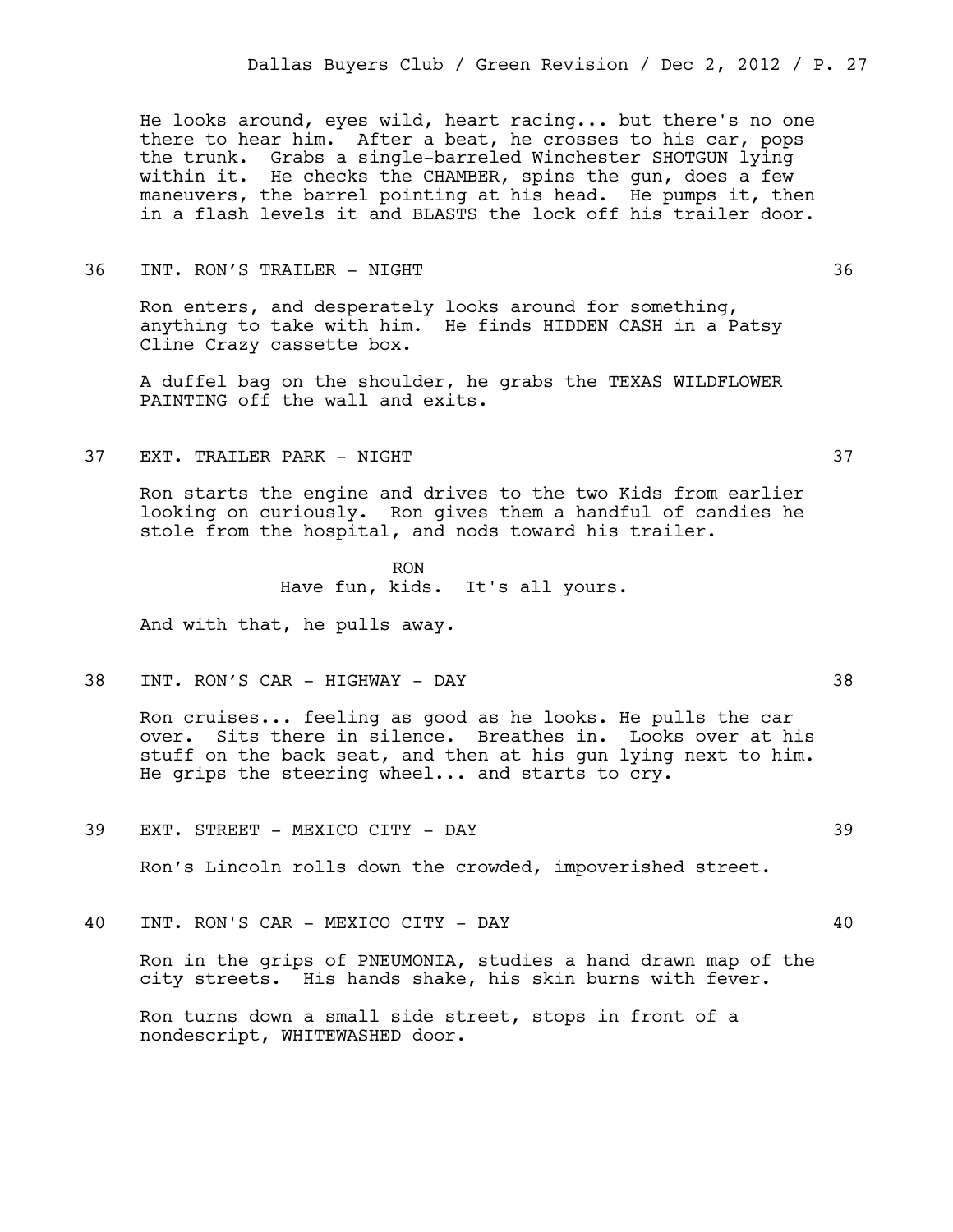# 41 INT. DR. VASS' CLINIC - MEXICO CITY - DAY 41

Ron enters, blind-sided by the mayhem inside. Boxes of drugs and hospital supplies lie in various stages of unpacking. An INTERPRETER shouts above the din to his wealthy ASIAN CLIENT.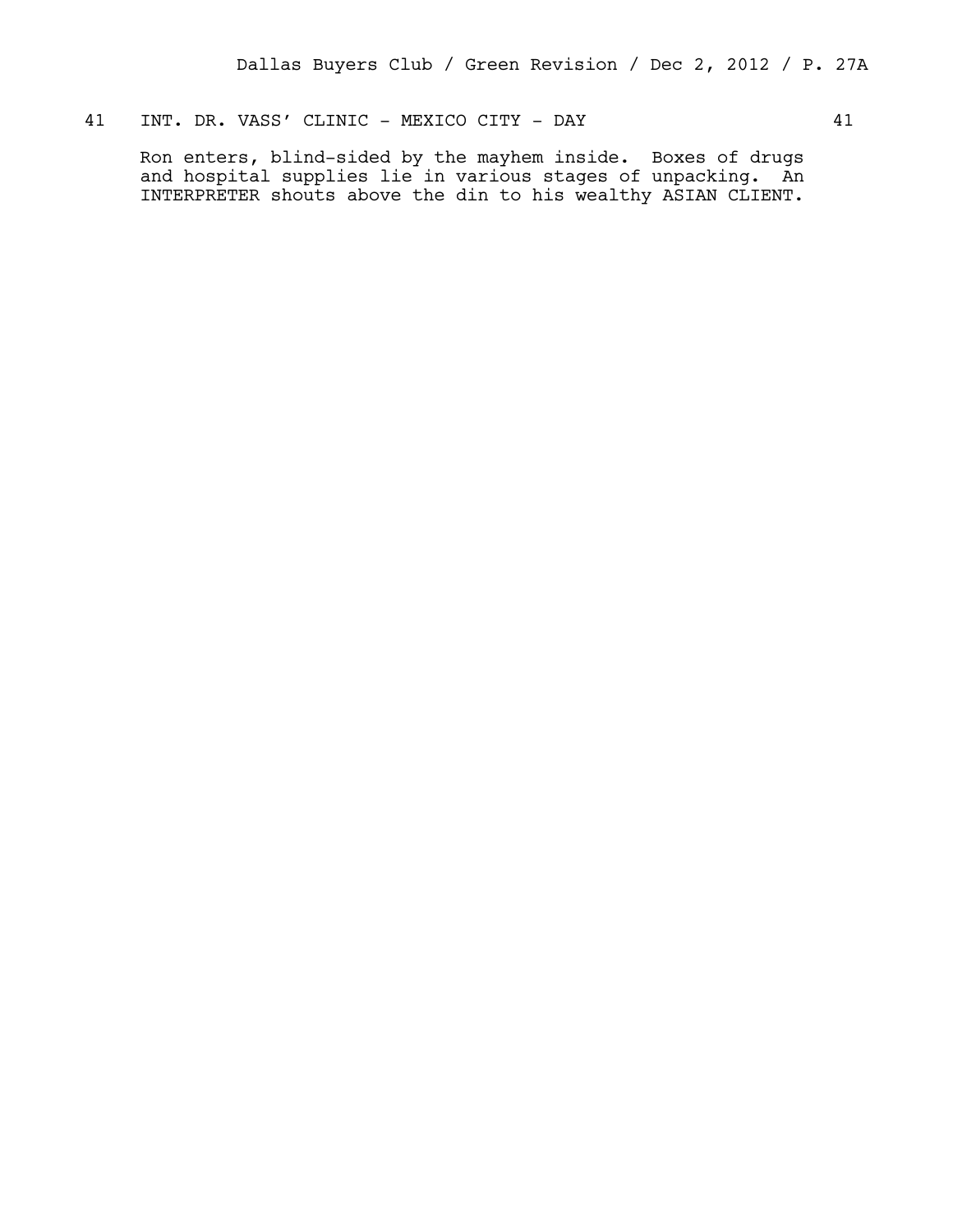DR. VASS (50's), fit but tired, shouts in Spanish to a MAN unloading boxes. He effortlessly switches to Japanese, continues to shout to another worker.

Dr. Vass sees Ron, quickly moves over to him.

DR. VASS You have something for me to sign?

RON I'm lookin' for Dr. Vass.

Dr. Vass steps over.

DR. VASS

Speak up.

RON I'm lookin' for Vass, for some AZT.

DR. VASS Looking to poison yourself?

He grabs an empty bottle of pills on the counter. Throws it to Ron.

> DR. VASS That's from the chemical manufacturer who makes AZT, Sigma.

Ron looks at the bottle labeled with skull and crossbones: HIGHLY TOXIC, NOT FOR HUMAN CONSUMPTION.

> DR. VASS First thing I tell my patients: you won't find that shit here!

Ron looks confused. A nearby stack of boxes tumbles over. Dr. Vass shouts to no one in particular.

> VASS Who stacked those boxes there? (to Ron) Check in with a nurse.

Dr. Vass is off, ripping open boxes.

Ron starts to cough again. Badly. Vass notices, and shouts something in Spanish.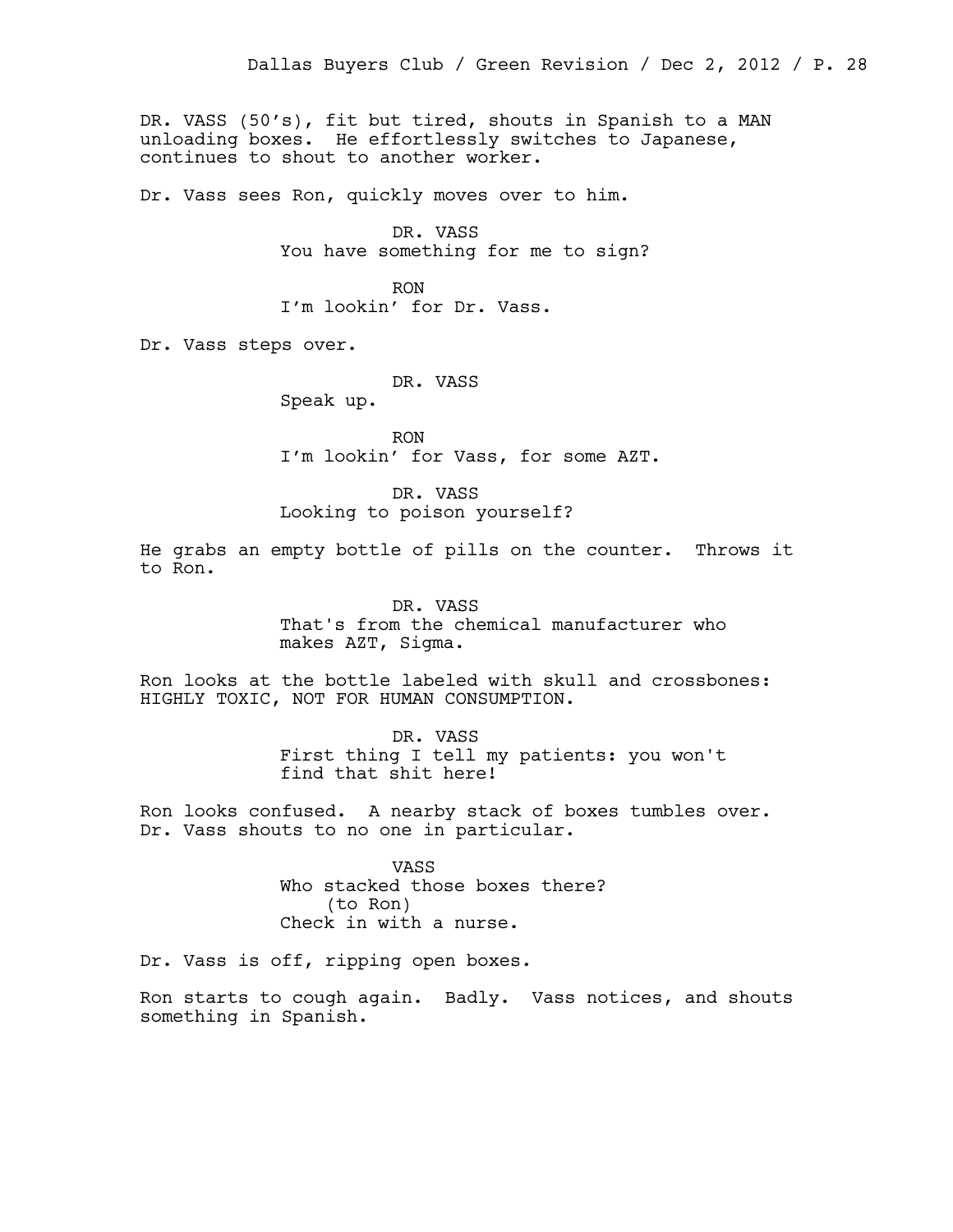# 42 INT. DR. VASS' CLINIC - MEXICO CITY - DAY 42

Frail and weak, Ron lies on a cot, surrounded by a dozen other PATIENTS of varied nationalities. A NURSE records his vital signs in a chart, then hands it off to Dr. Vass, who peruses the information and begins reading aloud:

> DR. VASS Cocaine, alcohol, methamphetamine, AZT. (to Ron) That's what I call a recipe for disaster.

RON (looking around) Doc, this place is a shit-hole.

DR. VASS Who said I was a Doctor? They revoked my license to practice three years ago, that's why I'm down in this shit-hole.

RON Why? What'd you do?

DR. VASS I didn't play ball.

Ron smiles.

DR. VASS

These drugs you're doing, they're breaking down your immune system, making you susceptible to infections.

RON So cocaine gave me pneumonia?

DR. VASS Cocaine made you more susceptible. As did AZT.

RON I thought AZT's supposed to help me.

DR. VASS The only people AZT helps are the people who sell it. (beat) It kills every cell it comes in contact with, good and bad.

RON So medically speakin', I kicked my own ass!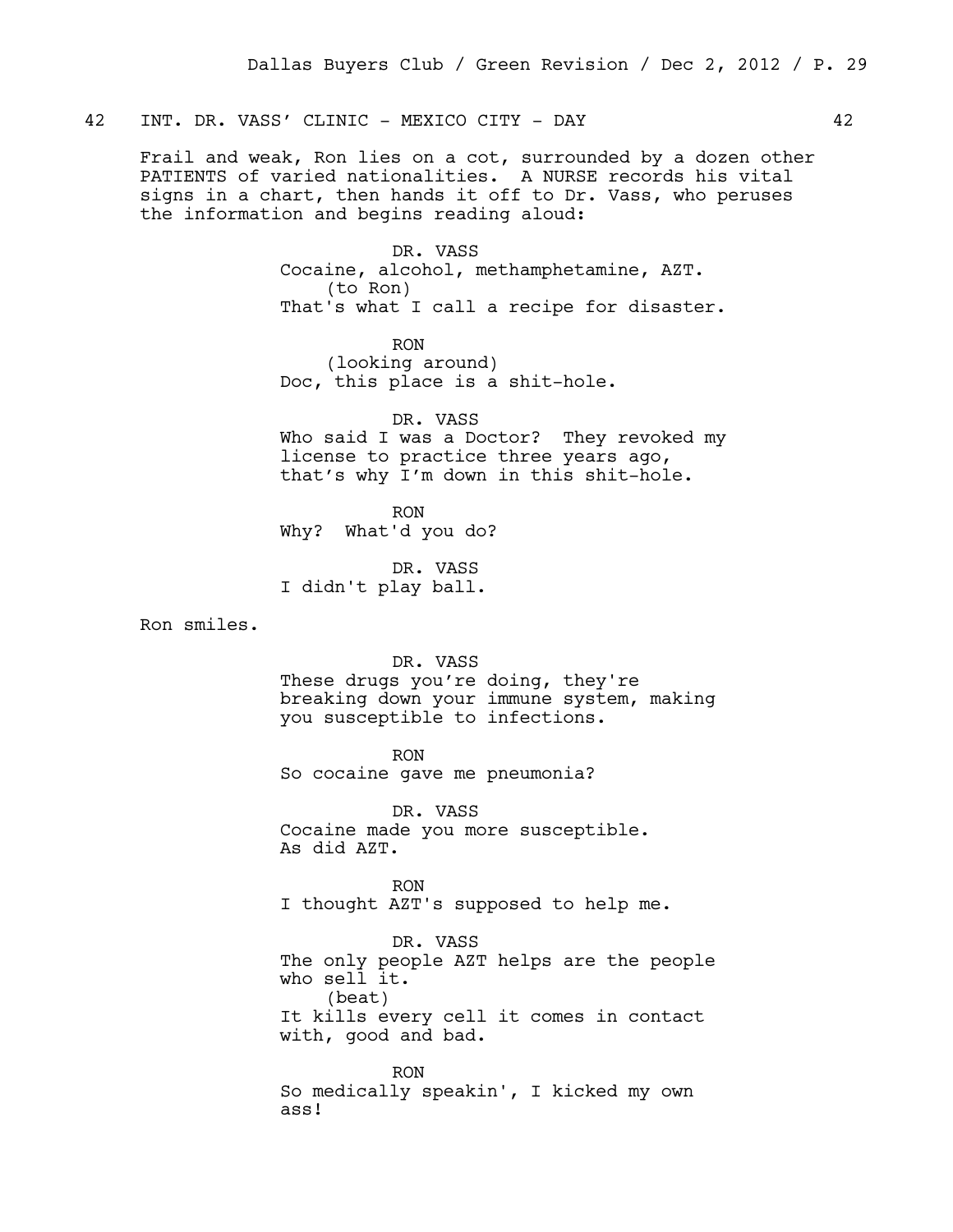DR. VASS (nods as he writes) I'm prescribing a regimen of vitamins as well as the mineral zinc to build your immune system back up. You'll also be taking Aloe and essential fatty acids.

### 43 INT. DALLAS MERCY HOSPITAL - ROOM - DAY 43

In gloves and surgical masks, Eve looks on Nurse Frazin who is drawing blood from Rayon's arm, five other AIDS PATIENTS nearby. That done, the Nurse dispenses meds, giving each patient a paper pill cup marked with a different NUMBER. Rayon takes his pill, winces; Eve makes a mental note, then walks down the line of patients, touching each of them. She comes to Rayon, gives his shoulder a squeeze, then exits. BLACK. SUPER:

#### **Six months Later**

44 INT. DR. VASS' CLINIC - MEXICO CITY - DAY 44

Medical journals everywhere; on the wall are rows of entomology, various butterflies encased in GLASS. A healthier Ron sits across from Dr. Vass who reads his test results.

RON

Well?

DR. VASS Better. Your T-Cell count's improving.

RON Am I still positive for HIV?

DR. VASS You'll always test positive for HIV, and now, you have AIDS, due the toxic shit you've been pumping into your body, all the drugs, plus the AZT. (MORE)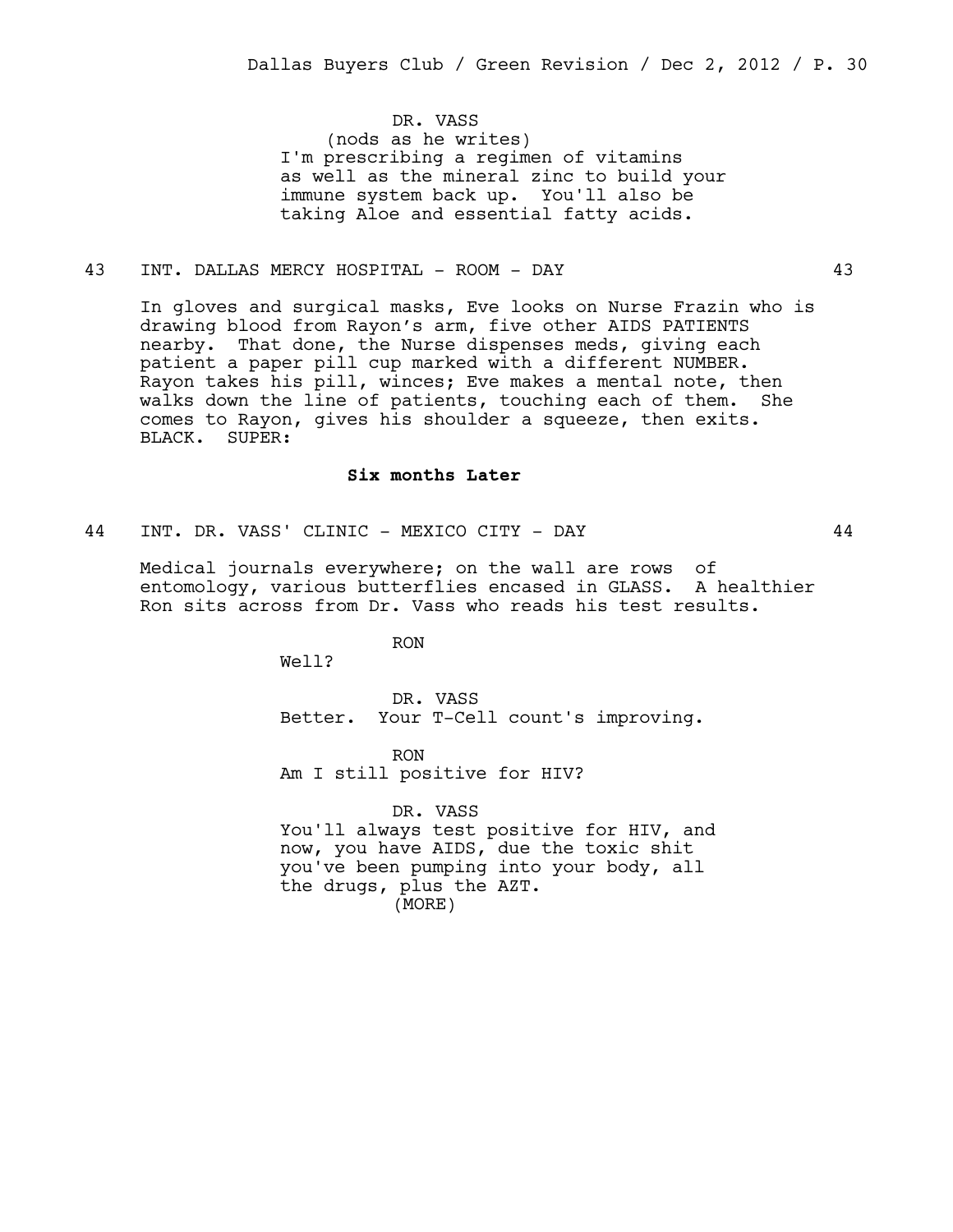You shot your immune system. Now you have chronic pneumonia, among other things. It can cause memory loss, mood swings, aching joints... DR. VASS (CONT'D)

RON

If it sucks, I got it.

Dr. Vass smiles and holds up a bottle in each hand.

DR. VASS This is DDC, it works as an anti viral similar to AZT but less toxic. And this is Peptide T, it's a protein -- totally non-toxic. Early studies have shown it can help with all of that. This is what I had you on since you got here.

RON And you can't buy them back in the U.S.?

DR. VASS No, not approved.

Ron takes the bottle of PEPTIDE T, turns it over in his hand, looks around.

> RON Chinks, homos and herbs, you got a new world order here, Vass. You could be makin' a fortune off this stuff.

45 EXT. DR. VASS' CLINIC - MEXICO CITY - DAY 45

Ron stares into the trunk of his Lincoln Convertible.

VARIOUS BOXES filled with illegal meds are packed to the brim. It won't close. Ron slams it shut.

Dr. Vass emerges from the building. He hands Ron a neatly folded black vest, black pants and a detachable clerical collar on top.

> DR. VASS If you get caught, don't tell them you got AIDS. They'll never let you back in. You've got thirty days to get your ass back down here and pay me the other half, after that I send MIGUEL.

Ron nods to Miguel, hops in his car, starts it, nods to Vass and takes off.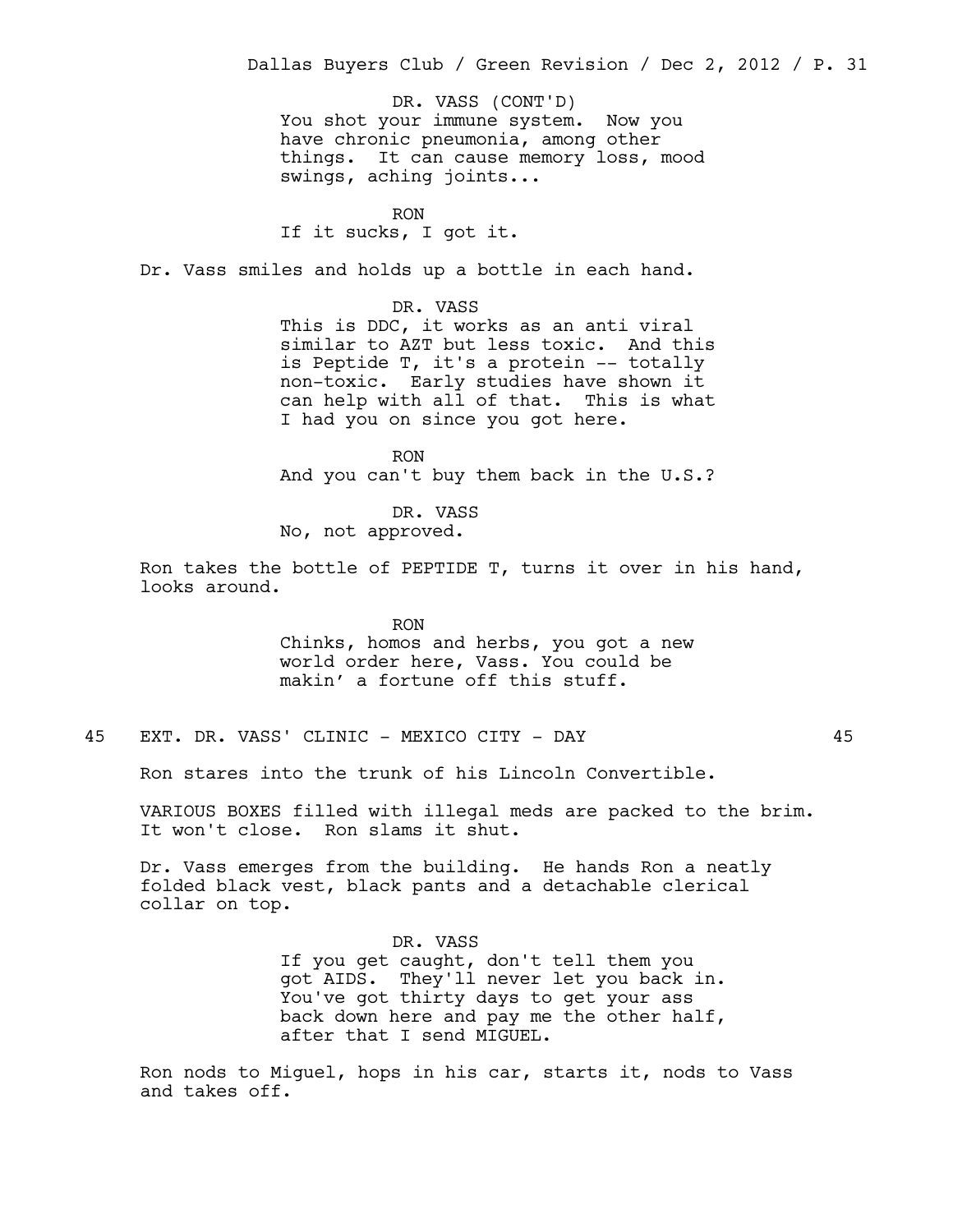46 EXT. CAR - THE CHIHUAHUAN DESERT - MEXICO - DAY  $46$ 

Ron's convertible races along the asphalt road. Hot desert sun. Sand and dirt cake the rims and tires. The car slows down and comes to a stop on the side of the road.

#### 47 INT. RON'S CAR - THE CHIHUAHUAN DESERT - MEXICO - DAY 47

BINOCULARS POV on CARS making their way across the MEXICAN/AMERICAN BORDER. Ron puts down the binoculars and writes on a NOTEBOOK. A crude drawing of the border. He marks different lanes, studies it, looking for patterns.

Ron throws the pen down and exits the car.

48 EXT. CAR - THE CHIHUAHUAN DESERT - MEXICO - DAY 48

As Ron goes to get out of the car he is pulled back by a PLASTIC TUBE attached to his ARM.

We follow it up to a shirt HOOK on the passenger side.

An I.V. BAG hangs carelessly from the hook, a liquid flowing INTRAVENOUSLY into Ron's arm.

He reaches in and grabs the bag off the hook, gets out of the car, holds the bag above his shoulder and takes a PISS.

49 INT. RON'S CAR - AMERICAN/MEXICAN BORDER - DAY 49

Ron now wears a PRIEST UNIFORM. He hands the BORDER AGENT his passport.

> BORDER AGENT Anything to declare.

> > RON

Nada.

The Border Agent takes him in a moment, his outfit, the car, the frame of the trunk almost touching the wheel and...

CUT TO:

50 INT. U.S. CUSTOMS HOLDING ROOM - AMERICAN/MEXICAN BORDER - DAY 50

Ron sits behind a table when a MAN in a suit walks in. He takes off his jacket and sits.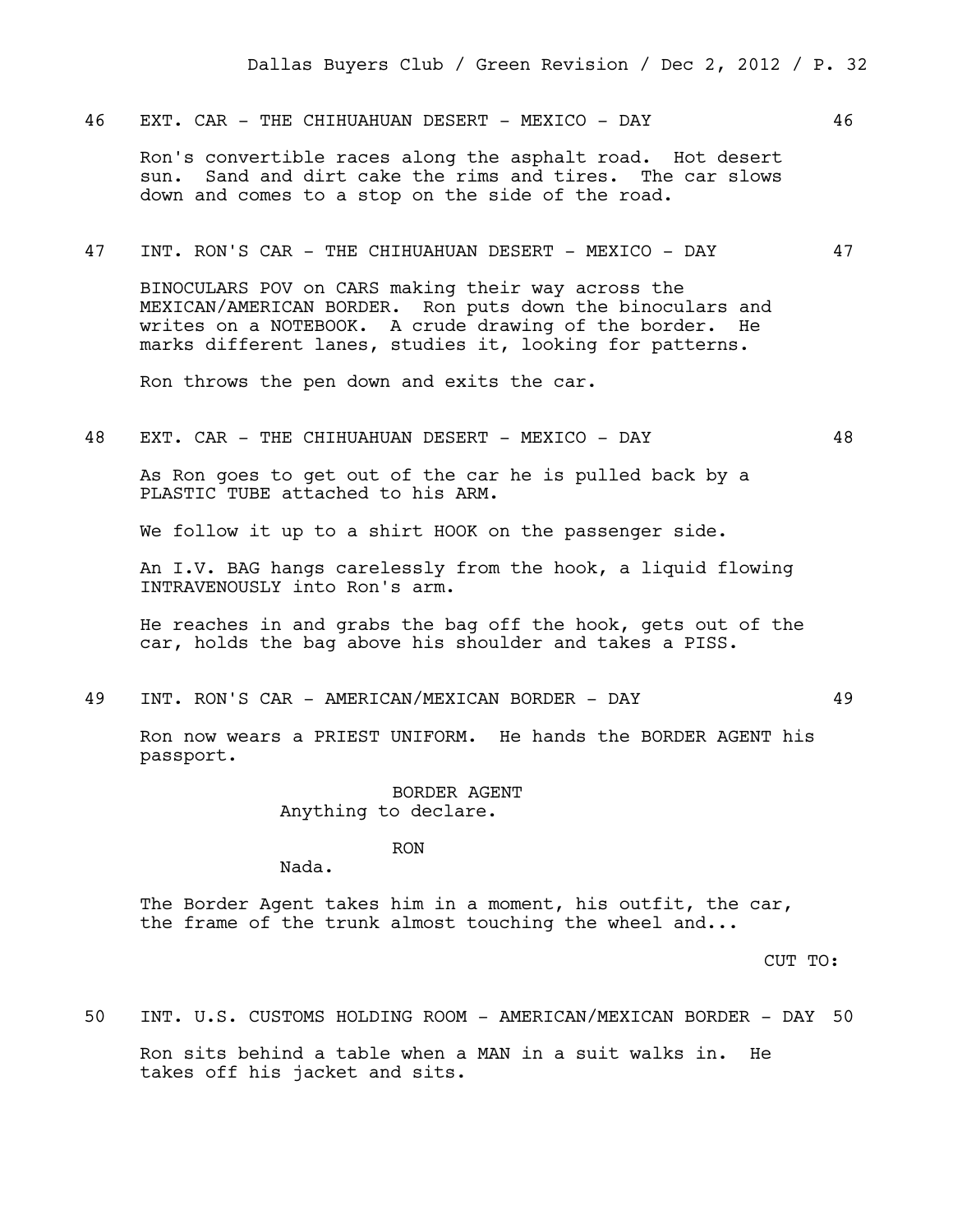Dallas Buyers Club / Green Revision / Dec 2, 2012 / P. 32A

RICHARD BARKLEY I'm Richard Barkley from the Food and Drug Administration office.

Ron nods. A beat.

RICHARD BARKLEY You're a priest?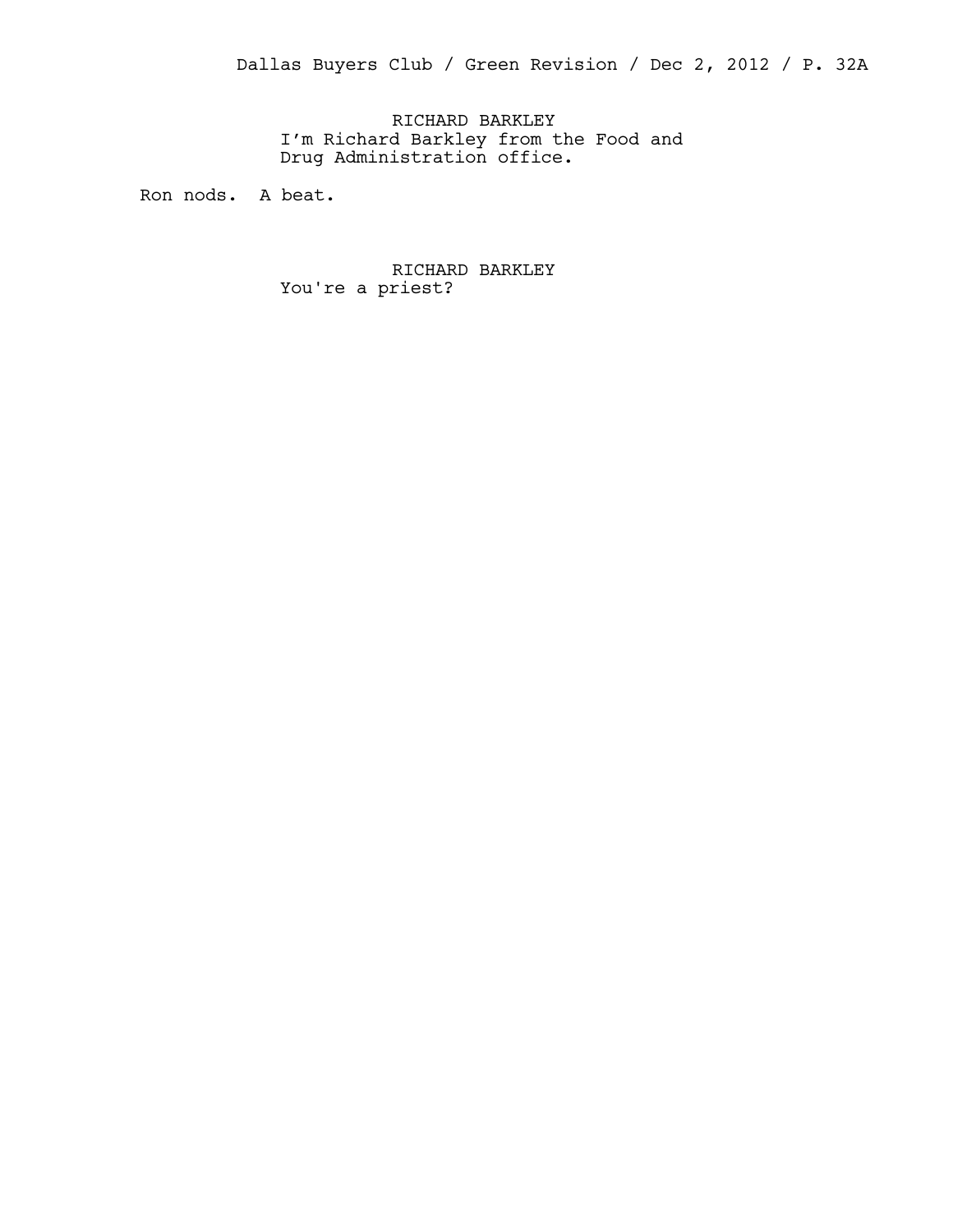Ron smiles. The customs agent doesn't.

RICHARD BARKLEY You have over 2,000 pills here. You are only allowed to bring in a ninety day supply.

RON Well as I told the gentlemen, I am a sick man. I have cancer. I take 22 pills a day and these here vials of Vitamin A, C, E and Zinc. That there is ninety days.

The man looks at Ron, not really buying it. He takes a bottle of Peptide T and looks at it.

> RICHARD BARKLEY Vitamins? (no answer from Ron) You do realize that importing unapproved drugs for sale is a very serious offense?

RON Well, as I said, they're not for sale. And they ain't illegal, just "unapproved."

A long beat; they stare at each other.

RICHARD BARKLEY If we find the slightest indication that you're selling these drugs for profit, you will be thrown in jail... Father.

RON Then I promise to take each and every one of them pills myself. In fact this present detainment has already put me off schedule... Son.

50A INT. DALLAS MERCY HOSPITAL - RECEPTION DESK - DAY 50A

Ron talks to Nurse Frazin.

RON I'm looking for Dr. Eve Saks.

NURSE FRAZIN She's not here today.

Nurse Frazin leaves. Ron looks over the counter, sees something, looks around...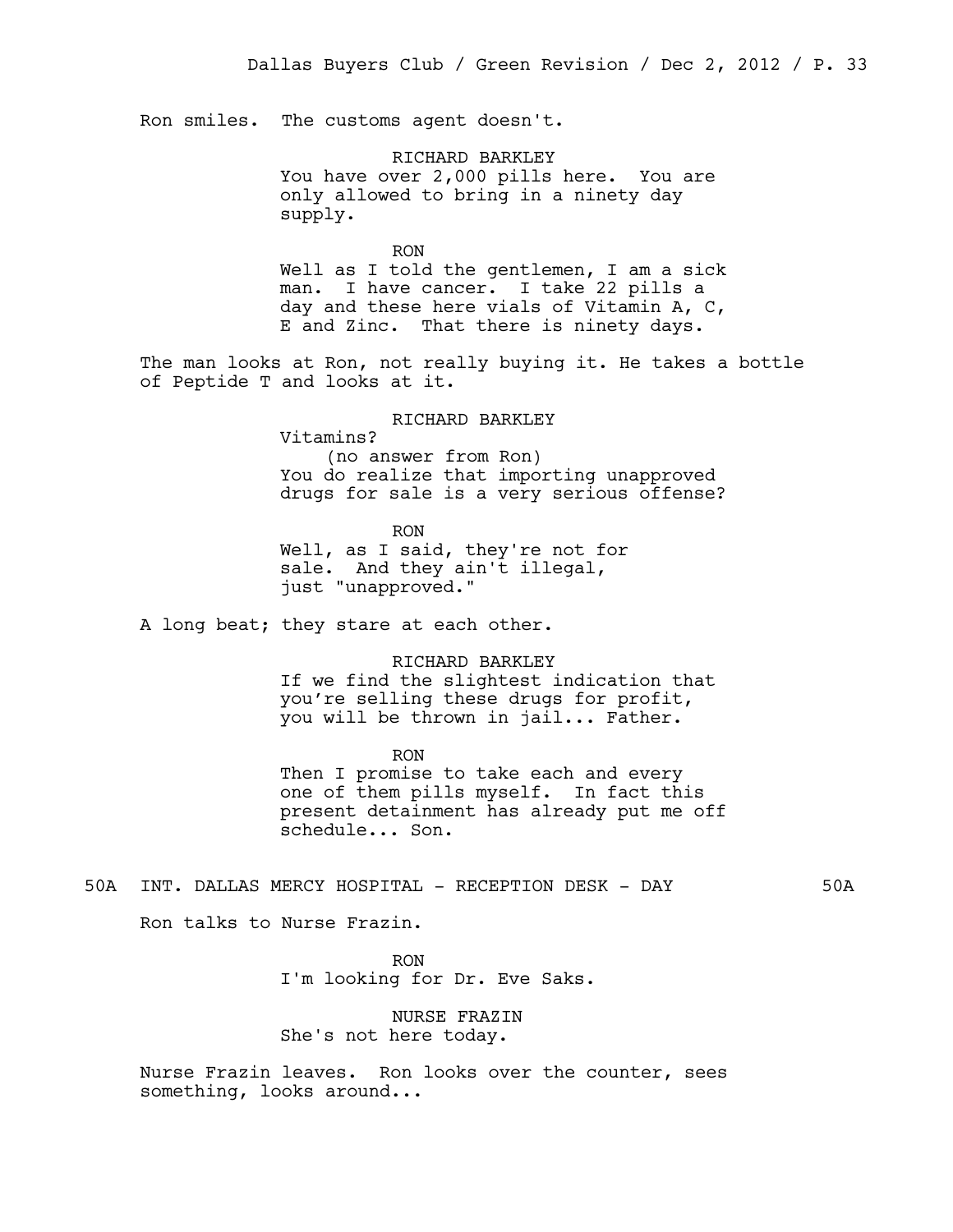51 INT. EVE'S HOUSE - LIVING ROOM - DALLAS - NIGHT 51

Perfectly ordered and spotless except for files and reports piled on the floor. An exhausted Eve takes her lab coat off, picks up a study and aims for the kitchen when a KNOCK comes at the door.

EVE

It's open!

Ron comes in.

EVE Mr. Woodroof... Ron, I thought you were...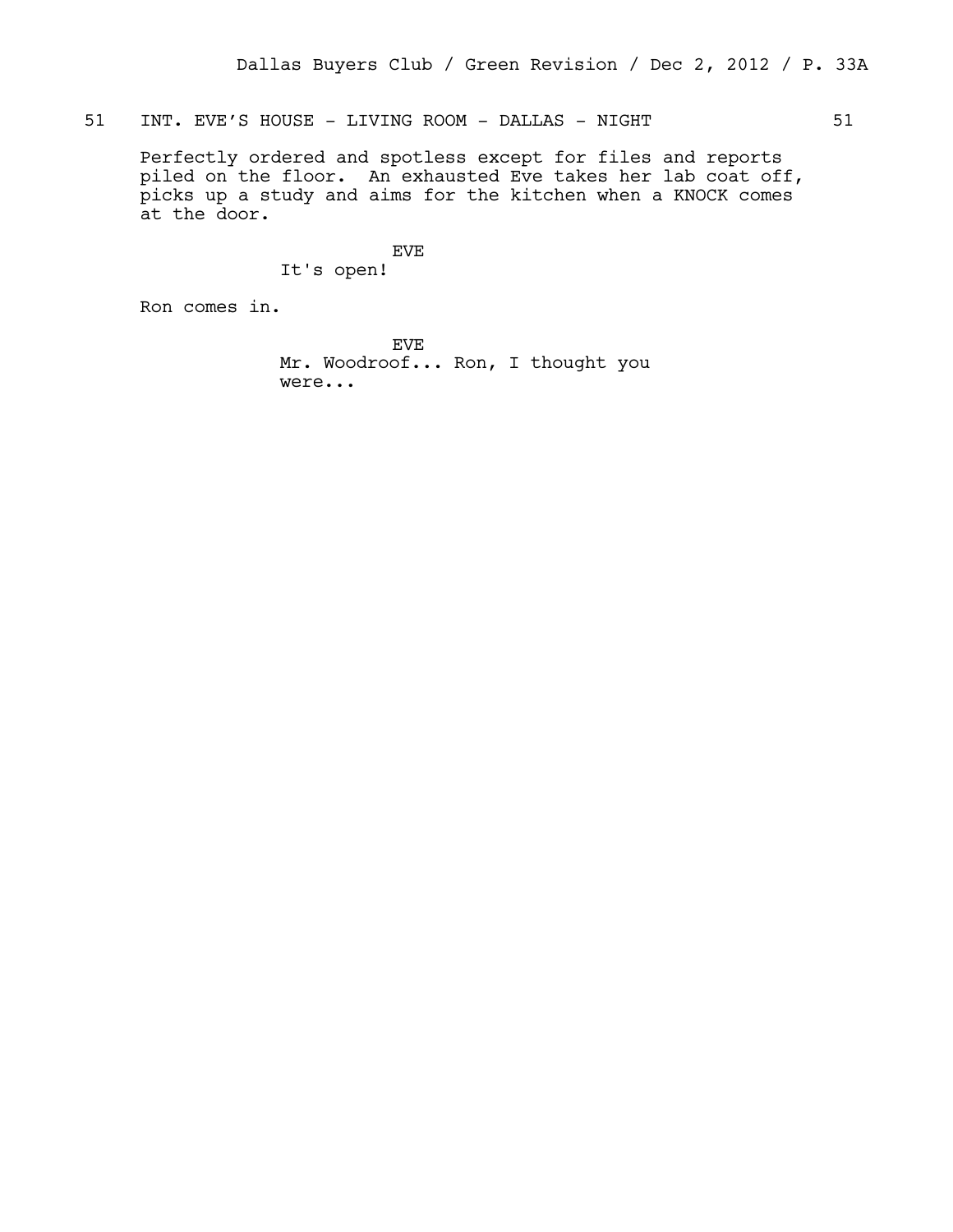RON (cutting her off) Dead? Sorry for bargin' in.

EVE What are you doing here? You look great.

RON Actually I look amazin'. But you, you look like shit.

EVE What happened to you?

RON So you got any music? Or crackers?

EVE I'm sorry, but what is this?

RON It's a celebration of how absolutely fuckin' wrong you were.

Ron holds up a bottle of sparkling wine.

EVE

Excuse me?

RON Thirty days you said! Well here it is months later and I'm goin' like gangbusters. Now if that don't call for a little Cheez Whiz on a Ritz, I don't know what does!

Ron heads for the refrigerator.

EVE No. Don't... I don't really eat here.

The DOORBELL interrupts them. Ron watches as Eve crosses and opens the door, admitting Rayon, looking like shit and shaking badly in a full-length, pink fur coat.

> RAYON Them bastards Kentucky fried me.

Rayon sways; Eve grabs his arm. Ron watches as Eve helps Rayon inside.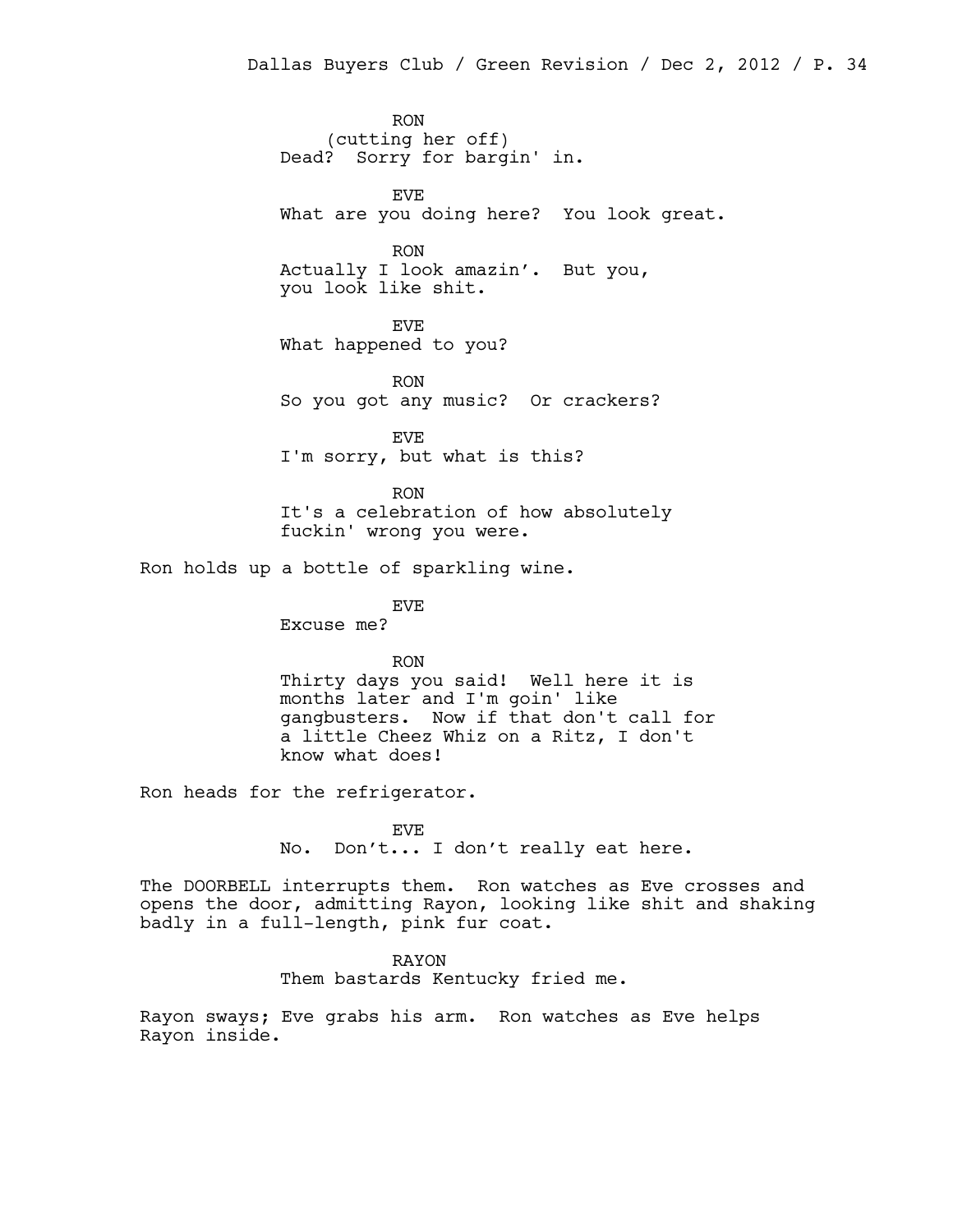RON You women love Nancy Boys.

Ron crosses to help Rayon to the couch. He leans his head back, labors to breathe.

> EVE (to Rayon) Tell me what's wrong.

RON Hell, I'll tell you what's wrong, it's the goddamn AZT!

EVE

What?

RON It's killin' him, can't you see that? Why you think I look so healthy?

Ron reaches into his his jacket, produces a small BOX filled with MEDS. He takes out a brand new syringe and bottle of liquid.

RON

Tinkerbell, how much cash you got?

Off his silence, Ron rummages through Rayon's purse, extracts two twenties, pockets them, and starts preparing the syringe.

> EVE What the hell do you think you're doing?!

RON Helpin' him, that's what.

EVE He's a participant in a clinical trial, we need to get him to the hospital!

RON So they can fuck him up even worse?

Ron disregards her protests, starts to inject Rayon.

EVE Are you out of your mind?! If anything happens to him--

RON Relax, it's just a little vitamin boost, A, C, zinc. (MORE)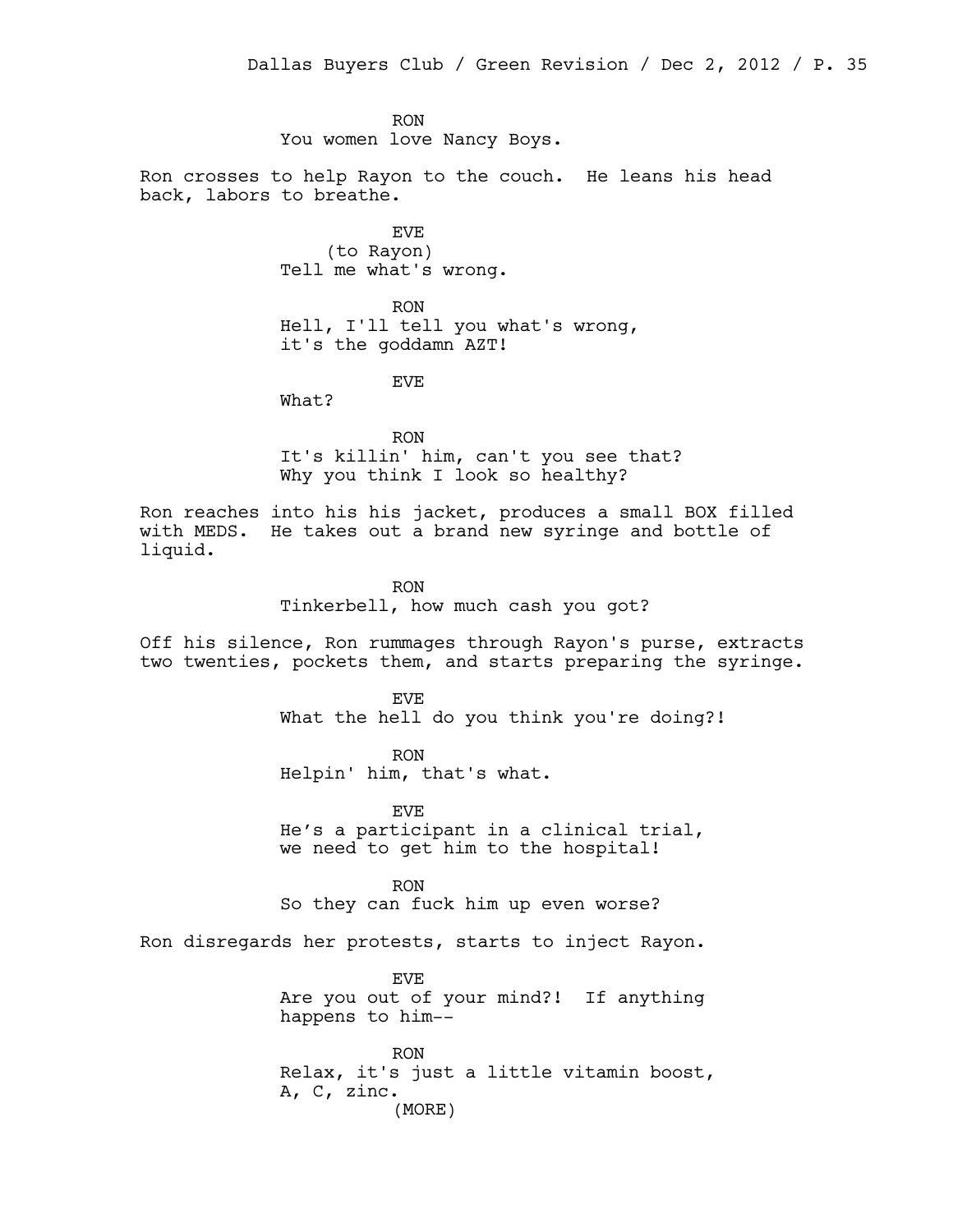Dallas Buyers Club / Green Revision / Dec 2, 2012 / P. 36

(to Rayon) You want to live, get off the AZT. RON (CONT'D)

EVE It's a blind study! We don't even know if he's getting AZT!

RAYON Everyone knows what they're gettin'. AZT tastes differently. I guess I got lucky and got the real thing.

RON Yeah, real lucky. (to Eve) I've got stuff here that works. Healthy, non-toxic. You should trial it and we'll both get rich.

EVE Leave, please!

Ron turns to Rayon.

RON Tell your friends about me. Send 'em my way and I'll hook 'em up.

Ron heads for the door.

RON And tell 'em to bring their fuckin' money. Cash. No checks.

Eve and Rayon can't believe this guy.

52 EXT. OAK LAWN DISTRICT - STREET - DAY 62

Ron stands in the heartland of the gay community, with SHOPS, BARS and CLUBS. He tries to engage gay PASSERSBY, none of whom will give him the time of day.

53 INT. DRADDY AUDITORIUM - NIGHT 53

With another support meeting underway, Ron talks to a small group of GAY MEN, who look at him warily.

54 EXT. GAY CLUB – NIGHT

Dozens of GAY MEN mill about; Ron watches as some hold hands, others grope one another.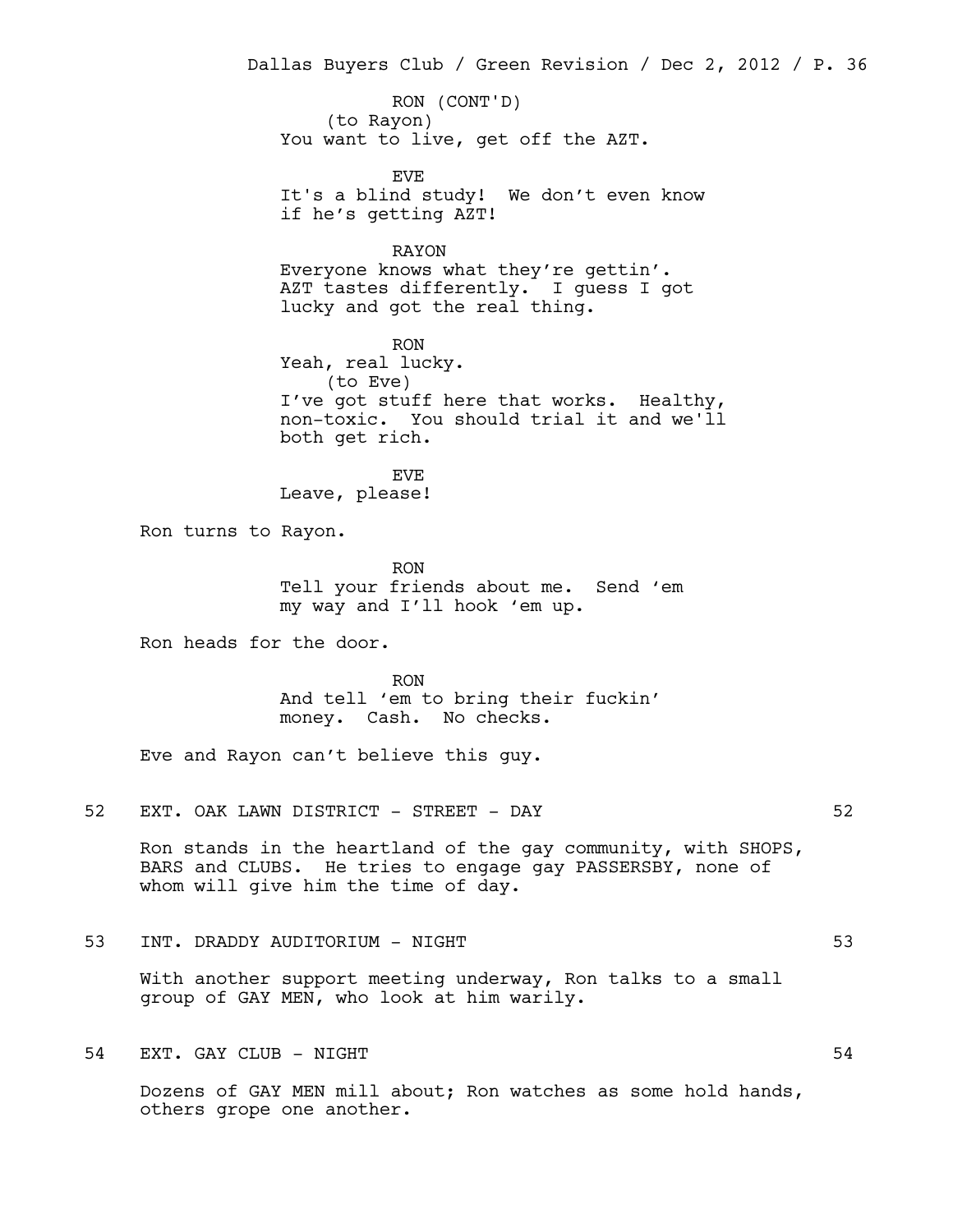He spots a COUPLE just talking, but as he approaches, they start making out. Ron stops in his tracks, turns to leave, bumps right into a MAN dressed just like him, except this cowboy's CHAPS have nothing covering his ass. The guy nods for Ron to follow him inside the club.

> RON Are you out of your fucking mind?!

55 INT. DALLAS MERCY HOSPITAL - ROOM - DAY 55

As Nurse Frazin monitors an AIDS PATIENT receiving a blood transfusion, Eve reviews his chart.

> EVE This man also had a transfusion?

NURSE FRAZIN The AZT. We can tell who's on it by the symptoms. Most of them need new blood.

EVE (looking at chart) He's actually getting worse.

Eve looks at the sleeping Patient; she reaches for his hand.

NURSE FRAZIN So why are they stopping the trial?

EVE What do you mean?

NURSE FRAZIN Barrow Wilkem, didn't you see the memo? They claim most people are feeling better and fewer people are dying.

EVE

Really?

56 INT. DALLAS MERCY HOSPITAL - HALLWAY - DAY 56

In mid-conversation, Eve follows Dr. Sevard down the hall.

EVE Transfusions always makes patients feel better. Give the placebo patients new blood and they'll feel better too.

Sevard stops to sign a form for a NURSE.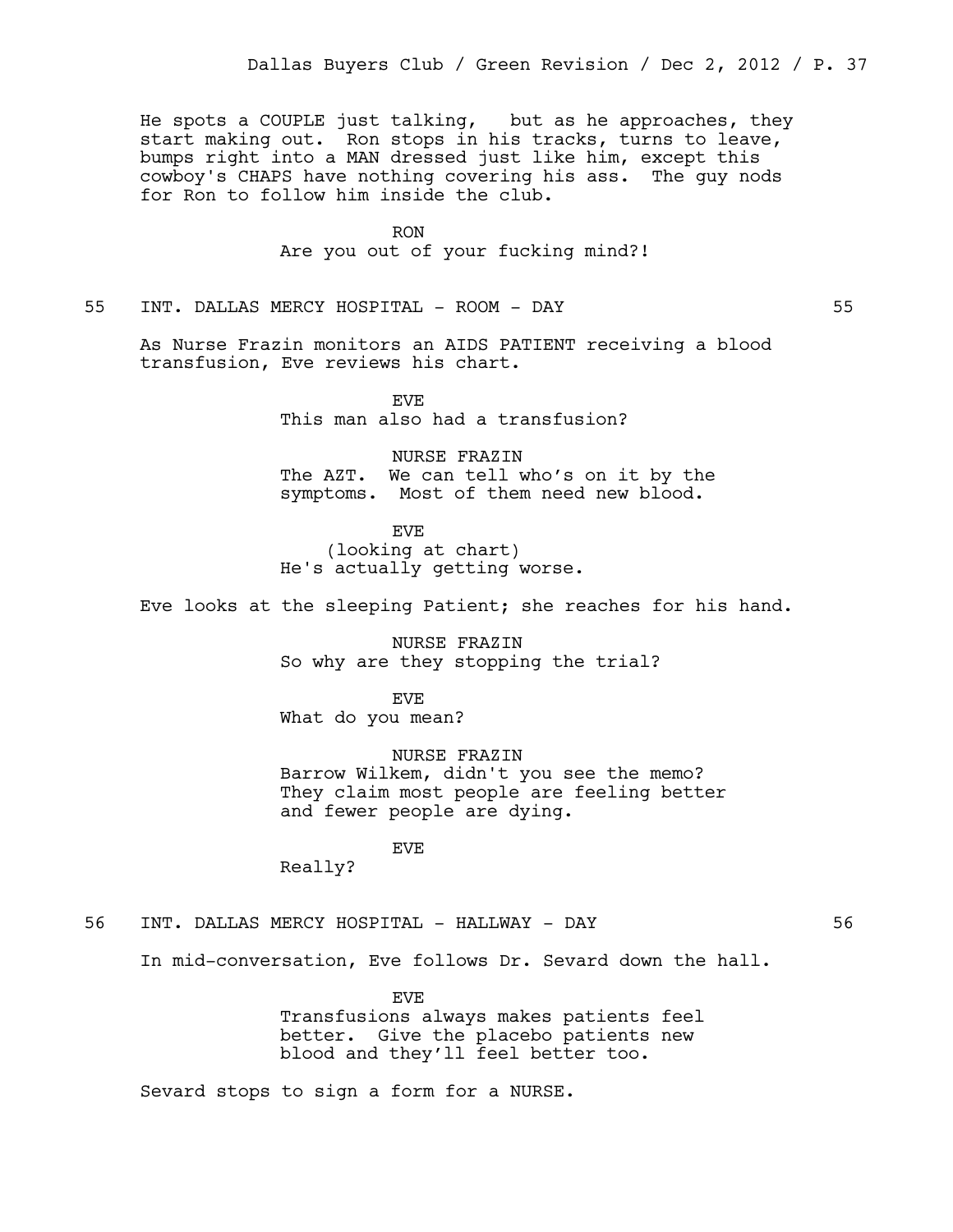EVE I have questions about the drug's safety. I've seen it drop white blood cells in a lot of my patients making them more susceptible to infection.

DR. SEVARD It's Barrow Wilkem's call, Eve. So we can get the drug to the people who need it.

EVE After six months?

DR. SEVARD Their trial results are overwhelmingly positive. AZT is working.

EVE But we have no idea what the long term effects are. It's irresponsible.

DR. SEVARD These people die, Eve. There are no long-term effects.

EVE Can I see a copy of the study?

DR. SEVARD It's still being written. Here.

He produces a two page document and hands it to Eve.

EVE

A press release from the NIH?

Sevard crosses off. Eve stands there, stunned.

Her POV on the press release: "*HIV-positive patients are twice as likely to get AIDS if they don't take AZT*."

57 INT. RON'S CAR - DALLAS STREET - DAY 57

Ron is parked on a quiet street. He counts his cash and is startled when suddenly a WOMAN gets in the passenger seat.

> RON (pulls a 9mm pistol) Jesus Mother Mary Fuckin' Christ!

She's not a woman, it's...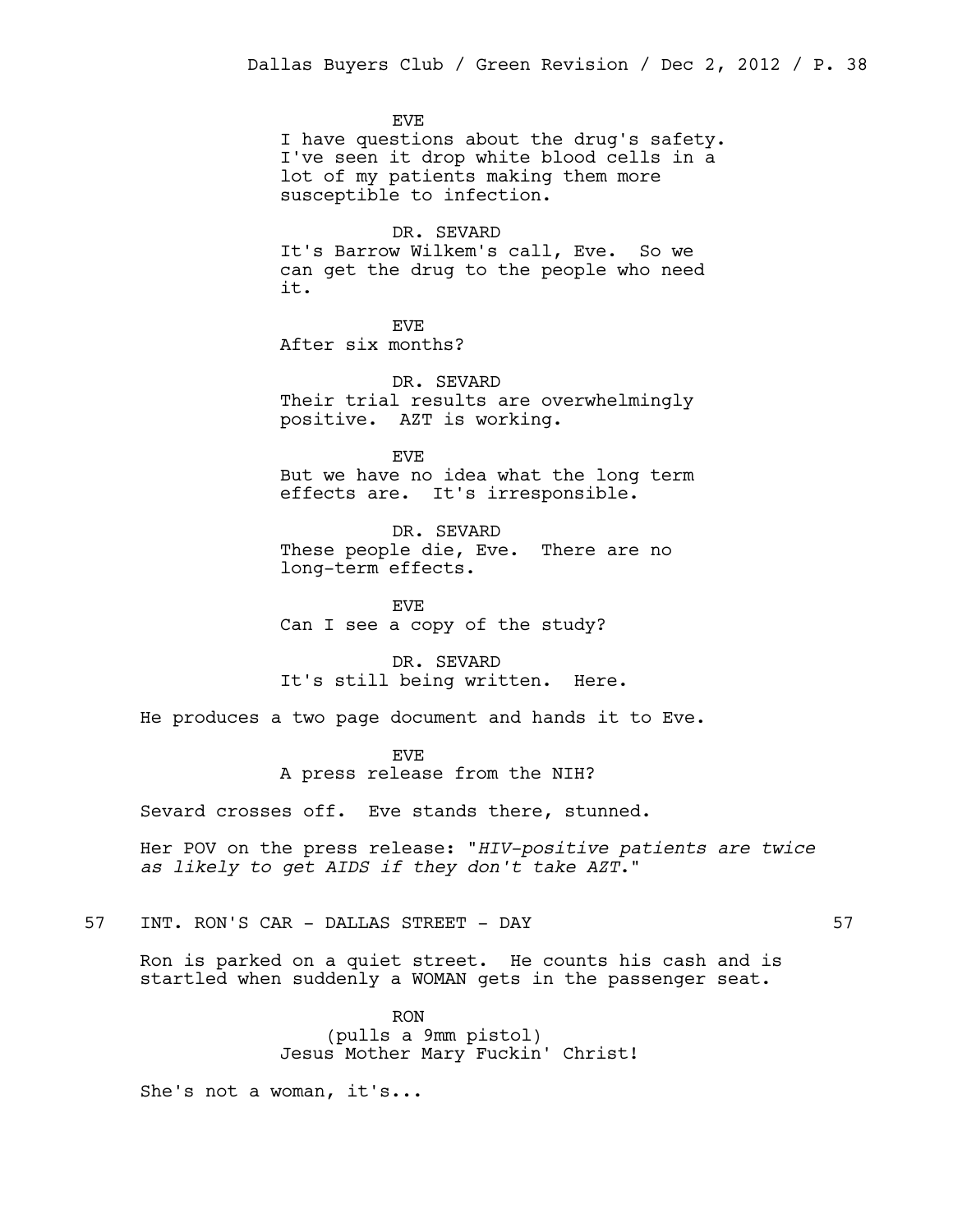RAYON I was looking for you, Lonestar.

RON I could of killed you!

RAYON I feel better! I wanted to thank you.

RON Good for you. Now get the fuck out!

RAYON I need more of that cocktail shit you got!

RON Listen Tinkerbell, unless you got cash or some new clients for me, I'm busy. Now get the f...

RAYON (interrupting) Let's just do this quickly so I can get the fuck out!

Rayon shows Ron a stack of bills. A big one.

RAYON You got enough for 20 of us?

Rayon sees how Ron looks at his cash.

RAYON You know what? You don't deserve our money, you homophobic asshole!

Rayon gets out. Ron watches him walk away in disbelief.

RON Am I fuckin' dreamin'?

Rayon walks over to a FRIEND of his on the street. That's Ron's POV as he backs his car towards them.

> RON Here's enough for 20, find me 20 more and I'll cut you in. Five percent.

Rayon plays it cool, barely looks at Ron.

RAYON Adios, cowboy.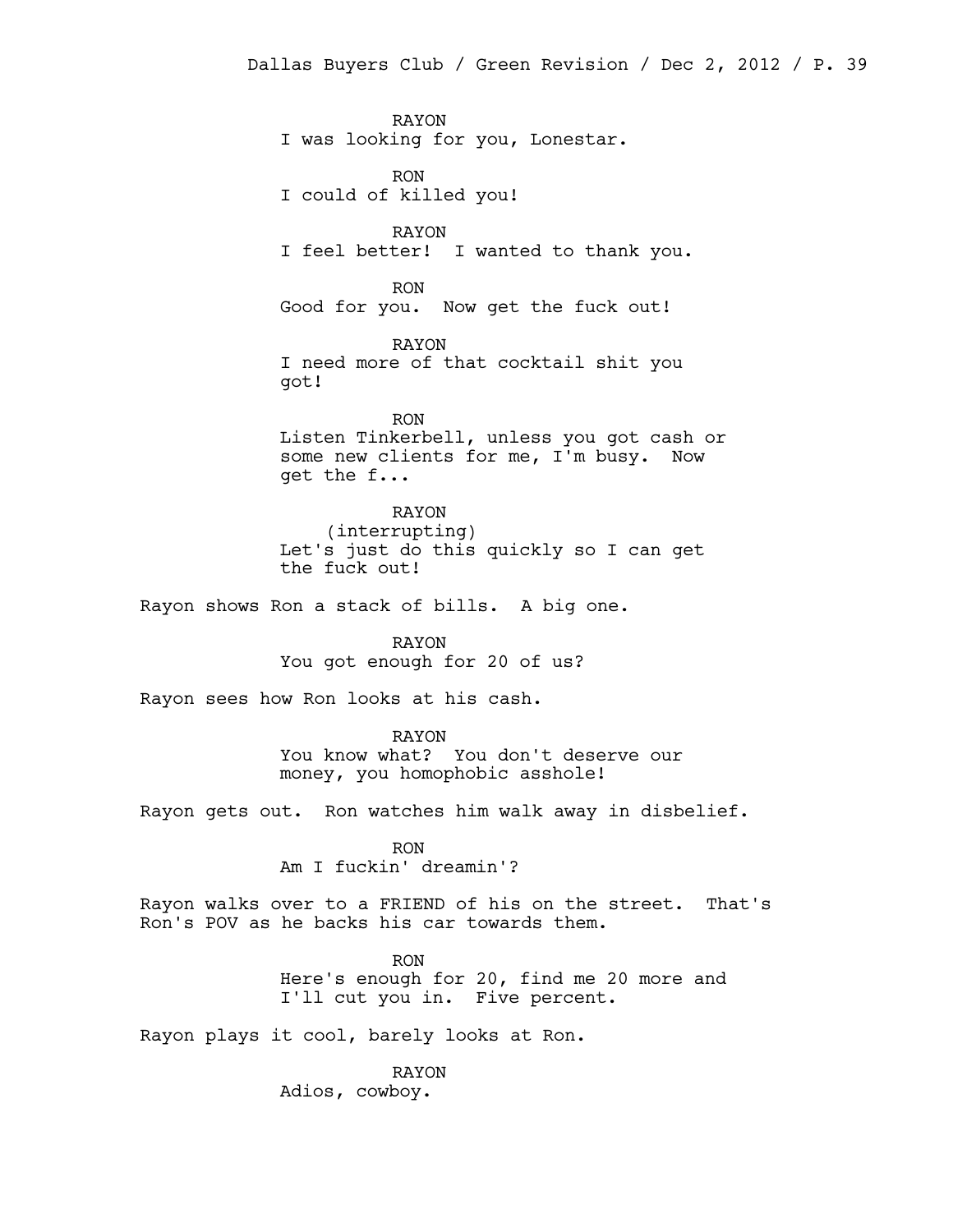RON What's wrong?

RAYON I can handle your insults, but five percent?

RON

Ten.

RAYON Twenty five, take it or leave it.

- 58 Ron shakes his head in disbelief. And nods. Rayon walks to 58 Ron's car with a big smile on his face.
- 59 EXT. GAY CLUB NIGHT 59

Rayon tries to get Ron to come in. Ron doesn't want to. Rayon pushes him in.

60 INT. GAY CLUB - NIGHT 60

On the dance floor, Rayon grinds with a group of MEN. He waves Ron over from the sidelines. The cowboy with the chapless butt stares at Ron. Ron doesn't think it's funny.

60B EXT. DRADDY AUDITORIUM - PARKING LOT - NIGHT 60B

Rayon is on the look out. Ron sells MEDS out of the trunk of his car to a line of GAY MEN. A CUSTOMER hands him some cash, Ron reaches into his trunk and finds a pair of handcuffs slapped on his wrists. He's pushed against the cars, his legs kicked apart. Fuck.

60C INT. POLICE STATION - HOLDING ROOM - DAY 60C

Ron sits with David Wayne.

RON Five grand worth of shit. Shit I owe money on.

Richard Barkley walks in.

RICHARD BARKLEY Father Woodroof. 90 days supply?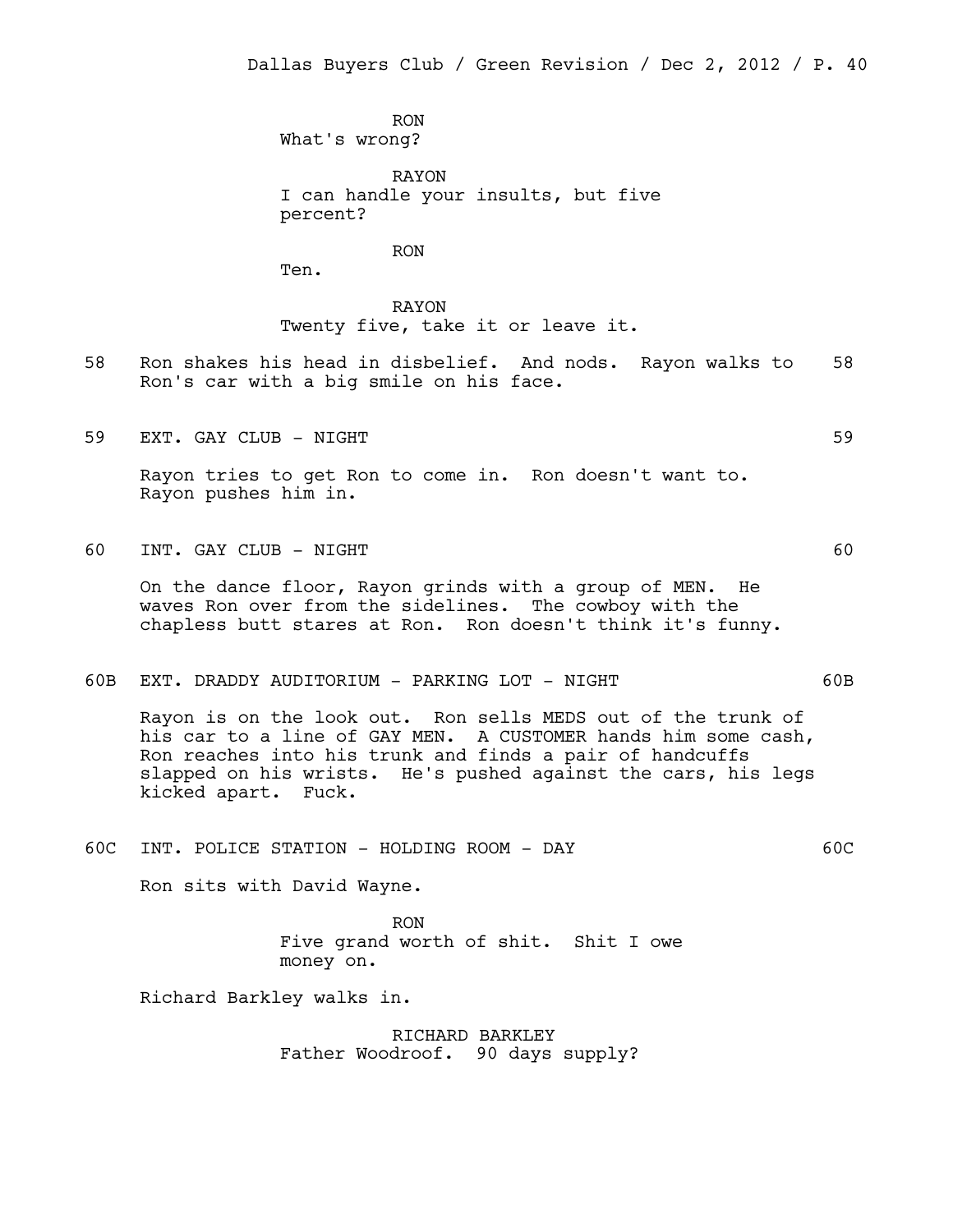RON I was just sharing.

RICHARD BARKLEY (with compassion) Listen, I know what the situation is. I know people are looking for solutions. But this is not the right one. This is dangerous. You can't sell drugs to people. Do you understand?

RON

Yeah, I understand.

David Wayne My client would like his drugs back for his own personal use.

Richard Barkley They've already been destroyed.

Ron clenches his jaw, tries to remain cool.

Richard Barkley I hope we have an understanding. You're breaking the law.

A60 INT. DALLAS PUBLIC LIBRARY - DAY A60

Ron is back to his reading. In front of him: NEWSPAPERS from SAN FRANCISCO, LONDON, NEW YORK. Ron sees something. Light bulb moment.

A61 EXT. DALLAS BUYERS CLUB MOTEL - DAY A61

Ron and Rayon walk towards an old retro looking motel from the sixties.

> RAYON You gotta be kidding me?!

RON No, perfect place. We gotta lay low. Don't wanna get busted. I got a plan.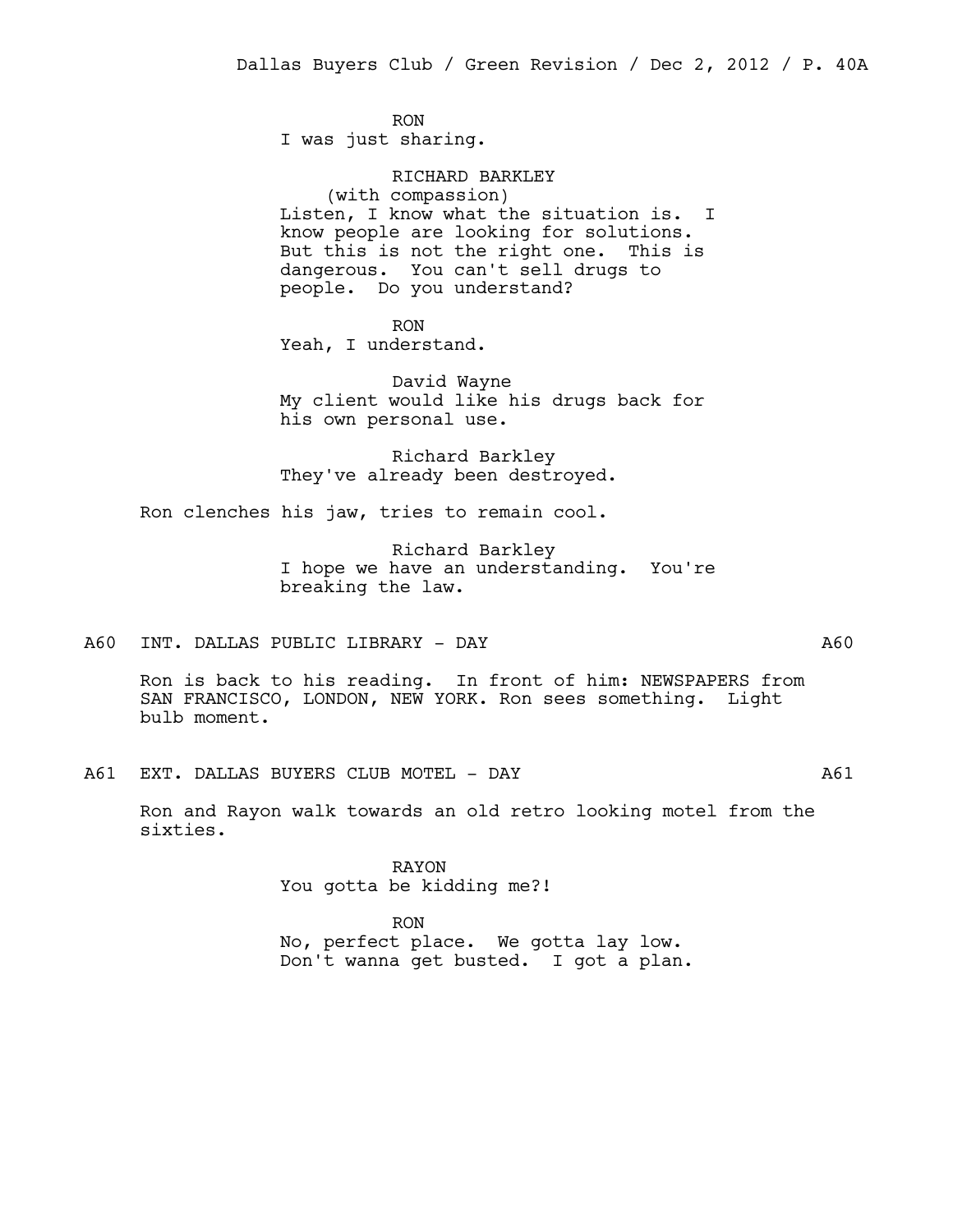### 61 INT. DALLAS BUYER'S CLUB MOTEL - RON'S OFFICE - DAY 61

Ron stacks boxes in the room among his personal stuff. The place looks like what it is: a cheap sex motel.

> RAYON This place is disgusting. We need to disinfect.

RON Do not use the word "we". Now you wanna put your apron on and fly around on your broom, be my guest.

Just then, a KNOCK on the open door. Rayon and Ron look up to see attorney DAVID WAYNE, 40s.

> RON Howdy Counselor, welcome.

> > RAYON

Hi, I'm Rayon.

Wayne takes in Rayon.

RON He's my partner. Business partner.

Ron throws a key to Rayon.

RON Your office's next door.

Rayon gets the message and exits. Wayne looks around at all the boxes.

> DAVID WAYNE Jesus, how many truck loads you bring back from Mexico? All for your own personal use? (gives Ron a folder) Here's the paper work for your LLC. I don't even want to know what it's for.

RON Don't worry, Counselor. I ain't selling drugs anymore. (off Wayne's look of surprise) I'm giving them away. For free. (showing the folder) By selling memberships. Four hundred a month in dues gets you all the meds you need.

(MORE)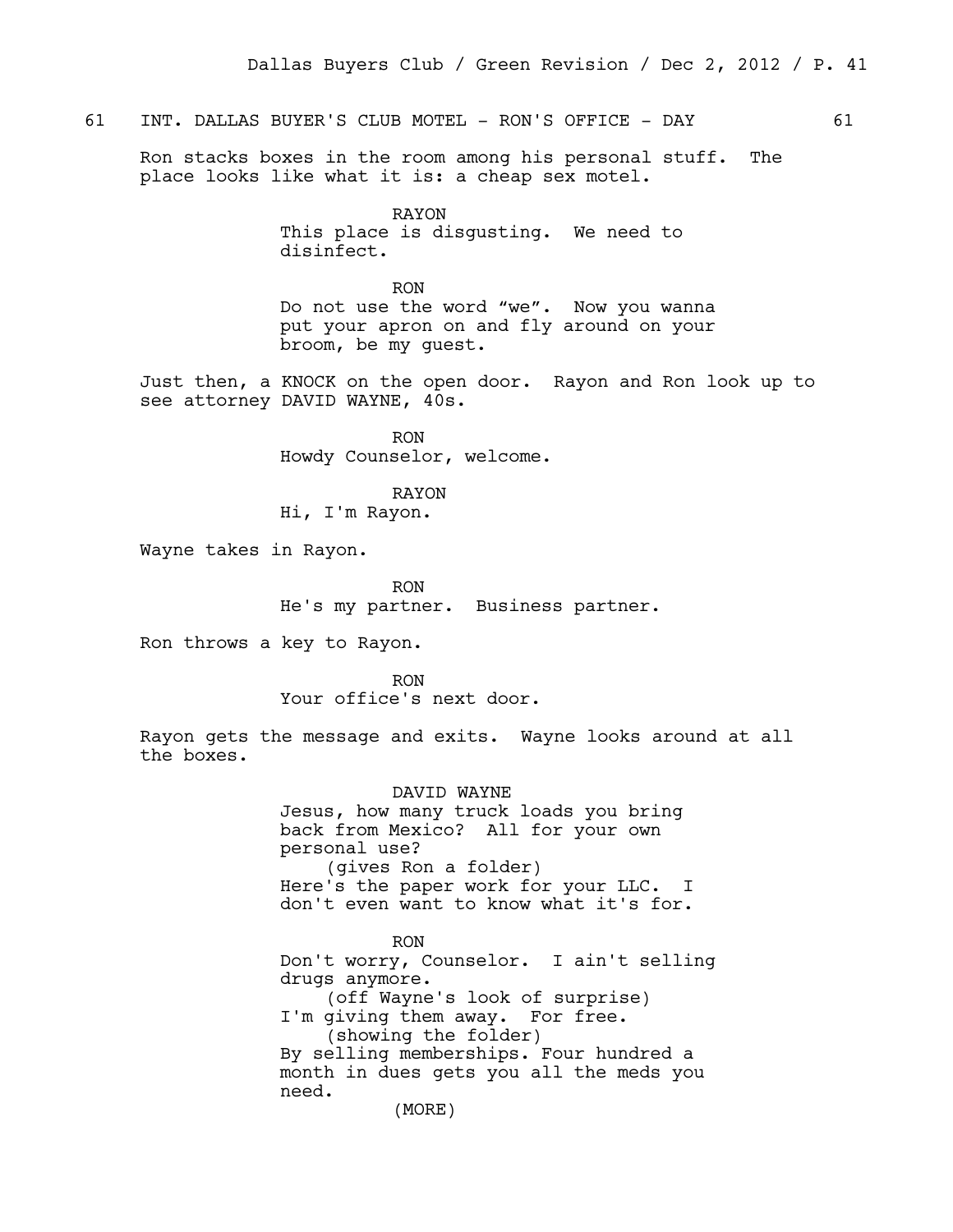RON (CONT'D)

Wayne looks at him, thinking it over.

DAVID WAYNE You son of a bitch!

RON Bitches. Plural. There's a bunch of faggots runnin' a hell of a club up in New York. That's where I got the idea. (beat) Welcome to the Dallas Buyers Club.

62 INT. EVE'S HOUSE - DALLAS - NIGHT - MARCH 1987 62

Eve pours herself a glass of red wine, cleans the stain left by the bottle on the counter and sits on the couch between paper works. CLOSE ON the TV NEWS ANCHOR.

#### NEWS ANCHOR

Barrow Wilkem announced today that AZT has been approved as the first drug to treat AIDS. At a cost of \$10,000 per year per patient, AZT is the most expensive drug ever marketed. Barrow Wilkem stock jumped a whopping 12% today on the news.

Eve sits, staring at the TV.

63 INT. DALLAS BUYERS CLUB MOTEL - RAYON'S OFFICE - DAY 63

The small room has been turned into an office. In his version of a Nurse outfit, Rayon is taping photos of MARC BOLAN to the wall. We now understand where Rayon's look comes from. TEN MEN linger through the room and into the next one through a connecting door...

## RON'S OFFICE

Ron is behind a desk, atop which sits a gun, a bottle of Tequila and dozens of medical files. On the wall nearby are posters of SPORTS CARS and BIKINI MODELS as well as the Texas Wildflowers painting, news clippings regarding AIDS and a crude CHART listing Patients and their info: SYMPTOMS, DRUGS TAKEN, and ORIENTATION (Gay, Drug Addict, Hemophiliac).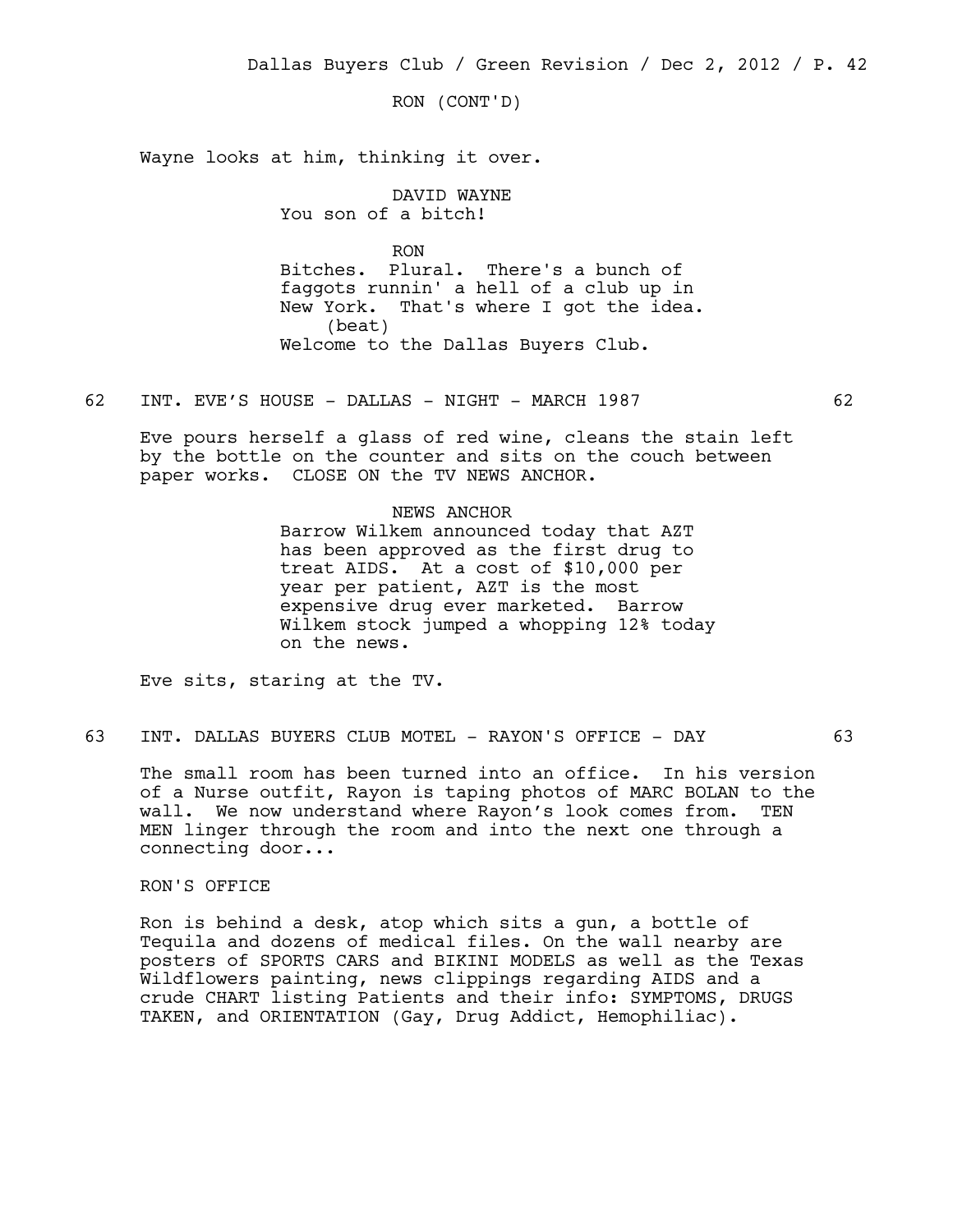RAYON (as he enters) Roanie, we have two new customers.

Ron looks up from the chart he's filling out.

RON Bring 'em in and if you call me Roanie again... (grabs his gun) ...I'ma use this gun to give you the sex change you been hopin' for.

Rayon shakes his head, walking off, as IAN and MICHAEL, a conservative gay couple in their 50s appear in the doorway. They look at Ron's gun and hesitate to walk in.

> RON Ah shit, did I scare you? Sorry. Welcome to the Dallas Buyers Club.

Ron puts the gun away. Ian and Michael sit down. Ian is clearly very ill.

> MICHAEL Rayon said you can get us some medicine.

RON He told you how it works? Treatments and drugs are free, but the membership, 400\$.

They nod yes.

RON

(handing them a clipboard) You'll have to sign a waiver. We take no responsibility for the drugs we give you. You croak, you croak. That's your problem.

Michael looks at Ian, who nods okay. They sign the waiver.

MICHAEL We have AZT, it helped Ian a little at first, but now he can't walk or think straight.

RON First of all, flush that shit down the toilet. Secondly, stay away from anything that'll cook your insides. Third, get healthy and if your brain's broke, I got something called Peptide T that'll fix it.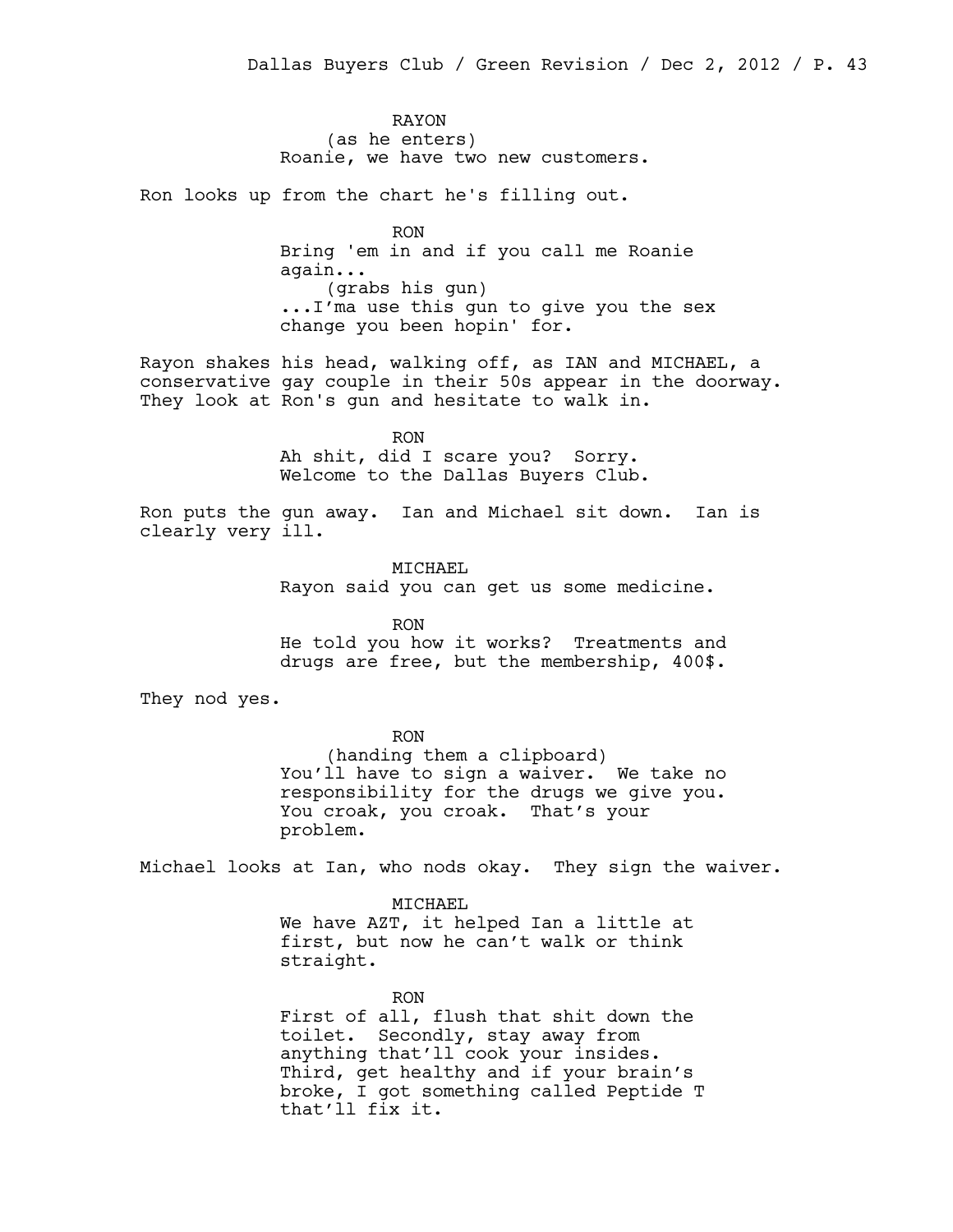Michael looks at Ian, not sure what to think. Ron hands them each a questionnaire.

> RON Fill that there out and don't cheat on the drugs part. Can't help you if I don't know what you're doin'.

Ron puts a box of pills on the desk.

RON I got more stuff comin' in about a week. Til then, watch what you eat and who you eat.

64 INT. DALLAS MERCY HOSPITAL - NURSE STATION - DAY 64

Eve paces, checks her watch as Nurse Frazin sits nearby reviewing files.

> EVE He didn't call, leave a message?

> > NURSE FRAZIN

Nothing. (then; off file) He did change his address recently.

A65 EXT. DALLAS BUYERS CLUB MOTEL - DAY A65

Still in her white lab coat, Eve gets out of her car and walks towards an open door.

65 INT. DALLAS BUYERS CLUB - RON'S OFFICE - DAY 65

Boxes of drugs and herbs everywhere. Ron is on the phone arguing with someone, a small Japanese-English dictionary in his hand. He stops in his tracks when he sees Eve walking in.

> RON Never mind. I'll call back. Thank you. Arigato.

He hangs up.

EVE What are you doing here?

RON I live here.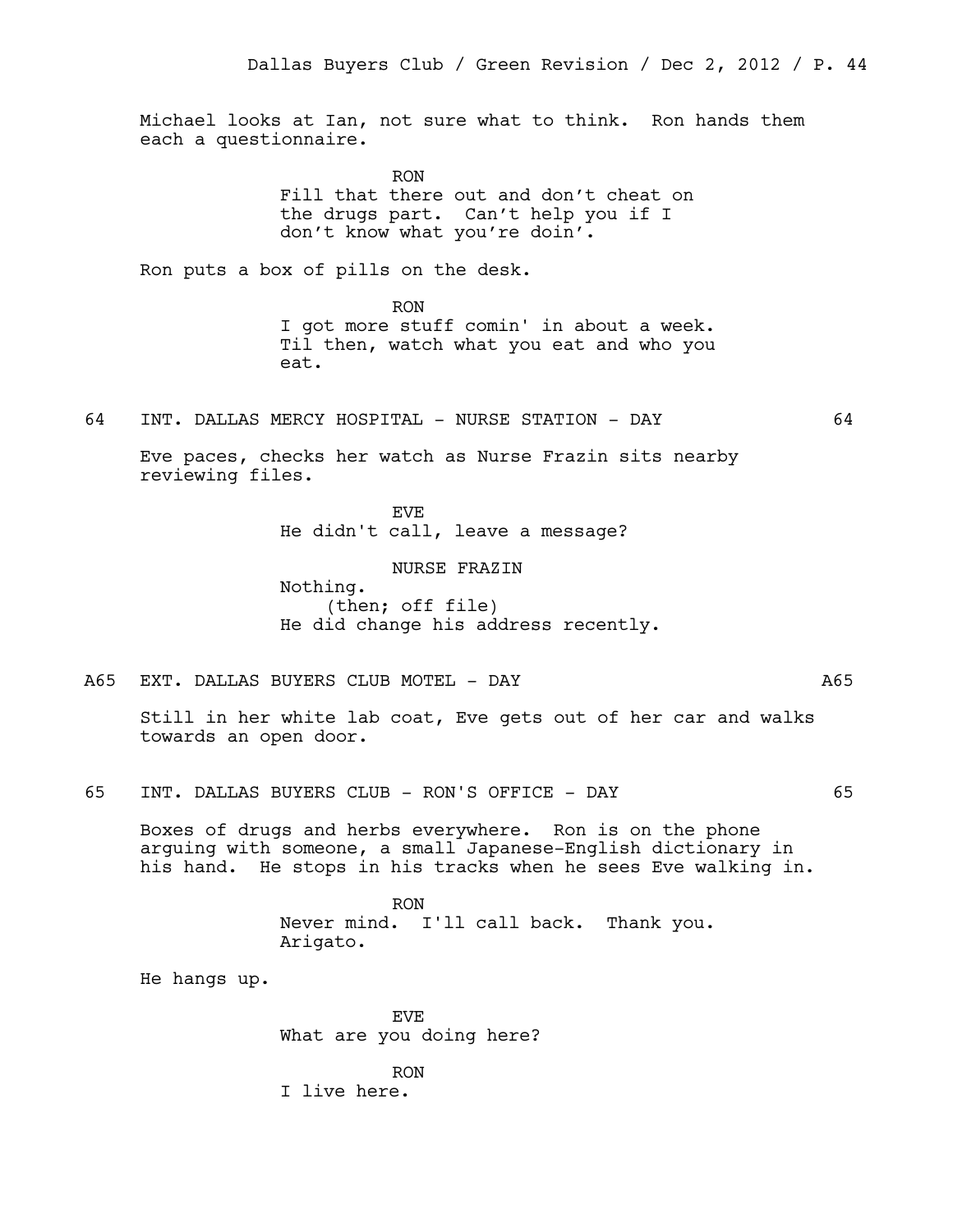EVE Where's Rayon? You're roommates now?

RON Not exactly. What are you doing here?

Confused, Eve looks down on Ron's desk, picks up a file. He moves to stop her, but he's too late.

> EVE Roger Thompson? This is my patient. Are you treating these people?

RON They're treatin' themselves.

EVE With what?

RON Vitamins, Peptide T, DDC. Anything but that poison you're hawkin'.

Eve starts to look at the chart. A few beats, then:

RON Do you ever wear any color? Every time I see you I see white.

Ron smiles. Eve does not.

EVE Tell Rayon I was looking for him. And I'm telling my patients to stay away from here.

Eve walks out the door.

RON Why? You wanna go grab a steak? I know it's red but...

And she exits.

66 INT. SUPERMARKET - DALLAS - DAY 66

A near empty cart stands next to Ron as he studies the label on a box. Rayon, dressed in his pink coat, walks up.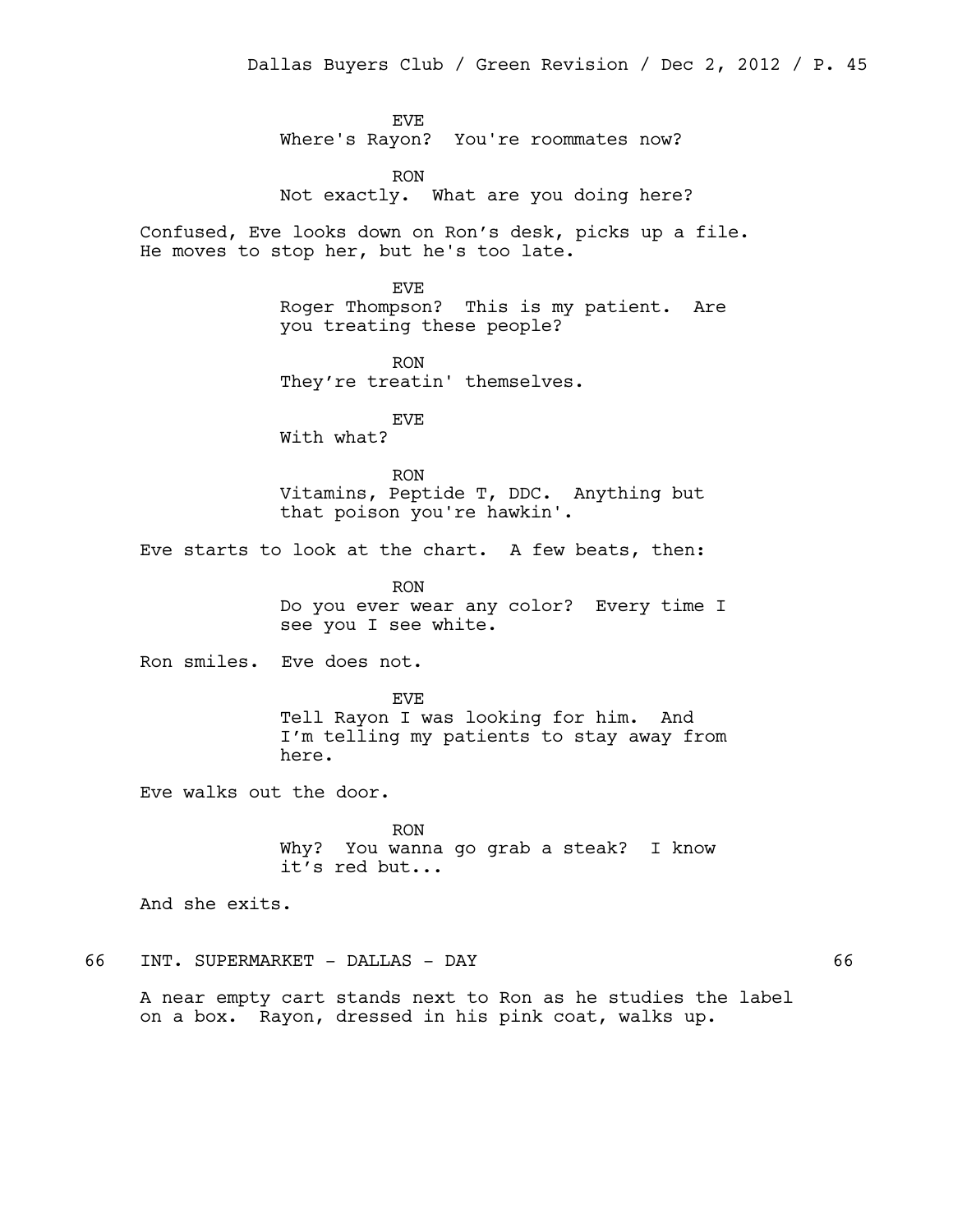RON

This is the shit that'll rot your insides. What a surprise, FDA approved. What the fuck is potassium benzoate?

# RAYON

Preservative.

Rayon throws a pack of bologna in the cart.

RON You fuckin' kiddin' me?

Defiant, Rayon puts his hand on his hips.

RON Don't pollute me with that processed crap. I'm eatin' healthy.

Ron removes the bologna and throws it at Rayon who almost fumbles the catch.

RAYON

It's protein, it's good for you.

RON

Put it back.

Rayon tosses it back at Ron.

RAYON

You can't tell me what to do.

Ron throws the Bologna harder at Rayon, who catches it like a pro football player, much to Ron's surprise. Rayon enjoys the moment and disappears down the isle, proud, with his bologna under the arm.

Ron turns the corner of the next isle. T.J. is there putting a case of BEER in his shopping cart. An uncomfortable moment passes.

> T.J. Uh, hey Ron.

Ron nods at him.

T.J. How're you doin'?

RON

Fine.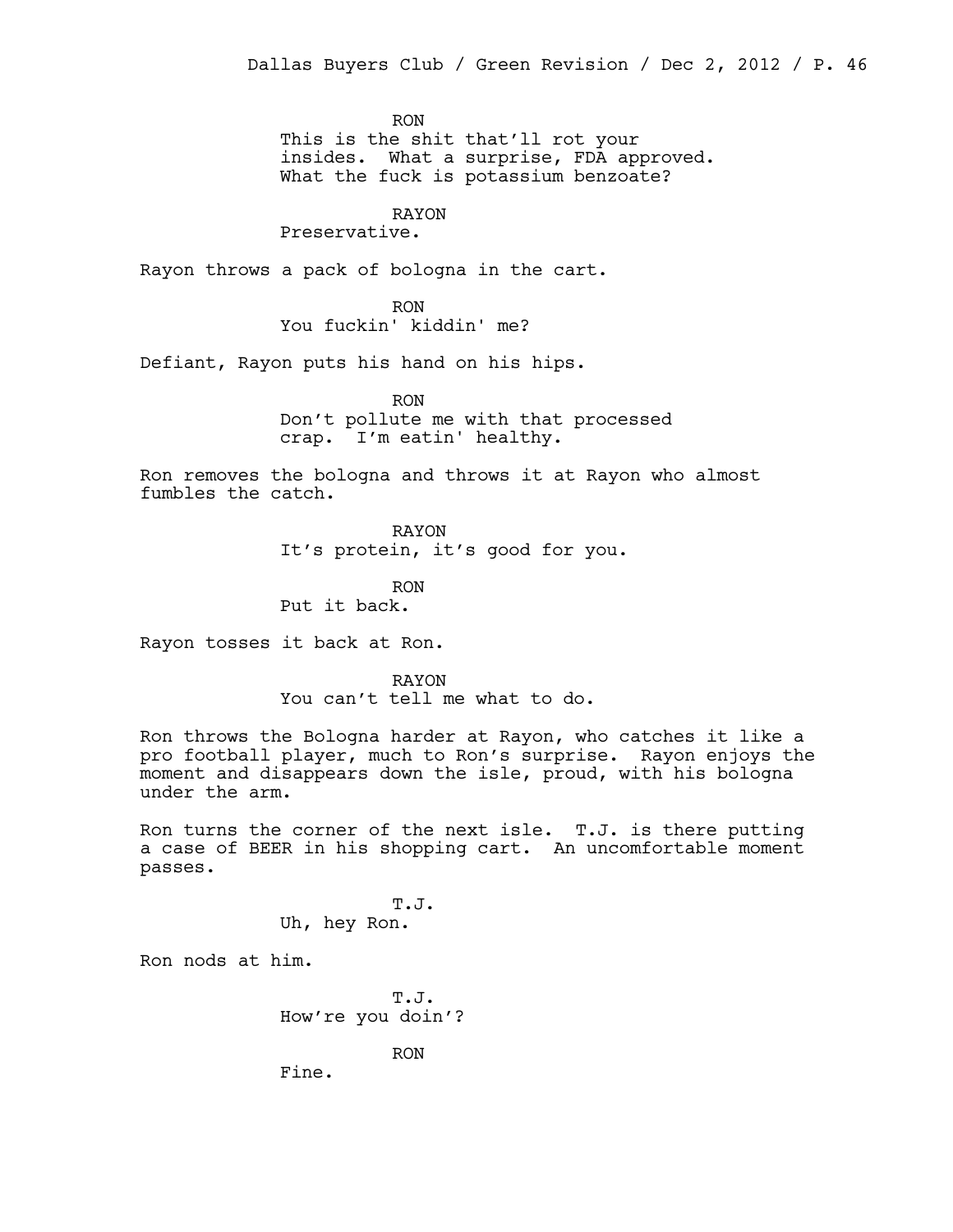Rayon appears at the other end of the isle. T.J. sees him and laughs.

> T.J. Jesus, faggots everywhere.

T.J. looks at Ron for confirmation. Rayon reaches them and throws a bag of chips in the cart.

### RAYON

Hi.

T.J. and Ron don't answer. An awkward beat.

RON This is Rayon. (off T.J.'s silence) He said hi to you.

Rayon sticks out his hand. T.J. doesn't respond.

RON Shake his hand, T.J.

He doesn't.

RON Come on, buddy, what's your fuckin' problem?

T.J. gives Ron the finger. Ron grabs T.J.'s hand and twists it behind his back. T.J. resists, tries to get out of Ron's grip but can't. He finally extends his hand. Rayon shakes it.

> RON Good. Now get the fuck outta here and go back to your miserable life.

T.J. stares at Ron for a while, angry, humiliated, then leaves. Ron watches him go. Rayon stares at Ron, unsure of how to react to this. A subtle smile appears on his face.

RON

What?

Rayon's moved that Ron stuck up for him. He starts to tear up.

Ron sees the bag of chips in the cart and throws it at Rayon.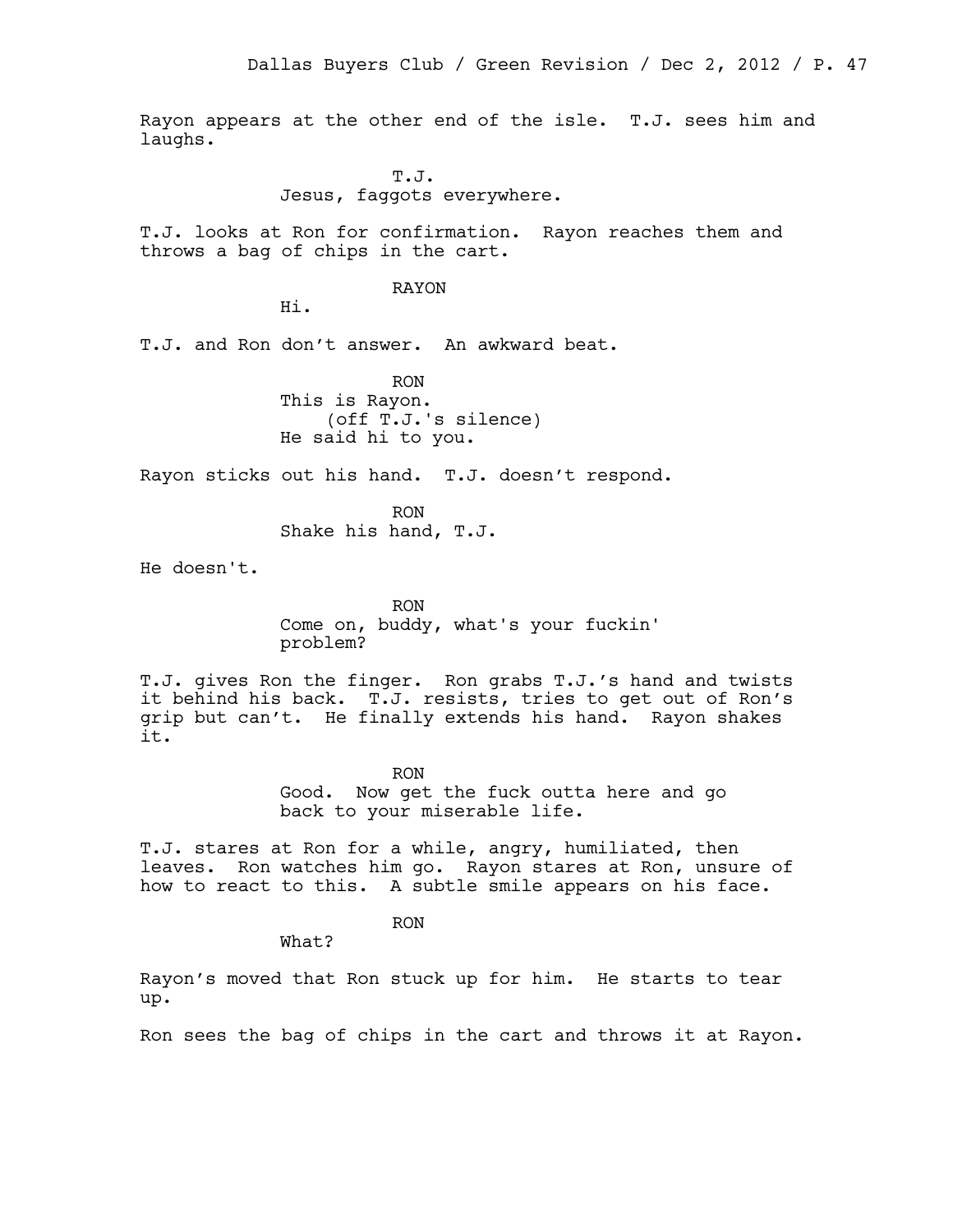67 EXT. DALLAS BUYERS CLUB MOTEL - HALLWAY - DAY 67

Two dozen MEN, all prospective buyers, snake down the long exterior hallway. A NEIGHBOR walks by, disgusted, hugging the wall as he makes it to his own door.

That is Ron's POV following at a distance as he arrives from the supermarket.

INT. DALLAS BUYERS CLUB MOTEL - 2ND FLOOR ROOM - DAY

A young, gay man, FREDDIE, stands awkwardly fidgeting by the door, makeup poorly masking lesions on his face and neck. The line of customers is snaking behind him. Ron sees Freddie's money, grabs it and counts it.

RON

Fifty bucks. (yelling to the line) You don't got the money, you don't join the club. This ain't no charity.

Ron gives Freddy his money back.

RON You need three hundred and fifty more.

DENISE, a Club volunteer, early forties, walks in.

DENISE Beaumont Lab's delivery is here. A woman says you were expecting her.

69 INT. DALLAS BUYERS CLUB MOTEL - RON'S OFFICE - DAY 69

FRANCINE SUSKIND (37), stands in front of Ron's desk looking at a MAN behind her wheeling in cardboard boxes on a dolly.

> FRANCINE SUSKIND You can get it abroad but in the States, we can only use it for animal research. It's not classified as a drug so the FDA does not control it.

RON I'm usin' it for memory loss. You oughta try gettin' it to market.

FRANCINE SUSKIND It costs around 250 million dollars to get a drug to market.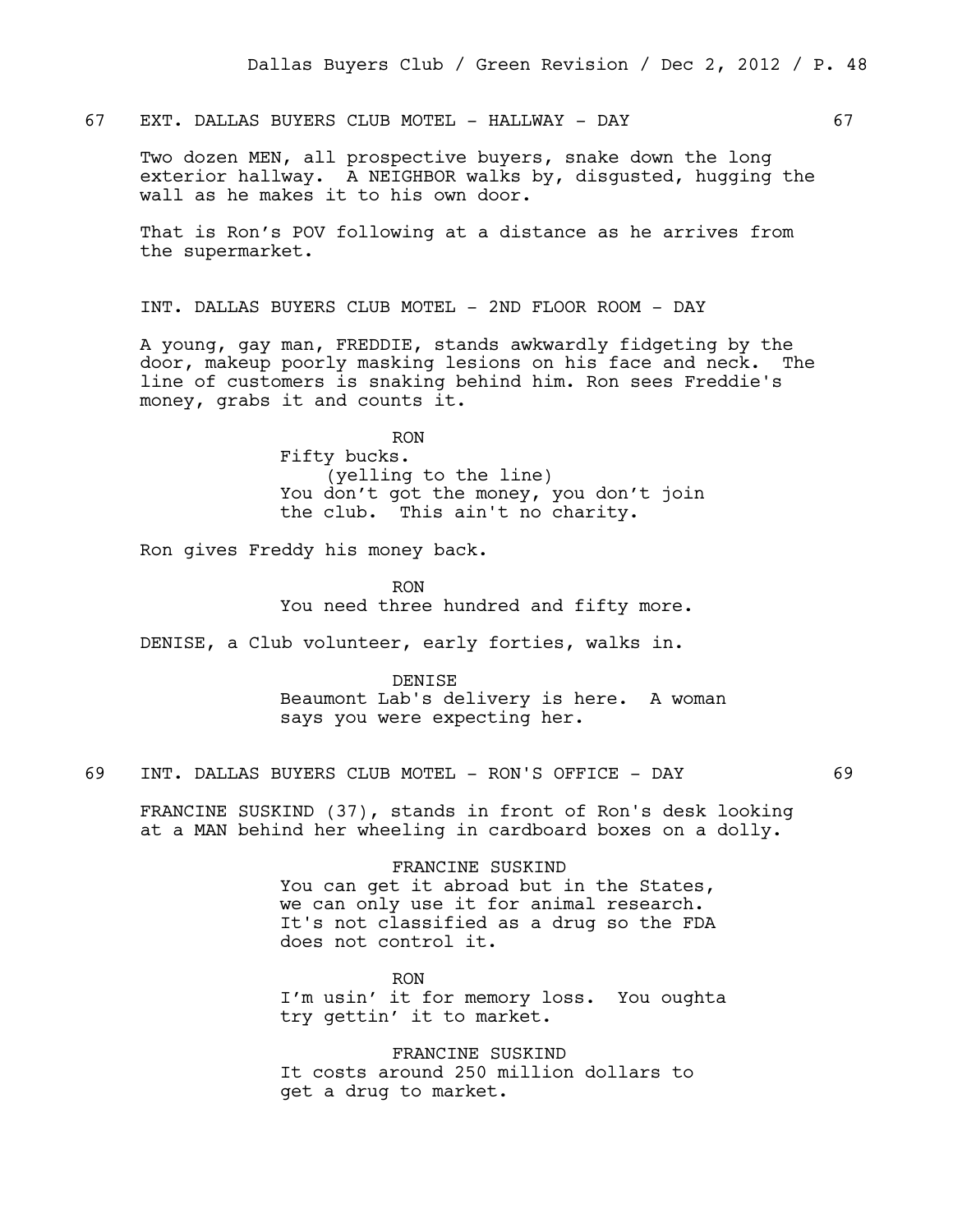RON Damn, bureaucracy is good business.

Francine smiles, she likes Ron. The man places the BOXES marked PEPTIDE T on the floor.

> FRANCINE SUSKIND These are for your animal research.

Ron winks at her, waits for the delivery man to leave, and produces a plastic BAG filled with vials and drugs.

> RON And these are for your daughter.

She takes the bag of medication and surprisingly becomes emotional. She holds it back, tries to say thank you but can't. Ron nods "it's ok". She hugs him.

INT. DALLAS BUYERS CLUB MOTEL - 2ND FLOOR ROOM - NIGHT

Rayon finishes packing Ron's suitcase. He's high. Wasted.

71 INT. DALLAS BUYERS CLUB MOTEL - RON'S OFFICE - NIGHT 71

Ron works the combination lock on a safe. He stops. Wonders what's wrong. Looks dizzy. He goes to his desk and pops some pills. Takes a deep breath.

Rayon enters with the suitcase and a Pan Am airline envelope.

RAYON You're all packed, here's your ticket.

Ron removes a stack of cash from the safe and hands it to Rayon.

> RON (keeps the money) Jesus! Are you fuckin' high?

RAYON None of your business.

RON Actually, it is if I can't fuckin' trust you. (yelling) Denise!

Denise shows up from the other room.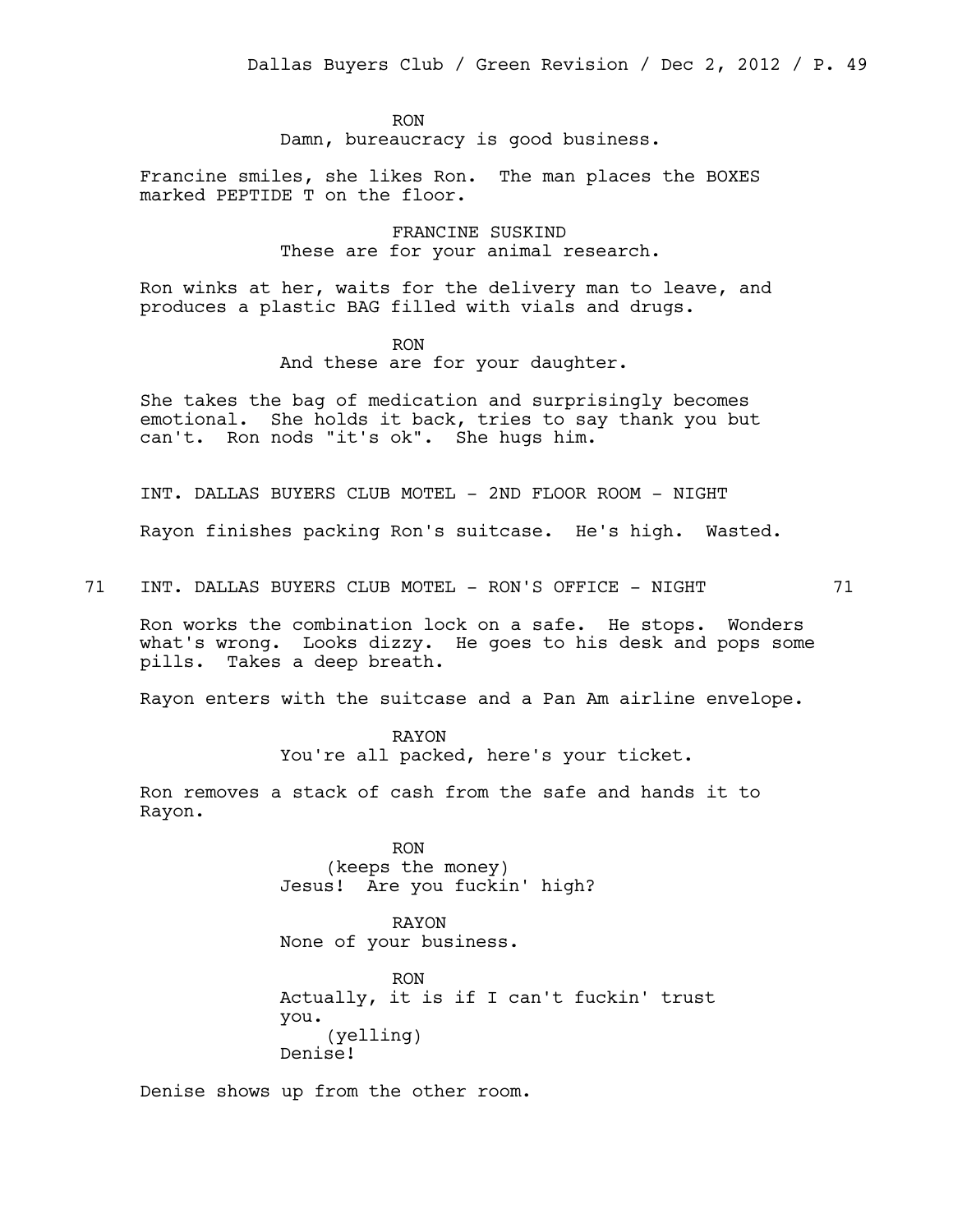Dallas Buyers Club / Green Revision / Dec 2, 2012 / P. 49A

RON You're in charge!

RAYON (grabs the money) No! You can trust me!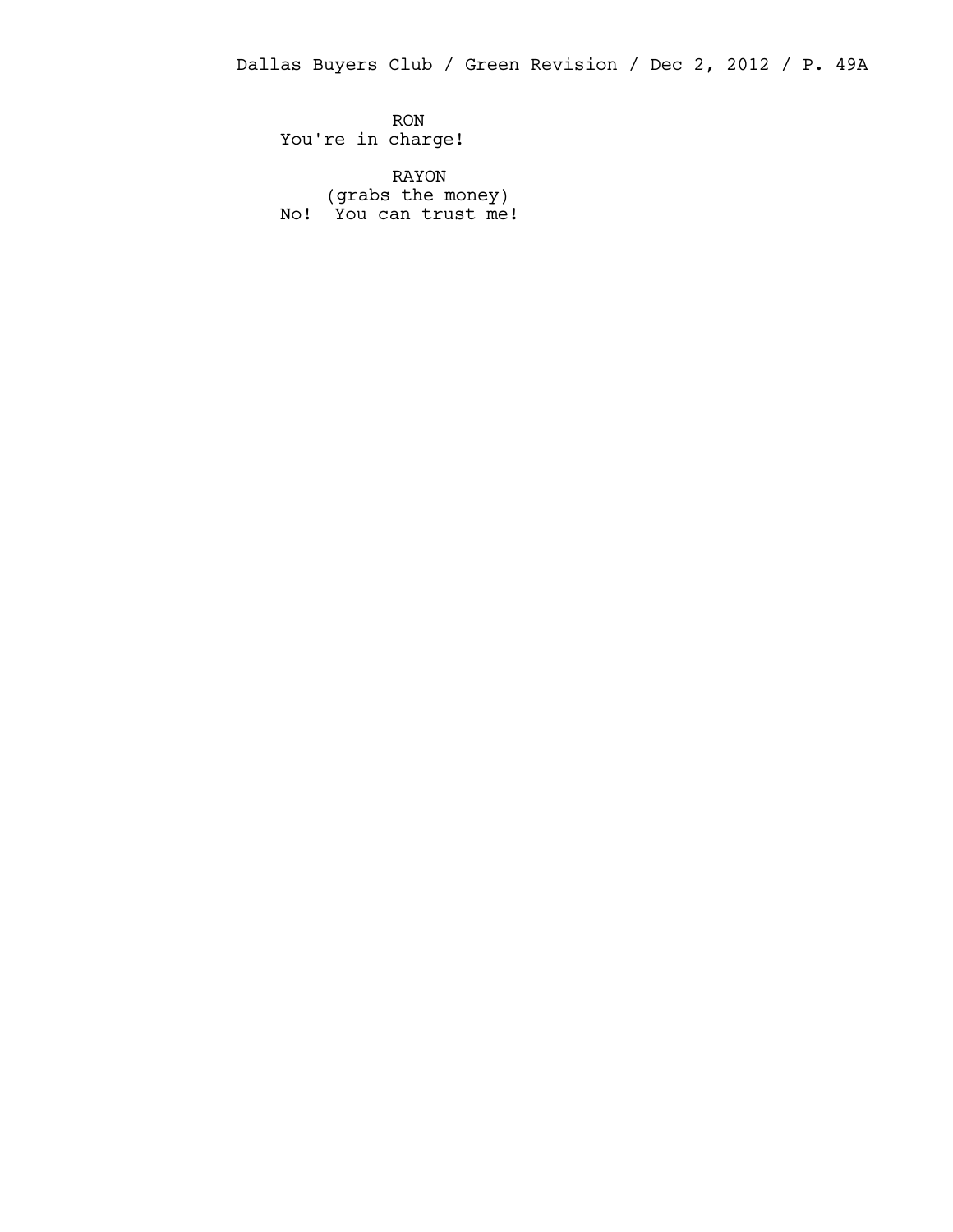They stare at each other.

RON Make sure my new Caddy is at the airport for when I get back.

RAYON

Got it.

RON Denise, you hearin' this? Now you two monkeys take care of the zoo.

And as Ron takes his suitcase and exits...

RON (to Denise) Keep an eye on him.

72 EXT. AIRPLANE - STOCK FOOTAGE - DAY 72

A 747 soars across the sky. On screen appears:

## **Hayashira Chemical Lab - Okayama, Japan**

73 INT. HAYASHIRA CHEMICAL LAB - JAPAN - WAITING AREA - DAY 73

Briefcase in hand, cowboy hat on his head, Ron waits along with JAPANESE MEN who all stare at him. After a few beats, MR. YAMATA, the lab's manager approaches.

> MR. YAMATA Mr. Woodroof?

> > RON

That's me.

Yamata bows, then:

MR. YAMATA

Regarding your order. I am so sorry, but we are no longer allowed to export interferon to the United States.

RON

What do you mean?

MR. YAMATA I am sorry. I know you've come a long way.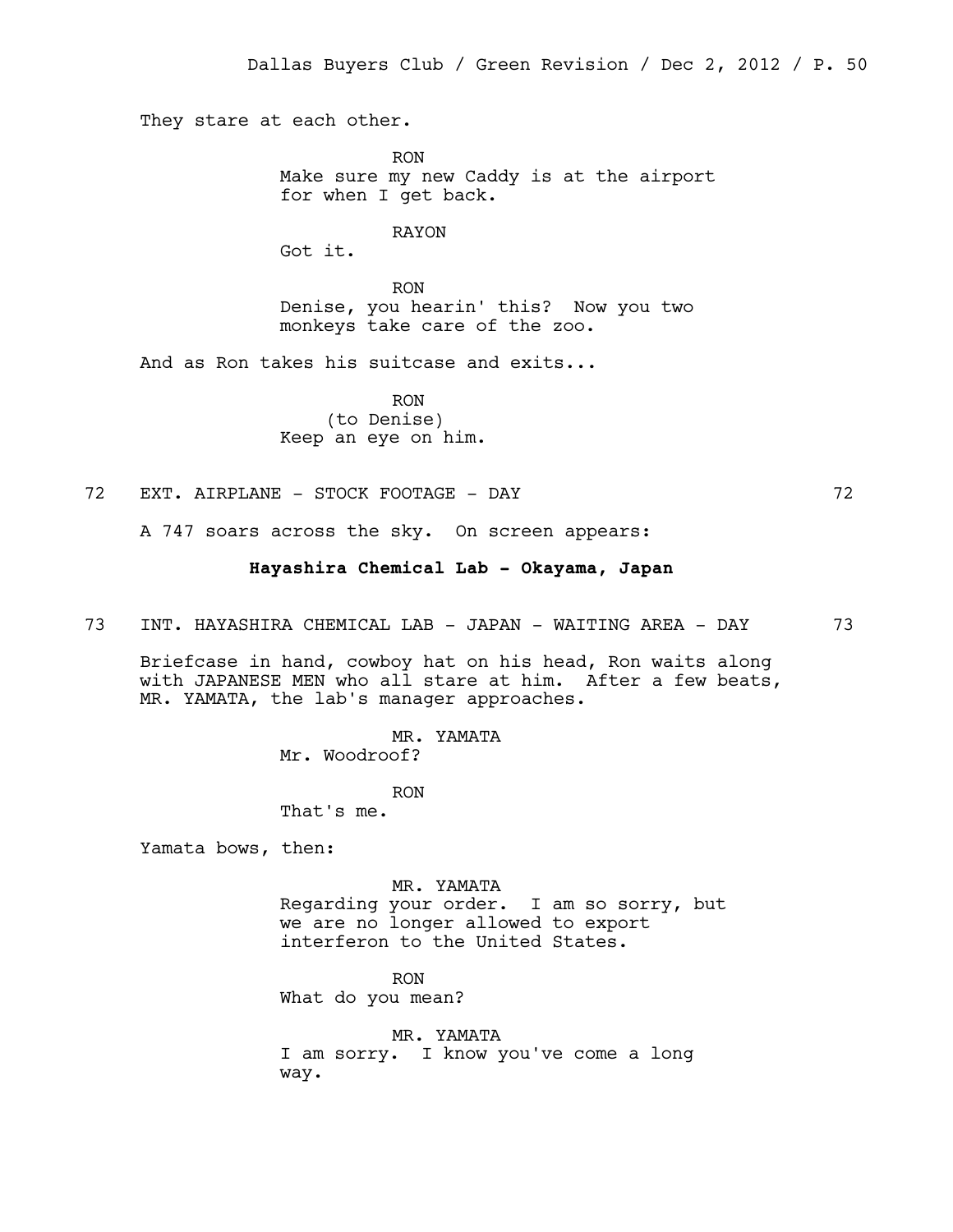Dallas Buyers Club / Green Revision / Dec 2, 2012 / P. 50A

RON Fourteen hours on a plane, but hey, who gives a shit, right? (off Yamata's look) (MORE)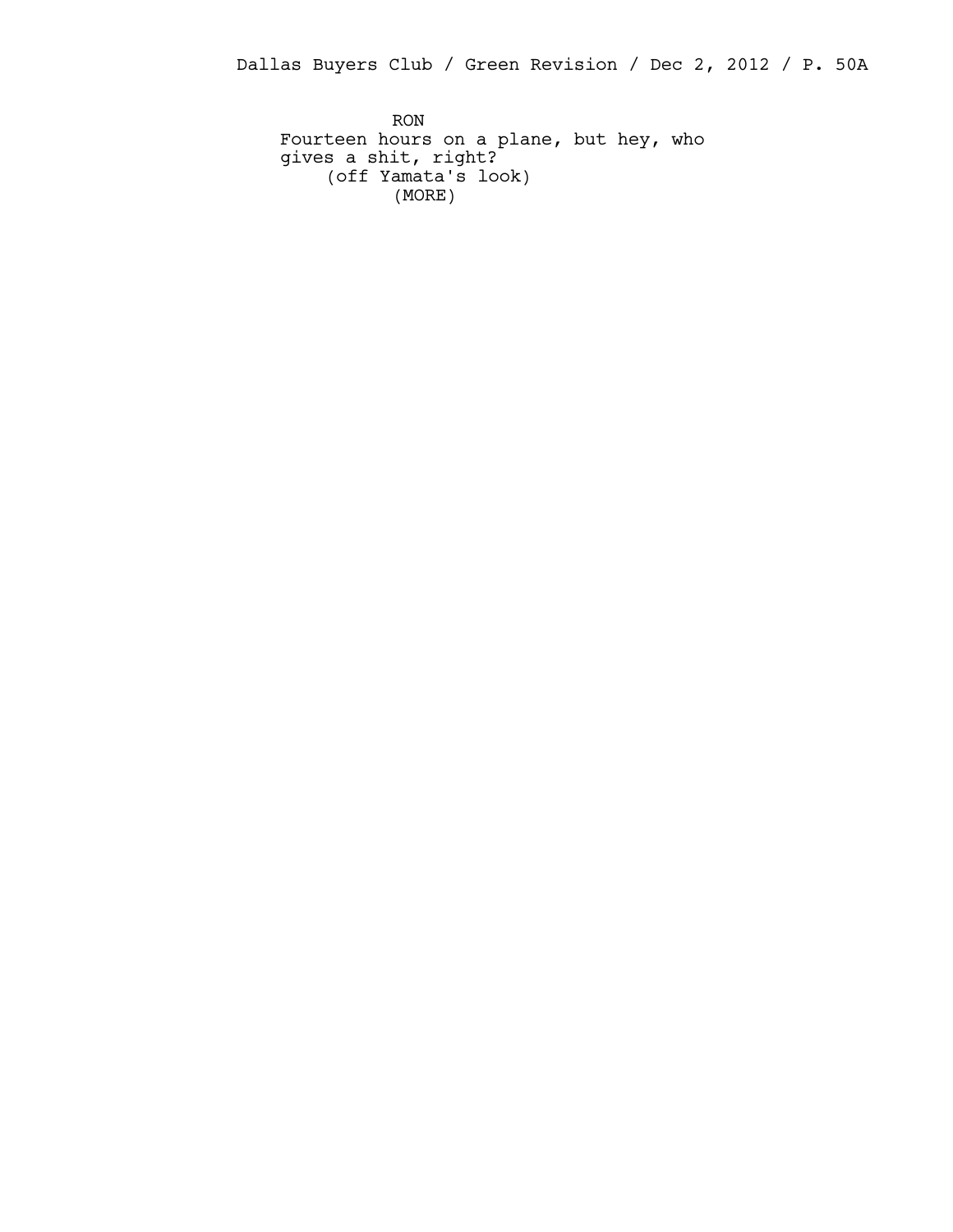Look, if it's a matter of money, I can make it worth your while, I got cash-- MR. YAMATA (cutting him off) Please understand. Japanese doctors will be the only ones who can make the purchase. And as Ron's wheels turn... 74 INT. DR. HIROSHI'S OFFICE - OKAYAMA - DAY 74 CLOSE ON -- DR. HIROSHI, 40s, who sits talking on the phone. DR. HIROSHI (in Japanese) *...that is correct. Two thousand vials of alpha interferon.* A REVERSE ANGLE reveals Ron, across from Hiroshi. Over the above, he slides ten \$100 dollar bills across the desk. DR. HIROSHI (in Japanese) *That's right. Delivered directly to my office. Thank you.* (to Ron) Slow drip. Very strong. Slow drip. Ron walks to Dr. Hiroshi, thanks him, and looks him over from head to toe. 75 INT. HOTEL ROOM - OKAYAMA - NIGHT 75 Ron packs his suitcase and puts on a ROLEX and an expensive ring. BATHROOM: Ron looks at his reflection in the mirror. 76 INT. DALLAS INTERNATIONAL AIRPORT - CUSTOMS AREA - DAY 76 A CUSTOMS OFFICER looks at Ron dressed with Dr. Hiroshi's lab coat, and wearing Dr. Sevard's hair style as he talks into a large first generation cell phone. RON Yeah, I'm coming. Prepare the sedation. Dallas Buyers Club / Green Revision / Dec 2, 2012 / P. 51 RON (CONT'D)

Propofol. 10 milligrams.

(MORE)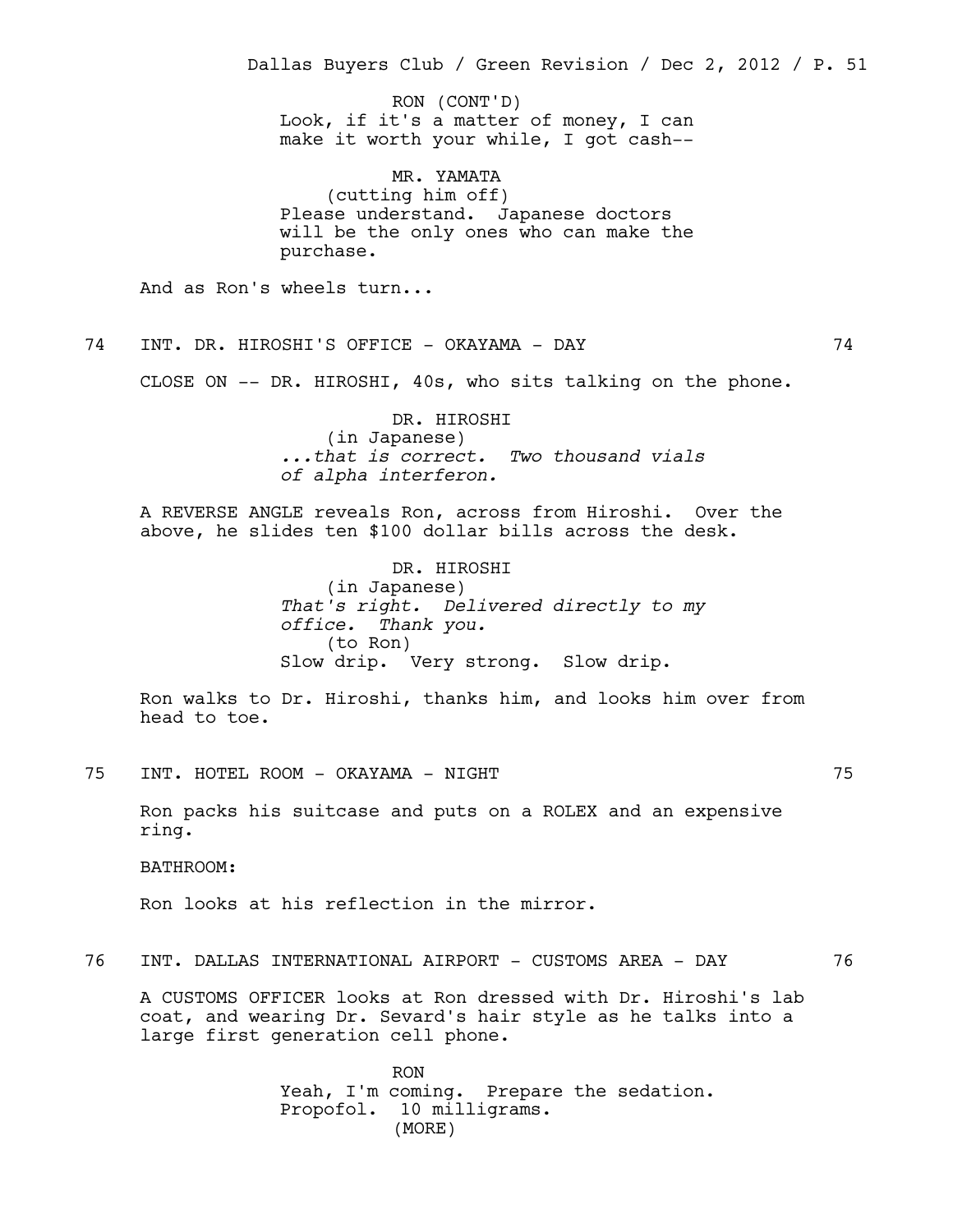I said I'm coming. (hangs up, to the officer) Good morning. RON (CONT'D)

77 INT. DALLAS INTERNATIONAL AIRPORT - MEN'S REST ROOM - DAY 77

Ron enters the Men's rest room carrying his suitcase and briefcase, and disappears in a...

STALL - LATER

Ron injects a needle into his arm.

On the toilet, an empty VIAL from the BRIEFCASE.

Ron takes his lab coat off and stops. A searing pain courses through his chest. Ron grimaces. The strange ringing again in his ears. Then another shooting pain...

78 INT. DALLAS MERCY HOSPITAL - RECEPTION AREA - DAY 78

Tucker and a fellow POLICE OFFICER are doing paperwork next to a MAN covered with BLOOD. Tucker has a double take when he sees an unconscious Ron being wheeled in on a stretcher by two PARAMEDICS.

79 INT. DALLAS MERCY HOSPITAL - HALLWAY - DAY 79

Visible through an open door, Ron lies in bed in a hospital gown, hooked up to an I.V. tube. In the hall, Tucker and Dr. Sevard are with the FDA's Richard Barkley.

> DR. SEVARD We don't know what the drugs are. He's got HIV.

#### TUCKER

Woodroof?

80 INT. DALLAS MERCY HOSPITAL - ROOM - CONTINUOUS 80

Ron hears the voices in the hallway.

RON That a party out there?

Dr. Sevard and the others hear Ron, enter his room.

DR. SEVARD Mr. Woodroof.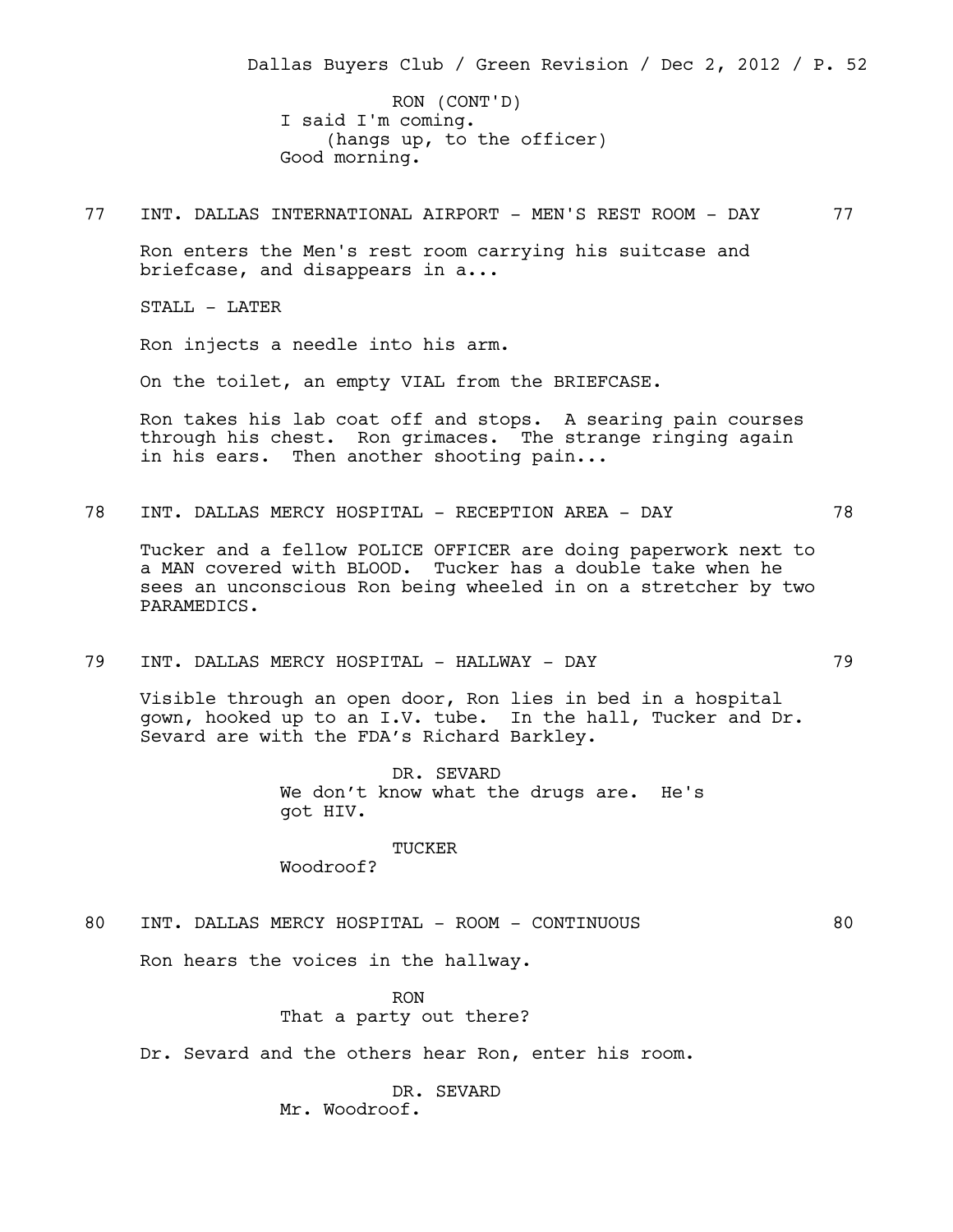RON Doc-tor Sevard! You must be surprised to see me.

DR. SEVARD You nearly killed yourself. We need to know where you acquired those drugs.

RON (re: I.V. tube) And I need to know what you're pumpin' into me here.

DR. SEVARD A combination of AZT...

RON What? Get it out!

Ron rips the I.V. out of his arm.

RON I'm gonna sue you for attempted murder! Where's my stuff?

DR. SEVARD Your stuff gave you a heart attack.

RON

Go to hell. I say what goes in my body, not you. Final. Period. End of story.

DR. SEVARD

That decision, like it or not, is left up to the people in this hospital.

RON

This thing's an epidemic and you're still lookin for guinea pigs. Well do I look like a rodent to you?

#### RICHARD BARKLEY

Mr. Woodroof, we tolerate the Buyers Clubs. Now, every other organization in the country is dancing with us but for some reason, either you don't understand what we're saying or you just don't give a shit.

DR. SEVARD

You're a fool if you think you're helping yourself.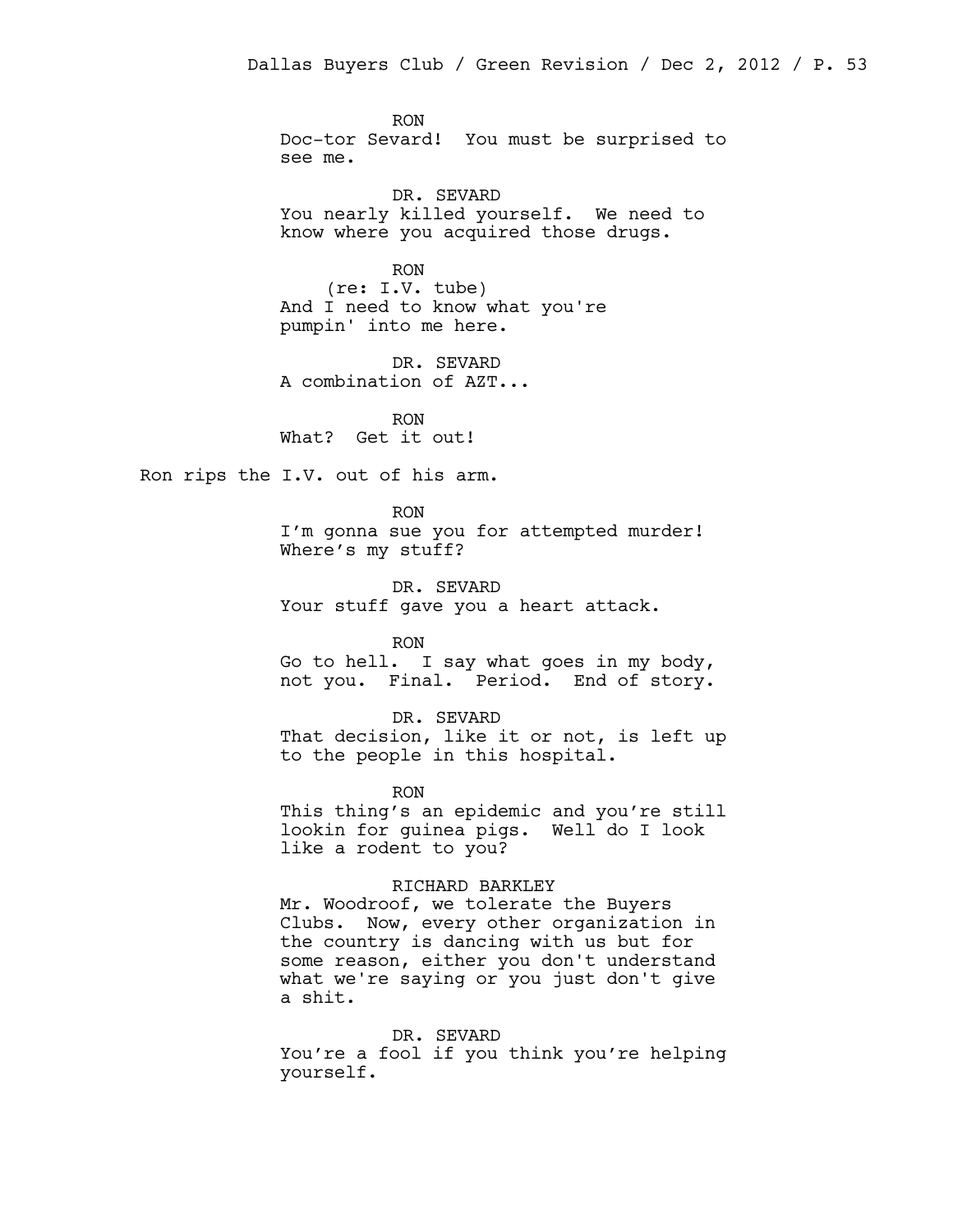Dallas Buyers Club / Green Revision / Dec 2, 2012 / P. 53A

RON That's right. I fooled you. You told me I'd be dead in thirty days. (MORE)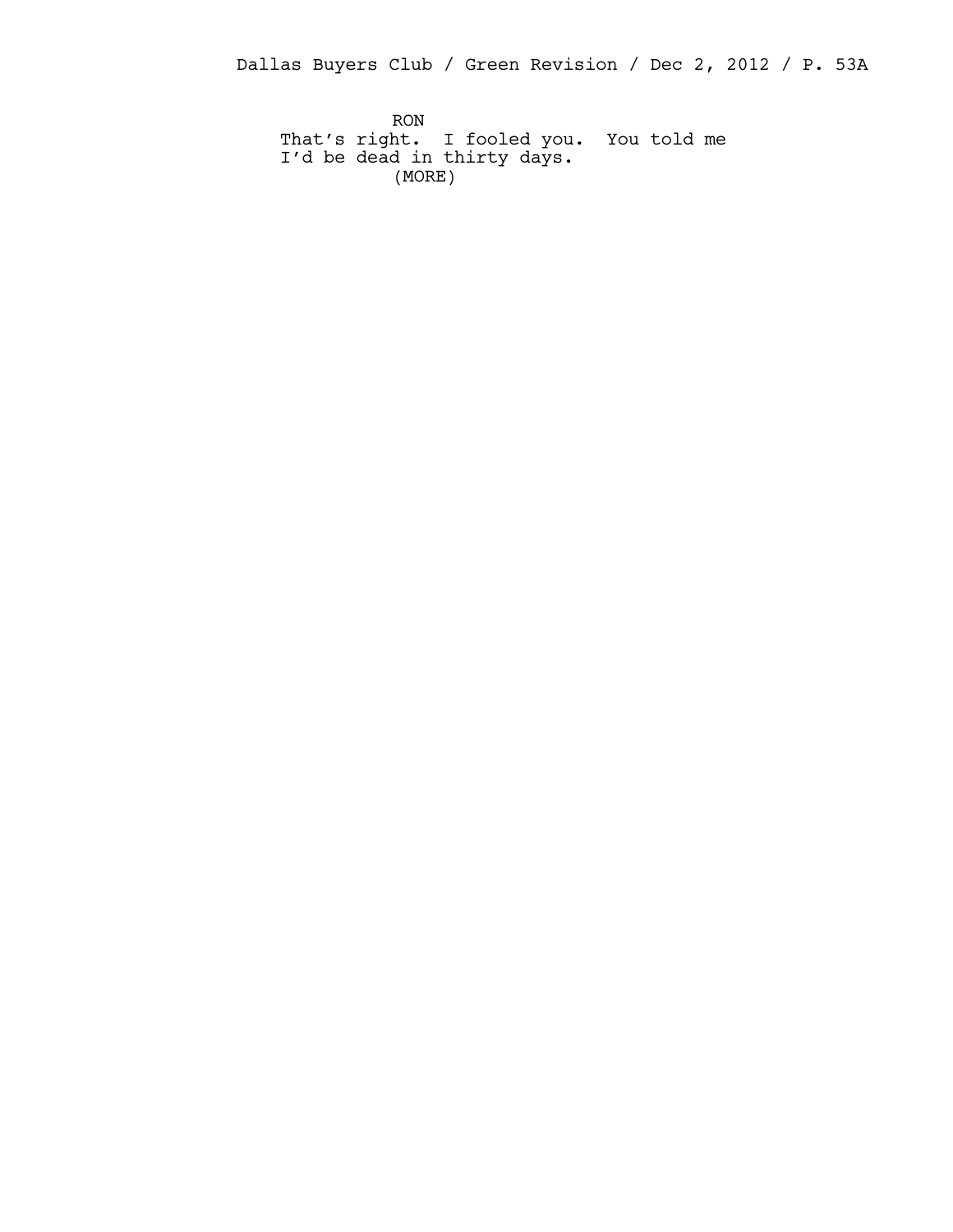Well HOWDYFUCKINDOODY, cuz it's a year later and look whose still here? Tucker tries to stifle a laugh. RON Now I'm through with you. You got anything to say, tell it to my real doctor, Dr. Saks. Rayon rushes in carrying Ron's leather jacket. RAYON I was so worried -- RON (looks around) Where's my suitcase? SEVARD Mr. Woodroof, would you please get back in bed? RON Nope. And if you're gonna call an orderly on me, you'd better fuckin' do it, cuz this motherfucker is going home. 81 Ron grabs his leather jacket and throws it on. He walks out 81 and we see he's naked under his gown. 82 INT. DALLAS MERCY HOSPITAL - DR. EVE SAKS' OFFICE - DAY 62 Eve sits behind her desk, Dr. Sevard standing across from her. DR. SEVARD You're his physician and you can't tell me what medications he's on? EVE He came in once for advice. I have no idea what he does outside of this hospital. DR. SEVARD Well the FDA confiscated over two Dallas Buyers Club / Green Revision / Dec 2, 2012 / P. 54 RON (CONT'D)

thousand vials of alpha interferon... that he was about to sell to AIDS patients. Our patients!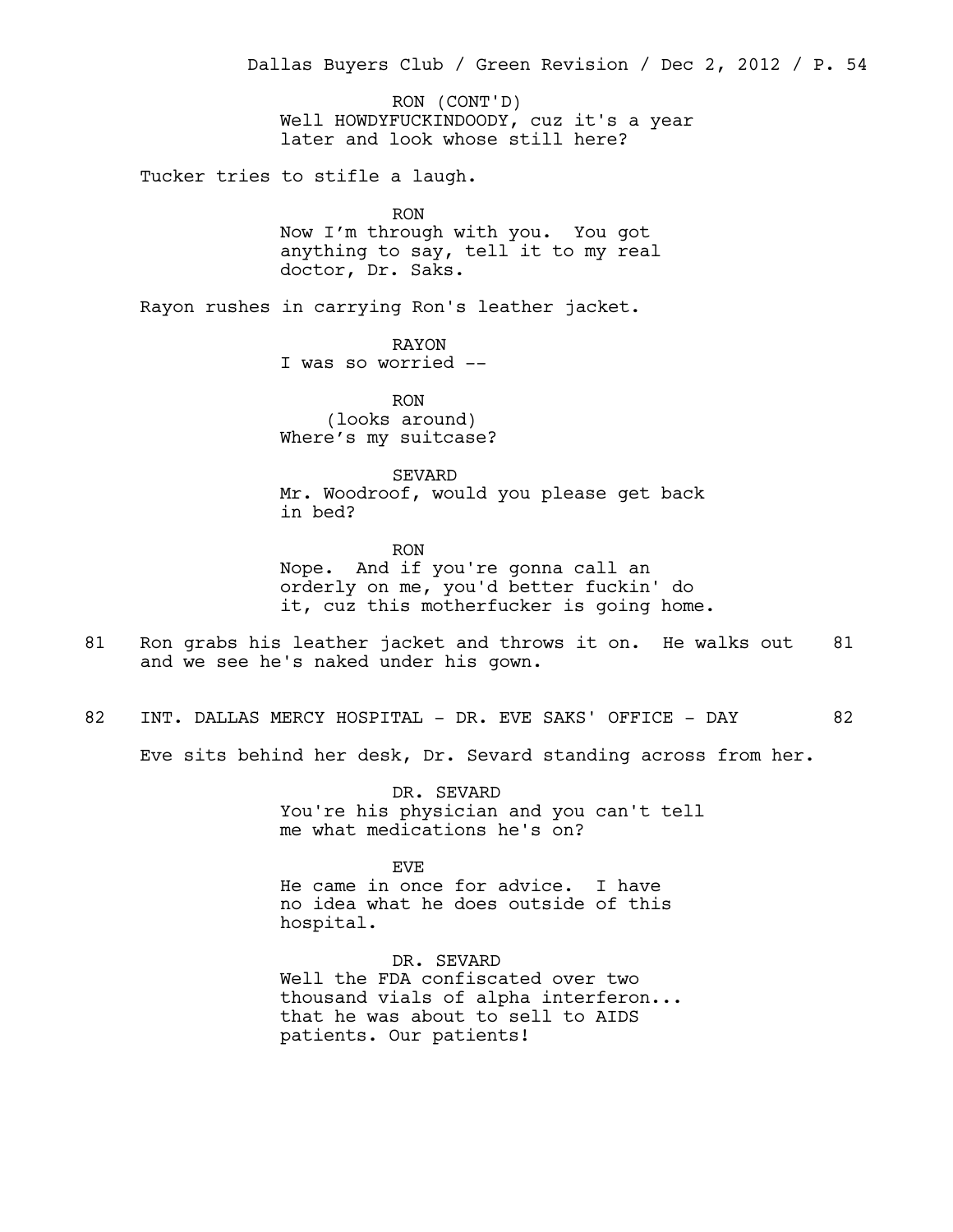EVE (testing the waters) Actually, I've been reading about Buyers Clubs. They say they found other drugs that are eliminating symptoms.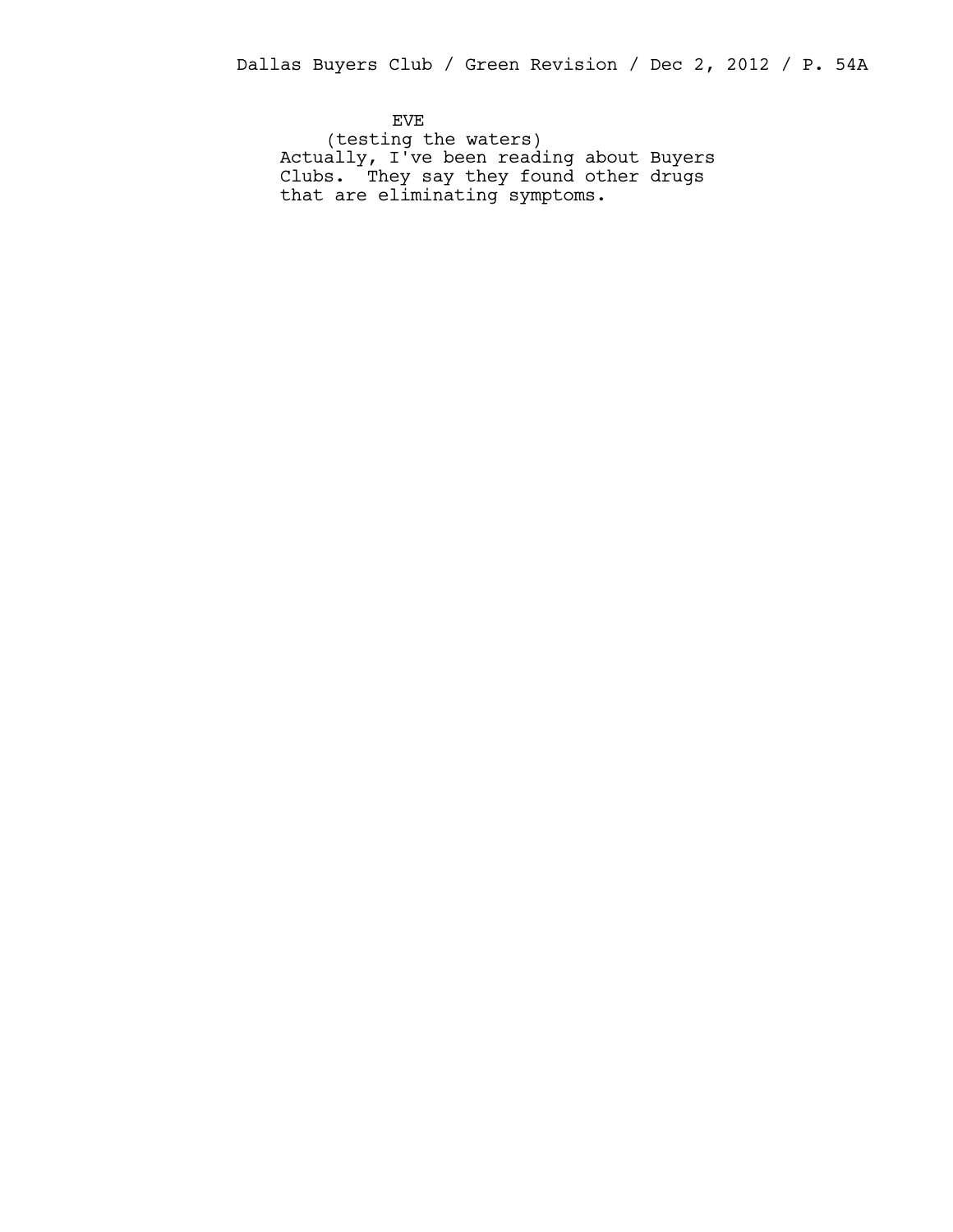DR. SEVARD Without controlled trials, we'll never be able to cure this thing because we'll have no legitimate data. Tell your patients to stay away from him.

With that, Sevard exits. On Eve.

83 INT. DALLAS BUYERS CLUB MOTEL - RAYON'S OFFICE - DAY 63

Lots of activity, many EMPLOYEES on phones, SHIPMENTS coming in, new CLIENTS lined up through the connecting door into...

RON'S OFFICE. Maps of the different locations around the country where buyers clubs have shown up, New-York, San-Francisco, Miami.

RAYON

(holding a phone) This guy says the Florida Buyers Club is cheaper.

RON Then tell him to move to the fuckin' sunshine state!

A phone cradled in his neck, Ron accepts a shipment of several dozen boxes from a guy we saw earlier in Mexico.

RON

(into phone) What do you mean you can't get it back?! It was authorized by a doctor!

DAVID WAYNE (O.C.) The FDA said it was a Japanese doctor with no legal standing. What can I say, they make it up as they go.

RON

84 Then check China, Amsterdam and Israel 84 cause that's where I'm fuckin' goin'!

# 85 MONTAGE 85

PLANES take off and LAND; we track Ron making his way through various airports and international cities; we see a series of Departure Boards - Tel Aviv; Amsterdam; Hong Kong.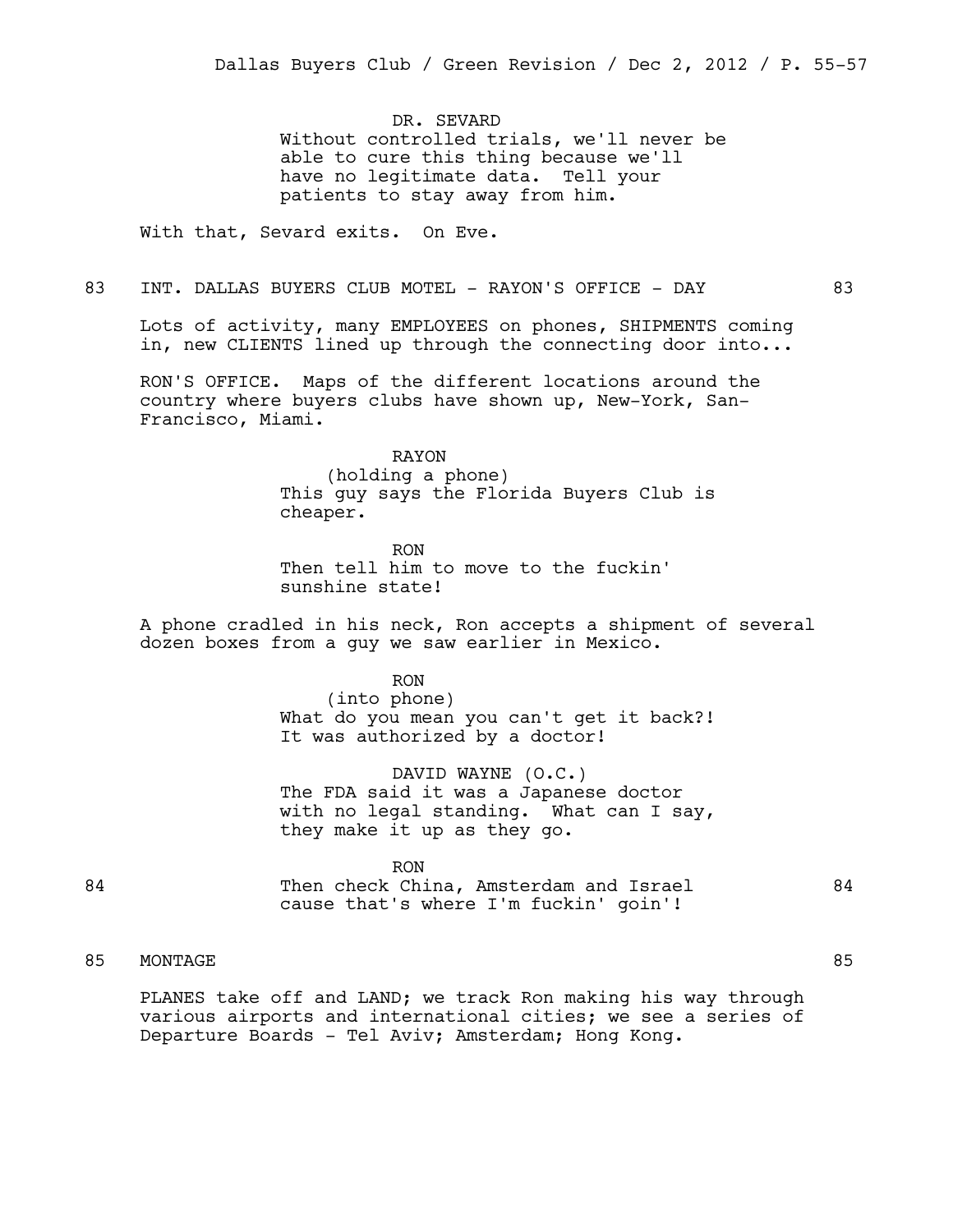## 86 INT. DALLAS BUYERS CLUB MOTEL - RON'S OFFICE - DAY 66

Not yet open for business. As Rayon and his friend SUNNY hang photos on a freshly-painted nearby wall. Eve stands across from Ron with her arms crossed.

> RON I got first hand experience with all of 'em. And I'll tell you something else, if I don't know what somethin' is, or don't trust the white coat who's trying to sell it to me, I fed-ex it to my lab in Seattle and they test if for me.

Eve looks around at all the boxes and files.

RON Then I test it all on myself before I give it to anyone else. (off her look) I'm my own lab rat.

He grabs a box of meds.

RON

Compound Q. You know what happens if I come off it? My hair falls out, I lose weight, I can't get my dick up and I start to die. I got three hundred other people with the same experience. (grabs another box)

Peptitde T. Gets rid of dementia. Stop takin' it and you can't think straight, walk straight, or act straight. I got over two hundred people on that. You following me?

(grabs another box) DDC and DDI, both toxic, but in small doses, helps kick opportunistic infections.

EVE

Ron, I respect that you're learning about your illness but some of these people should be in the hospital.

RON All the hospital wants is to serve up AZT.

EVE AZT helps eradicate the virus.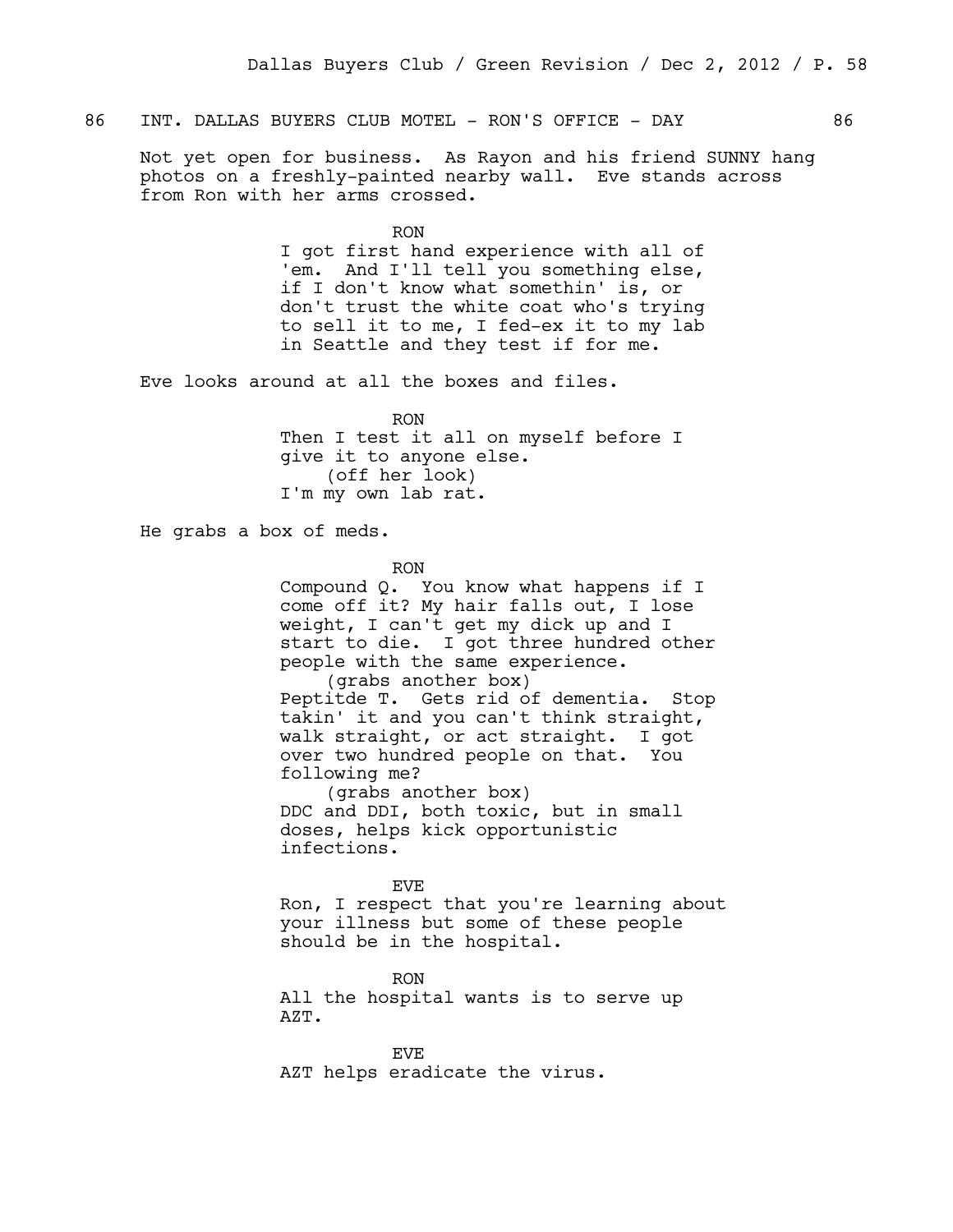RON Fuck the virus, once you got that, you're married to it. I'm more concerned about my symptoms and survival. I mean, I'm no scientist but...

RAYON (mocking him) You're not? 'Cause you sound so... scientific.

Rayon and Sunny laugh like children.

RON You fuckin' high again?

RAYON (giggling) I dunno.

RON Are you listenin' to what I'm sayin' here about usin' that shit? (then; noticing) And what the fuck did you do to my wall?!

RAYON It's cranberry mocha. For the holidays.

Ron looks back at Eve, exasperated. He grabs a folder off his desk.

RON

People can live with this thing for longer than they're saying. Ninety-sixpercent of people diagnosed with AIDS in the U S of A will be dead in under six months.

EVE

I know the statistics.

RON

Then use them. Why give people AZT when their immune system is broken? It's fuckin' toxic!

EVE

If you're abusing it, like you did, with no medical surveillance, of course it is.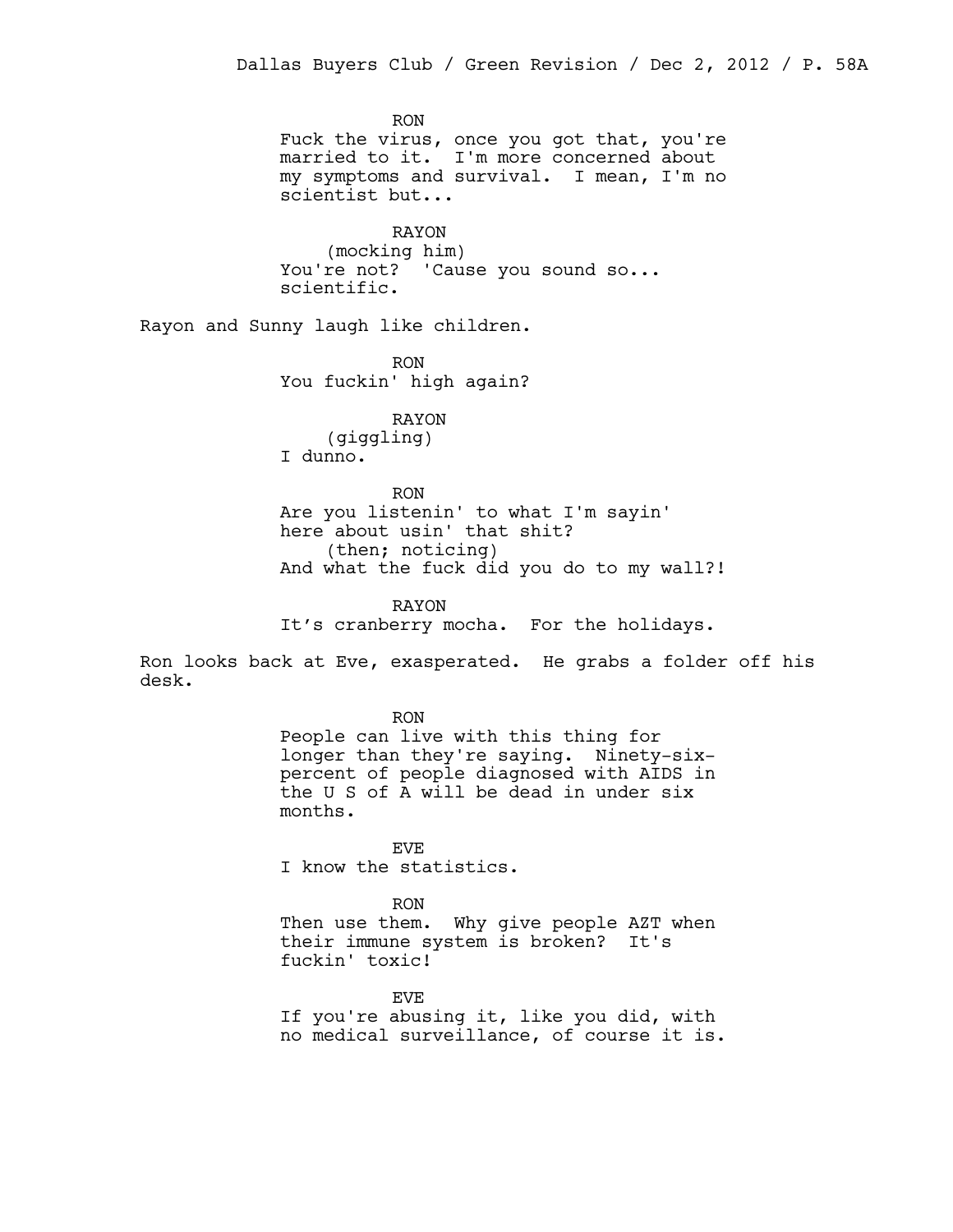RON Maybe I did abuse it, but I'm off it now, and I'm here, feeling good. And I'm not the only one.

Ron turns to Rayon and Sunny, who are hanging Marc Bolan's pictures on the wall.

> RON Why is Boy George's goddamned face everywhere in my room?

Rayon and Sunny laugh.

RAYON It's Marc Bolan, silly! Why don't you just get it over with and say it, you love it!

RON (re: Rayon's Friend) Take your sunflower and get out.

### RAYON

Fine!

Rayon and Sunny leave the room, laughing. Ron TEARS down Bolan's pictures, and throws down the folder.

> RON You know what, look at it, don't look at it, I don't give a shit.

87 After a beat, Eve takes the folder. (87)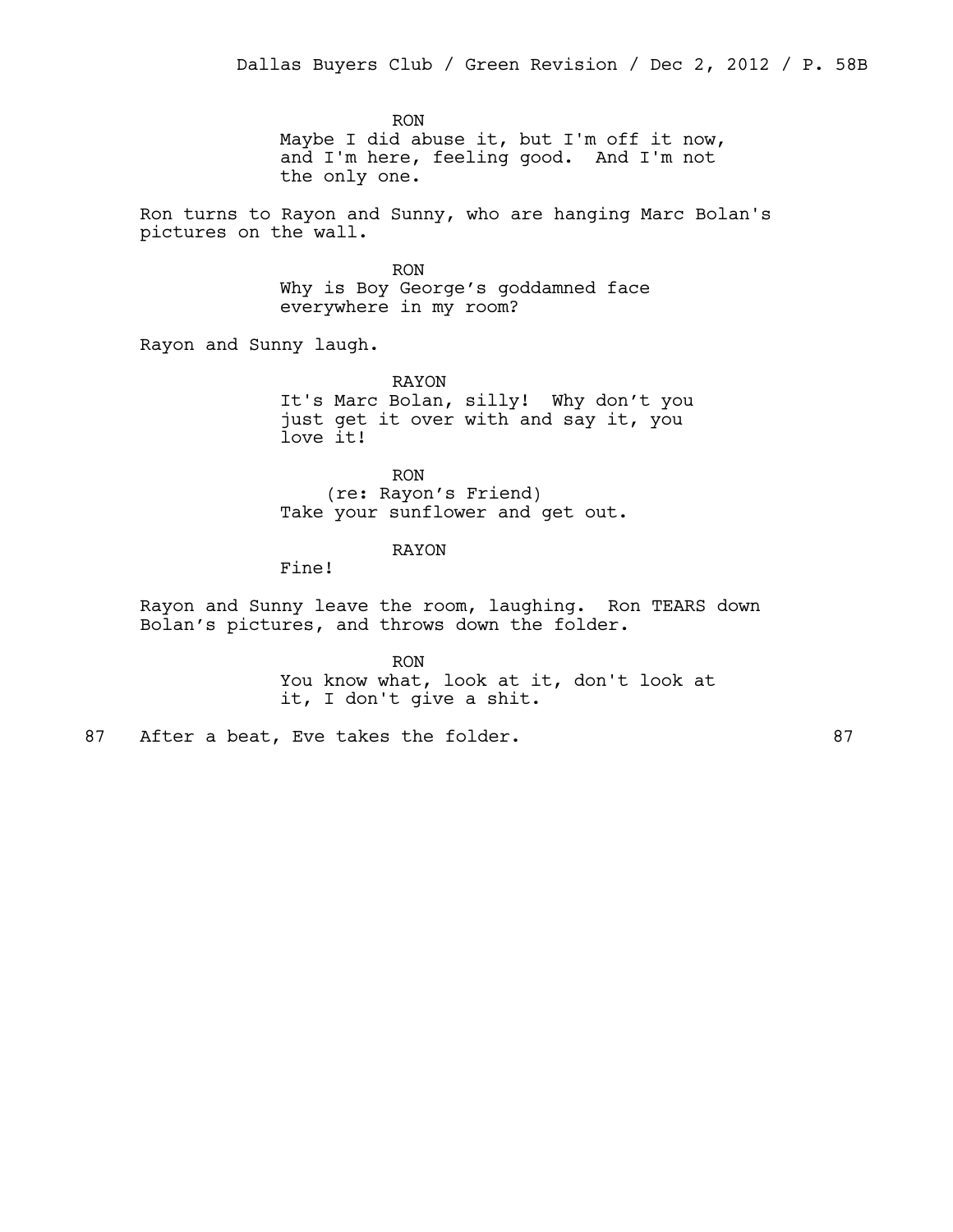88 INT. DALLAS BUYERS CLUB MOTEL - BATHROOM - NIGHT 88

- 89 Ron looks at his reflection in the mirror. Looks like he just 89 woke up. He stands over the sink taking his meds, pouring out pills from among a DOZEN bottles. He finishes taking the last pills, washing them down with water. Runs his hands through his hair, looks at himself in the mirror, tries to find a flattering angle. He stands there looking at himself. After a while, he nods his approval.
- 89A INT. DALLAS MERCY HOSPITAL HALLWAY DAY 89A

Sevard is about to walk into a room but stops in his track. Dumbfounded, he walks towards another room, shakes his head and continues to the nurse's station.

> DR. SEVARD Where the hell are my trial patients?

Nurse Frazin ignores him and walks away.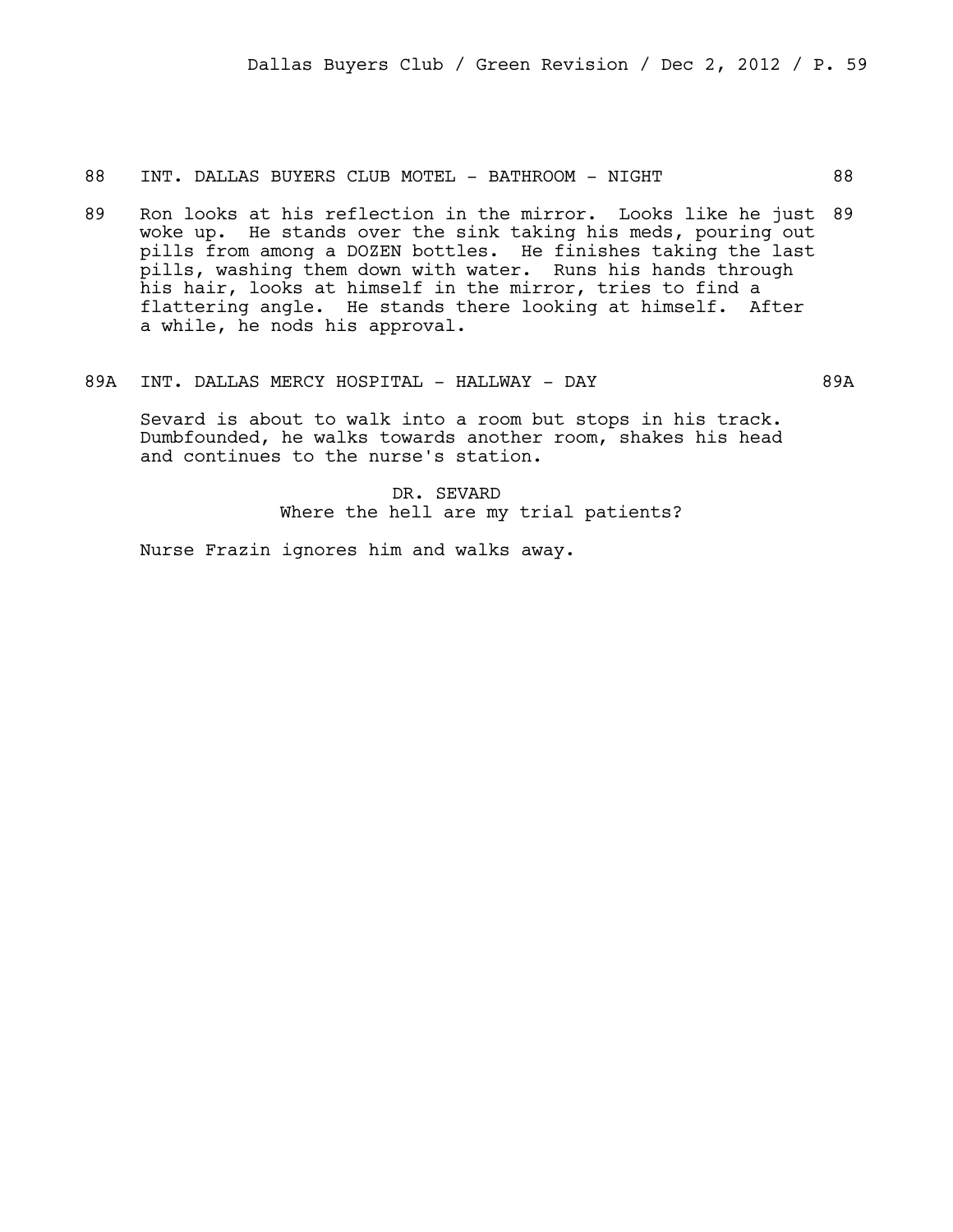90 INT. DALLAS BUYERS CLUB MOTEL - RON'S OFFICE - DAY 90

The place is jammed with BUYERS. On the wall, people add their information to Ron's ever growing chart. EMPLOYEES unpack boxes and wait to talk to Ron who walks out.

#### 90A EXT. DALLAS BUYERS CLUB MOTEL - DAY 90A

Ron walks past the line of customers and up the stairs to the second floor. He spots a MAN leaning against his new Cadillac.

### RON Don't touch!

91 INT. DALLAS BUYERS CLUB MOTEL - 2ND FLOOR ROOM - DAY 91

Rayon, sick again, rolls down his pants and prepares to insert a needle into his thigh. He closes his eyes, brings the wavering needle closer to his skin...

> RON If you ain't doin' poppers and coke, how come you look like such shit?

Rayon ignores Ron, tries to muster up the courage.

RON You pussy, stick it in. Who do you think is gonna do that when I ain't here?

Rayon looks at Ron with pleading eyes.

RON Rayon, I swear, God sure was dressin' the wrong doll when he blessed you with a pair of balls. (walks over) Give me that thing.

Ron takes the needle and injects Rayon with the drug.

RON You know it's one thing for me not to like you, but why don't you be a better friend to yourself?

RAYON If I really thought you were interested, I'd tell you.

Just then, the door opens. It's Ron's attorney, David Wayne.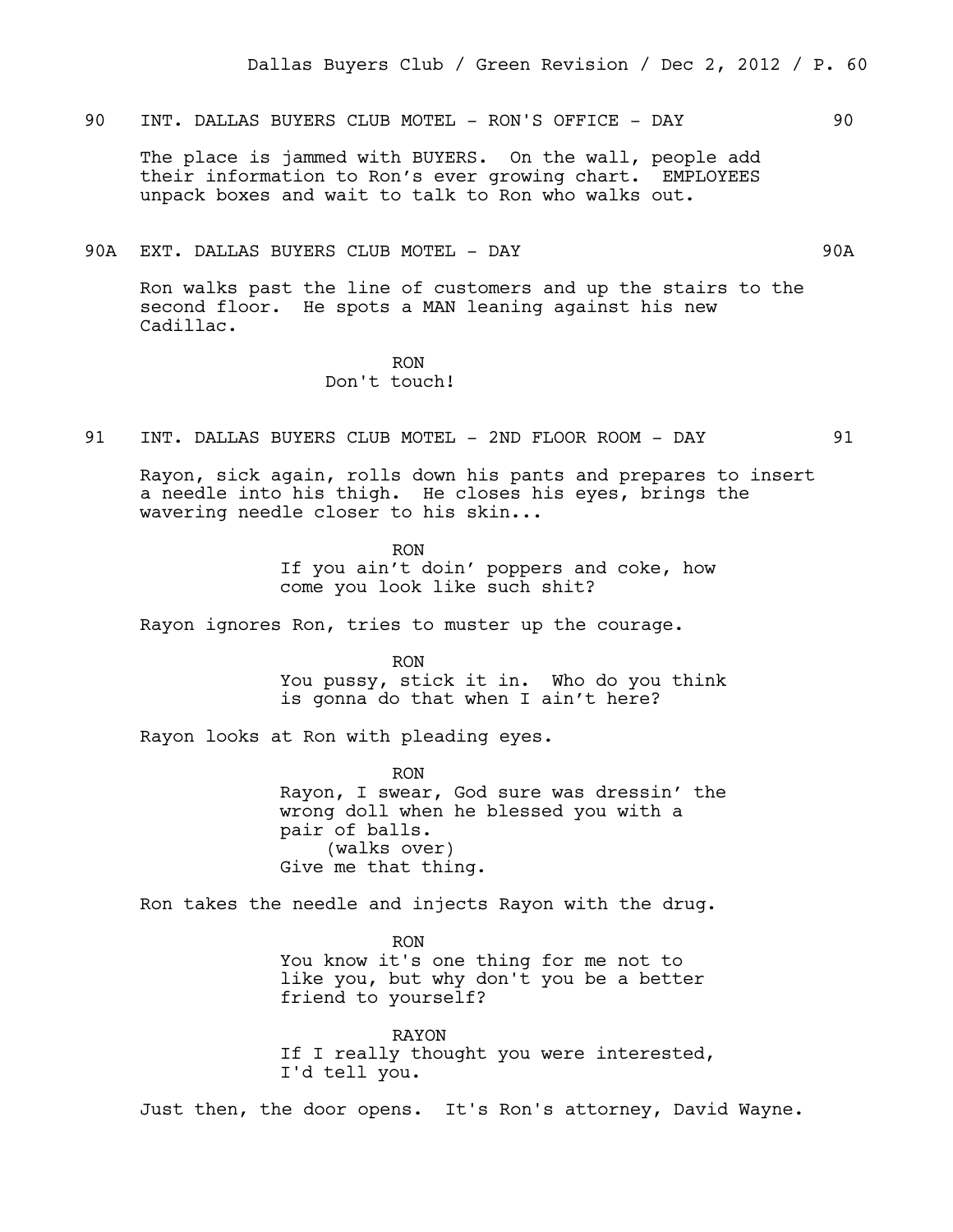RON What are you doin' here?

DAVID WAYNE (holds up paper) You're being audited. The IRS.

## 92 INT. DALLAS BUYERS CLUB MOTEL - RON'S OFFICE - DAY 92

Ron and David Wayne look on as two IRS AGENTS carry out boxes of receipts and other financial records.

> RON Nice work, fellas, great. This is how you got Al Capone, ain't it?

As the Agents exit:

DAVID WAYNE Don't piss them off. If there's a fine, we'll pay it.

RON A fine? Fine, alright, how much? Ten thousand? Twenty thousand? I'll write you a check right now.

Ron grabs his check book.

RON You think that will stop me, you motherfuckers!

93 David waves Ron down with his hands. 93

94 INT. DALLAS BUYERS CLUB MOTEL - RON'S OFFICE - NIGHT 94

Rayon is prepping shipping boxes with Sunny, drawing abstract artistic designs on the boxes.

Ron walks out of the bathroom dressed in a gangster style suit. Rayon gives him the once over.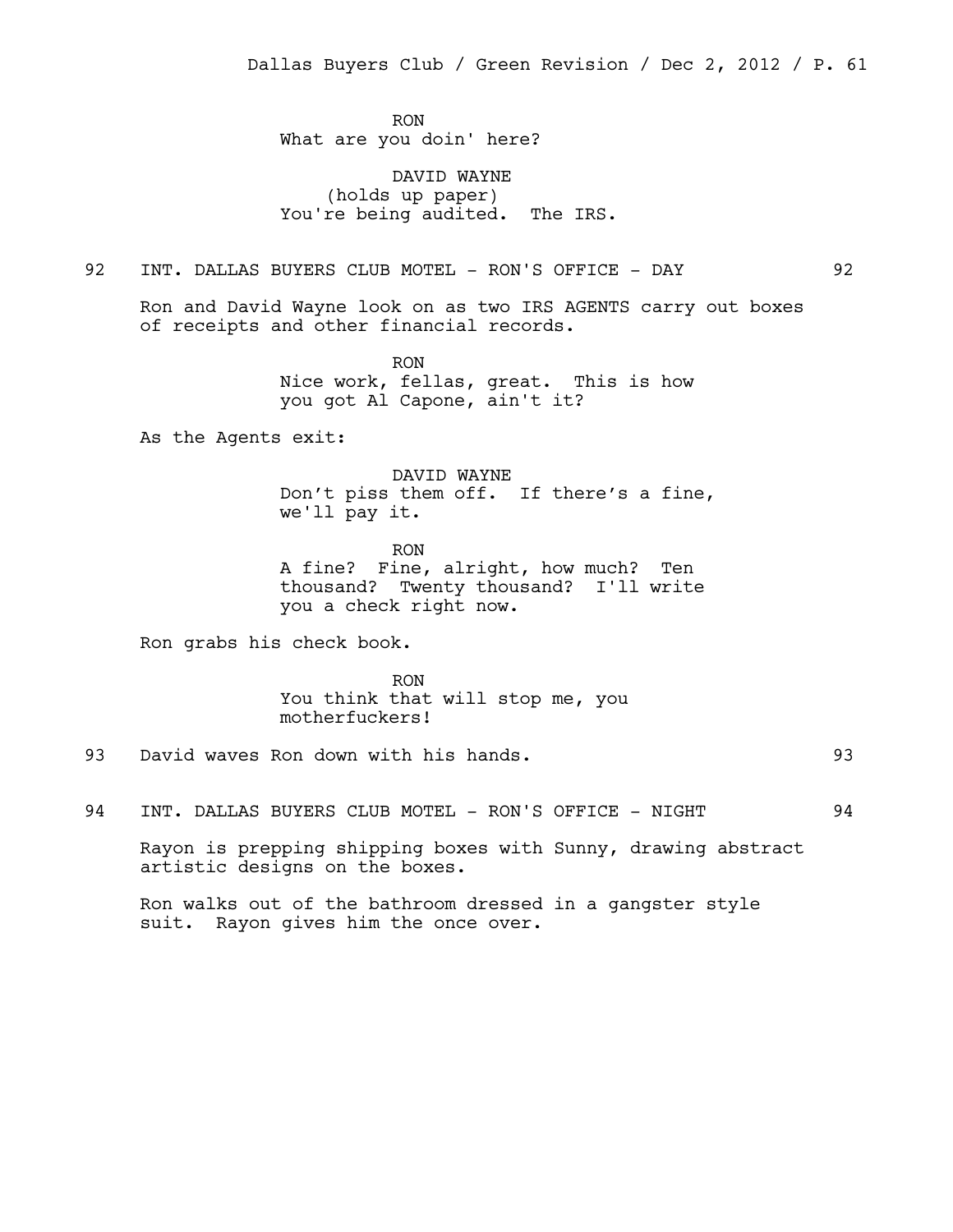RAYON Honey, you don't have a snowball's chance wearing that thing.

RON Rayon, I don't need help gettin' ladies from your sorry ass.

RAYON Trailer trash and rodeo groupies do not count as ladies. Are you sure she said the word yes?

Fuck off!

## RAYON You got any flowers?

Ron looks around, spots the Wild Flower PAINTING. He walks over and yanks it off the wall, looks at Rayon defiantly, puts it under his arm and storms out the door.

95 INT. DUNSTON'S STEAK HOUSE - NIGHT 95

Eve waits in a booth. She watches a couple flirt at another table. The WOMAN laughs and tosses her hair back. Eve self consciously tucks her hair behind her ear. She stops, realizes what she's doing. Just then, Ron approaches with the PAINTING.

> RON It's the Wildflowers. Texas style.

Ron hands her the painting. She smiles, plays along.

EVE They're beautiful. Thank you. And I don't even have to water them.

Ron slides in across from her.

RON Thanks for coming.

A beat. She looks at his suit and smiles politely.

RON The IRS is on my ass. I wonder who tipped them off?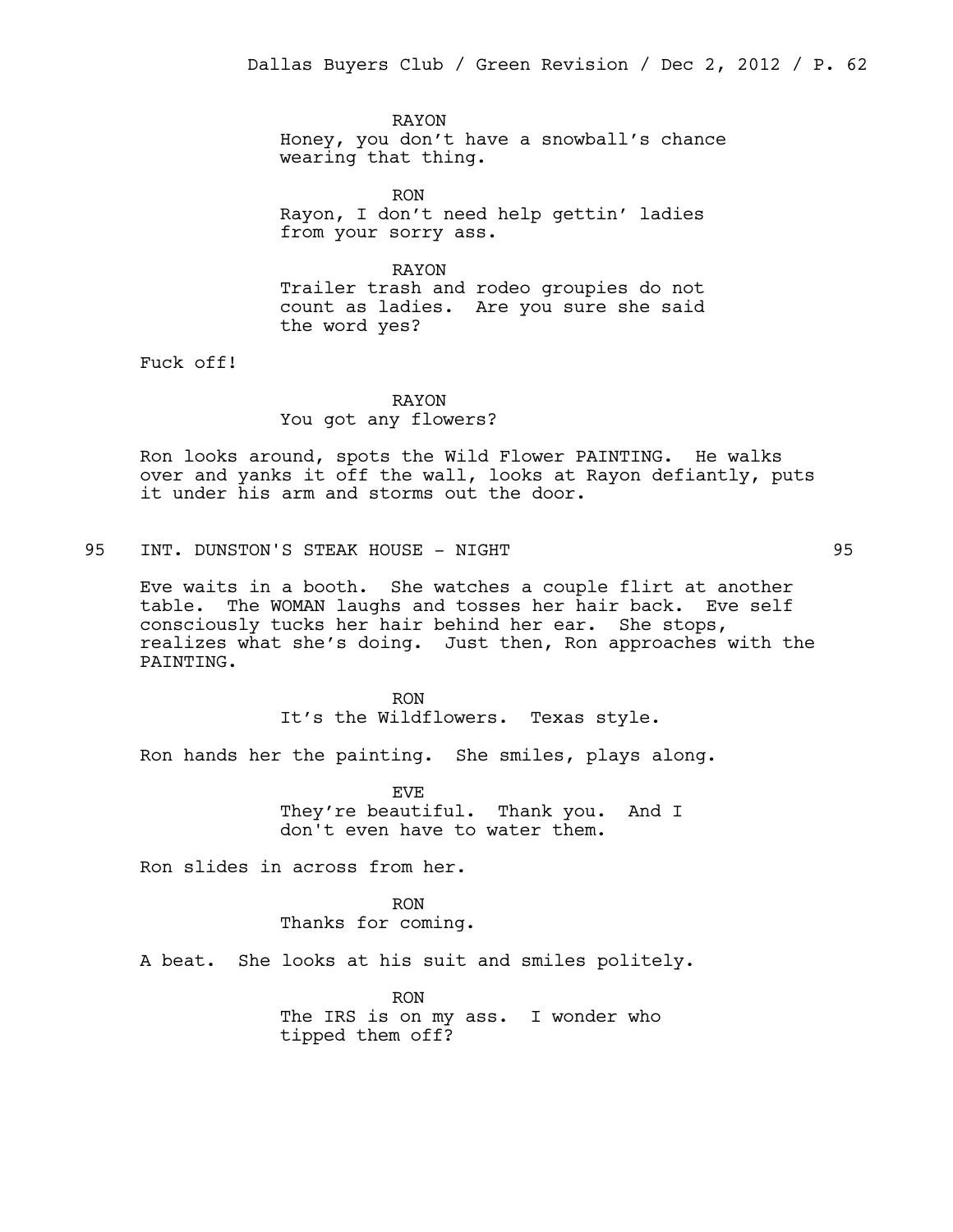EVE You don't actually believe I would do that?

RON Nah. But you gonna have to watch what you say when you're around that snake you work with. He's the virus I'm worried about. As a matter fact, if you hear of anything...

She shakes her head, amused. A WAITER approaches.

RON Bring us your best bottle of Cabernet.

The Waiter nods and leaves.

RON Nice restaurant, beautiful woman. I feel like a human being again. (a beat) How come you ain't got no high powered corporate honey to take you dancin'?

EVE I don't dance.

RON That's cause you don't got a honey. How old are you anyway? Twenty two?

Eve shoots him a "nice try" look. She wonders, is he here to flirt or talk business?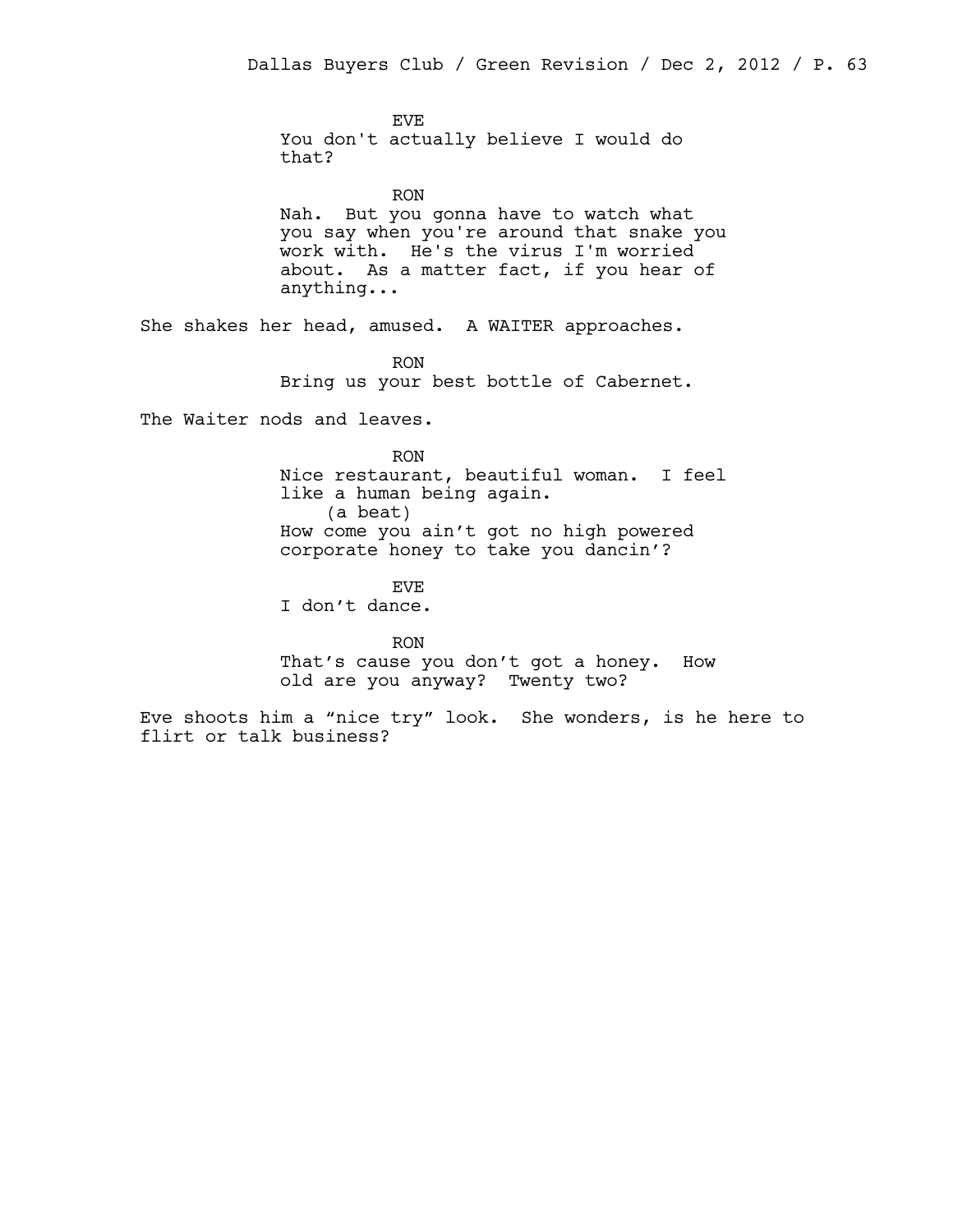EVE Why are we here?

RON To eat, drink, enjoy life, be merry...

EVE

Yeah right.

RON Take a break, relax, breathe, Saks.

She sits back, smiles, the waiter comes back with the wine.

RON Normal people do that, ya know.

She takes a proper sip of wine as he takes a gulp.

RON

So why'd you become a doctor?

EVE

Because I was good in science. And my father said studying history was a waste of time. So I went to med school.

RON Not what I thought you'd say but makes sense, your dad was a practical man.

EVE Yes, he was. Your turn. Why did you become... an electrician, right?

RON Well my old man was an electrician. A good one too. But he was a better drinker. Which I learned from him as well.

Ron raises his glass in a toast. They share a smile.

RON So I was around it a lot. Got pretty good at takin' shit apart, seein' how the insides worked, and then puttin' it back together. I was good at it and it put some change in my pocket.

EVE What about your mom?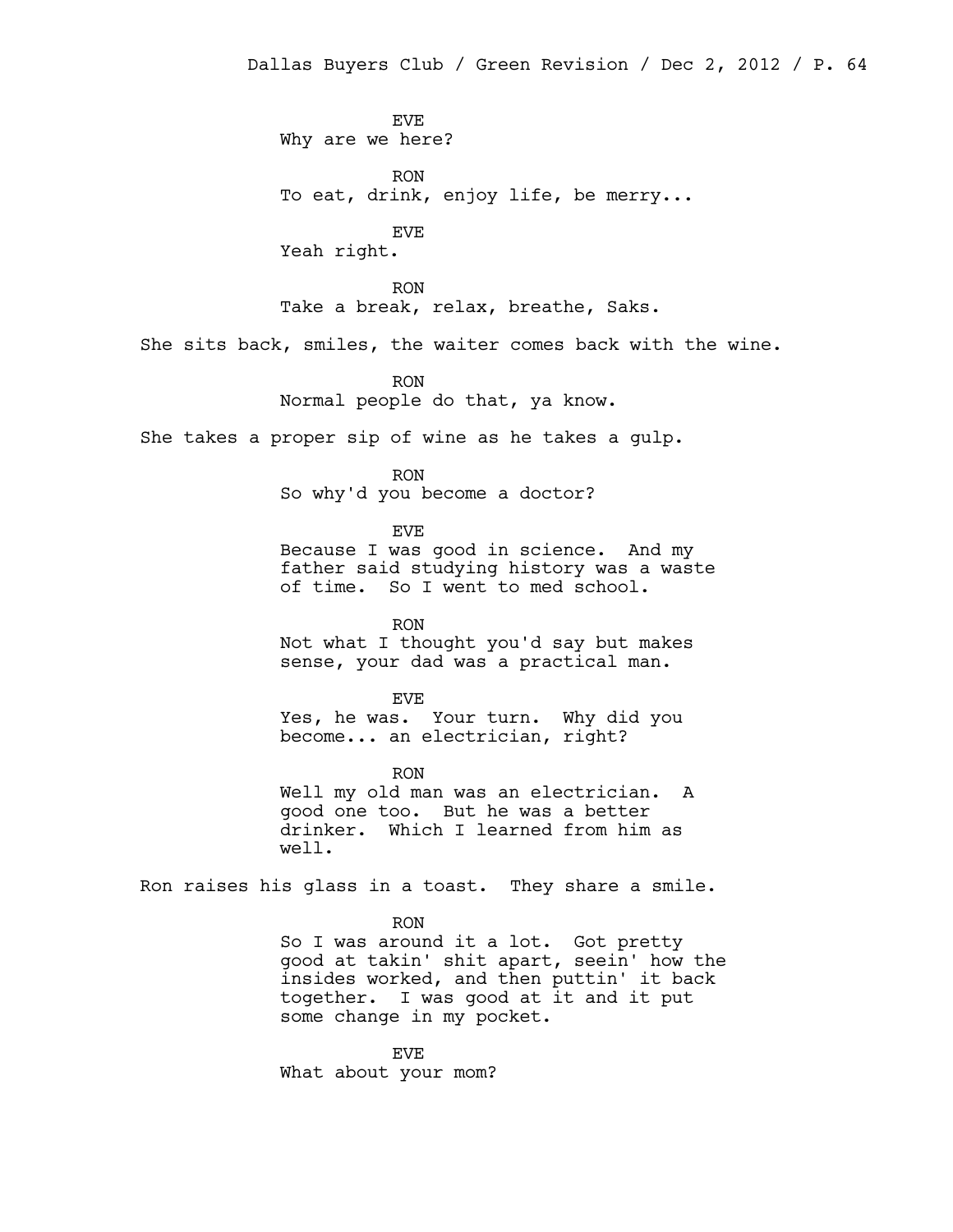RON She was a painter, kind of a gypsy. She got tired a' all the shit and left. You know how it is.

EVE (re: Wildflowers) She painted that, your mom?

RON Don't feel like you gotta hang it. I know you like everything perfect.

EVE I do not. I'll hang it. I'm going to hang it. It's just... are you sure you don't want to keep it?

Ron looks at her. A long time, then:

RON You need to enjoy your life, little lady. You only got one.

96 The Waiter approaches with the wine. Ron and Eve both look at 96 each other, enjoying their company.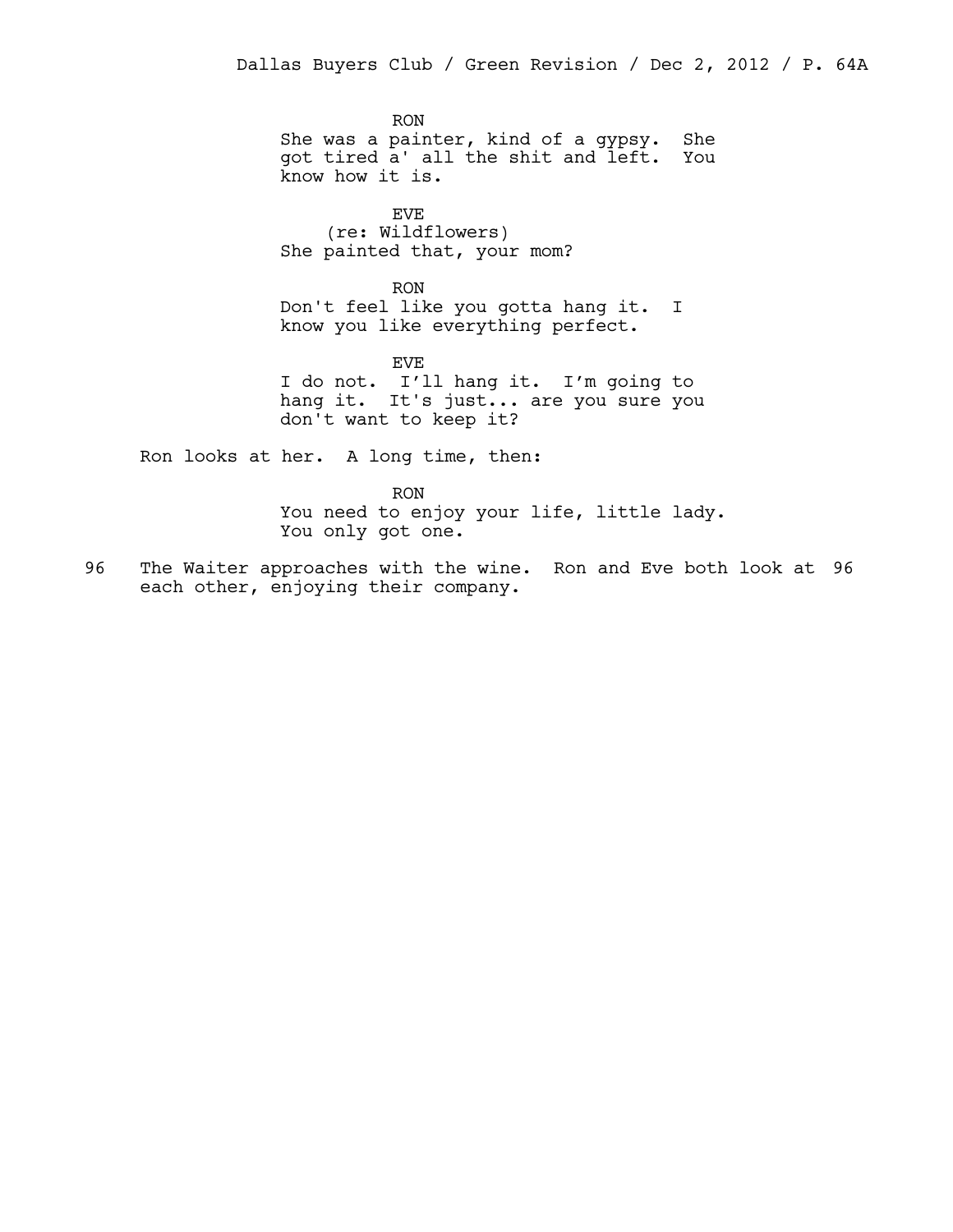97 INT. DALLAS BUYERS CLUB MOTEL - RON'S OFFICE - NIGHT 97

We hear someone breathing. We're on one of the POSTERS of a bikini clad woman. We pan to another poster of another girl, then another. The breathing is getting more intense. It's obvious that someone is masturbating. Then we're on a POSTER of... Marc Bolan. The breathing stops. Ron walks into frame and tears Bolan's poster down. Then he spots another one. And another one.

> RON I'm gonna kill him!

98 INT. DALLAS BUYERS CLUB MOTEL - RAYON'S OFFICE - MORNING 98

Ron sifts through boxes of inventory with a clipboard in his hand.

A sickly looking Rayon sits on the sofa sipping a cup of green tea, watching TV.

RON

We're running low on DDC and Peptide-T, I thought you were stocking this?

RAYON Sit down and shut up.

Ron's POV on the TV.

NEWS ANCHOR

New studies have proven that AZT is effective in stopping the progression of AIDS in asymptomatic cases. Dr. Anthony Fauci, head of the National Institute of Health, announced that a trial had clearly shown that early AZT intervention will keep AIDS at bay. AZT is the only drug that has been shown in scientifically controlled trials to be safe and effective, Fauci contended. (MORE)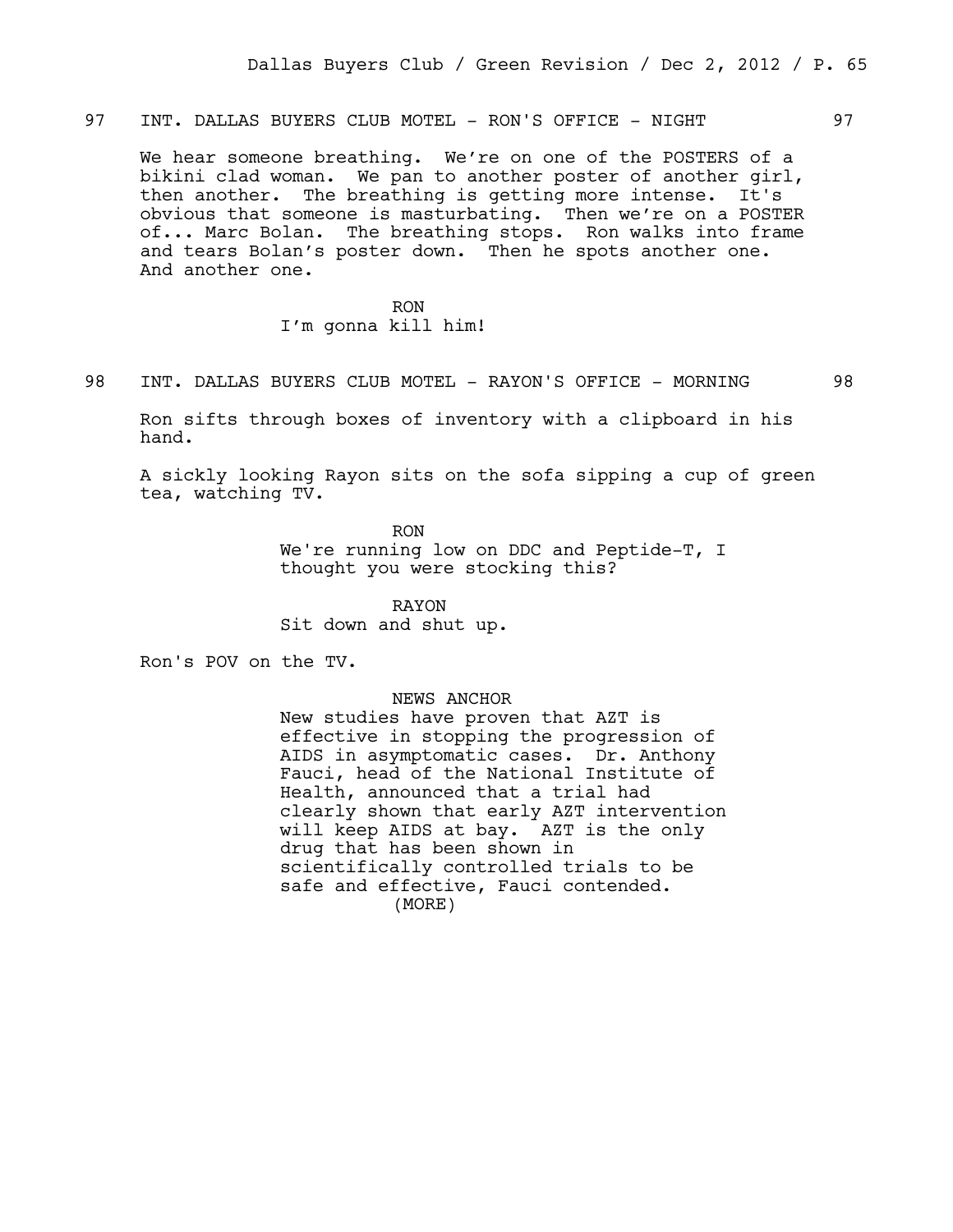Dallas Buyers Club / Green Revision / Dec 2, 2012 / P. 66

NEWS ANCHOR (CONT'D)

99 INT. EVE'S HOUSE - LIVING ROOM - DAY 99

Phone to her ear, Eve sits watching the same broadcast.

RON (O.C.) Scientifically controlled, my ass! They took eight months to approve it. And from what we know now, AZT is everything but safe!

100 INT. DALLAS MERCY HOSPITAL - NURSE STATION - DAY 100

Eve stands talking to Nurse Frazin.

EVE I want all my HIV patients on the asymptomatic study to have their AZT doses lowered to the minimum, 600 milligrams.

101 INT. DALLAS BUYERS CLUB MOTEL - RON'S OFFICE - DAY 101

With the line snaking out the door, Ron sits behind the desk dealing with a BUYER.

> RON That's four pills, three times a day with food. The vitamins too.

As Ron starts putting the meds in a paper bag, we hear a commotion coming from the other room.

> RAYON (O.C.) I'm not letting you in, you have a search warrant?

RAYON'S OFFICE:

Rayon, still in his robe, stands blocking the doorway to Richard Barkley who signals to Tucker to take over. Tucker gestures to Rayon to move out of the way. He walks in with a FELLOW POLICE OFFICER and two DRUG ENFORCEMENT ADMINISTRATION (DEA) agents.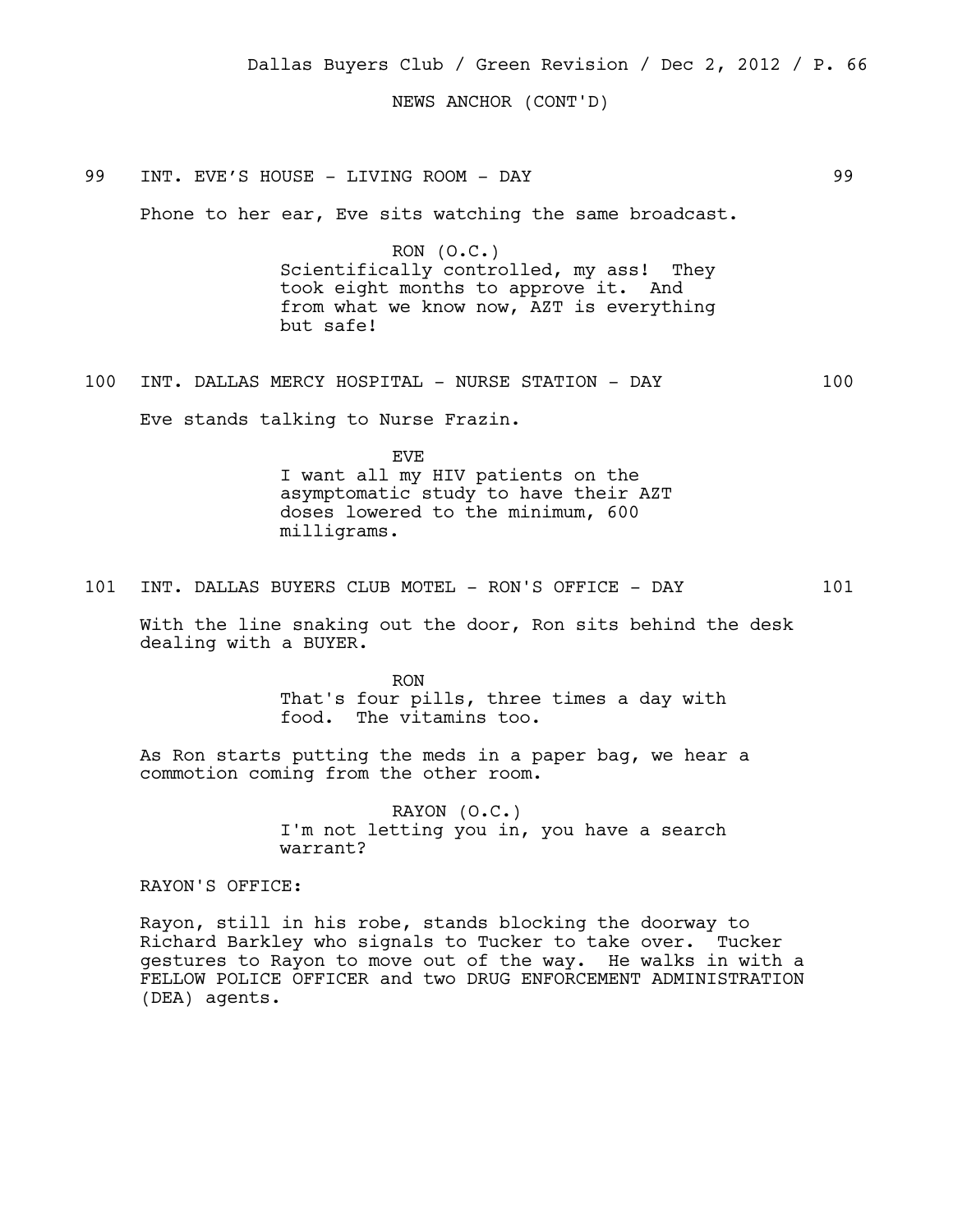RON The hell's all this?

TUCKER Sorry, Ron. (to the Buyers) Gentlemen, I'm gonna need you all to leave the premises in an orderly fashion, please!

Some GRUMBLING as the Buyers file out. Barkley enters.

RICHARD BARKLEY Mr. Woodroof, I have a court order permitting us to confiscate any and all non-FDA approved drugs or supplements.

RON In other words, my entire inventory.

Ron looks over at one of the FDA Agents, who has begun opening boxes. As the Agent removes an unmarked bottle:

> RON Aloe vera! It's a plant. What do you give a shit if people eat plants?

RICHARD BARKLEY It's improperly labeled. That's a violation of FDA regulations.

RON It's a bullshit technicality and you know it! (to Rayon) Get my lawyer on the phone.

Rayon crosses off to make the call.

RICHARD BARKLEY Our primary concern is preventing a market for illegal drugs.

RON

Illegal? Unapproved! These are vitamins and minerals, for Chrissake!

RICHARD BARKLEY Vitamins and minerals that gave you a heart attack, remember?

RON I'm not selling that stuff, you confiscated it, remember?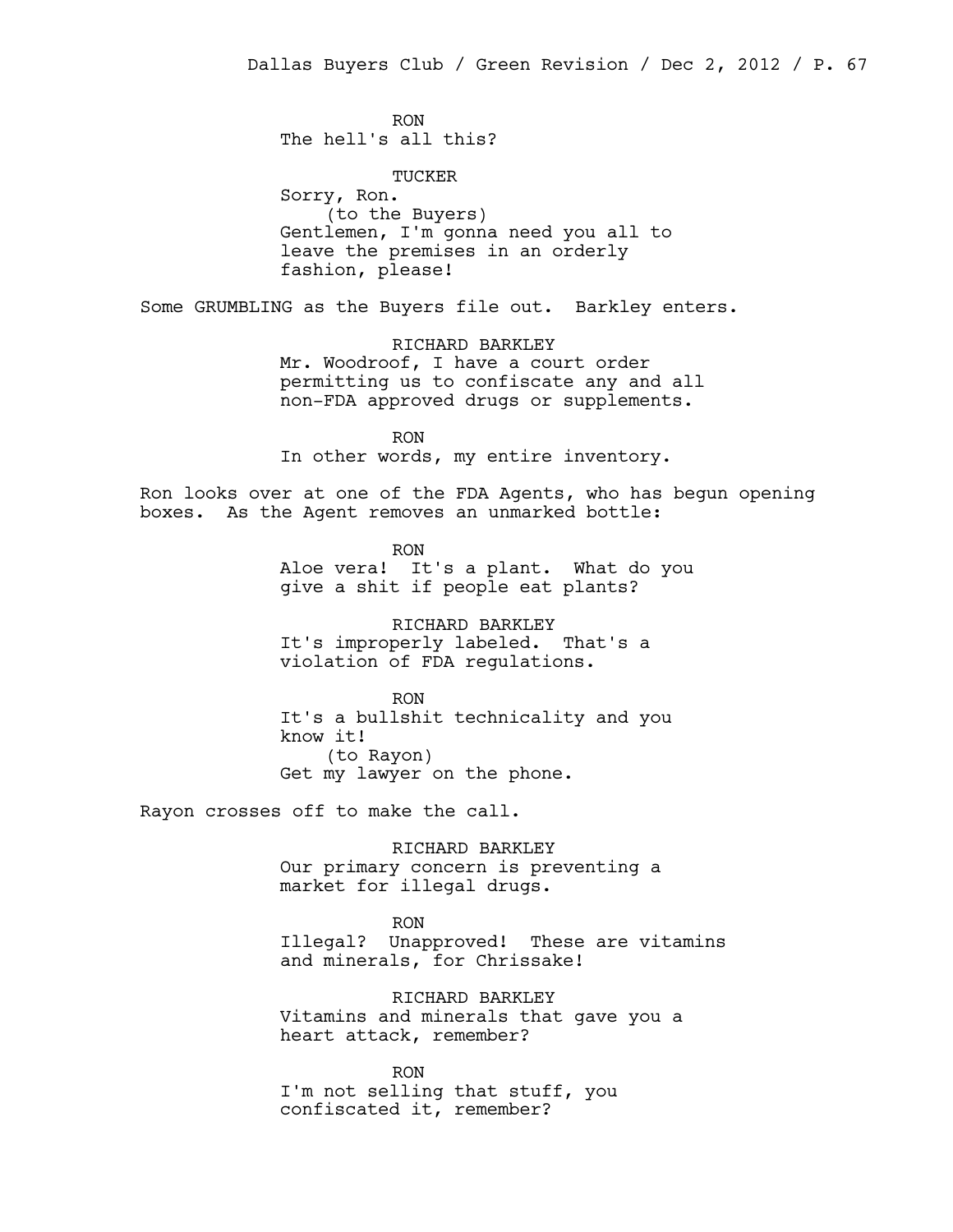The agents confiscate lots of small blue boxes and put them in an evidence bag.

> RON (sarcastic) What's the matter, you got Alzheimer, Richard? (pointing at the blue boxes) 'Cause Peptide T works for Alzheimers too, ya know?

Tucker looks over at Ron.

RON

Come on, it's a protein! Effective with dementia which I have. Why don't you just look at my research?

#### RICHARD BARKLEY

Woodroof, I wouldn't want you to spend your last days in jail. If you have a product you'd like tested, fill out an application and go through the process.

RON

Don't threaten me! I'm unapproved motherfucker! The process? That's just FDA bullshit for pay up! 250 million worth!

The Agents exit carrying boxes and bags; Barkley gives Ron a big smile.

> RICHARD BARKLEY You'll be receiving your fine for non compliance and improper labelling soon.

Barkley leaves followed by Tucker who looks sorry for Ron. Rayon comes back to the room. He takes a last peek through the window, and pulls boxes of Peptide T from underneath his robe, with the smile of a kid on his face, handing Ron the phone.

> RAYON Your lawyer.

> > RON

These fuckers are comin' at me from all angles! I wanna file a restraining order!

DAVID WAYNE (O.C.) What? Against who?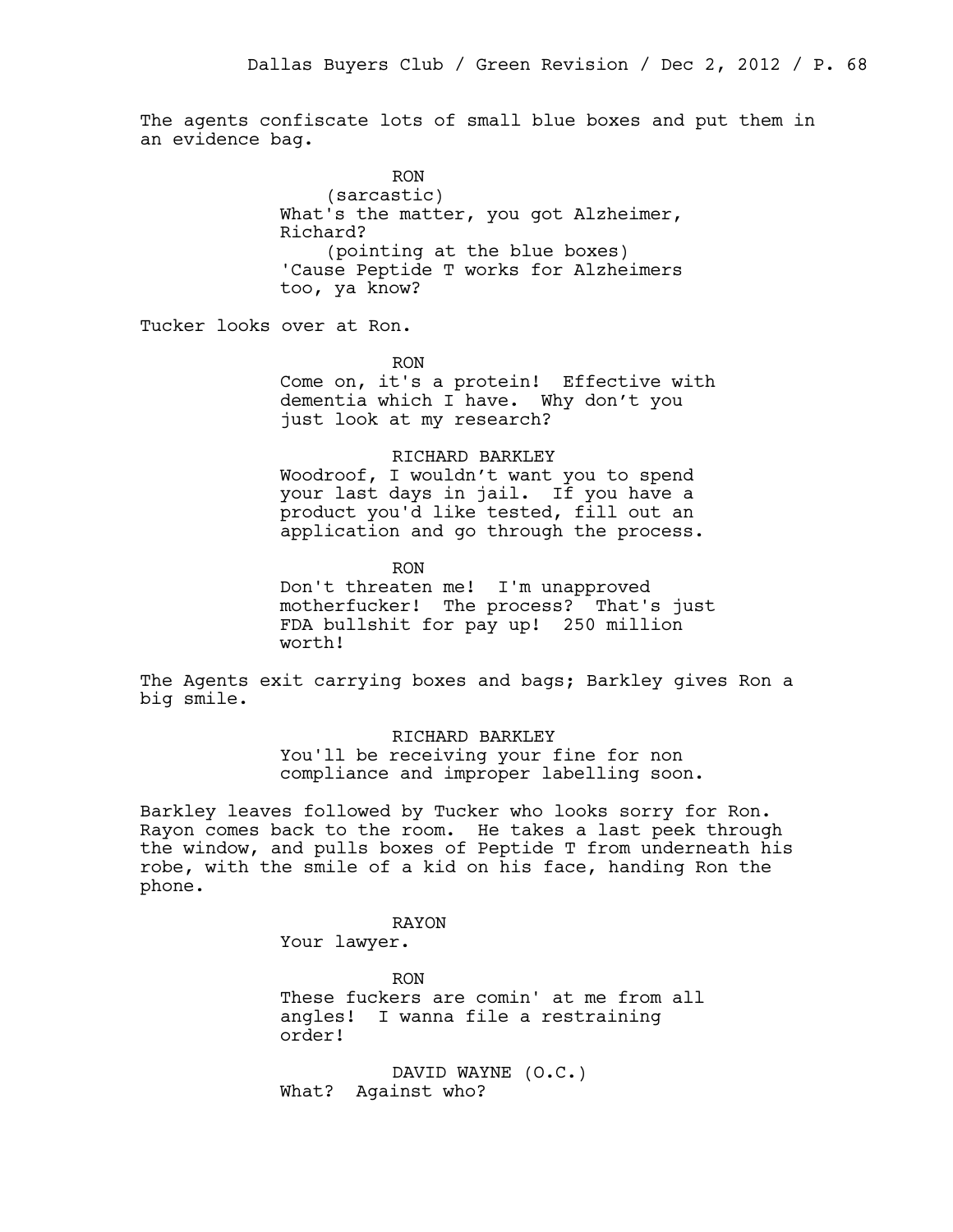RON The Government and their fuckin' FDA!

He slams down the phone.

RON We gotta relocate!

102 INT. DALLAS MERCY HOSPITAL - DR. EVE SAKS' OFFICE - DAY 102

Eve is at her desk when suddenly Dr. Sevard barges in.

DR. SEVARD Who gave you permission to lower your patients' AZT doses?

EVE I don't need permission. I'm their doctor.

DR. SEVARD I want those doses readjusted immediately. The study protocol does not allow dose reductions.

EVE I'm not doing a study for people who are asymptomatic with a toxic drug that makes them sick. We don't treat people who have antibodies for pneumonia or chicken pox when they're healthy. Why should HIV be any different?

DR. SEVARD It's a different kind of virus.

EVE Says who? Barrow Wilkem?!

Dr. Sevard stares at Eve, who stands her ground.

EVE Besides, I consulted with each of them individually, it was their decision.

Sevard leaves, fuming.

FRANK YOUNG (V.O.) --and effective immediately...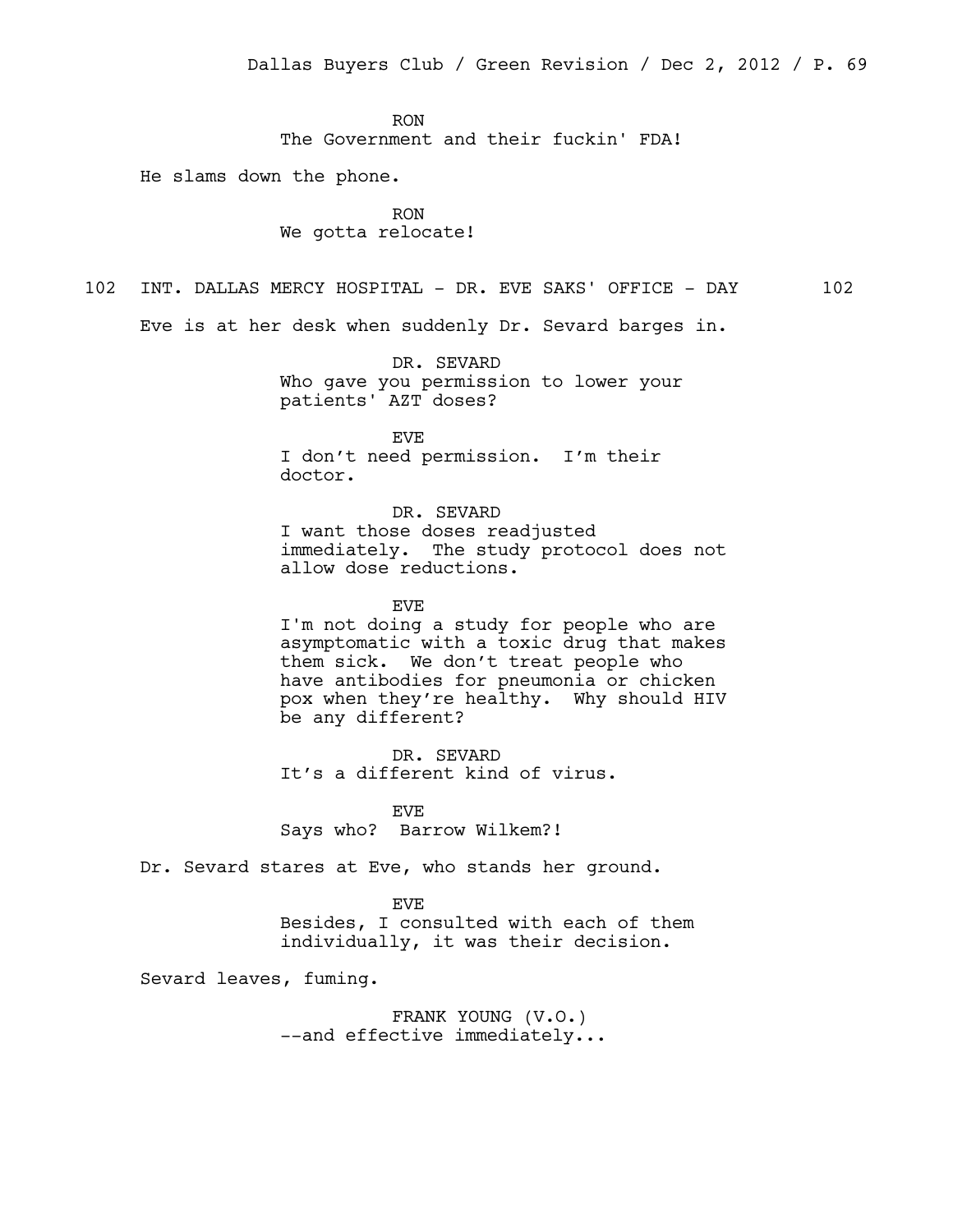103 INT. DALLAS BUYERS CLUB MOTEL - RAYON'S OFFICE - DAY 103

CLOSE ON TV: we see Ron and Rayon's reflection as they're watching FDA commissioner Frank Young standing at a podium before a dozen microphones, mid-press conference, bombarded by camera flashes.

### FRANK YOUNG

...Americans with life-threatening illnesses will be permitted to import small quantities of unapproved drugs for their personal use. Under this arrangement, the drugs may only be purchased by individuals who have been prescribed the medication by a physician.

Ron turns the TV off, shakes his head as he walks away.

RAYON What the fuck does that mean?

RON It means we were unapproved. Now we're illegal!

### 104 INT. LONESTAR BAR - BATHROOM - DAY 104

Ron pulls out a brown paper BAG from inside the PAPER TOWEL DISPENSER. He removes a stack of CASH, puts it in his coat, places a BLUE BOX into the dispenser and closes the top.

105 INT. LONESTAR BAR - DAY 105

Ron walks out to a table where Rayon is waiting. Rayon has a ledger in front of him. His condition is deteriorating.

> RON Let's get outta here.

Rayon gathers his things and gets up to leave. Ron looks up and sees TUCKER looking at him as he's drinking a beer across the room with a few other cops. Ron signals to a waitress.

> RON Send a round of beers over to my friends.

Ron throws some cash down on the table.

RAYON Save your money, we're broke. Our credit cards are maxed. (MORE)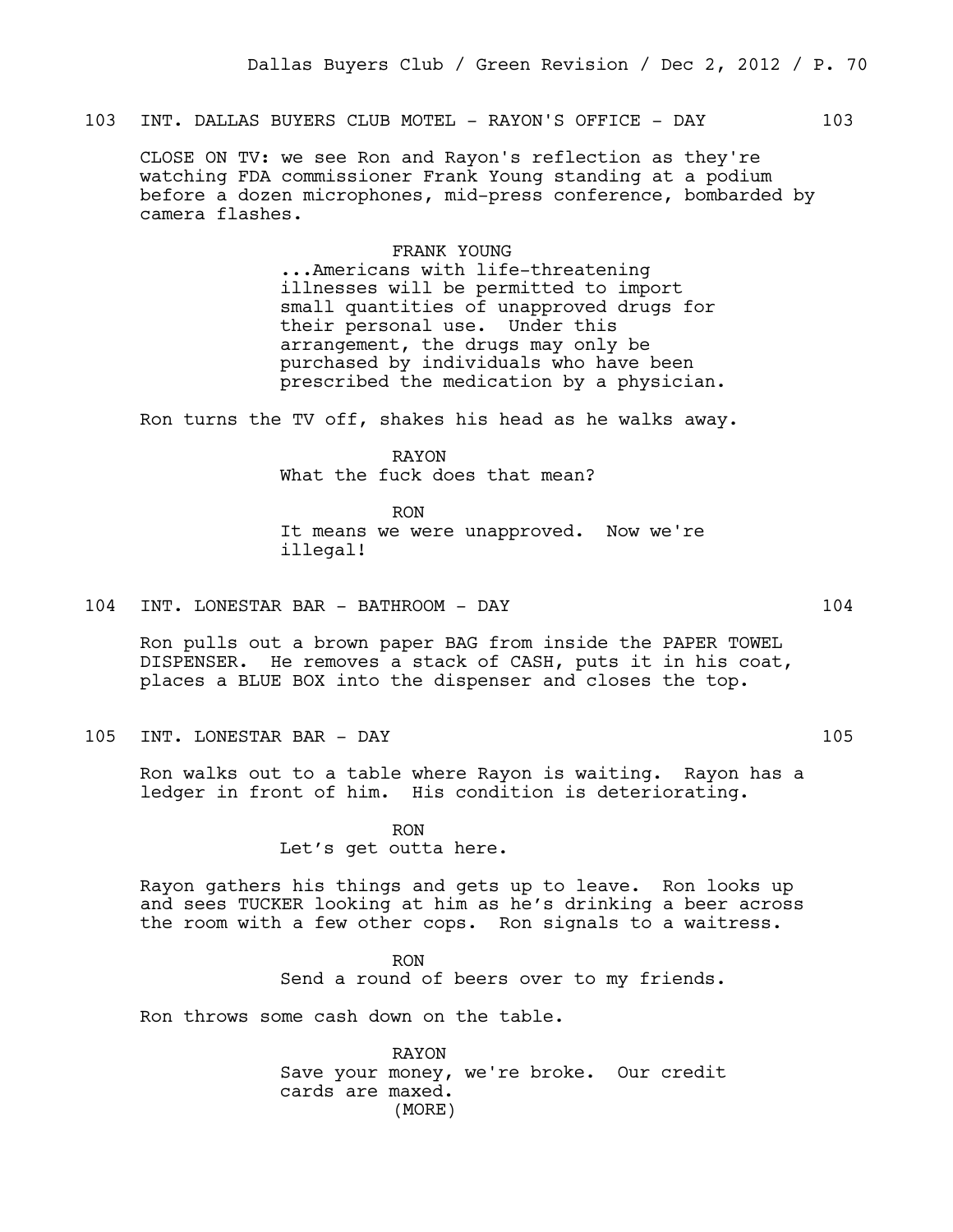A hundred grand between the FDA and the IRS fines. The pharmacy bills due... RAYON (CONT'D)

Ron ignores him. A busty waitress floats by.

RAYON How bout that size? Those would look good on me.

RON You ain't gettin' tits, Rayon. Memberships are high and so is demand. So we recruit more members from where?

RAYON

Support groups.

RON Yep! I'm gotta find MDs to write them prescriptions so we can keep dealin' these drugs... legally now.

RAYON In the meantime we could try the bank?

RON Oh yeah, Bonnie and Clyde comin' in for a loan. Stop starin' at her tits, you're startin' to look normal.

106 INT. TUCKER'S HOUSE - KITCHEN - DAY 106

Tucker, still in his police uniform, finishes clearing the table after dinner with his old father, who sits silently in a rocking chair.

Tucker opens the BLUE BOX and removes a Buyers Club bottle of Peptide T and a note.

> RON (V.O.) Tuck, sorry to hear about your dad's Alzheimer. This will help. Woodroof.

107 INT. SMALL HOME - DALLAS - DAY 107

The house hasn't seen new carpet since the 60's. The conservative gay couple we met earlier, Ian and Michael, show Ron around.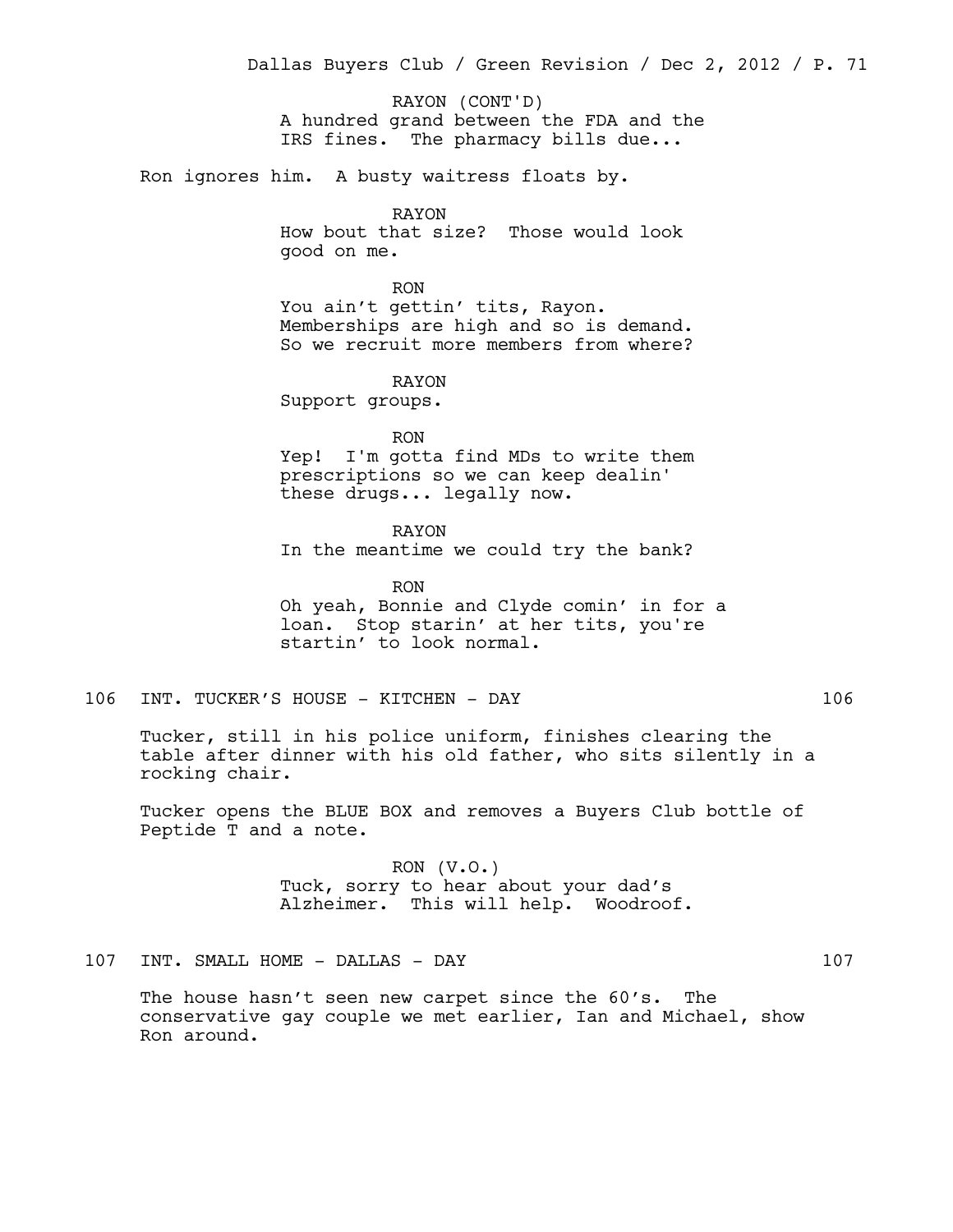RON This place is crap, I'll give you one fifty a month and fifty percent off your meds.

IAN Mr. Woodroof --

RON Don't try to con me --

IAN We don't want money.

RON What do you want?

IAN The house is free. We want to help.

Ron looks from Ian and Michael and back again.

RON

Oh. Well that's good news.

Ian sticks his hand out, Ron shakes it.

108 INT. DRADDY AUDITORIUM - DALLAS HIGH SCHOOL - NIGHT 108

The same meeting from the beginning; packed with mostly gay MEN. A different group of people are here now, but the atmosphere is the same.

Ron stands at the back of the auditorium with Rayon at his side chewing gum like a baseball coach. Ron flips the lights off and on...

> RON Hello... Howdy...

The CROWD calms down, turns to look at Ron.

RON I got what you got and I have traveled the world looking for alternative medications, stuff not available yet in America, thanks to the good folks down at the FDA.

A murmur travels through the audience as people listen.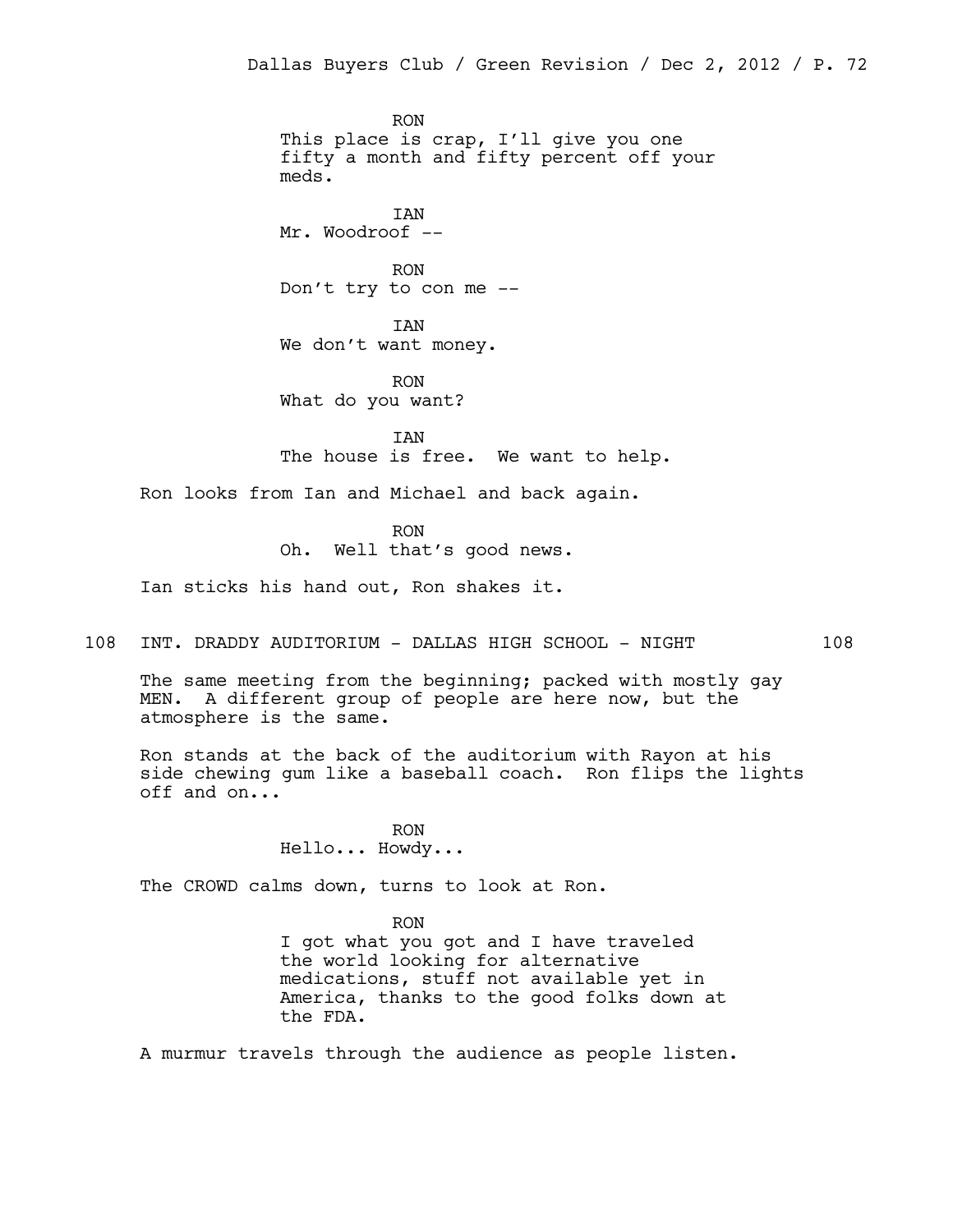RON Some of you may have heard of the Dallas Buyers Club, an organization I founded with my friend Rayon. Risk might be high, but what the hell, you're risking your life every time you go into one of them there hospitals. (beat)

I don't know where most of the people are who were at these meetings a year and a half ago... maybe they lost interest... maybe they're dead... but I'm here. I'm walking, talking, breathing... and ain't no one gonna take that away from me. I gotta life to lead.

A murmur travels through the audience as people listen.

The point of our club was to get alternative treatments and medications into the hands of those who need 'em. (beat) The cost of joining this club used to be \$400 a month. Well I'm here tonight with a special offer. Anyone who's interested can come and sign up for the one-time only, rock bottom price of zero. (beat) That's right, I'm giving it away folks.

More murmurs through the crowd.

RON

HIV don't mean shit. You ain't sick, you ain't sick. Period. You tell a guy he's got a week to live? Shit, he's already dead. You tell a guy he can keep on goin'? He'll find a way. Remember, ya ain't dyin'. But if you think you are then you ain't got nothing to lose.

Ron does a double take at Rayon who is staring at him with tears in his eyes. Someone hesitantly applauds. A MAN gets up and walks to Ron, slowly OTHERS do too.

109 INT. FIRST BANK - DALLAS - DAY 109

A financial institution. A MAN, 50s, walks over to the waiting area and coldly signals a younger man to follow him. This is Rayon, hair slicked back, devoid of makeup and jewelry, wearing Ron's business suit. He gets up.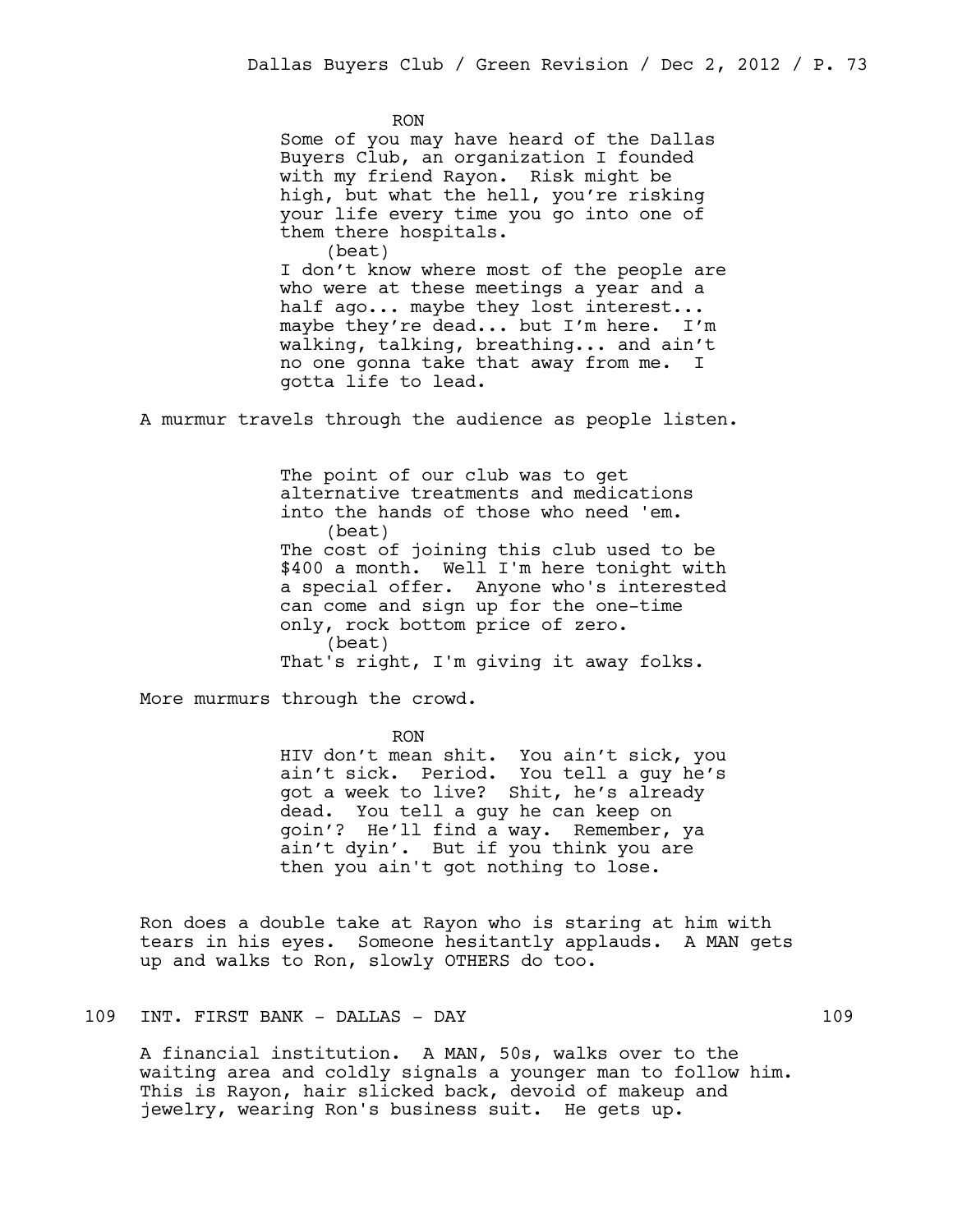# 110 INT. MAN'S OFFICE - FIRST BANK - DALLAS - DAY 110

Rayon looks at the various family PHOTOS which decorate the bookshelves of the man's office who sits behind his desk.

> RAYON Guess I didn't make the cut.

THE MAN You made that choice yourself.

RAYON It wasn't a choice, Dad.

Rayon's father looks at him with disdain.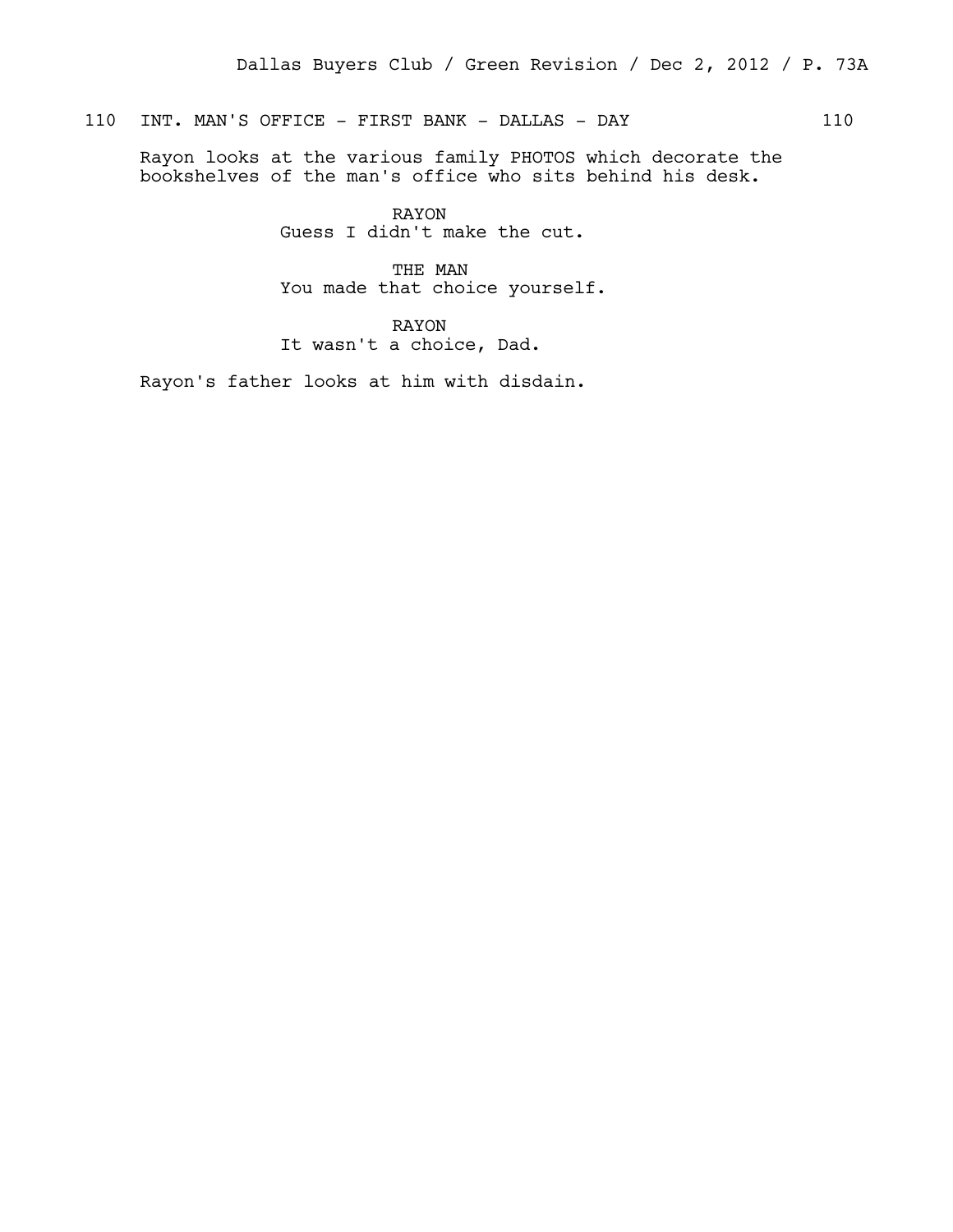RAYON'S FATHER What do you want, Raymond?

RAYON I'm fine, thanks. And you? Long time no see.

RAYON'S FATHER I suppose I should thank you for wearing men's clothes and not embarrassing me.

RAYON (sarcastic) Are you ashamed of me? Because I never realized that.

RAYON'S FATHER (shaking his head) God help me.

RAYON He is helpin' you. I got AIDS.

A long beat during which Rayon's father finally shows some sympathy. Rayon looks like his father's son for a moment.

> RAYON I'm sorry, dad. I found someone who's been helping me and now I'd like to help him.

A110 INT. DALLAS BUYERS CLUB - RAYON'S OFFICE - BATHROOM - DAY A110

Rayon finishes taking Ron's suit off and looks at his reflection, takes in the lesions on his naked body, grabs a compact and a tube of lipstick, and starts putting making up on his face, holding back tears.

> RAYON God, when I meet you, I'm gonna look pretty if it's the last thing I do. I'll be a super model angel.

111 INT. DALLAS BUYERS CLUB MOTEL - RON'S OFFICE - NIGHT 111

Ron is on the PHONE, his personal address book in his hand. There is MOVING BOXES scattered throughout the room.

> RON What? No, please, wait a minute, doc...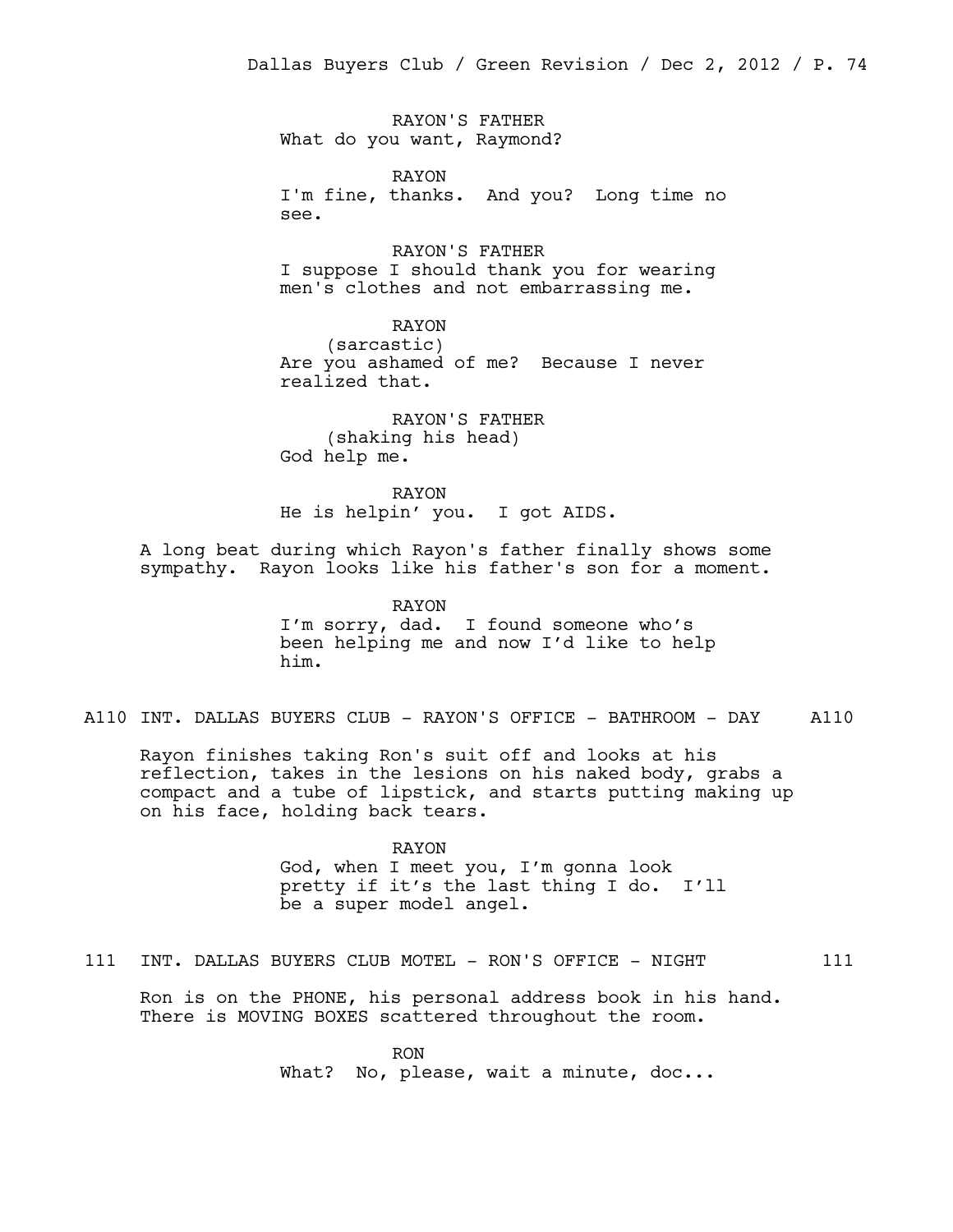The phone CLICKS. Ron slams the phone down several times. Suddenly Rayon enters as he finishes buttoning up his dress.

> RON All the MDs are fuckin' backpeddlin' on their heels. The FDA is scaring them with license revocation if they write scripts.

Rayon throws a cash filled envelope on Ron's desk.

RAYON Maybe this will help.

Ron looks at the cash in disbelief: two wrapped wads of hundred dollar bills, worth maybe \$10,000.

> RON Where'd you get that?

Rayon exits the room proudly.

RON Did you sell your ass?

RAYON (O.C.) Just a simple fuckin' thank you would do.

Ron looks at the cash, shakes his head...

111A INT. DALLAS BUYERS CLUB MOTEL - RAYON'S OFFICE - NIGHT 111A

As Rayon walks into his room, Ron appears.

RON Really, come on, where did you get it?

A long beat. Rayon hesitates.

RAYON I sold my life insurance policy.

Ron offers Rayon a hand shake. Rayon opens his arms. They hug. Ron whispers a heartfelt, "thank you."

112 INT. DALLAS MERCY HOSPITAL - DR. EVE SAKS' OFFICE - DAY 112

Seated at her desk, Eve looks up when she hears a KNOCK on the door. Ron, wearing a huge SOMBRERO HAT, enters.

> EVE What are you doing?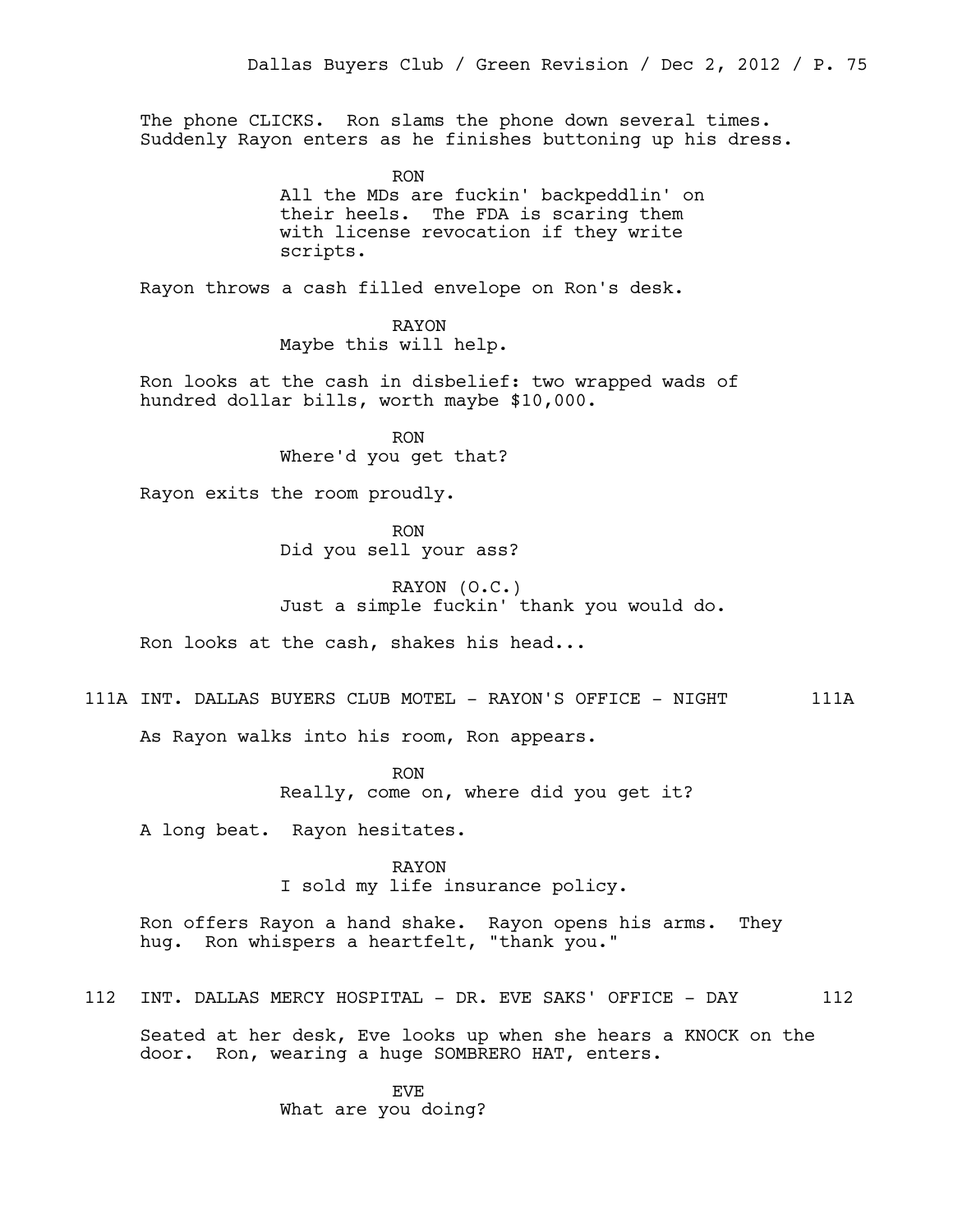RON Goin' to Mexico, chica, you comin'?

Ron takes his hat off and puts it on her head, covering her eyes. From Eve's point of view, it's pitch black until she adjusts the hat, amused.

> EVE Do I look like someone who takes vacations?

RON Come on, tequila, sunshine, tacos, never hurt anybody.

Eve enjoys the attention. Shakes her head.

RON I knew you'd rain on my party, but I had to give it a shot. (a beat) Listen, I gotta ask you a favor. I need you to write me prescriptions so I can come across the border. I might not need it but if I do, I'll have them.

Eve doesn't respond.

RON

You know this rule that the FDA just passed was just bullshit. Ain't no doc from here to the north pole will write them.

EVE

I know and I can't either. I'm sorry. We can't write scripts for random people and random drugs. Plus what if something goes wrong with these drugs? We could get sued, lose our license.

RON Okay! Never hurts to ask.

Eve takes the hat off and hands it to Ron.

RON Keep it, nurse Ratched!

Ron exits the room leaving Eve with the sombrero.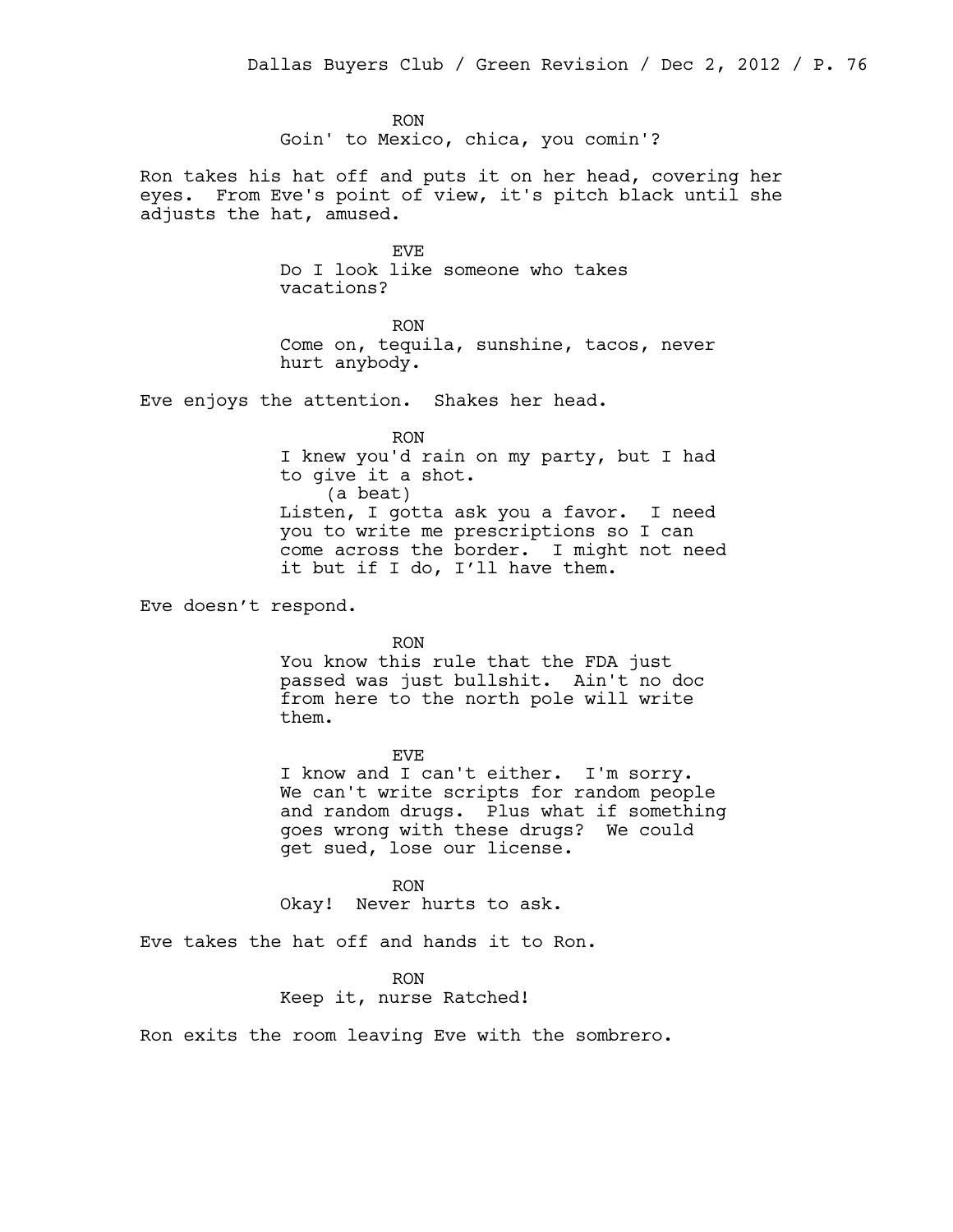113 INT. DALLAS BUYERS CLUB MOTEL - RAYON'S OFFICE - DAY 113

Music plays. Rayon, extremely sick, holds a bottle of POPPERS, watches Sunny dance around the room amongst the stacked moving boxes. Rayon starts coughing into a scarf, pulls it away, it's covered with BLOOD. Sunny stops dancing.

SUNNY

You need to go to the hospital.

Rayon can't respond.

SUNNY That's it. I'm driving you, right now.

Sunny walks over and picks up Rayon, throws him over his shoulder.

> RAYON Okay, okay. I'll go. Put me down. Let me get some things first.

Rayon picks up his bag.

114 EXT. DR. VASS' CLINIC - MEXICO CITY - DAY 114

Ron enters the clinic with a suitcase.

115 INT. DR. VASS' CLINIC - MEXICO CITY - DAY 115

CLOSE ON a BUTTERFLY, emerald green wings with a blood red middle. Its wings flap with life as a hand holds it and a needle is inserted into its middle, extracting its fluids.

Dr. Vass conducts the experiment with Ron looking on. In the background, another makeshift lab.

> DR. VASS Secretions that the caterpillar uses to protect itself during the incubation period...

Dr. Vass empties the contents of the syringe into a test-tube.

DR. VASS ...act as a non-toxic anti-viral for humans. The answer to a question.

Dr. Vass sets the test-tube on a tray, crosses to a table lined with boxes, postmarks in different languages covering their surfaces. He rummages on the table, finds a report.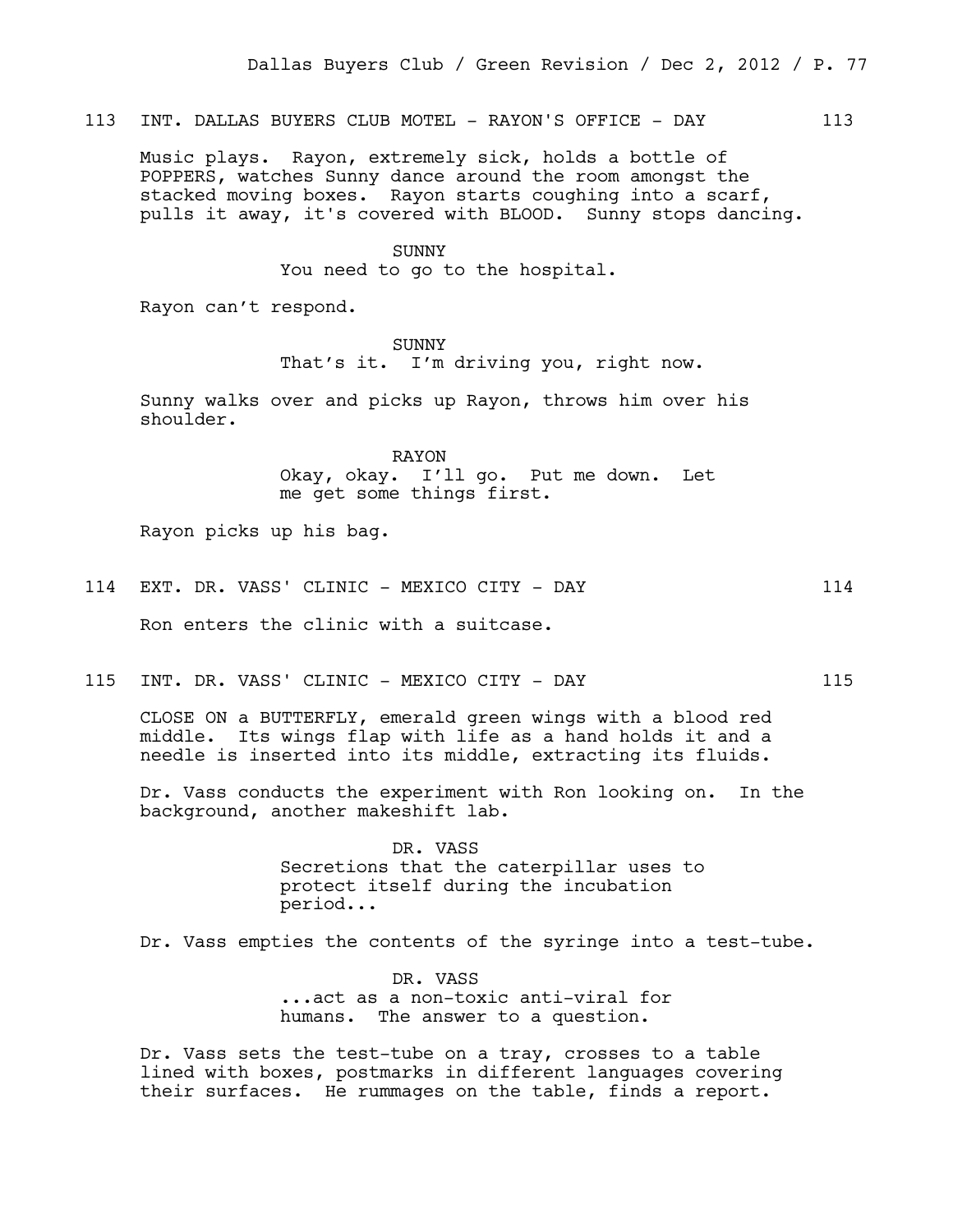DR. VASS (handing it to Ron) The Lancet medical journal published a study conducted in France. Proves AZT alone is too toxic for most to tolerate, and had no lasting effect on HIV blood levels. Of course, Barrow Wilkem and the NIH did not include the study in their press release.

Ron takes the study, looks it over.

RON Doesn't surprise me at all.

Vass hands Ron some more paperwork.

DR. VASS These are early trial results for Fluconazole.

RON The anti-fungal, right? I read about this.

DR. VASS You want to take some home?

RON As much I can carry.

DR. VASS We need a thousand more like you.

RON Hell Vass, I'm just tryin' to run a business.

116 INT. DALLAS MERCY HOSPITAL - ICU ROOM - NIGHT 116

Eve walks in, breathless. Eyes sunken, breathing shallow, Rayon is hooked up to an I.V. as Nurse Frazin adjusts an oxygen mask on his face.

> NURSE FRAZIN I took him off of it as you instructed. He's just on morphine now.

EVE Good. I'll be in my office. Thanks for calling.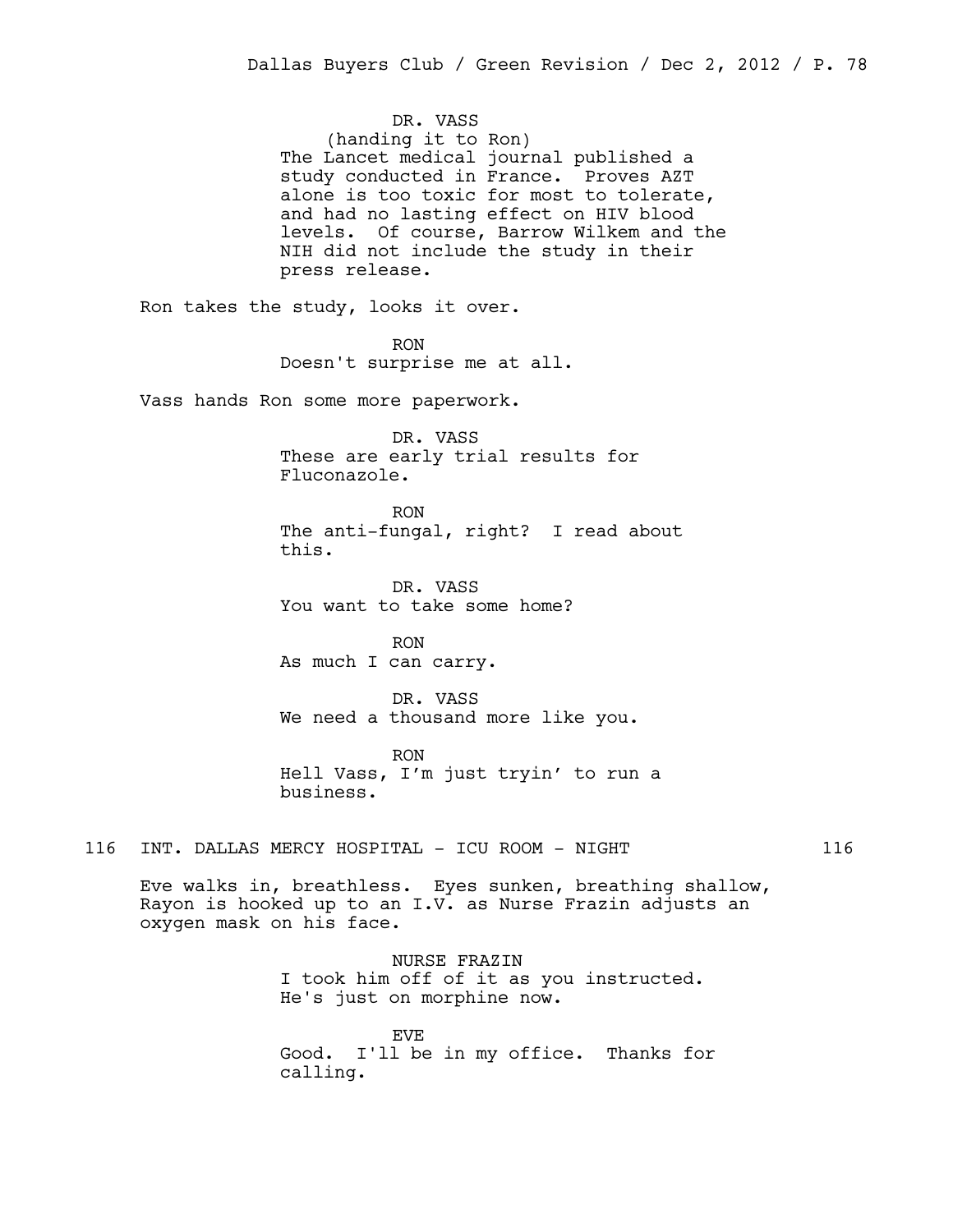She sees Sunny outside of the room, watching. She gives him a hopeful smile and walks off.

117 INT. DR. VASS' CLINIC - MEXICO CITY - NIGHT 117

Ron leaves the lab and notices an ominous green glow coming from a nearby room. He approaches it slowly, drawn to it.

118 INT. DR. VASS' CLINIC - MEXICO CITY - ROOM - NIGHT 118

As he enters, he notices hundreds of emerald green BUTTERFLIES flying in the air and hanging on the wall. Their vibrant colors give off a luminous glow. A butterfly lands on his hand. He slowly raises his hand to his face for a better view. As time goes on, more and more butterflies land on Ron's hand and body. Ron takes it all in. Illuminated from the butterflies, he looks like a "Lite-Brite".

- A119 INT. DALLAS MERCY HOSPITAL DR. EVE SAK'S OFFICE NIGHT A119 Eve wakes up, seated at her desk.
- 119 INT. DALLAS MERCY HOSPITAL ICU ROOM NIGHT 119

Rayon lies alone in bed, delirious from morphine, mumbling beneath his oxygen mask. After a few beats, he takes it off, leans over to the side table, takes a compact and a tube of lipstick from his purse, and starts to apply it, his hands trembling as he does. His mission accomplished, he sets the lipstick aside, then leans his head back. And as he closes his eyes and drifts away...

- 120 EXT. AIRPLANE DAY 120 Ron sits in his seat happily scribbling prescriptions for the drugs he is bringing in. On the pad we see the name - Dr. Eve Saks, the same pad... FLASHBACK: ...that Ron took in Eve's office when she had the sombrero on her face.
- 121 INT. DALLAS INTERNATIONAL AIRPORT HOLDING ROOM DAY 121

Boxes filled with hundreds of small bottles of Fluconazole lay on the floor.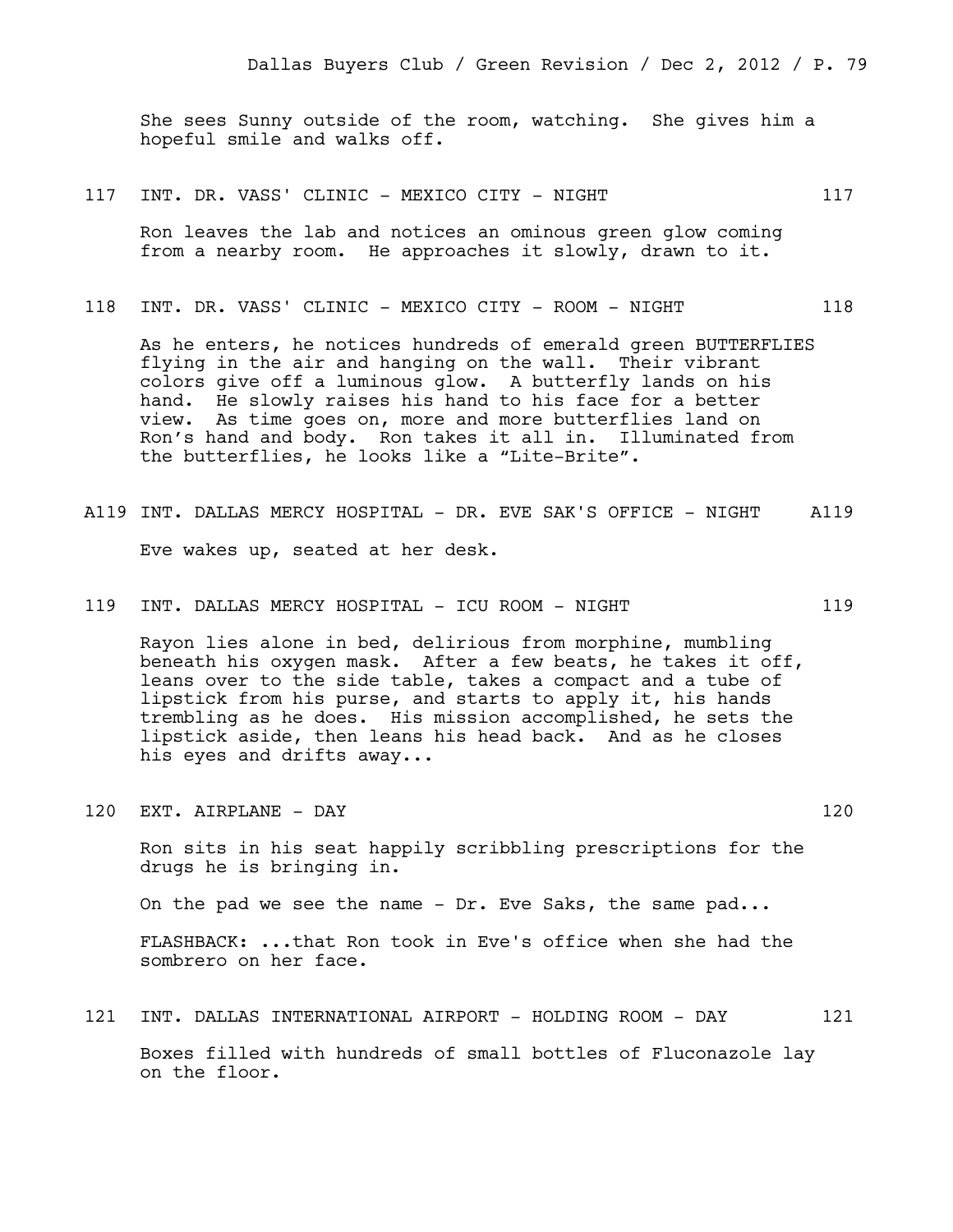Ron sits in a chair looking on as an FDA AGENT flips through his prescriptions, while another AGENT compares the names to those on the bottles.

> FDA AIRPORT AGENT (reads names) Walker, Dorsett, Blount, Newsome, Jeffcoat... these are patients?

> > RON

Yes sir.

FDA AIRPORT AGENT They're also the names of players on the Dallas Cowboys.

RON No shit? Well how's that for a coincidence?

FDA AIRPORT AGENT Isn't this a little ridiculous?

RON You said it.

FDA AIRPORT AGENT Can you prove these are patients?

RON

Can you prove they're not?

The Agent looks at him, then resignedly continues to flip through the prescriptions.

122 INT. DALLAS BUYERS CLUB HOUSE - LIVING ROOM - DAY 122

Ron walks in. Denise stops unloading moving boxes and hands him a stack of messages.

#### DENISE

Those are the emergencies.

Ron flips through them, stops, looks around the room, and notices Rayon's favorite Marc Bolan's posters on the walls of his new headquarters.

> RON Where's Rayon?

DENISE At the hospital.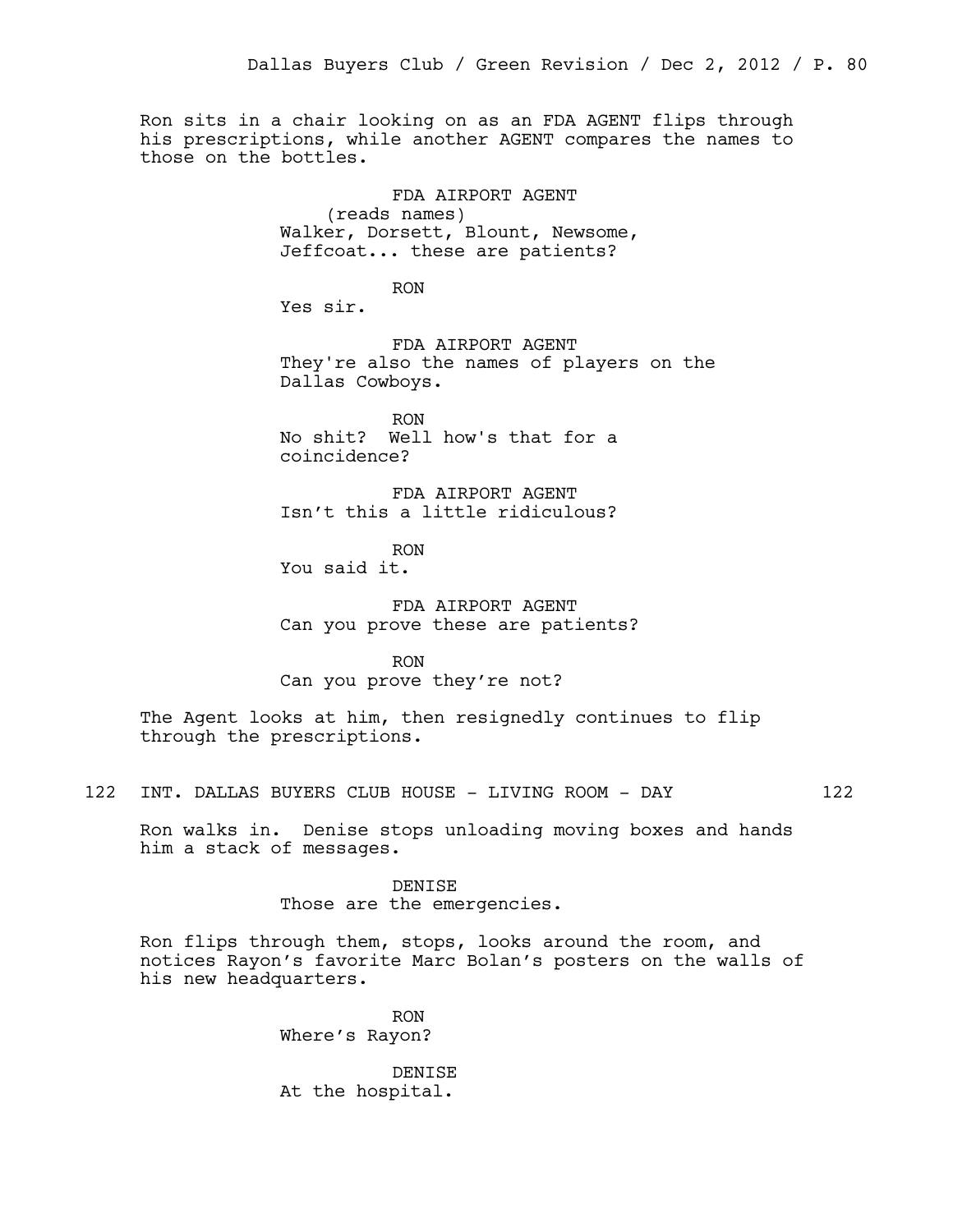What?

123 INT. DALLAS MERCY HOSPITAL - ICU ROOM - DAY 123

Ron rushes into Rayon's room. The bed is empty. The sheets are on the floor. Seen from behind, Sunny places Rayon's belongings in Rayon's bag. He turns. His eyes are bloodshot. He looks at Ron and is about to start crying again.

124 INT. DALLAS MERCY HOSPITAL - HALLWAY - DAY 124

Nurse Frazin is startled by off stage loud breaking noise. Ron walks out of Rayon's room.

# RON

## Sevaaaaard!

As Ron walks past her, Nurse Frazin grabs the phone.

## NURSE FRAZIN

I need security up here, right away.

Ron pushes open different doors looking for Dr. Sevard.

125 INT. DALLAS MERCY HOSPITAL - PEDIATRIC AREA - DAY 125

Ron storms into a room where several PATIENTS wait for appointments. Some are completely healthy, others are showing signs of sickness.

RON

Sevard!

Ron spots Sevard.

RON There you are, you son of a bitch.

RON You killed him.

DR. SEVARD What are you talking about?

RON You call yourself a doctor? You are a murderer.

The patients in the hallway turn their heads towards the commotion. Eve walks out of a room and watches.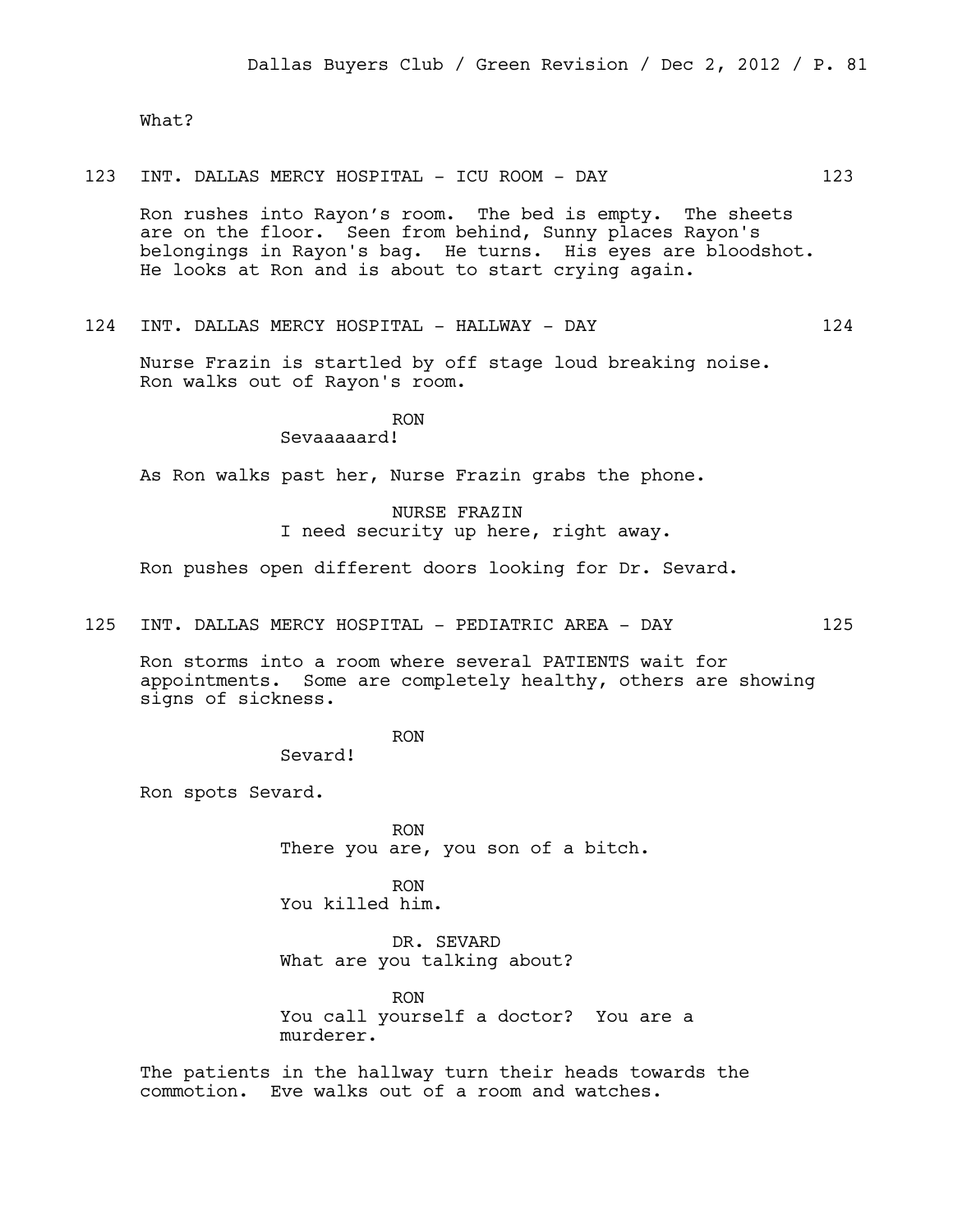DR. SEVARD Leave or you will be arrested.

RON Arrest me? (to the waiting patients) Did you hear that?

Two SECURITY GUARDS enter.

RON First class everything, big house, Mercedes Benz. That's what they pay him to say it's OK to pump poison into y'all.

The GUARDS move to grab Ron.

RON Get away from me. I got AIDS. I'll spit on you.

Ron spits on the floor. The guards back off. Dr. Sevard watches slack-jawed as Ron continues to spit. The guards grab him...

... as Eve watches Sevard, emotionally charged.

RON (O.C.) You see this? This is harassment. Get me my attorney or do I have to be my own lawyer too. Own doctor, own lawyer.

125A EXT. DALLAS BUYERS CLUB HOUSE - DAY 125A

Ron slams the car door shut, walks towards the house watching the line of men snaking out the door. He takes them in. Most of them look very sick. His eyes stop on Freddy who's watching him. Freddy smiles as he waves cash at Ron who feigns a smile and walks in.

125B INT. DALLAS BUYERS CLUB HOUSE - LIVING ROOM - DAY 125B

Ron enters as Denise finishes handing out information to three very sick MEN. Denise makes her way over to Ron.

> DENISE (re: sick men) From Austin. All on AZT. Their insurance is paying for the treatment and they don't know if they can afford to switch.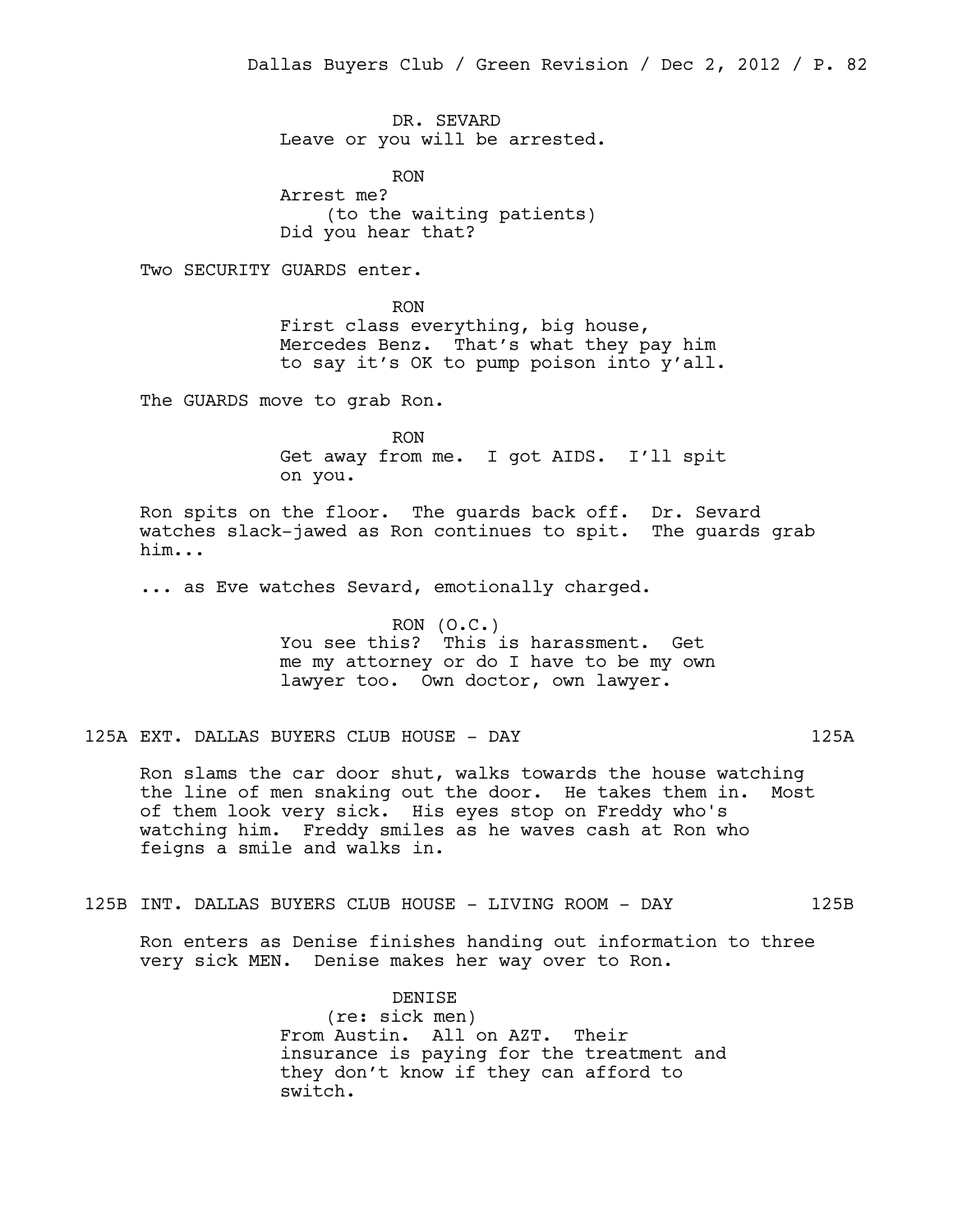RON Hook 'em up.

DENISE We're pretty cash poor.

Ron walks towards his office, stops, turns around and throws his car keys to Denise.

> RON Sell my car and make sure everyone gets what they need.

125C INT. MOTEL ROOM - NIGHT 125C

Ron pours himself some tequila and gulps it down. Pours himself another glass. A hooker is dancing in front of him. No music. She starts to touch him.

RON

Just dance.

She goes down on him. He stops her, and leaves, throwing some money on the floor.

126 INT. DALLAS BUYERS CLUB HOUSE - RON'S OFFICE - DAY 126

Ron wakes up to A KNOCK on the door. Eve walks in. A long beat. Ron doesn't even look at her.

RON

Anemia, Cancer, Bone Marrow depletion, Fever, Diarrhea, Vomiting, Neuropathy, Anxiety, Dizziness, Impotence, Hearing loss, Nervousness, Seizures... Sound like AIDS to you? That there comes inside a box of AZT, a list of side effects.

EVE Rayon was a drug addict! It wasn't a day on AZT that killed him, but the disease as a whole!

Ron registers. Calms down a bit.

EVE

Ron, you stole my prescription pad! So don't accuse me of acting irresponsibly! Rayon came to the hospital on his own...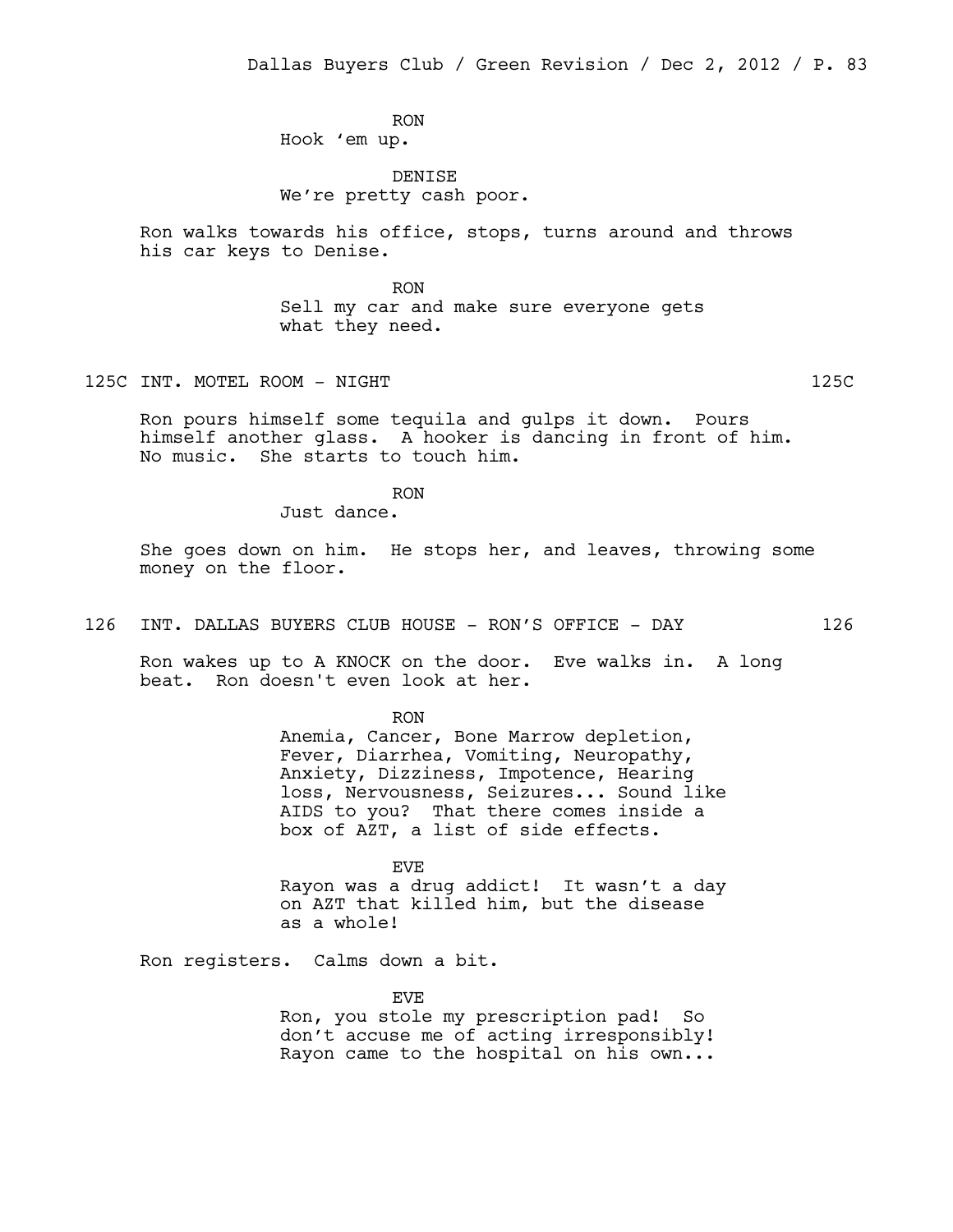RON (cutting her off) ... and got carried out in a trash bag three days later!

EVE (yelling) He was my friend too, you know!

They both get quiet. A beat during which Eve is holding back tears.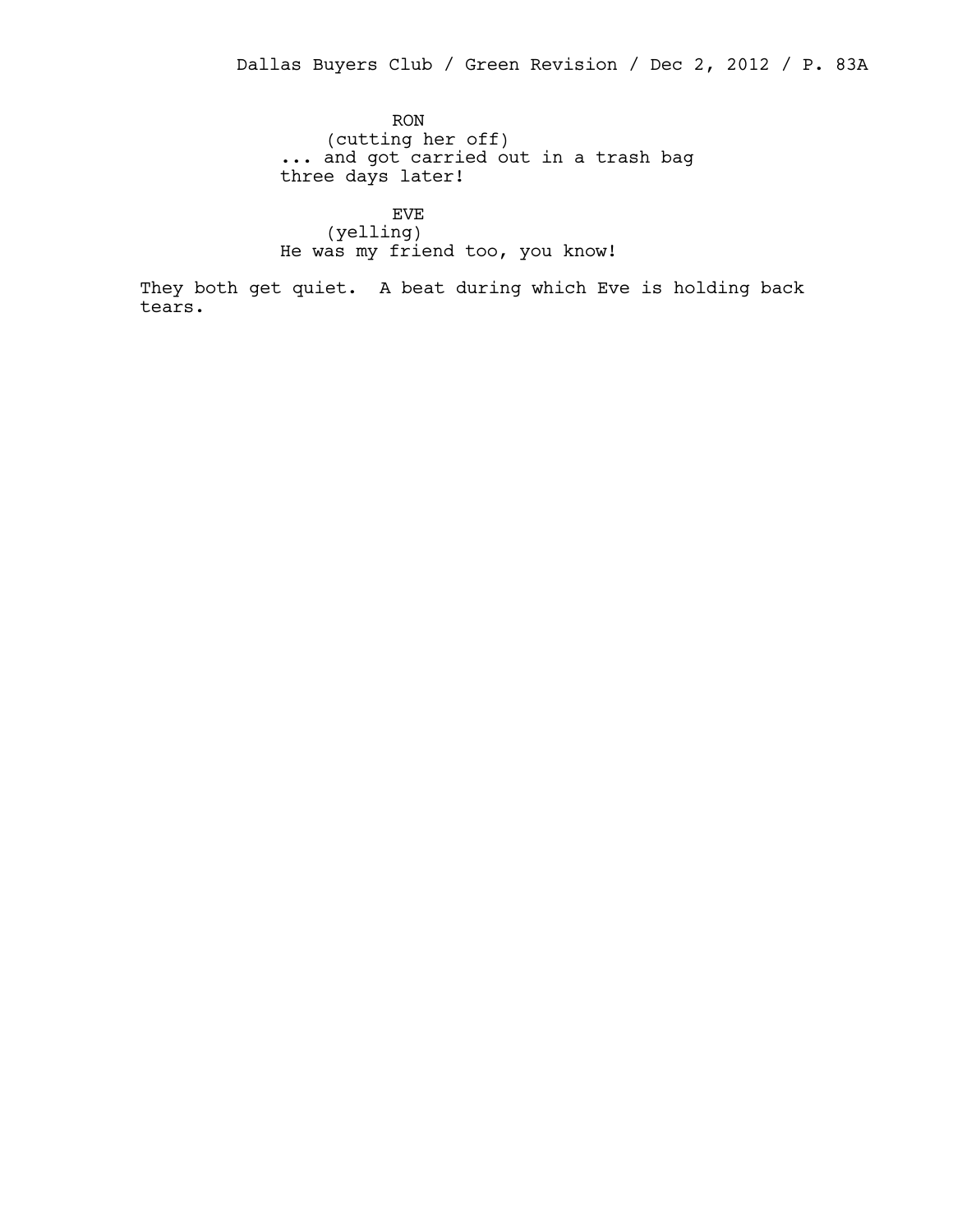RON Let me ask you something. Let's say I have the cure right here in my back pocket. I could save everyone today.

Eve's expression changes.

RON But I don't have no funding and I don't have no backing. Now how long is it gonna take before the FDA approves it?

Ron crosses to the desk, produces a copy of the Lancet Medical Journal Study he got from Dr. Vass, and hands it to her.

> RON Read that and you tell me how wrong is too wrong?

127 INT. EVE'S HOUSE – NIGHT

Eve walks into her house, opens a drawer, removes a hammer, smashes it down on a nail and misses. She smashes the hammer down again, harder, and again, and again. Her POV: lots of holes in the wall, very far from the nail, and soon hidden by Ron's painting of the Texas Wildflowers. She walks away without straightening it, sits down and starts reading the "Lancet Study".

> $RON (V.O.)$ I got three thousand people who need to get their hands on Peptide T. Now. Including me.

128 INT. DALLAS BUYERS CLUB HOUSE - LIVING ROOM - DAY 128

Ron paces the floor as David Wayne walks in with a big cardboard box.

> DAVID WAYNE They shut her lab down. The FDA has shut all of our suppliers down, what can I tell you?

RON If I don't get it by the end of the week I wanna file a lawsuit.

DAVID WAYNE

Come on, Ron, we lost the restraining order, remember? We're in Texas. The court system is the last resort for you.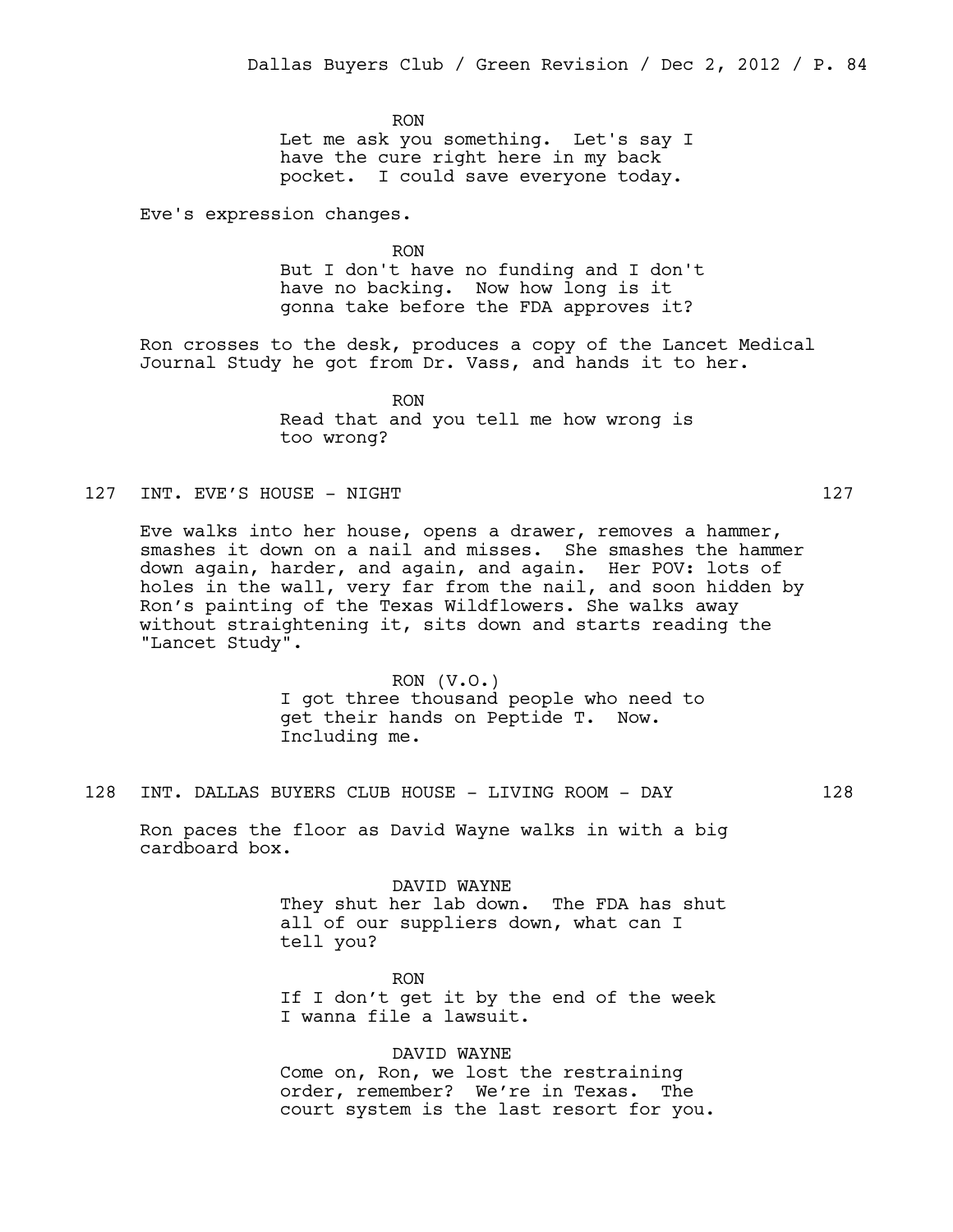RON

Well find a place where it's not, Goddamnit. Go to San Francisco, get a sissy judge, figure it out!

Ron spots a FLYER on the cardboard box and grabs it. It reads: "DALLAS BUYERS CLUB NEWSLETTER".

RON

Perfect.

129 INT. DALLAS MERCY HOSPITAL - PEDIATRIC WARD - DAY 129

Eve watches as young apparently healthy CHILDREN wait with their PARENTS to complete forms. She goes up to Dr. Sevard.

> EVE What's going on?

DR. SEVARD Barrow Wilkem gave us the green light on the AZT pediatric trials.

EVE What? This is crazy! All these kids are HIV positive?

Sevard looks uneasy.

DR. SEVARD We're starting very slowly with a fifth of a dose.

EVE Would you give this fifth of a dose to your own child?

Touché. Sevard holds her gaze for a moment and leaves.

130 INT. DALLAS MERCY HOSPITAL - PEDIATRIC WAITING AREA - DAY 130

YOUNG CHILDREN are waiting with their parents. Among them, a girl with her mother, Francine Suskind, the woman from Beaumont Lab whom Ron met earlier.

Eve walks in and discreetly places Dallas Buyers Club flyers on a table, then walks off.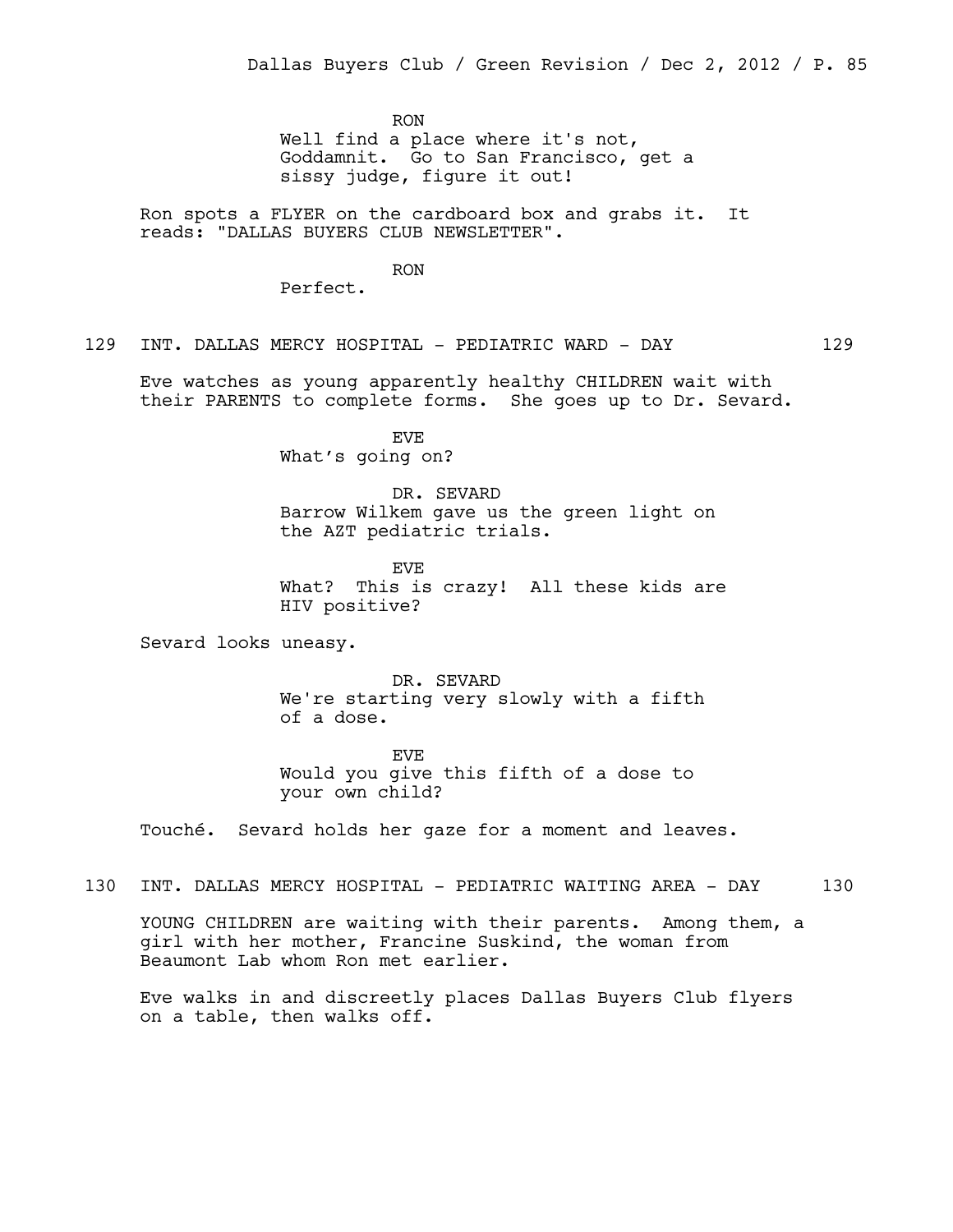131 INT. DRADDY AUDITORIUM - DALLAS HIGH SCHOOL - DAY 131

The room is packed. On the dais stands Richard Barkley from the FDA. To his left and right, are representatives from the Center for Disease Control, the National Institute of Health and ACT-UP. They HEAR something SQUEAKING and look up:

At the back of the room, Ron enters, hooked up to an I.V. drip on wheels that he carries along as he starts passing out copies of his flyer.

> RON Here you go, please read this.

RICHARD BARKLEY (O.S.) Mr. Woodroof, will you kindly tell us what you are doing?

Everyone turns to look at Ron.

RON

I'm givin' people information... on this trial I'm in, right now. I want everyone here to know what's going on.

RICHARD BARKLEY And what is going on?

RON

Why was Peptide T cut off? A non-toxic drug, that I have proof works and that according to the National Institute of Mental Health, is completely safe.

RICHARD BARKLEY Mr. Woodroof, you are nothing but a common drug dealer--

RON I'm a drug dealer? You're the drug dealer. The pharmaceutical companies are the drug dealers.

Ron grabs a bag of jelly beans out of the hands of a person in the audience. Holds them up.

> RON The yellow number fives, red, green and purple dye you put in this here candy causes seven kinds a cancer.

A SECURITY MAN approaches, Ron walks away from him.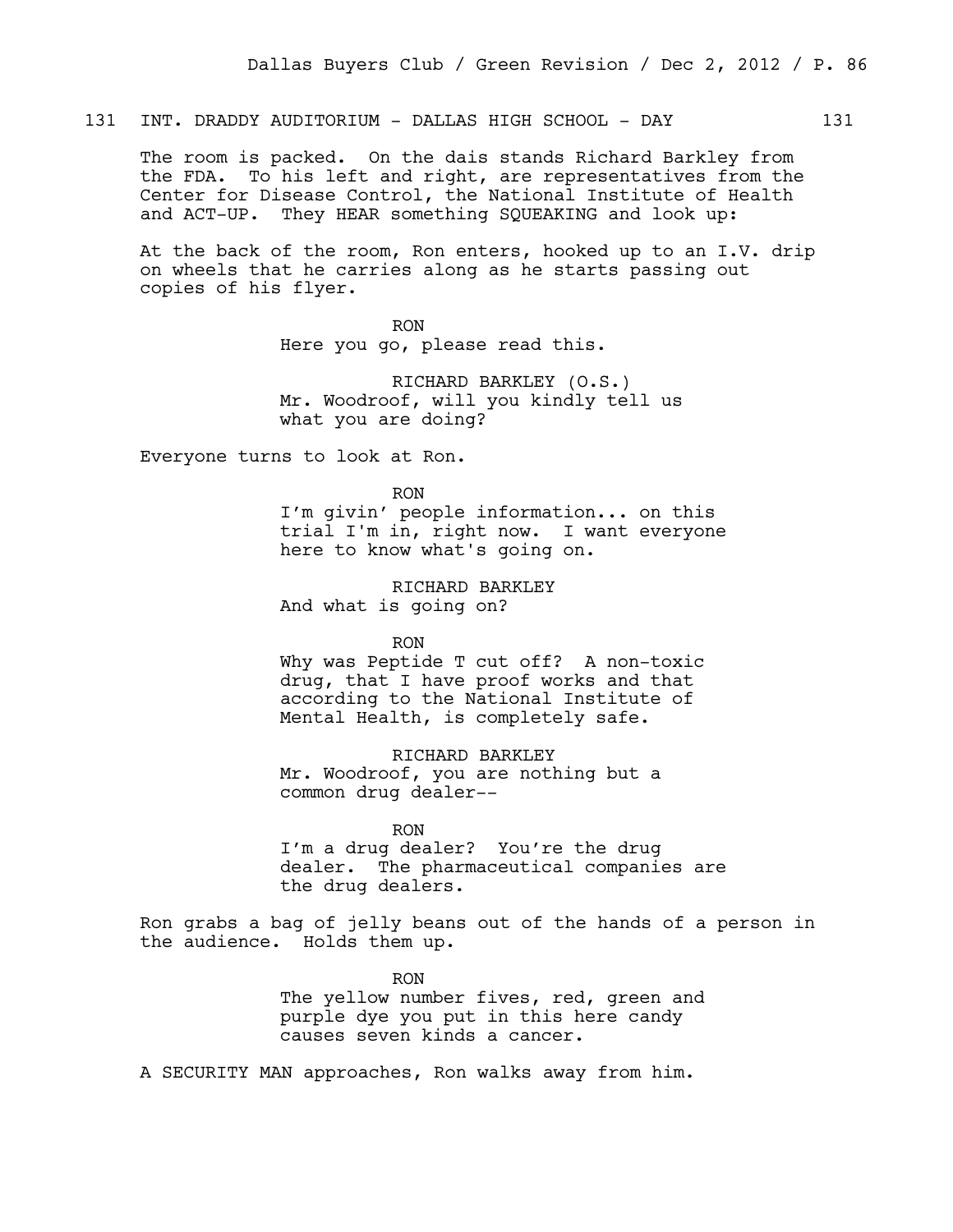RON

The aspartame in my diet coke, the steroids in my meat, the hormones in my milk, the antibiotics in the chicken. Now that's the shit the FDA knows will kill you. Yet you're all up there worried that some sick people will find somethin' without you and y'all won't get paid.

Ron throws the bag of jelly beans to the security man who catches it. And he leaves the room, squeaking away.

132 INT. RON'S CAR - DALLAS STREET - DAY 132

Ron is driving, singing out loud, a cappella.

RON Oh I'm bad, I'm nationwide!

133 INT. DALLAS MERCY HOSPITAL - CONFERENCE ROOM - DAY 133

Sevard puts Ron's flyer down on the table in front of Eve who stands in front of the medical board.

> DR. SEVARD We think it is in everyone's best interest that you resign.

Eve looks at Dr. Sevard who meets her gaze with calculated coldness.

> EVE I won't. You'll have to fire me.

She starts to leave, stops, turns around.

EVE Y'all go fuck yourselves!

134 INT. DALLAS BUYERS CLUB HOUSE - LIVING ROOM - NIGHT 134

Ron appears from the kitchen with a beer.

RON

One left.

EVE We're splitting that.

Ron cracks the beer and hands her the can.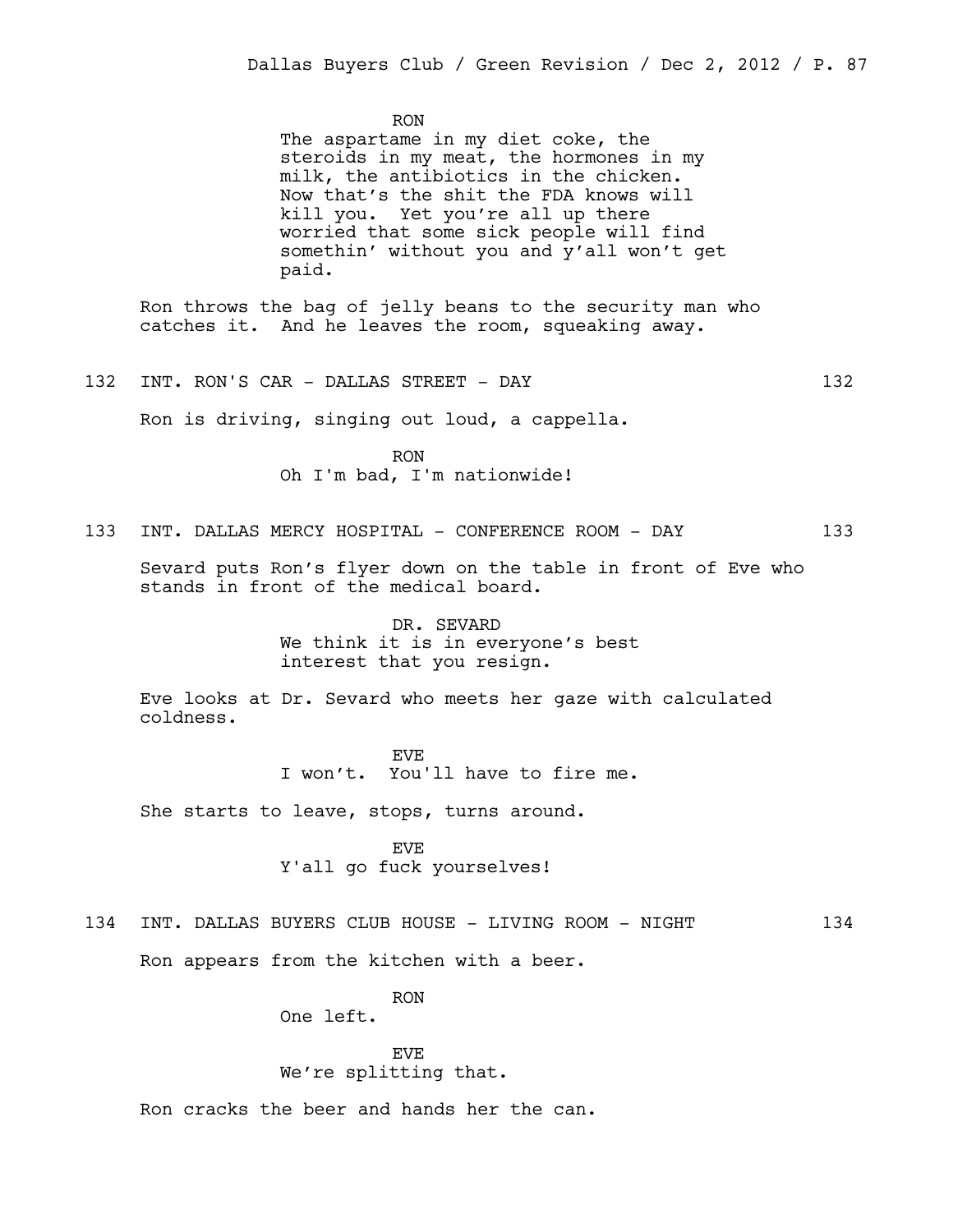RON That was a ballsy move! Eve looks away. Ron opens his arms... RON A nice, warm hug... (she accepts it) ...and a day of watchin' some bull ridin', that's what you need, doctor Woodroof's order. She smiles and they both let go, uneasy with the closeness. RON Don't you miss a regular life? EVE Regular? What's that? Doesn't exist. RON Yeah, I guess. (a beat) I just want... Ron looks at her. EVE What? He takes the can back. RON ... an ice-cold beer at Ruby's. Go dancin' with my woman. I want kids... thumb wrestle with my sons. I don't know. I got one life -- mine. But I want someone else's. I feel I'm fighting for a life I ain't got the time to live. Ron downs some beer. RON I want it all to mean somethin'. Eve looks at Ron, studies him. EVE It does.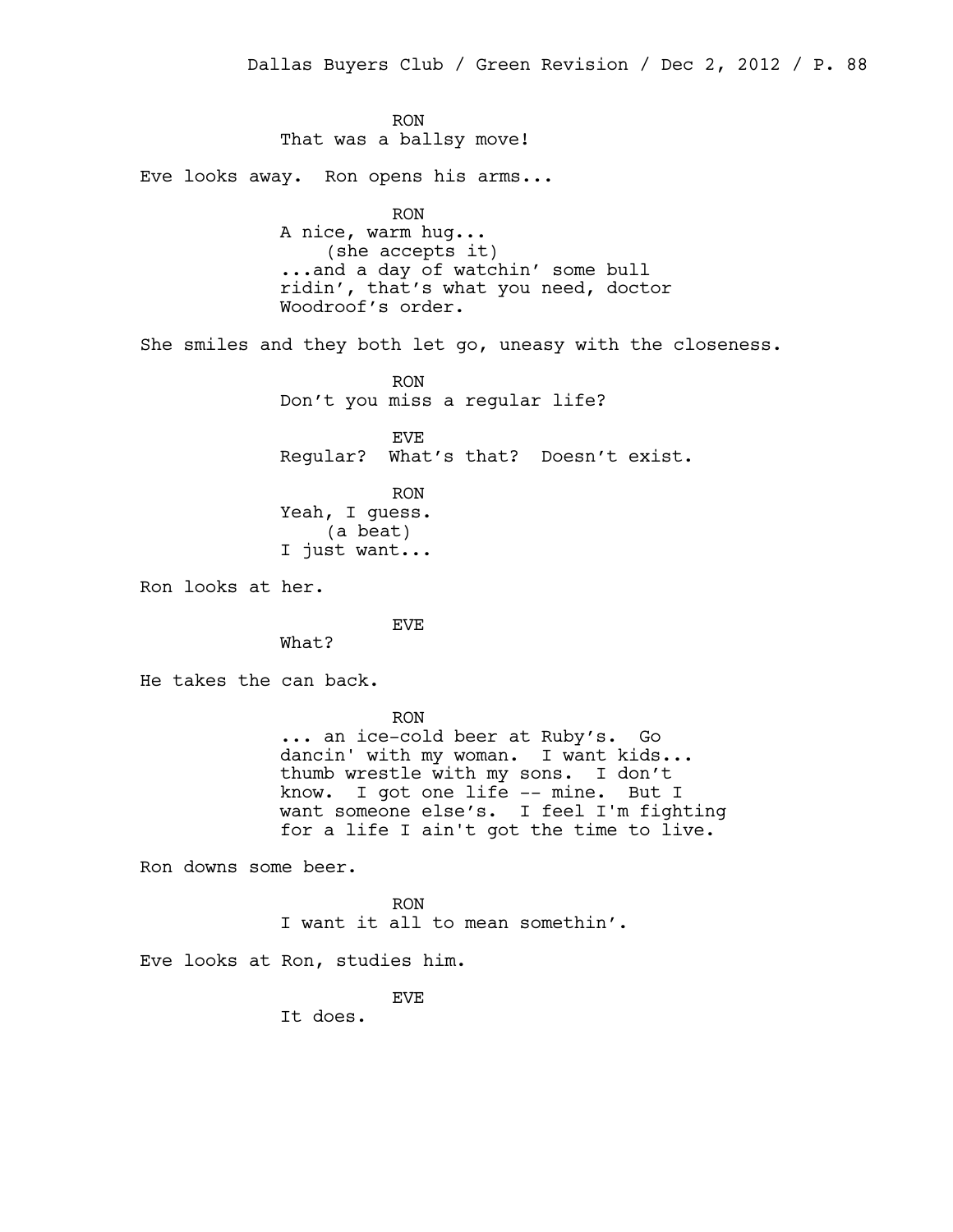## 135 INT. EVE'S HOUSE - NIGHT 135

Eve looks at the painting of the Texas Wildflowers. For some reason, she becomes emotional and decides to straighten it.

### 136 INT. DALLAS BUYERS CLUB HOUSE - BATHROOM - EARLY MORNING 136

CLOSE ON Ron's box of meds, almost empty. By the look on his face, Ron clearly just woke up. But there is something else. He takes an empty bottle of Peptide T and looks at it, confused. Hears the strange ringing again...

137 INT. RON'S CAR - DALLAS STREET - DAY 137

And that is all we hear as we see Ron driving along the street into the middle of an intersection. Ron stops the car, puts his hands over his ears, and walks out.

138 EXT. STREET - DALLAS - DAY 138

Ron tries to direct traffic, bear foot. People blare their car horns. Others scream out their windows. A POLICEMAN arrives on the scene and approaches Ron.

Tucker pulls up and sees Ron, he jumps out of his car.

TUCKER I'll take care of this.

Tucker steps in. He grabs Ron's arm, makes eye contact.

TUCKER Ron! You are in the middle of the street. Do you understand what I'm sayin'?

No answer from Ron.

## TUCKER

Come on, man, let's go home.

Tucker puts a hand on Ron's shoulder and walks him towards his squad car.

139 INT. TUCKER'S HOUSE - KITCHEN - DAY 139

A BLUE BOX rests on the table, next to Ron who stares at it, as he's being given an injection of Peptide T by Tucker.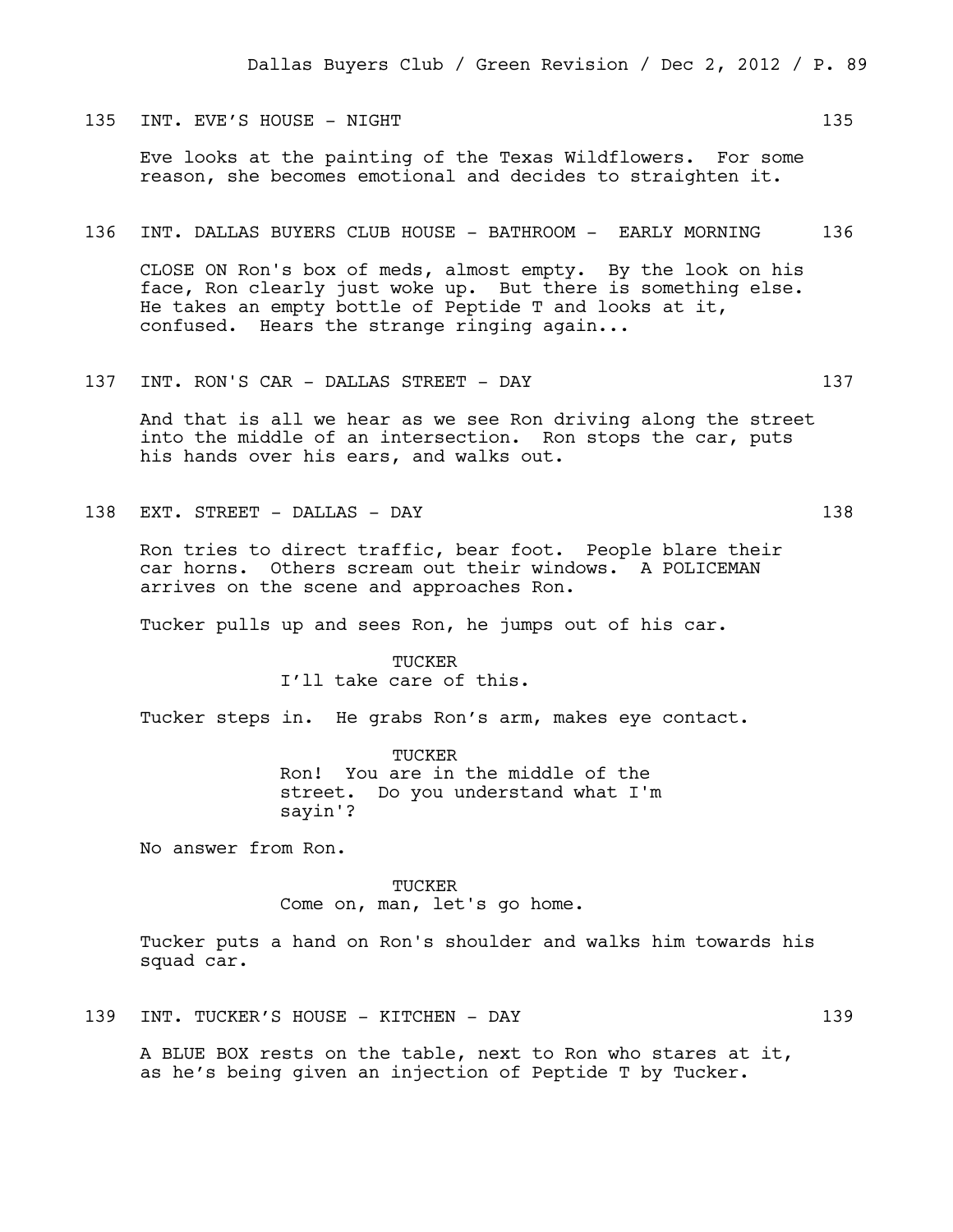140 INT. TUCKER'S HOUSE - LIVING ROOM - DAY 140

Tucker's father sits in a chair facing Ron.

TUCKER'S FATHER Of course I remember you, trouble maker.

RON

I still am!

They share a smile.

RON I'm glad you're doin' better, sir.

TUCKER I'm gonna talk with Ron a minute, pop.

Tucker steps off to the side with Ron.

TUCKER Listen, the FDA is gonna bust you tomorrow.

Ron's wheels are turning.

RON Thanks for the tip, Tuck.

And as Ron exits the house...

**TUCKER** I'll be there, man, and don't you fuckin' hit me again!

141 EXT. DALLAS BUYERS CLUB HOUSE - DAY 141

A line of customers is out the door as three Dallas Police Cars pull up. As Tucker gets out of the lead car, he is greeted by Richard Barkley and two FDA Agents. They head inside. That's Ron's POV...

142 INT. DALLAS BUYERS CLUB HOUSE - LIVING ROOM - DAY 142

...as he's watching from a window.

Eve tends to several buyers club members, I.V.s attached to them, lying on the floor.

A NEWS TEAM films the entire thing.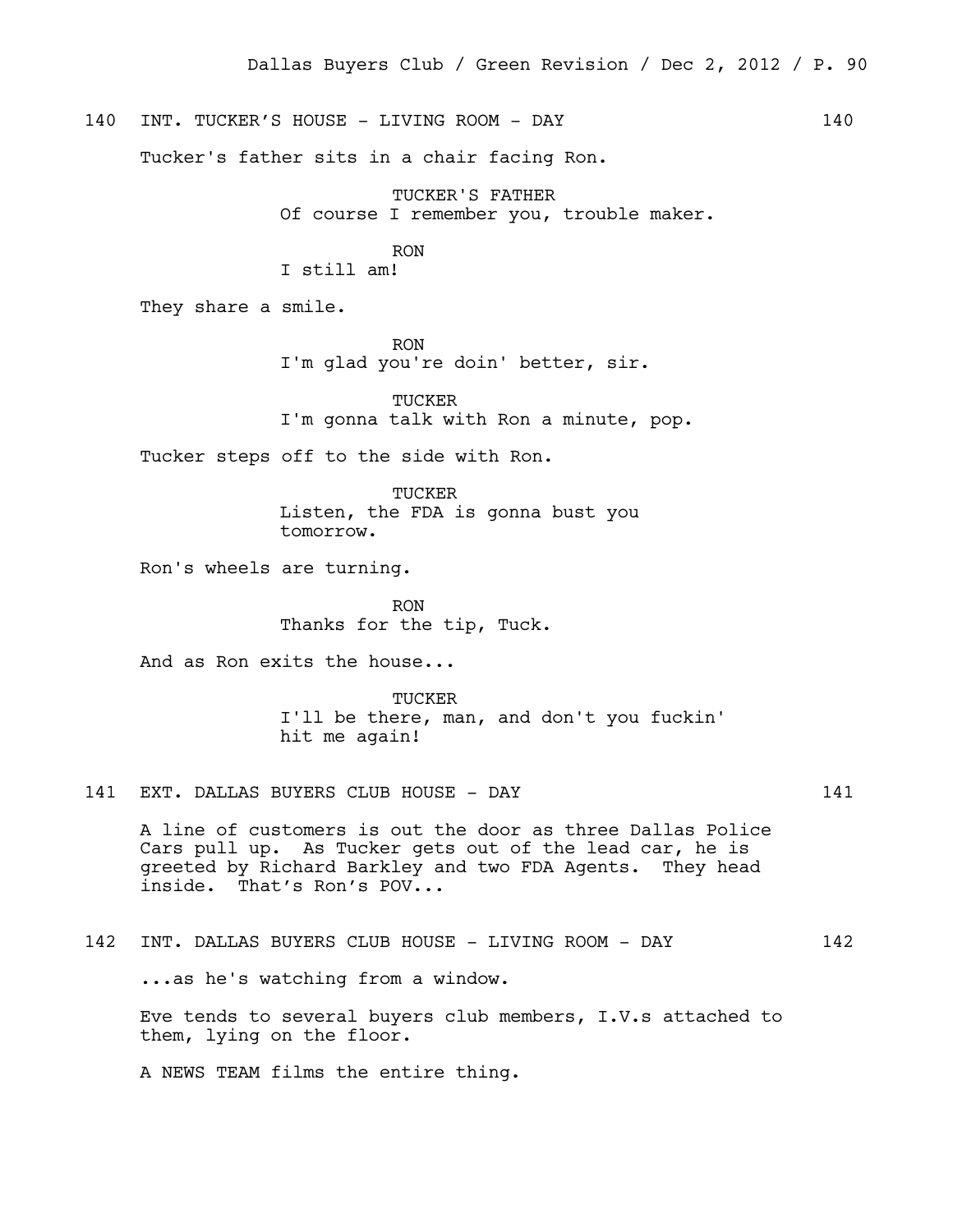EVE (to the reporter) This is Fluconazole. It helps them with Thrush.

Suddenly, the front door OPENS. Police are in the room, guns drawn.

> RICHARD BARKLEY No one move. Put your hands in the air.

The news camera keeps rolling.

TUCKER Ronald Woodroof?

Ron steps up through the crowd.

TUCKER

I have a warrant for your arrest, a search warrant for the premises, and a court order to cease and desist business immediately.

And with that, Ron allows Tucker to handcuff him. And as he does, the Customers "Boo" and "Hiss" loudly, all caught on by the News Crew.

> RICHARD BARKLEY Turn off that camera. Now!

But the Camera Man doesn't stop filming.

RICHARD BARKLEY (to Ron) Please instruct the rest of these people to leave, now.

RON I ain't no cop. Why'nt you tell 'em?

Tucker escorts Ron outside.

# 143 EXT. DALLAS BUYERS CLUB HOUSE - DAY 143

The News Crew continues to film as Ron is led out past the waiting Customers, talking to the reporter.

> RON It's the bust of the century! Don't they look like hardened criminals?!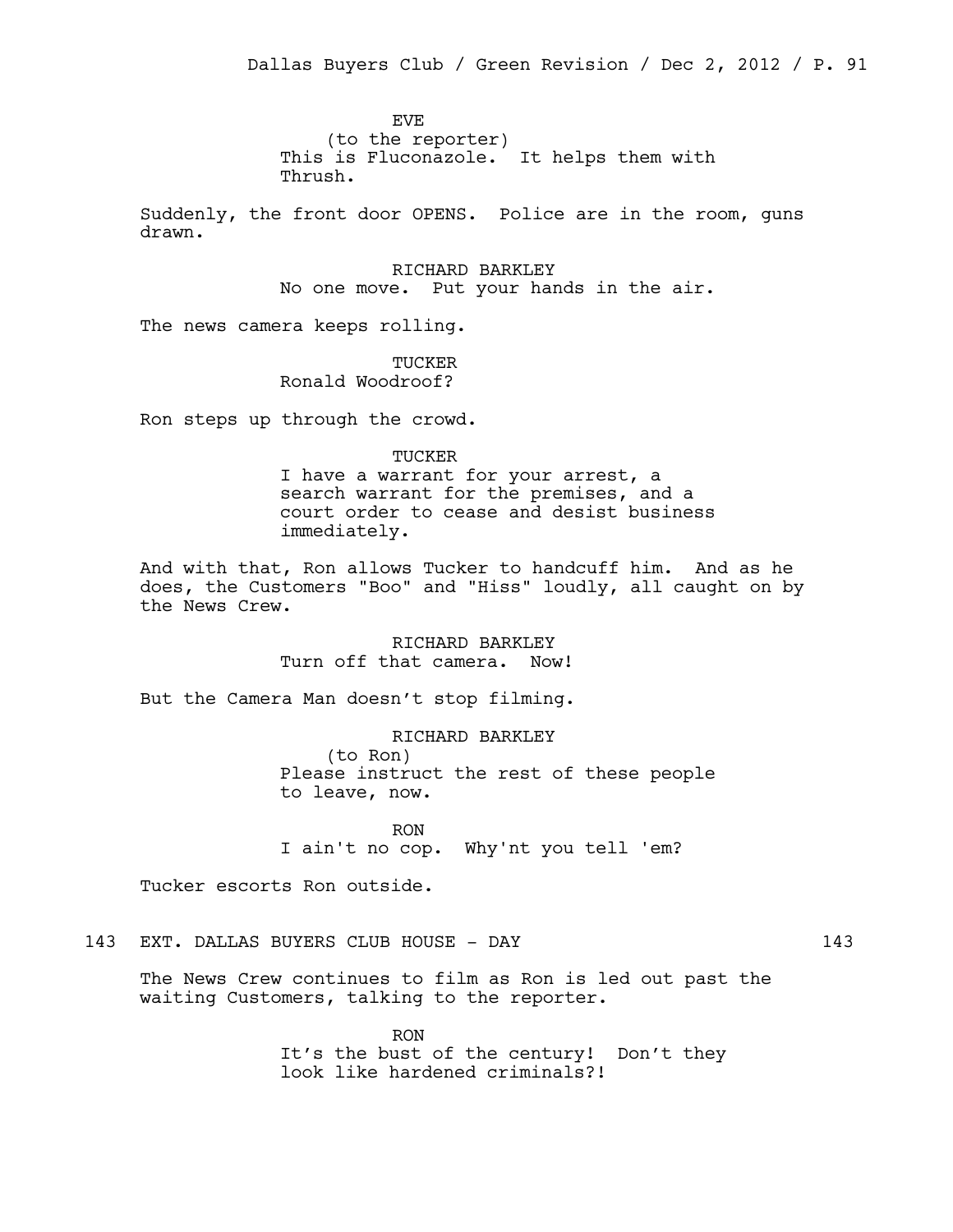An ambulance pulls up. MEN wearing MASKS and GLOVES begin to escort people off. Barkley and his Agents watch the circus from the sidewalk. Ron is put in the Squad Car by Tucker.

## 144 INT. DALLAS POLICE STATION - HOLDING ROOM - DAY 144

David Wayne enters and throws a NEWSPAPER on the table in front of Ron.

> RON Deadly drugs? What the fuck?

DAVID WAYNE They wrote the FDA's story.

RON I can't believe it. I tipped those assholes off.

DAVID WAYNE Don't worry. I got good news. I got you a change of venue for the Peptide T trial in San Francisco. And no surprise, they're not pressing charges.

DAVID WAYNE Then what the fuck am I doin' here?

DAVID WAYNE They're trying to break you, I don't know. Let's get out of here.

They leave.

RON (to himself) They'll never break me.

## 145 EXT. COURTHOUSE - SAN FRANCISCO 145

We see Ron's reflection in the window of a cab that moves out of the way as Ron starts walking towards the Courthouse, helped by David Wayne who holds his arm.

A SUPER fades in.

U.S. District Court Northern District of California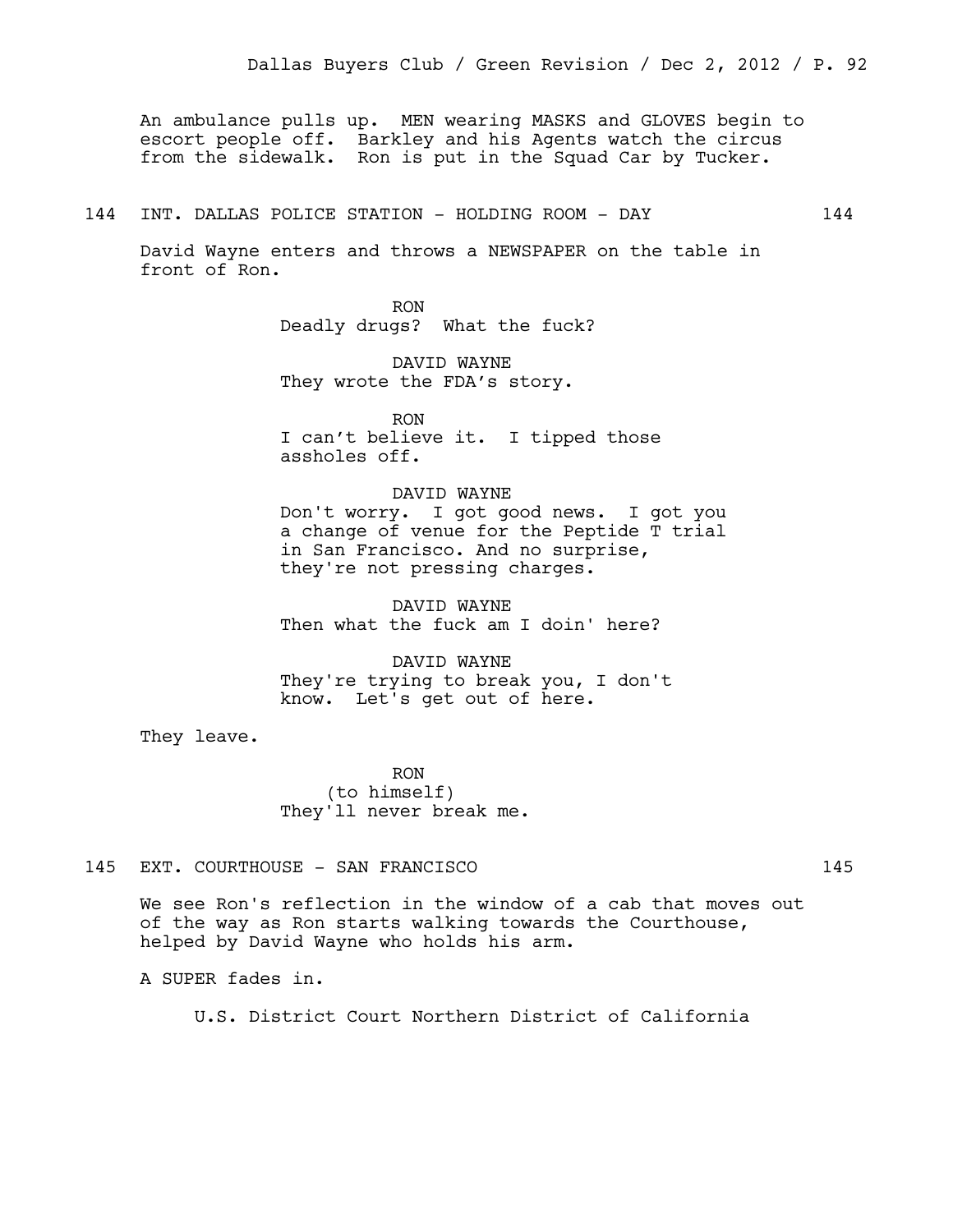# 146 INT. COURTROOM - SAN FRANCISCO 146

Ron, dressed in a conservative suit, is looking extremely ill. Next to him is David Wayne and two other younger ATTORNEYS.

On the opposing side are FDA representatives including Richard Barkley and others who we haven't ever seen before. They have a team of four attorneys.

#### JUDGE

The constitution, specifically the ninth amendment, does not state that you have the right to be mentally healthy or physically healthy. It does state that you have a right to chose your own medical care but that is interpreted as medical care that is approved by the Food and Drug Administration.

The Judge looks over to the FDA table.

JUDGE

Regarding the FDA, the court is highly disturbed by its bullying tactics and direct interference with a drug whose own agency has found to be non-toxic. The FDA was formed to protect people, not prevent them from getting help.

The Judge sighs.

JUDGE

The law does not seem to make much common sense. If a person has been found to be terminally ill they ought to be able to take just about any drug they feel will help... but that is not the law. Mr. Woodroof, there is not a person in this courtroom who is not moved to compassion by your plight, what is lacking here is the legal authority to intervene. I'm sorry. This case is hereby dismissed.

The Judge bangs the gavel.

David Wayne raises in frustration. Ron closes his eyes, defeated.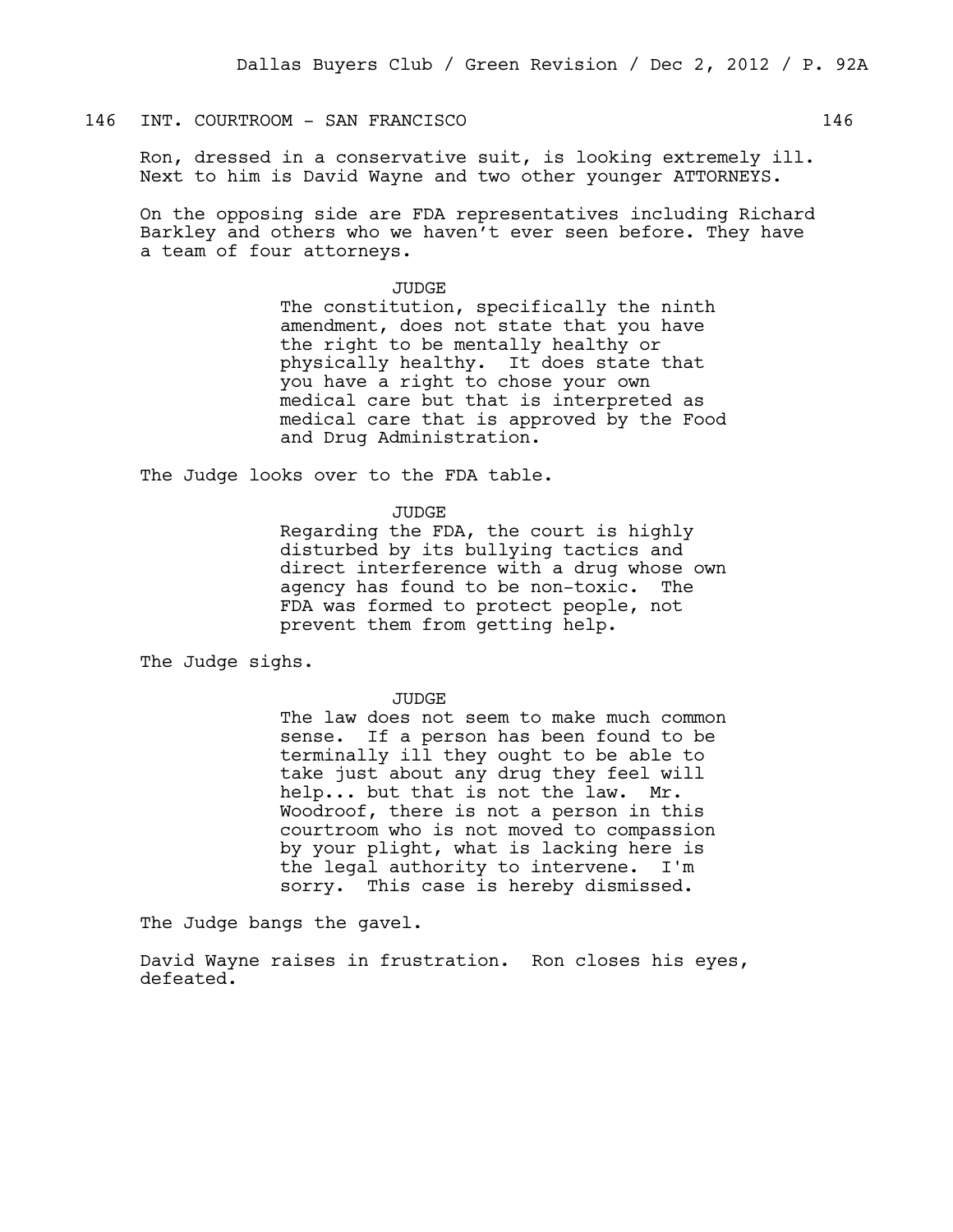# 147 INT. DALLAS BUYERS CLUB HOUSE - LIVING ROOM - DAY 147

Ron, still looking sick, opens the door and is startled by a crowd of people clapping and cheering.

RON

### Jesus Mother Mary Fucking Christ!

Among the crowd, Ron spots Eve and David Wayne with a smile of victory on their faces. Ron doesn't understand. They walk to him and show him a paper with the FDA logo on it.

Black.

Super:

# **Following the trial, the FDA in Washington allowed Ron to get Peptide T for his own personal use.**

And as the cheering and clapping grow bigger, we cut to:

# 148 EXT. RODEO - DAY 148

Ron, 20 pounds heavier, looking healthier, is sitting atop the railing above the stall looking down at the bull. He's got on gloves, hat, pants, and boots, ready to ride. He removes a flask from his pocket and takes a long swig. The BULLHAND and Ron exchange a look. Ron nods, takes a deep breath, swings his legs over the railing, straddles the stall, stays above the animal. The moment Ron's ass hits the leather, the gate

Rodeo contestant number "43" Ron Woodroof rides the bull, his hands, legs and heels all working together. His "off" hand is held out above him, cutting the air for balance.

is up, the bull is out, and the crowd whoops it up.

The bull makes an abrupt change of direction, catches Ron off guard and just when it seems that he's about to be thrown in the air, we hear Eve screaming her guts out as the image freezes on a PERFECT FRAME on this cowboy in action to control the beast.

The crowd's CHEERS are echoing in the distance, blended with the soft strange ring that we know, that only Ron could hear.

And as we zoom in on the image:

FADE TO BLACK.

**Ronald Woodroof died on September 12, 1992, seven years after he was diagnosed with the HIV virus. He managed to stay alive using unapproved drugs and was memorialized by 1000 gay men in Dallas, Texas.**